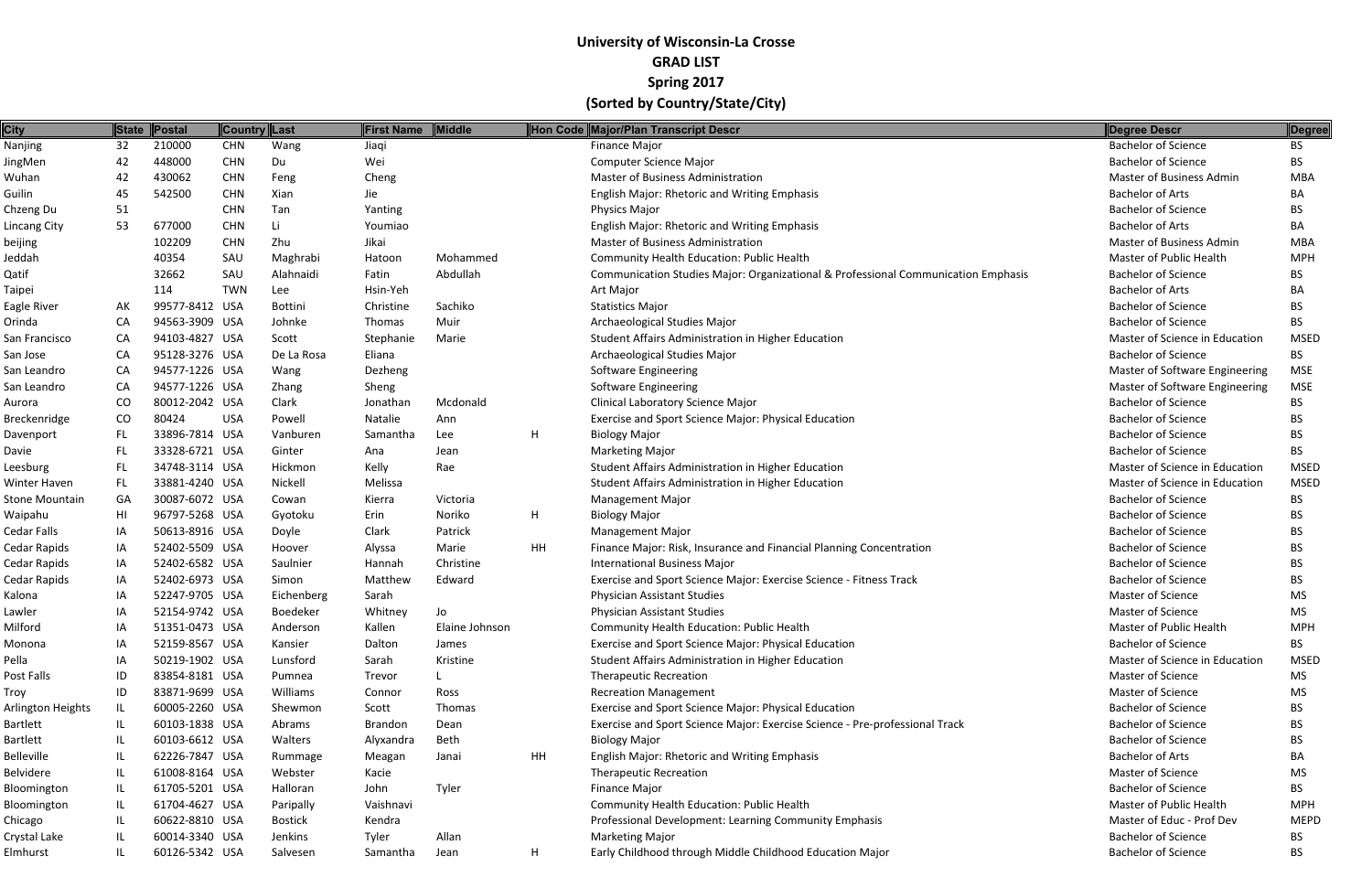| <b>City</b>          |     | State Postal   | <b>Country Last</b> |                | <b>First Name</b> | Middle         |    | Hon Code Major/Plan Transcript Descr                                              | Degree Descr                   | Degree      |
|----------------------|-----|----------------|---------------------|----------------|-------------------|----------------|----|-----------------------------------------------------------------------------------|--------------------------------|-------------|
| Geneva               | JL. | 60134-1039 USA |                     | Anderson       | Emma              | Rose           |    | Psychology Major                                                                  | <b>Bachelor of Science</b>     | BS          |
| Geneva               | IL  | 60134-6041 USA |                     | Caton          | Lindsay           | Anne           |    | Spanish Major                                                                     | <b>Bachelor of Arts</b>        | BA          |
| Glenview             |     | 60025-1425 USA |                     | <b>Binder</b>  | James             |                |    | Finance Major                                                                     | <b>Bachelor of Science</b>     | BS.         |
| Glenview             | IL  | 60025-4018 USA |                     | Meyers         | Jack              | S              |    | <b>Computer Science Major</b>                                                     | <b>Bachelor of Science</b>     | BS.         |
| Hoffman Estates      | IL  | 60192-1300 USA |                     | Surber         | Jennifer          | А              | H  | <b>Communication Studies Major: Broadcast and Digital Media Emphasis</b>          | <b>Bachelor of Science</b>     | BS.         |
| Huntley              | IL  | 60142-4026 USA |                     | Levra          | Nicole            | Marie          | HH | Psychology Major                                                                  | <b>Bachelor of Science</b>     | <b>BS</b>   |
| Joliet               | IL  | 60435-6901 USA |                     | Vershay        | Anton             | Jacob          | H  | Archaeological Studies Major                                                      | <b>Bachelor of Science</b>     | BS          |
| Lindenhurst          | IL. | 60046-4968 USA |                     | Terry          | Sacia             | Noel           |    | Communication Studies Major: Broadcast and Digital Media Emphasis                 | <b>Bachelor of Science</b>     | BS.         |
| Medinah              | IL  | 60157-9523 USA |                     | Weslo          | Rachel            | Joy            | H  | <b>Athletic Training Major</b>                                                    | <b>Bachelor of Science</b>     | BS.         |
| Morrison             | IL. | 61270-9524 USA |                     | Patten         | Alyssa            | Michele        | HH | <b>Biology Major</b>                                                              | <b>Bachelor of Science</b>     | <b>BS</b>   |
| Mundelein            | IL. | 60060-4621 USA |                     | <b>Berin</b>   | Michelle          | N              |    | Psychology Major                                                                  | <b>Bachelor of Arts</b>        | BA          |
| Palatine             | IL  | 60067-5937 USA |                     | Janes          | Spencer           | Beeman         | H  | <b>Recreation Management Major</b>                                                | <b>Bachelor of Science</b>     | BS          |
| Peoria               |     | 61614-4236 USA |                     | Goldhammer     | Matthew           |                |    | <b>Recreation Management Major</b>                                                | <b>Bachelor of Science</b>     | BS.         |
| Polo                 | IL. | 61064-9783 USA |                     | Rademacher     | Sarah             | Kathryn        |    | Microbiology Major: Biomedical Concentration                                      | <b>Bachelor of Science</b>     | BS.         |
| Prospect Heights     | IL  | 60070-1302 USA |                     | Chester        | Michelle          | Marie          | HH | Communication Studies Major: Broadcast and Digital Media Emphasis                 | <b>Bachelor of Arts</b>        | BA          |
| Rockford             | IL. | 61109-4466 USA |                     | Foster         | Katherine         | Anne           |    | Spanish Major                                                                     | <b>Bachelor of Arts</b>        | BA          |
| Rockford             | IL. | 61102-3361 USA |                     | Nelson         | Tobias            | Alexander      |    | Physics Major                                                                     | <b>Bachelor of Science</b>     | BS.         |
| Roscoe               | IL  | 61073-9279 USA |                     | Coleman        | Amanda            | Lorraine       |    | Psychology Major                                                                  | <b>Bachelor of Science</b>     | BS.         |
| Roscoe               | IL. | 61073-7530 USA |                     | Kemp           | Clayton           | Breckenridge   | HH | English Major: Rhetoric and Writing Emphasis                                      | <b>Bachelor of Arts</b>        | BA          |
| South Elgin          | IL  | 60177-2269 USA |                     | Samanic        | Taylor            | Marie          |    | <b>International Business Major</b>                                               | <b>Bachelor of Science</b>     | <b>BS</b>   |
|                      |     | 60081-8235 USA |                     | Pauly          | Jake              | Evert          |    |                                                                                   | <b>Bachelor of Science</b>     | BS.         |
| <b>Spring Grove</b>  | IL  | 60554-9293 USA |                     |                |                   |                |    | <b>Accountancy Major</b><br>Professional Development: Learning Community Emphasis | Master of Educ - Prof Dev      | <b>MEPD</b> |
| <b>Sugar Grove</b>   | IL  |                |                     | <b>Huggins</b> | Chad              | Douglas        |    |                                                                                   |                                |             |
| Summit               | IL  | 60501-1334 USA |                     | Perez          | Priscilla         | Ashley         |    | Student Affairs Administration in Higher Education                                | Master of Science in Education | <b>MSED</b> |
| <b>Taylor Ridge</b>  | IL  | 61284-9674 USA |                     | Fuhr           | Tia               | Irene          |    | Student Affairs Administration in Higher Education                                | Master of Science in Education | <b>MSED</b> |
| Wilmette             | IL  | 60091-2368 USA |                     | Scafidi        | Kerry             | Kathryn        |    | Spanish Major                                                                     | <b>Bachelor of Arts</b>        | BA          |
| <b>Overland Park</b> | KS  | 66223-3443 USA |                     | Walker         | Felicia           |                |    | Student Affairs Administration in Higher Education                                | Master of Science in Education | <b>MSED</b> |
| New Orleans          | LA  | 70115-5957 USA |                     | Parsons        | Emily             |                |    | Student Affairs Administration in Higher Education                                | Master of Science in Education | <b>MSED</b> |
| Hyattsville          | MD  | 20783-1839 USA |                     | Schmidt        | Sara              | Yvonne         | HH | Sociology Major                                                                   | <b>Bachelor of Science</b>     | BS.         |
| Calumet              | MI  | 49913-9224 USA |                     | Tabor          | Veronica          | Anne           |    | Student Affairs Administration in Higher Education                                | Master of Science in Education | <b>MSED</b> |
| Holland              | MI  | 49424-5677 USA |                     | Harmsen        | Eric              | Scott          |    | Archaeological Studies Major                                                      | <b>Bachelor of Science</b>     | <b>BS</b>   |
| Adams                | MN  | 55909-8528 USA |                     | May            | Elizabeth         | Rose           |    | Psychology Major                                                                  | <b>Bachelor of Science</b>     | <b>BS</b>   |
| Albert Lea           | MN  | 56007-7509 USA |                     | Gerdts         | Lindsay           | Catherine      |    | Psychology Major                                                                  | <b>Bachelor of Science</b>     | BS.         |
| Albert Lea           | MN  | 56007-4227 USA |                     | Wacholz        | Taylor            | Kristine       |    | School Psychology                                                                 | <b>Education Specialist</b>    | EDS         |
| Alexandria           | MN  | 56308-8244 USA |                     | Lenertz        | Anthony           | <b>Bradley</b> | H  | Music Major: Instrumental Emphasis                                                | <b>Bachelor of Science</b>     | <b>BS</b>   |
| Andover              | MN  | 55304-3844 USA |                     | Cullen         | Grace             | Lillian        |    | Psychology Major                                                                  | <b>Bachelor of Science</b>     | BS.         |
| Annandale            | MN  | 55302-9425 USA |                     | Fobbe          | <b>Brett</b>      | Joseph         |    | <b>Marketing Major</b>                                                            | <b>Bachelor of Science</b>     | BS.         |
| Annandale            | MN  | 55302-3082 USA |                     | Lang           | Colt              | Samuel         |    | Finance Major                                                                     | <b>Bachelor of Science</b>     | BS.         |
| Austin               | MN  | 55912-5401 USA |                     | Barinka        | Christine         | Marie          | H  | <b>Marketing Major</b>                                                            | <b>Bachelor of Science</b>     | BS.         |
| Austin               | MN  | 55912-6234 USA |                     | <b>Brehmer</b> | Nicholas          | Kenneth        |    | Microbiology Major                                                                | <b>Bachelor of Science</b>     | BS.         |
| Austin               | MN  | 55912-9705 USA |                     | Hendrikson     | Nikolas           | Kyle           |    | <b>Finance Major</b>                                                              | <b>Bachelor of Science</b>     | BS.         |
| Austin               | MN  | 55912-6566 USA |                     | Stundahl       | Lisa              | Ann            | HH | Middle Childhood through Early Adolescence Education Major                        | <b>Bachelor of Science</b>     | BS.         |
| Bloomington          | MN  | 55437-2259 USA |                     | Drangeid       | Kimberly          | Ann            |    | <b>Economics Major</b>                                                            | <b>Bachelor of Science</b>     | BS.         |
| Bloomington          | MN  | 55437-3233 USA |                     | Long           | Michael           | Henry          |    | Psychology Major                                                                  | <b>Bachelor of Science</b>     | BS          |
| Bloomington          | MN  | 55431-1396 USA |                     | Schmidt        | Zachary           | Eric           |    | <b>Information Systems Major</b>                                                  | <b>Bachelor of Science</b>     | BS.         |
| <b>Blue Earth</b>    | MN  | 56013-2119 USA |                     | Schaper        | Kayla             | Marie          | HH | Early Childhood through Middle Childhood Education Major                          | <b>Bachelor of Science</b>     | BS.         |
|                      |     |                |                     |                |                   |                |    |                                                                                   |                                |             |

| <b>Degree Descr</b>            | <b>Degree</b> |
|--------------------------------|---------------|
| <b>Bachelor of Science</b>     | BS            |
| <b>Bachelor of Arts</b>        | BА            |
| <b>Bachelor of Science</b>     | <b>BS</b>     |
| <b>Bachelor of Science</b>     | <b>BS</b>     |
| <b>Bachelor of Science</b>     | <b>BS</b>     |
| <b>Bachelor of Science</b>     | <b>BS</b>     |
| <b>Bachelor of Science</b>     | <b>BS</b>     |
| <b>Bachelor of Science</b>     | <b>BS</b>     |
| <b>Bachelor of Science</b>     | <b>BS</b>     |
| <b>Bachelor of Science</b>     | <b>BS</b>     |
| <b>Bachelor of Arts</b>        | BА            |
| <b>Bachelor of Science</b>     | <b>BS</b>     |
| <b>Bachelor of Science</b>     | <b>BS</b>     |
| <b>Bachelor of Science</b>     | <b>BS</b>     |
| <b>Bachelor of Arts</b>        | BА            |
| <b>Bachelor of Arts</b>        | BА            |
| <b>Bachelor of Science</b>     | <b>BS</b>     |
| <b>Bachelor of Science</b>     | <b>BS</b>     |
| <b>Bachelor of Arts</b>        | BА            |
| <b>Bachelor of Science</b>     | <b>BS</b>     |
| <b>Bachelor of Science</b>     | <b>BS</b>     |
| Master of Educ - Prof Dev      | MEPD          |
| Master of Science in Education | MSED          |
| Master of Science in Education | MSED          |
| <b>Bachelor of Arts</b>        | BA            |
| Master of Science in Education | MSED          |
| Master of Science in Education | MSED          |
| <b>Bachelor of Science</b>     | BS            |
| Master of Science in Education | MSED          |
| <b>Bachelor of Science</b>     | BS            |
| <b>Bachelor of Science</b>     | ВS            |
| <b>Bachelor of Science</b>     | <b>BS</b>     |
| <b>Education Specialist</b>    | <b>EDS</b>    |
| <b>Bachelor of Science</b>     | <b>BS</b>     |
| <b>Bachelor of Science</b>     | ВS            |
| <b>Bachelor of Science</b>     | <b>BS</b>     |
| <b>Bachelor of Science</b>     | <b>BS</b>     |
| <b>Bachelor of Science</b>     | <b>BS</b>     |
| <b>Bachelor of Science</b>     | <b>BS</b>     |
| <b>Bachelor of Science</b>     | <b>BS</b>     |
| <b>Bachelor of Science</b>     | BS            |
| <b>Bachelor of Science</b>     | <b>BS</b>     |
| <b>Bachelor of Science</b>     | <b>BS</b>     |
| <b>Bachelor of Science</b>     | BS            |
| Bachelor of Science            | <b>RS</b>     |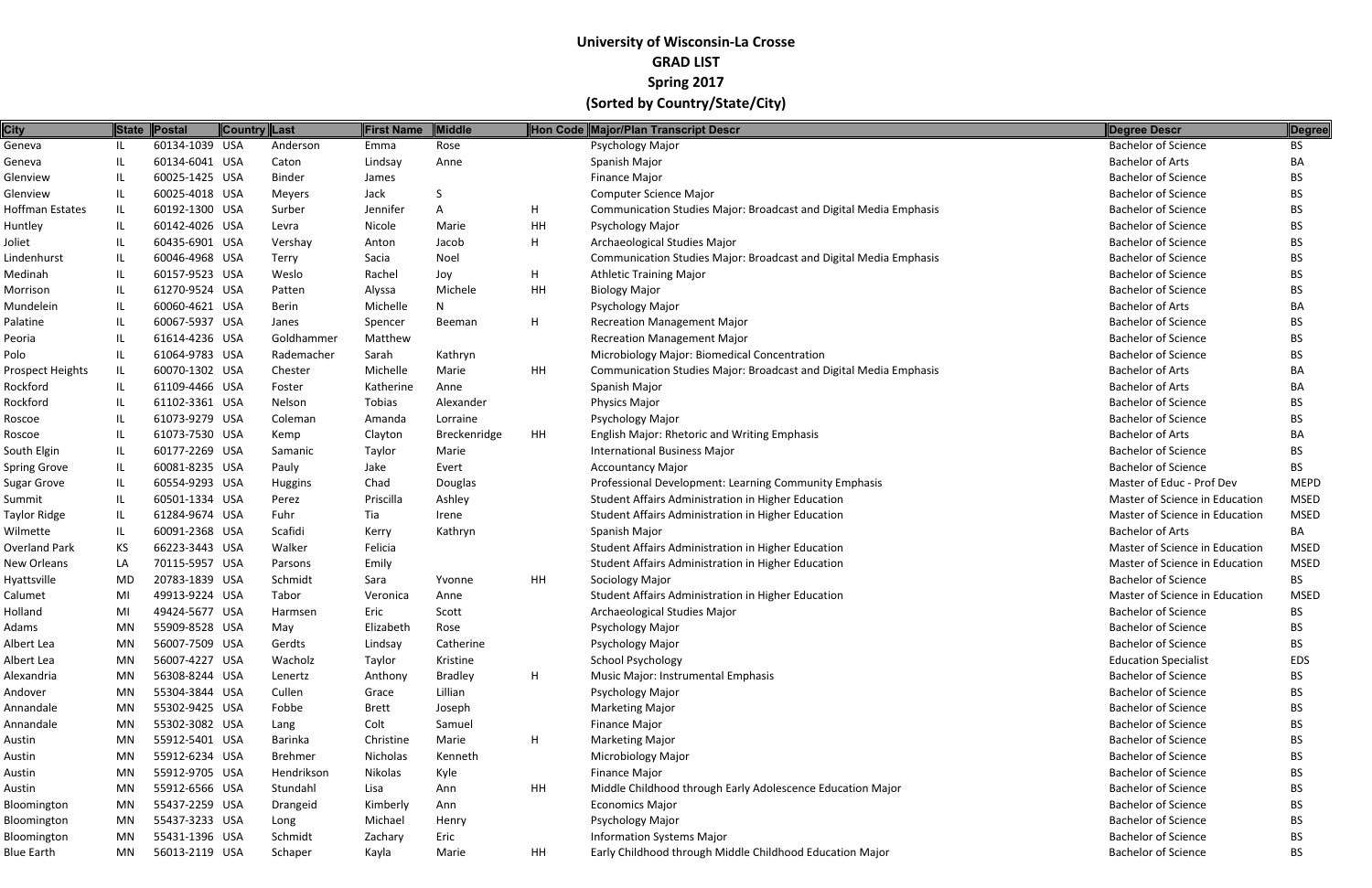| <b>City</b>          |    | State Postal   | <b>Country Last</b> |                | <b>First Name</b> | Middle    |    | Hon Code Major/Plan Transcript Descr                                                        | Degree Descr                   | <b>Degree</b> |
|----------------------|----|----------------|---------------------|----------------|-------------------|-----------|----|---------------------------------------------------------------------------------------------|--------------------------------|---------------|
| Brooklyn Park        | MN | 55444-2473 USA |                     | Ringgenberg    | Kathryn           | Elise     | HH | Middle Childhood through Early Adolescence Education Major                                  | <b>Bachelor of Science</b>     | <b>BS</b>     |
| Brownsville          | MN | 55919-1600 USA |                     | Janikowski     | Devon             | Ray       |    | Computer Science Major: Computer Engineering Technology Emphasis                            | <b>Bachelor of Science</b>     | <b>BS</b>     |
| <b>Buffalo</b>       | MN | 55313-3637 USA |                     | Benjamin       | <b>Brooke</b>     | Mary      |    | <b>Physician Assistant Studies</b>                                                          | <b>Master of Science</b>       | <b>MS</b>     |
| <b>Burnsville</b>    | MN | 55306-6148 USA |                     | Ozbelen        | Samantha          | Michelle  | H  | Communication Studies Major: Organizational & Professional Communication Emphasis           | <b>Bachelor of Science</b>     | <b>BS</b>     |
| <b>Burnsville</b>    | MN | 55337-4153 USA |                     | Sobocinski     | Emily             |           |    | <b>Physical Therapy</b>                                                                     | Doctor of Physical Therapy     | <b>DPT</b>    |
| Byron                | MN | 55920-1322 USA |                     | Ostreng        | Reanna            | Lynn      |    | Microbiology Major: Biomedical Concentration                                                | <b>Bachelor of Science</b>     | <b>BS</b>     |
| Caledonia            | MN | 55921-1754 USA |                     | Klein          | Derek             | Patrick   | HH | <b>Mathematics Major: Applied Emphasis</b>                                                  | <b>Bachelor of Science</b>     | BS.           |
| Caledonia            | MN | 55921-1516 USA |                     | Schoh          | Skylar            | Lynn      |    | Geography Major: Environmental Science Concentration                                        | <b>Bachelor of Science</b>     | BS.           |
| Cannon Falls         | MN | 55009-9264 USA |                     | Weidner        | Anna              | Carlene   |    | Communication Studies Major: Organizational & Professional Communication Emphasis           | <b>Bachelor of Arts</b>        | BA            |
| Chanhassen           | MN | 55317-9407 USA |                     | Entinger       | Jillian           | Marie     |    | <b>Psychology Major</b>                                                                     | <b>Bachelor of Science</b>     | <b>BS</b>     |
| Chanhassen           | MN | 55317-9337 USA |                     | Mckenzie       | Jasmin            | Chantal   |    | <b>Accountancy Major</b>                                                                    | <b>Bachelor of Science</b>     | BS.           |
| Chaska               | MN | 55318-4639 USA |                     | Lipari         | Nicole            | Elizabeth |    | <b>Marketing Major</b>                                                                      | <b>Bachelor of Science</b>     | <b>BS</b>     |
| Chaska               | MN | 55318-1577 USA |                     | McHale         | Parker            | Lee       |    | <b>Accountancy Major</b>                                                                    | <b>Bachelor of Science</b>     | BS.           |
| Chatfield            | MN | 55923-1752 USA |                     | Haffner        | Nicholas          | Frederick |    | Social Studies Education Major (Broad Field Option A)                                       | <b>Bachelor of Science</b>     | <b>BS</b>     |
| Chatfield            | MN | 55923-1752 USA |                     | Tuohy          | Morgan            | Danielle  |    | <b>Psychology Major</b>                                                                     | <b>Bachelor of Science</b>     | <b>BS</b>     |
| <b>Circle Pines</b>  | MN | 55014-1844 USA |                     | Swan           | Bethany           | Anna      |    | Psychology Major                                                                            | <b>Bachelor of Science</b>     | <b>BS</b>     |
| <b>Cottage Grove</b> | MN | 55016-4875 USA |                     | Holtquist      | Angela            | Catherine | H  | <b>Community Health Education Major</b>                                                     | <b>Bachelor of Science</b>     | BS.           |
| <b>Cottage Grove</b> | MN | 55016-4465 USA |                     | Tolkinen       | John              | Steven    |    | Nuclear Medicine Technology Major                                                           | <b>Bachelor of Science</b>     | <b>BS</b>     |
| Cushing              | MN | 56443-5145 USA |                     | Pogreba        | Emma              | Jean      |    | Nuclear Medicine Technology Major                                                           | <b>Bachelor of Science</b>     | <b>BS</b>     |
| Dakota               | MN | 55925-7140 USA |                     | Shepardson     | Katelyn           | E         |    | <b>Biology Major</b>                                                                        | <b>Bachelor of Science</b>     | <b>BS</b>     |
| Dundas               | MN | 55019-4064 USA |                     | Christophersen | Megan             | Marie     | H  | Microbiology Major: Biomedical Concentration                                                | <b>Bachelor of Science</b>     | BS            |
| Eagan                | MN | 55123-1915 USA |                     | Frick          | Elizabeth         | Suzanne   | HH | Exercise and Sport Science Major: Exercise Science - Fitness Track                          | <b>Bachelor of Science</b>     | <b>BS</b>     |
| Eagan                | MN | 55123-3995 USA |                     | Haus           | Madison           | Lee       | H  | <b>Biology Major: Biomedical Science Concentration</b>                                      | <b>Bachelor of Science</b>     | BS.           |
| Eagan                | MN | 55123-2083 USA |                     | Mannetter      | Dylan             | Matthew   | HH | <b>Accountancy Major</b>                                                                    | <b>Bachelor of Science</b>     | <b>BS</b>     |
| Eagan                | MN | 55122-2257 USA |                     | McDonald       | Aubrey            | Elizabeth |    | Middle Childhood through Early Adolescence Education Major                                  | <b>Bachelor of Science</b>     | <b>BS</b>     |
| Eagan                | MN | 55123-2401 USA |                     | McMorrow       | Ryan              | Thomas    |    | Finance Major                                                                               | <b>Bachelor of Science</b>     | <b>BS</b>     |
| Eagan                | MN | 55123-4911 USA |                     | Oberembt       | Alexa             | Lynne     | HH | French Education Major (Early Childhood - Adolescence)                                      | <b>Bachelor of Science</b>     | BS.           |
| Eagan                | MN | 55122-2535 USA |                     | Wunderlich     | Benjamin          | Daniel    |    | Communication Studies Major: Organizational & Professional Communication Emphasis           | <b>Bachelor of Science</b>     | BS.           |
| Eden Prairie         | MN | 55347-1436 USA |                     | <b>Buss</b>    | Megan             | Michelle  |    | <b>Marketing Major</b>                                                                      | <b>Bachelor of Science</b>     | BS.           |
| Eden Prairie         | MN | 55347-3164 USA |                     | Gribben        | Matthew           | Joseph    |    | Finance Major: Risk, Insurance and Financial Planning Concentration                         | <b>Bachelor of Science</b>     | <b>BS</b>     |
| Edgerton             | MN | 56128-4411 USA |                     | <b>Butson</b>  | Whitney           | Lee       |    | Middle Childhood through Early Adolescence Education Major                                  | <b>Bachelor of Science</b>     | BS            |
| Elk River            | MN | 55330-8357 USA |                     | Amborn         | Noel              |           |    | <b>Physician Assistant Studies</b>                                                          | <b>Master of Science</b>       | <b>MS</b>     |
| Elk River            | MN | 55330-4535 USA |                     | Warner         | Madison           |           |    | Student Affairs Administration in Higher Education                                          | Master of Science in Education | <b>MSED</b>   |
| Excelsior            | MN | 55331-8236 USA |                     | Oppedisano     | Anna              | Nicole    |    | Communication Studies Major: Organizational & Professional Communication Emphasis           | <b>Bachelor of Science</b>     | BS            |
| Faribault            | MN | 55021-5552 USA |                     | Ashley         | Taryn             | Nichole   | HH | Microbiology Major: Biomedical Concentration                                                | <b>Bachelor of Science</b>     | BS.           |
| Forest Lake          | MN | 55025-3908 USA |                     | Kiesow         | Carly             |           | H  | Early Childhood through Middle Childhood Education Major                                    | <b>Bachelor of Science</b>     | BS            |
| Gilbert              | MN | 55741-8047 USA |                     | Ario           | Cameron           | Jason     |    | Software Engineering                                                                        | Master of Software Engineering | <b>MSE</b>    |
| Glencoe              | MN | 55336-1654 USA |                     | Rothstein      | <b>Travis</b>     | Gene      |    | Finance Major                                                                               | <b>Bachelor of Science</b>     | BS.           |
| Golden Valley        | MN | 55426-1564 USA |                     | Westman        | Sarah             | Mae       | H  | Middle Childhood through Early Adolescence Education Major                                  | <b>Bachelor of Science</b>     | BS.           |
| Goodhue              | MN | 55027-8002 USA |                     | <b>Buck</b>    | Alicia            | Ann       | H  | <b>Marketing Major</b>                                                                      | <b>Bachelor of Science</b>     | BS.           |
| <b>Grand Rapids</b>  | MN | 55744-5150 USA |                     | Flohaug        | Dakota            | Jean      |    | <b>Community Health Education Major</b>                                                     | <b>Bachelor of Science</b>     | BS.           |
| Ham Lake             | MN | 55304-7243 USA |                     | Davie          | Timothy           | John      | HH | Biochemistry Major with American Society for Biochemistry & Molecular Biology Certification | <b>Bachelor of Science</b>     | BS            |
| Ham Lake             | MN | 55304-6373 USA |                     | Hintz          | Christian         | William   |    | <b>Physical Therapy</b>                                                                     | Doctor of Physical Therapy     | <b>DPT</b>    |
| Harmony              | MN | 55939-7730 USA |                     | Case           | Zachary           |           |    | <b>Biology Major</b>                                                                        | <b>Bachelor of Science</b>     | BS            |
| <b>Hastings</b>      | MN | 55033-3263 USA |                     | Koop           | Elise             | Cole      |    | Student Affairs Administration in Higher Education                                          | Master of Science in Education | <b>MSED</b>   |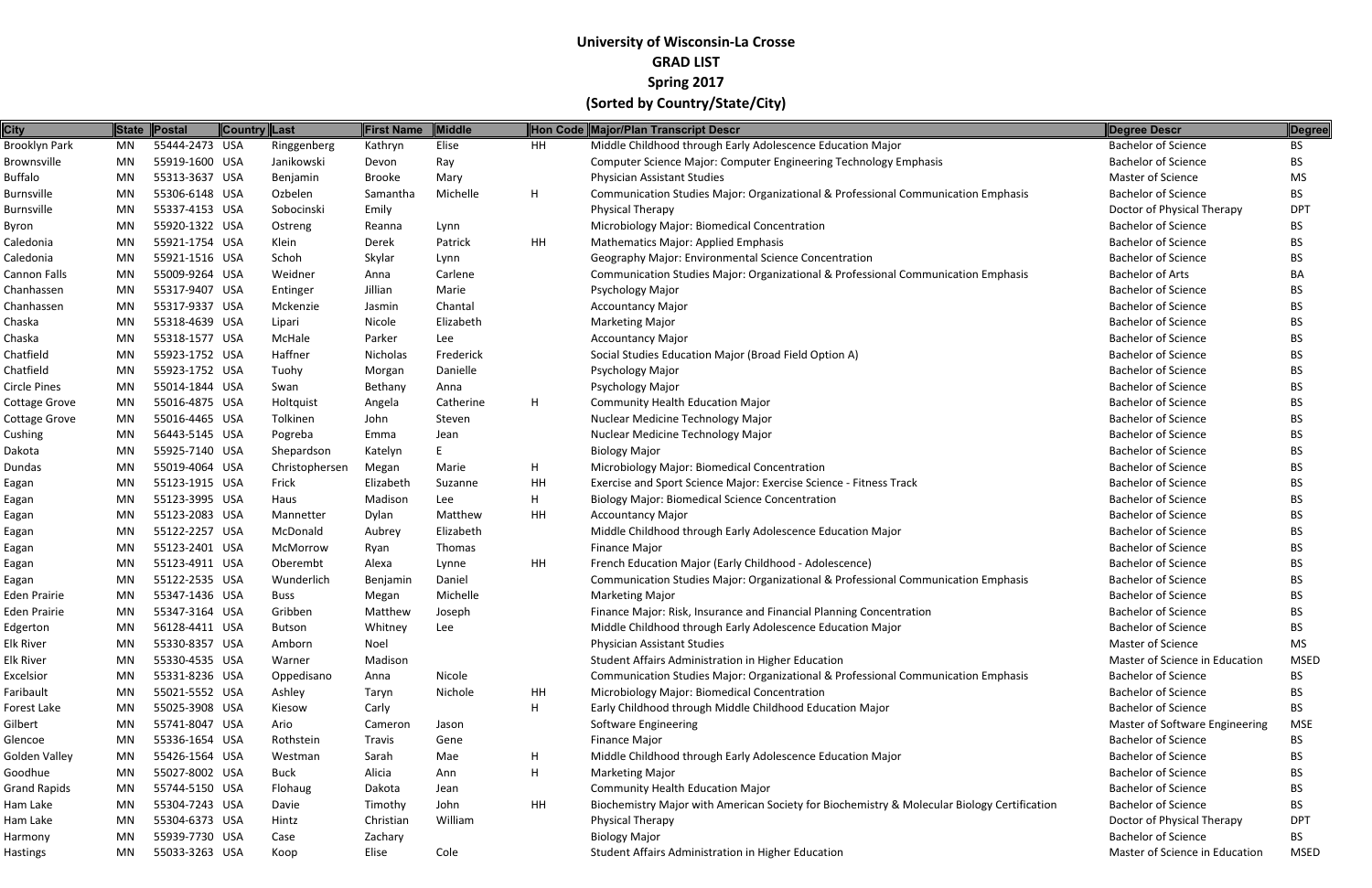| <b>City</b>         |           | State Postal   | <b>Country Last</b> |             | <b>First Name</b> | <b>Middle</b> |    | Hon Code Major/Plan Transcript Descr                                        | Degree Descr                   | Degree      |
|---------------------|-----------|----------------|---------------------|-------------|-------------------|---------------|----|-----------------------------------------------------------------------------|--------------------------------|-------------|
| Hawley              | MN        | 56549-9149 USA |                     | Ulven       | Carly             | Janelle       | HH | Exercise and Sport Science Major: Exercise Science - Pre-professional Track | <b>Bachelor of Science</b>     | <b>BS</b>   |
| Hermantown          | MN        | 55811-1497 USA |                     | DeFrance    | Madeline          | Lee           | HH | <b>Biology Major: Biomedical Science Concentration</b>                      | <b>Bachelor of Science</b>     | <b>BS</b>   |
| Hermantown          | MN        | 55811-1739 USA |                     | Muehlbauer  | Jessica           | Ann           |    | <b>School Psychology</b>                                                    | <b>Education Specialist</b>    | <b>EDS</b>  |
| <b>Hopkins</b>      | MN        | 55343-7988 USA |                     | Lorenz      | Londyn            | Faye          | н  | English Major: Literature Emphasis                                          | <b>Bachelor of Arts</b>        | BA          |
| Inver Grove Heights | MN        | 55077-5431 USA |                     | Loew        | Joshua            | Dylan         | н  | <b>Biology Major: Biomedical Science Concentration</b>                      | <b>Bachelor of Science</b>     | <b>BS</b>   |
| Inver Grove Heights | MN        | 55076-3495 USA |                     | Ursin       | Kendal            | Katherine     |    | <b>School Psychology</b>                                                    | Master of Science in Education | <b>MSED</b> |
| Inver Grove Heights | MN        | 55077-5604 USA |                     | Wheeler     | Grace             | Catherine     |    | Psychology Major                                                            | <b>Bachelor of Arts</b>        | BA          |
| Janesville          | MN        | 56048-9563 USA |                     | Gahler      | Salena            | Sue           | H. | Early Childhood through Middle Childhood Education Major                    | <b>Bachelor of Science</b>     | <b>BS</b>   |
| Kasson              | MN        | 55944-1498 USA |                     | Beckstrom   | Kaysee            | Jae           | Н  | <b>Economics Major</b>                                                      | <b>Bachelor of Science</b>     | <b>BS</b>   |
| Kenyon              | MN        | 55946-2103 USA |                     | Miller      | Taylor            | Lee           | HH | Exercise and Sport Science Major: Exercise Science - Pre-professional Track | <b>Bachelor of Science</b>     | <b>BS</b>   |
| La Crescent         | MN        | 55947-9601 USA |                     | Adams       | Lexie             | Kuss          |    | <b>Community Health Education Major</b>                                     | <b>Bachelor of Science</b>     | <b>BS</b>   |
| La Crescent         | MN        | 55947-9747 USA |                     | Boettcher   | Todd              |               |    | <b>Biology Major: Environmental Science Concentration</b>                   | <b>Bachelor of Science</b>     | <b>BS</b>   |
| La Crescent         | MN        | 55947-1071 USA |                     | Conway      | Sean              | Patrick       | H. | Psychology Major                                                            | <b>Bachelor of Arts</b>        | BA          |
| La Crescent         | <b>MN</b> | 55947-9757 USA |                     | Finn        | Lee               | Ann           |    | Professional Development: Learning Community Emphasis                       | Master of Educ - Prof Dev      | <b>MEPD</b> |
| La Crescent         | MN        | 55947-9631 USA |                     | Forss       | Raquel            | Summer        |    | <b>English Major: Rhetoric and Writing Emphasis</b>                         | <b>Bachelor of Arts</b>        | BA          |
| La Crescent         | MN        | 55947-9779 USA |                     | Heiden      | Matthew           | James         |    | <b>Microbiology Major</b>                                                   | <b>Bachelor of Science</b>     | <b>BS</b>   |
| La Crescent         | MN        | 55947-1474 USA |                     | Hendrickson | Benjamin          | Christian     |    | <b>Athletic Training Major</b>                                              | <b>Bachelor of Science</b>     | <b>BS</b>   |
| La Crescent         | MN        | 55947-1429 USA |                     | Kruckow     | Travis            |               |    | <b>Recreation Management Major</b>                                          | <b>Bachelor of Science</b>     | <b>BS</b>   |
| La Crescent         | <b>MN</b> | 55947-9747 USA |                     | Massman     | Lucas             | Raymond       | HH | Exercise and Sport Science Major: Exercise Science - Pre-professional Track | <b>Bachelor of Science</b>     | <b>BS</b>   |
| La Crescent         | MN        | 55947-9658 USA |                     | Miller      | Jason             | Michael       |    | Sociology Major                                                             | <b>Bachelor of Science</b>     | <b>BS</b>   |
| La Crescent         | <b>MN</b> | 55947-9400 USA |                     | Schmitz     | Samantha          | Anne          | H. | Communication Studies Major: Broadcast and Digital Media Emphasis           | <b>Bachelor of Science</b>     | <b>BS</b>   |
| Lake Elmo           | <b>MN</b> | 55042-9317 USA |                     | Amundson    | Victoria          | Lynn          | HH | Clinical Laboratory Science Major                                           | <b>Bachelor of Science</b>     | <b>BS</b>   |
| Lakeville           | MN        | 55044-5532 USA |                     | Alman       | Katelyn           |               |    | <b>Physical Therapy</b>                                                     | Doctor of Physical Therapy     | <b>DPT</b>  |
| Lakeville           | <b>MN</b> | 55044-5239 USA |                     | Davis       | Samson            | Jeffrey       | HH | Exercise and Sport Science Major: Exercise Science - Pre-professional Track | <b>Bachelor of Science</b>     | BS.         |
| Lakeville           | MN        | 55044-9395 USA |                     | Peterson    | Kayla             | Marie         | HH | <b>Marketing Major</b>                                                      | <b>Bachelor of Science</b>     | <b>BS</b>   |
| Lakeville           | <b>MN</b> | 55044-8740 USA |                     | Sjoberg     | Caroline          | Fern          | H. | Middle Childhood through Early Adolescence Education Major                  | <b>Bachelor of Science</b>     | <b>BS</b>   |
| Lakeville           | <b>MN</b> | 55044-5532 USA |                     | Strole      | Jenna             | Marie         | H  | <b>Management Major</b>                                                     | <b>Bachelor of Science</b>     | <b>BS</b>   |
| Lakeville           | MN        | 55044-7146 USA |                     | Trabant     | Ryan              | Anthony       |    | Finance Major                                                               | <b>Bachelor of Science</b>     | BS.         |
| Lakeville           | MN        | 55044-5948 USA |                     | Walker      | Grace             |               |    | <b>Biology Major</b>                                                        | <b>Bachelor of Science</b>     | <b>BS</b>   |
| Lakeville           | MN        | 55044-4952 USA |                     | Wypyszynski | Alexis            | Mae           |    | <b>Physician Assistant Studies</b>                                          | <b>Master of Science</b>       | MS          |
| Le Sueur            | MN        | 56058-1711 USA |                     | Mootz       | Sara              | Anne          | н  | <b>Therapeutic Recreation Major</b>                                         | <b>Bachelor of Science</b>     | <b>BS</b>   |
| Lester Prairie      | MN        | 55354-6430 USA |                     | Krull       | Sally             | Jo            |    | <b>Therapeutic Recreation Major</b>                                         | <b>Bachelor of Science</b>     | BS.         |
| Lino Lakes          | MN        | 55014-3321 USA |                     | Wolfe       | Jesse             | Parker        |    | <b>Physics Major</b>                                                        | <b>Bachelor of Science</b>     | BS.         |
| Maple Grove         | MN        | 55369-9513 USA |                     | Vinokur     | Victoria          | Ann           |    | <b>Recreation Management</b>                                                | Master of Science              | MS          |
| Marshall            | MN        | 56258-2324 USA |                     | Vermeire    | McKenzie          |               | HH | Exercise and Sport Science Major: Exercise Science - Pre-professional Track | <b>Bachelor of Science</b>     | <b>BS</b>   |
| Minneapolis         | MN        | 55417-1011 USA |                     | Filiatrault | Ariana            | Rose          | H. | <b>Communication Studies Major: Interpersonal Communication Emphasis</b>    | <b>Bachelor of Arts</b>        | BA          |
| Minneapolis         | MN        | 55406-2314 USA |                     | Rau         | Keely             | Grace         |    | <b>Management Major</b>                                                     | <b>Bachelor of Science</b>     | BS.         |
| Minneapolis         | MN        | 55418-3108 USA |                     | Rosenberg   | Michael           | Paul          |    | <b>Marketing Major</b>                                                      | <b>Bachelor of Science</b>     | BS          |
| Minneapolis         | MN        | 55417-2201 USA |                     | Schmitt     | Laura             | Jean          |    | <b>Physical Therapy</b>                                                     | Doctor of Physical Therapy     | <b>DPT</b>  |
| Minnetonka          | MN        | 55305-2804 USA |                     | L'Heureux   | Marc              | Andre         |    | <b>Management Major</b>                                                     | <b>Bachelor of Science</b>     | BS.         |
|                     | <b>MN</b> | 56560-1911 USA |                     | Frost       | Callie            | Marie         |    | Student Affairs Administration in Higher Education                          | Master of Science in Education | <b>MSED</b> |
| Moorhead<br>Morris  | MN        | 56267-1703 USA |                     | Franco      | Simon             | Alberto       |    | Student Affairs Administration in Higher Education                          | Master of Science in Education | <b>MSED</b> |
| Mound               | MN        | 55364-1722 USA |                     | Martin-Vega | Alicia            | Esther-Ann    |    | Psychology Major                                                            | <b>Bachelor of Science</b>     | <b>BS</b>   |
| Mound               | MN        | 55364-9451 USA |                     | Saatzer     | Marilee           | Jo            | Н. | Exercise and Sport Science Major: Exercise Science - Pre-professional Track | <b>Bachelor of Science</b>     | BS.         |
|                     |           |                |                     |             |                   |               |    |                                                                             |                                |             |
| Mounds View         | MN        | 55112-1417 USA |                     | Weinmann    | Derek             | N             |    | Communication Studies Major: Interpersonal Communication Emphasis           | <b>Bachelor of Science</b>     | <b>BS</b>   |

| <b>Degree Descr</b>            | <b>Degree</b> |
|--------------------------------|---------------|
| <b>Bachelor of Science</b>     | <b>BS</b>     |
| <b>Bachelor of Science</b>     | <b>BS</b>     |
| <b>Education Specialist</b>    | <b>EDS</b>    |
| <b>Bachelor of Arts</b>        | BA            |
| <b>Bachelor of Science</b>     | <b>BS</b>     |
| Master of Science in Education | <b>MSED</b>   |
| <b>Bachelor of Arts</b>        | <b>BA</b>     |
| <b>Bachelor of Science</b>     | <b>BS</b>     |
| <b>Bachelor of Science</b>     | <b>BS</b>     |
| <b>Bachelor of Science</b>     | <b>BS</b>     |
| <b>Bachelor of Science</b>     | <b>BS</b>     |
| <b>Bachelor of Science</b>     | <b>BS</b>     |
| <b>Bachelor of Arts</b>        | BА            |
| Master of Educ - Prof Dev      | <b>MEPD</b>   |
| <b>Bachelor of Arts</b>        | BА            |
| <b>Bachelor of Science</b>     | <b>BS</b>     |
| <b>Bachelor of Science</b>     | <b>BS</b>     |
| <b>Bachelor of Science</b>     | <b>BS</b>     |
| <b>Bachelor of Science</b>     | <b>BS</b>     |
| <b>Bachelor of Science</b>     | <b>BS</b>     |
| <b>Bachelor of Science</b>     | <b>BS</b>     |
| <b>Bachelor of Science</b>     | <b>BS</b>     |
| Doctor of Physical Therapy     | <b>DPT</b>    |
| <b>Bachelor of Science</b>     | <b>BS</b>     |
| <b>Bachelor of Science</b>     | <b>BS</b>     |
| <b>Bachelor of Science</b>     | <b>BS</b>     |
| <b>Bachelor of Science</b>     | <b>BS</b>     |
| <b>Bachelor of Science</b>     | <b>BS</b>     |
| <b>Bachelor of Science</b>     | <b>BS</b>     |
| <b>Master of Science</b>       | <b>MS</b>     |
| <b>Bachelor of Science</b>     | BS            |
| <b>Bachelor of Science</b>     | <b>BS</b>     |
| <b>Bachelor of Science</b>     | <b>BS</b>     |
| <b>Master of Science</b>       | <b>MS</b>     |
| <b>Bachelor of Science</b>     | <b>BS</b>     |
| <b>Bachelor of Arts</b>        | BА            |
| <b>Bachelor of Science</b>     | <b>BS</b>     |
| <b>Bachelor of Science</b>     | <b>BS</b>     |
| Doctor of Physical Therapy     | <b>DPT</b>    |
| <b>Bachelor of Science</b>     | <b>BS</b>     |
| Master of Science in Education | <b>MSED</b>   |
| Master of Science in Education | <b>MSED</b>   |
| <b>Bachelor of Science</b>     | <b>BS</b>     |
| <b>Bachelor of Science</b>     | BS            |
| <b>Bachelor of Science</b>     | <b>BS</b>     |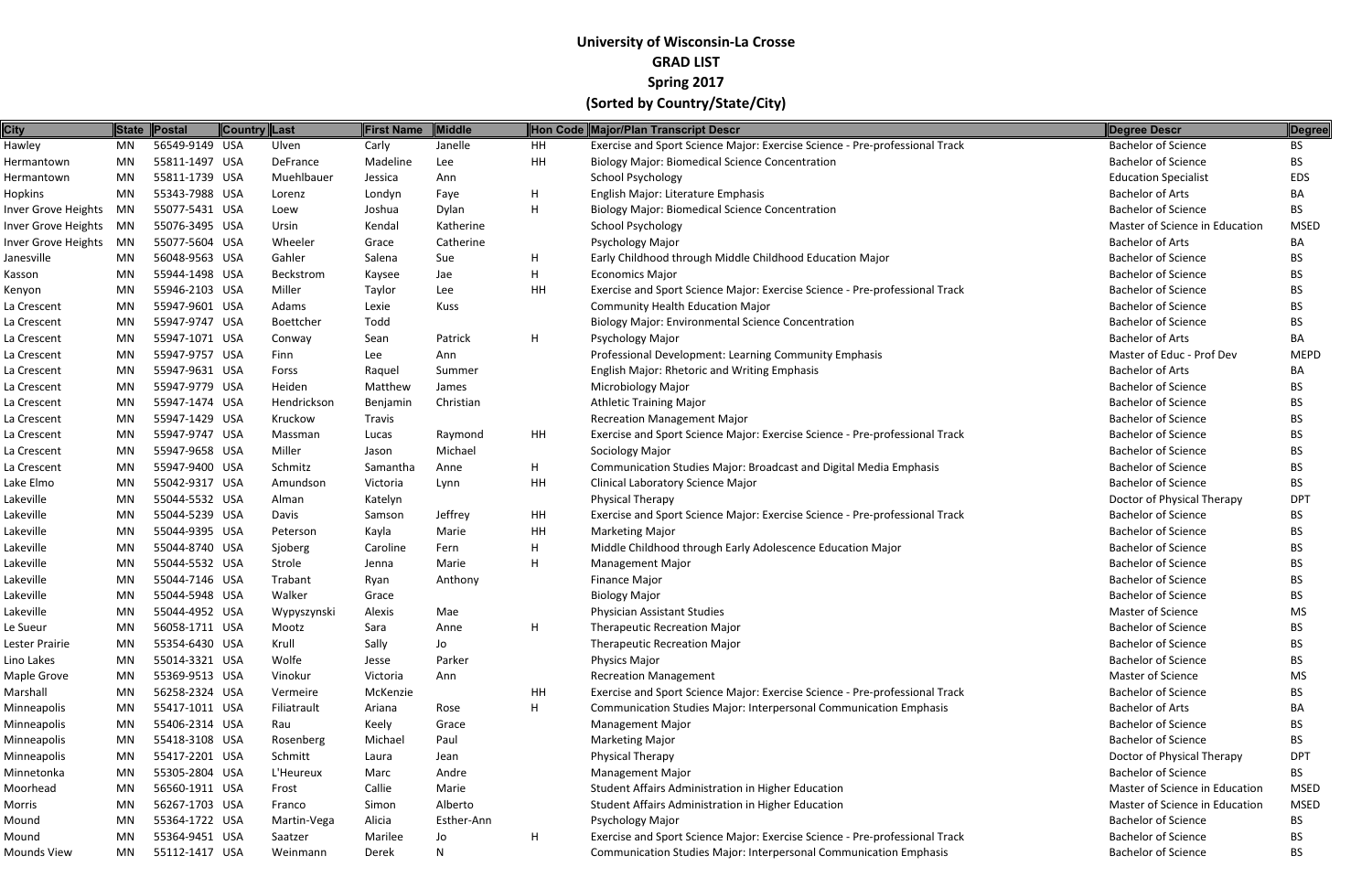| <b>City</b>     |    | State Postal   | Country Last  | <b>First Name</b> | Middle       |    | Hon Code Major/Plan Transcript Descr                                                        | Degree Descr               | <b>Degree</b> |
|-----------------|----|----------------|---------------|-------------------|--------------|----|---------------------------------------------------------------------------------------------|----------------------------|---------------|
| Mounds View     | MN | 55112-1417 USA | Weinmann      | Dustin            | Michael      |    | <b>Computer Science Major</b>                                                               | <b>Bachelor of Science</b> | BS.           |
| Mounds View     | MN | 55112-1417 USA | Weinmann      | Ryan              | C            |    | Finance Major                                                                               | <b>Bachelor of Science</b> | BS            |
| New Brighton    | MN | 55112-2431 USA | Egberg        | Stacey            | Rae          |    | <b>Biology Major</b>                                                                        | <b>Bachelor of Science</b> | BS            |
| New Prague      | MN | 56071-4195 USA | Burchfield    | Hunter            | Robert       |    | <b>Biology Major: Biomedical Science Concentration</b>                                      | <b>Bachelor of Science</b> | ВS            |
| New Richland    | MN | 56072-2802 USA | Krueger       | <b>Bailey</b>     | Elizabeth    | H. | <b>Management Major</b>                                                                     | <b>Bachelor of Science</b> | BS.           |
| Osseo           | MN | 55311-1851 USA | Shaffer       | Nicole            | Halen        |    | <b>Psychology Major</b>                                                                     | <b>Bachelor of Science</b> | ВS            |
| Otsego          | MN | 55330-4546 USA | Robbins       | Kaylin            | Marie        | HH | <b>English Education Major</b>                                                              | <b>Bachelor of Science</b> | BS.           |
| Owatonna        | MN | 55060-2101 USA | Blanchette    | Amy               | May          | HH | Middle Childhood through Early Adolescence Education Major                                  | <b>Bachelor of Science</b> | ВS            |
| Owatonna        | MN | 55060-1404 USA | Fisher        | Cody              | Ray          | н  | <b>Biology Major: Biomedical Science Concentration</b>                                      | <b>Bachelor of Science</b> | <b>BS</b>     |
| Owatonna        | MN | 55060-6303 USA | Schmidt       | Emily             | Anne         |    | <b>Biology Major: Biomedical Science Concentration</b>                                      | <b>Bachelor of Science</b> | BS.           |
| Pine Island     | MN | 55963-9309 USA | Akason        | Trevor            | Foss         |    | <b>Marketing Major</b>                                                                      | <b>Bachelor of Science</b> | BS.           |
| Pine Island     | MN | 55963-9509 USA | <b>Bronk</b>  | Kaitlin           | Marie        |    | <b>Biology Major: Biomedical Science Concentration</b>                                      | <b>Bachelor of Science</b> | ВS            |
| Pine Island     | MN | 55963-7634 USA | Salfer        | Victoria          | Kaylee       | H. | Psychology Major                                                                            | <b>Bachelor of Science</b> | BS            |
| Plymouth        | MN | 55446-2674 USA | Cropp         | Mariah            | Rae          |    | Physician Assistant Studies                                                                 | Master of Science          | <b>MS</b>     |
| Plymouth        | MN | 55446-1905 USA | Deis          | Stephanie         | Gloria       | HH | <b>Biology Major</b>                                                                        | <b>Bachelor of Science</b> | BS.           |
| Ramsey          | MN | 55303-3402 USA | Bozich        | Katelynn          | Ann          | H. | <b>Psychology Major</b>                                                                     | <b>Bachelor of Science</b> | ВS            |
| Ramsey          | MN | 55303-5142 USA | Picha         | Megan             | Teresa       | н  | Psychology Major                                                                            | <b>Bachelor of Science</b> | BS            |
| <b>Red Wing</b> | MN | 55066-1454 USA | Dieman        | Jordyn            | Rae          | н  | <b>Community Health Education Major</b>                                                     | <b>Bachelor of Science</b> | BS            |
| Richfield       | MN | 55423-2422 USA | Nelson        | Nicole            | Hanako       |    | Chemistry Major: ACS Certification                                                          | <b>Bachelor of Science</b> | BS            |
| Richfield       | MN | 55423-1018 USA | Tomkinson     | Michael           | Lee          |    | <b>Accountancy Major</b>                                                                    | <b>Bachelor of Science</b> | BS.           |
| Richmond        | MN | 56368-8344 USA | Mehr          | Alexis            | Marie        |    | <b>Physical Therapy</b>                                                                     | Doctor of Physical Therapy | <b>DPT</b>    |
| Rochester       | MN | 55906-4517 USA | Adkins        | Kelly             |              |    | Physical Therapy                                                                            | Doctor of Physical Therapy | <b>DPT</b>    |
| Rochester       | MN | 55902-2256 USA | Allhiser      | <b>Bradley</b>    | <b>Brian</b> |    | Spanish Major                                                                               | <b>Bachelor of Arts</b>    | ВA            |
| Rochester       | MN | 55906-8339 USA | Bedard        | Marie             | Jean         |    | <b>Physician Assistant Studies</b>                                                          | Master of Science          | MS            |
| Rochester       | MN | 55904-4600 USA | <b>Bonis</b>  | Alison            | Nicole       |    | Biology: Cellular and Molecular Biology Concentration                                       | Master of Science          | MS            |
| Rochester       | MN | 55902-4239 USA | Botz          | Jessica           | Catherine    |    | Psychology Major                                                                            | <b>Bachelor of Science</b> | BS.           |
| Rochester       | MN | 55901-8477 USA | <b>Ellis</b>  | Riley             | Randall      | H. | <b>Computer Science Major</b>                                                               | <b>Bachelor of Science</b> | BS            |
| Rochester       | MN | 55906-5602 USA | Helling       | <b>Brett</b>      | David        |    | <b>Management Major</b>                                                                     | <b>Bachelor of Science</b> | BS            |
| Rochester       | MN | 55901-3879 USA | Hickman       | Carol             | Elsa         | HH | <b>Therapeutic Recreation Major</b>                                                         | <b>Bachelor of Science</b> | ВS            |
| Rochester       | MN | 55904-8602 USA | Hintermeister | Holly             | Ann          |    | Nuclear Medicine Technology Major                                                           | <b>Bachelor of Science</b> | <b>BS</b>     |
| Rochester       | MN | 55902-3406 USA | Larson        | Nicole            | Lorayn       |    | Psychology Major                                                                            | <b>Bachelor of Science</b> | <b>BS</b>     |
| Rochester       | MN | 55901-6976 USA | Lebeck        | Blair             | Renee        |    | Exercise and Sport Science Major: Exercise Science - Pre-professional Track                 | <b>Bachelor of Science</b> | ВS            |
| Rochester       | MN | 55904-7106 USA | McHenry       | Dustin            | Brian        |    | <b>Biology Major: Aquatic Science Concentration</b>                                         | <b>Bachelor of Science</b> | ВS            |
| Rochester       | MN | 55906-8359 USA | Nuon          | Ashley            | Christine    |    | Finance Major: Risk, Insurance and Financial Planning Concentration                         | <b>Bachelor of Science</b> | ВS            |
| Rochester       | MN | 55901-5890 USA | Smith         | Montana           | Rose         | HH | Clinical Laboratory Science Major                                                           | <b>Bachelor of Science</b> | BS            |
| Rochester       | MN | 55901-3196 USA | Walker        | Janek             | Sever        | H. | Biochemistry Major with American Society for Biochemistry & Molecular Biology Certification | <b>Bachelor of Science</b> | BS            |
| Rochester       | MN | 55901-4827 USA | Zander        | Kaitlyn           | Rae          | HH | <b>Public Administration Major</b>                                                          | <b>Bachelor of Arts</b>    | BА            |
| Rochester       | MN | 55901-3733 USA | Ziegler       | Alec              | John         |    | <b>Computer Science Major</b>                                                               | <b>Bachelor of Science</b> | BS.           |
| Rochester       | MN | 55904-6794 USA | Zoroufy       | Alexander         | James        | H  | <b>Statistics Major</b>                                                                     | <b>Bachelor of Science</b> | BS            |
| Rogers          | MN | 55374-8658 USA | Frain         | Kelsey            | Kay          | H  | <b>Mathematics Major</b>                                                                    | <b>Bachelor of Science</b> | BS            |
| Rosemount       | MN | 55068-1588 USA | Johnson       | Kirsten           | Ann          | H  | Psychology Major                                                                            | <b>Bachelor of Science</b> | BS.           |
| Roseville       | MN | 55113-1917 USA | Jolly         | Caitlyn           | LaRae        | н  | <b>Biology Major: Biomedical Science Concentration</b>                                      | <b>Bachelor of Science</b> | ВS            |
| Rushford        | MN | 55971-5111 USA | Mueller       | Mariah            | Elizabeth    |    | Psychology Major                                                                            | <b>Bachelor of Science</b> | BS.           |
| Saint Anthony   | MN | 55418-1751 USA | Hankner       | Michael           | Owen         |    | <b>Finance Major</b>                                                                        | <b>Bachelor of Science</b> | BS            |
| Saint Charles   | MN | 55972-1371 USA | Johnston      | Andrew            | Steven       |    | <b>Management Major</b>                                                                     | <b>Bachelor of Science</b> | <b>BS</b>     |
|                 |    |                |               |                   |              |    |                                                                                             |                            |               |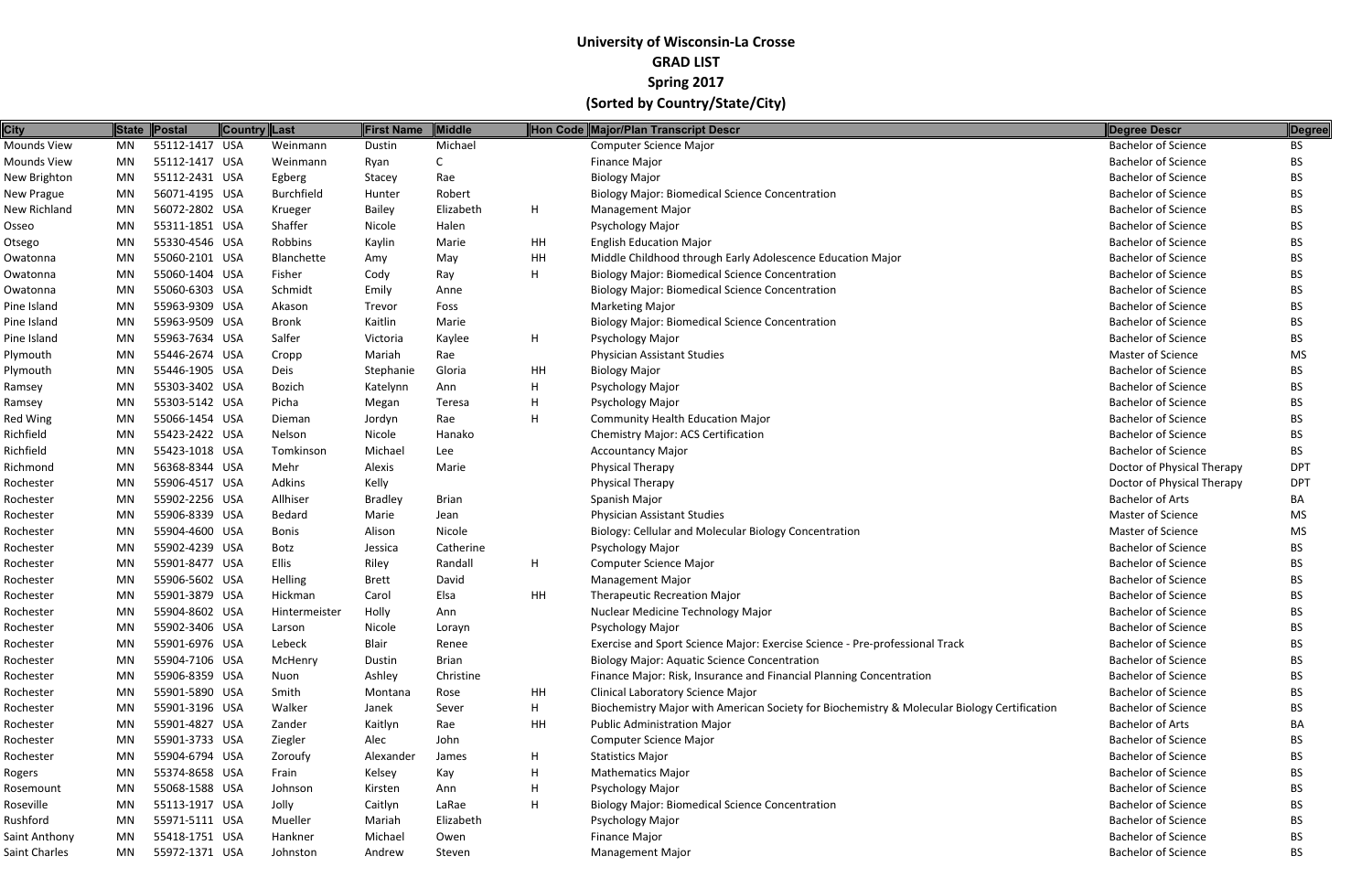| <b>City</b>          |           | State Postal   | <b>Country Last</b> | <b>First Name</b> | <b>Middle</b> |             | Hon Code Major/Plan Transcript Descr                                        | Degree Descr                   | Degree      |
|----------------------|-----------|----------------|---------------------|-------------------|---------------|-------------|-----------------------------------------------------------------------------|--------------------------------|-------------|
| Saint Charles        | MN        | 55972-2112 USA | Putzier             | Leah              | Nicole        | H.          | Exercise and Sport Science Major: Exercise Science - Pre-professional Track | <b>Bachelor of Science</b>     | BS.         |
| Saint Paul           | MN        | 55112-6813 USA | Germundson          | Cassandra         | Janet         | HH          | Psychology Major                                                            | <b>Bachelor of Science</b>     | <b>BS</b>   |
| Saint Paul           | MN        | 55116-2714 USA | Kaufenberg          | Kaitlyn           | Marie         |             | <b>Therapeutic Recreation Major</b>                                         | <b>Bachelor of Science</b>     | BS.         |
| Saint Paul           | MN        | 55105-1510 USA | Ramler              | Jenna             | Laurel        |             | <b>Physician Assistant Studies</b>                                          | <b>Master of Science</b>       | MS          |
| Saint Paul           | MN        | 55119-4608 USA | Yang                | Mai Mao           |               |             | <b>Nutrition Minor</b>                                                      | <b>Bachelor of Science</b>     | BS.         |
| Saint Paul           | MN        | 55119-4608 USA | Yang                | Mai Mao           |               |             | <b>Community Health Education Major</b>                                     | <b>Bachelor of Science</b>     | <b>BS</b>   |
| Scandia              | MN        | 55073-9551 USA | Steinmetz           | Miranda           | Lynn          | н           | <b>Biology Major: Biomedical Science Concentration</b>                      | <b>Bachelor of Science</b>     | BS.         |
| Shakopee             | MN        | 55379-4454 USA | Hillman             | Lauren            | Marie         | н           | Middle Childhood through Early Adolescence Education Major                  | <b>Bachelor of Science</b>     | BS.         |
| Shakopee             | MN        | 55379-4394 USA | Nadeau              | Katelyn           | Christina     |             | <b>Biology Major</b>                                                        | <b>Bachelor of Science</b>     | <b>BS</b>   |
| Shakopee             | MN        | 55379-9524 USA | Sheehan             | Lindsey           | June          |             | <b>Physical Therapy</b>                                                     | Doctor of Physical Therapy     | <b>DPT</b>  |
| Shakopee             | MN        | 55379-3933 USA | Vavrosky            | Kristofer         | Martin        |             | Communication Studies Major: Interpersonal Communication Emphasis           | <b>Bachelor of Science</b>     | BS.         |
| Shoreview            | MN        | 55126-3745 USA | Lawlor              | Alexandra         | Jean          |             | Student Affairs Administration in Higher Education                          | Master of Science in Education | <b>MSED</b> |
| Shoreview            | MN        | 55126-2298 USA | Orfali              | Samantha          | Houssam       |             | Psychology Major                                                            | <b>Bachelor of Science</b>     | <b>BS</b>   |
| Stewartville         | MN        | 55976-1453 USA | Brady               | Steven            | Dale          | H.          | Clinical Laboratory Science Major                                           | <b>Bachelor of Science</b>     | BS.         |
| Stewartville         | MN        | 55976-2303 USA | Muller              | Nathaniel         | Aaron         | HH          | <b>Biology Major</b>                                                        | <b>Bachelor of Science</b>     | BS.         |
| Stewartville         | MN        | 55976-1595 USA | Paulson             | Riley             | Ann           |             | <b>Biology Major</b>                                                        | <b>Bachelor of Science</b>     | BS.         |
| Stillwater           | MN        | 55082-2514 USA | Reagan              | Allison           | Malay         | H.          | <b>Marketing Major</b>                                                      | <b>Bachelor of Science</b>     | <b>BS</b>   |
| Stillwater           | <b>MN</b> | 55082-5182 USA | Sneden              | Stephanie         | Nicole        |             | <b>Accountancy Major</b>                                                    | <b>Bachelor of Science</b>     | BS.         |
| Taopi                | MN        | 55977-6624 USA | <b>Bustad</b>       | Dariel            | RaeAnn        |             | <b>Management Major</b>                                                     | <b>Bachelor of Science</b>     | BS.         |
| Waconia              | MN        | 55387-4510 USA | <b>Bourgeois</b>    | Elizabeth         | Danielle      | Н.          | Spanish Major: Business Concentration                                       | <b>Bachelor of Arts</b>        | BA          |
| Waseca               | MN        | 56093-5169 USA | Roesler             | Alanna            | C             | HH          | Psychology Major                                                            | <b>Bachelor of Science</b>     | <b>BS</b>   |
| Wayzata              | MN        | 55391-1329 USA | <b>Nouis</b>        | Abby              | Joan          |             | Exercise and Sport Science Major: Exercise Science - Fitness Track          | <b>Bachelor of Science</b>     | BS.         |
| White Bear Lake      | MN        | 55110-5328 USA | Regnier             | Jennifer          | Rose          |             | Psychology Major                                                            | <b>Bachelor of Science</b>     | BS.         |
| White Bear Lake      | MN        | 55110-4174 USA | Simmons             | Sydney            | Elizabeth     | н           | <b>Biology Major: Biomedical Science Concentration</b>                      | <b>Bachelor of Science</b>     | BS.         |
| White Bear Lake      | MN        | 55110-5328 USA | Zabadal             | Zachary           | John          |             | <b>Physician Assistant Studies</b>                                          | Master of Science              | MS          |
| Winona               | MN        | 55987-4215 USA | <b>Burton</b>       | Michaela          | Joy           |             | <b>Community Health Education Major</b>                                     | <b>Bachelor of Science</b>     | <b>BS</b>   |
| Winona               | MN        | 55987-4820 USA | Metzger             | Dustin            | M             |             | <b>Microbiology Major</b>                                                   | <b>Bachelor of Science</b>     | BS.         |
| Winona               | MN        | 55987-3325 USA | Pflughoeft          | Alexandra         | Lynn          |             | Student Affairs Administration in Higher Education                          | Master of Science in Education | <b>MSED</b> |
| Winona               | MN        | 55987-5219 USA | Reineke             | Rebekka           | Christine     |             | Exercise and Sport Science Major: Exercise Science - Pre-professional Track | <b>Bachelor of Science</b>     | BS.         |
| Winona               | MN        | 55987-5778 USA | Stadtler            | Amanda            | Marie         | Н.          | Exercise and Sport Science Major: Exercise Science - Pre-professional Track | <b>Bachelor of Science</b>     | BS.         |
| Woodbury             | MN        | 55125-4313 USA | Pellersels          | Paige             | Marie         | H.          | Exercise and Sport Science Major: Exercise Science - Pre-professional Track | <b>Bachelor of Science</b>     | BS.         |
| Woodbury             | MN        | 55129-9215 USA | Runge               | Lydia             | Kay           |             | Theatre Arts Major: Stage Management Emphasis                               | <b>Bachelor of Science</b>     | BS.         |
| Zumbrota             | MN        | 55992-1111 USA | <b>Bryant</b>       | Matthew           | Choon-Kil     |             | Archaeological Studies Major                                                | <b>Bachelor of Arts</b>        | BA          |
| Zumbrota             | MN        | 55992-1283 USA | Webster             | <b>Bridget</b>    | Patricia      |             | Psychology Major                                                            | <b>Bachelor of Science</b>     | BS.         |
| <b>Winston Salem</b> | <b>NC</b> | 27127-2738 USA | Austin              | Jessica           | Marie         |             | Student Affairs Administration in Higher Education                          | Master of Science in Education | <b>MSED</b> |
| Fargo                | <b>ND</b> | 58104-6597 USA | Kettner             | Savana            |               | HH          | Exercise and Sport Science Major: Exercise Science - Pre-professional Track | <b>Bachelor of Science</b>     | BS.         |
| <b>Buffalo</b>       | <b>NY</b> | 14222-2268 USA | Hackbarth           | Nicole            |               |             | Student Affairs Administration in Higher Education                          | Master of Science in Education | <b>MSED</b> |
| Dublin               | OH        | 43017-1879 USA | DeBlieck            | Matthew           | Thomas        |             | Student Affairs Administration in Higher Education                          | Master of Science in Education | <b>MSED</b> |
| Springfield          | OH        | 45503-3753 USA | Ison                | Matthew           | Paul          |             | Student Affairs Administration in Higher Education                          | Master of Science in Education | <b>MSED</b> |
| Woonsocket           | SD        | 57385-6600 USA | Swenson             | Sydney            | Sue           |             | Physical Therapy                                                            | Doctor of Physical Therapy     | <b>DPT</b>  |
| Hendersonville       | TN        | 37075-8891 USA | Spencer             | Carly             | C             |             | Early Childhood through Middle Childhood Education Major                    | <b>Bachelor of Science</b>     | BS          |
| Coppell              | TX        | 75019-1443 USA | Pitman              | Miles             |               | Н.          | Communication Studies Major: Advocacy and Communication Criticism Emphasis  | <b>Bachelor of Arts</b>        | BA          |
| Katy                 | <b>TX</b> | 77494-2689 USA | Xu                  | Yang              |               |             | <b>Marketing Major</b>                                                      | <b>Bachelor of Science</b>     | BS.         |
| Gainesville          | VA        | 20155-1739 USA | Willett             | Kari              |               |             | Exercise and Sport Science Major: Exercise Science - Pre-professional Track | <b>Bachelor of Science</b>     | BS.         |
| Port Angeles         | WA        | 98362-6621 USA | Lessor              | Karissa           | Helena        | $H_{\perp}$ | <b>Biology Major</b>                                                        | <b>Bachelor of Science</b>     | <b>BS</b>   |
|                      |           |                |                     |                   |               |             |                                                                             |                                |             |

| <b>Degree Descr</b>                                      | <b>Degree</b> |
|----------------------------------------------------------|---------------|
| <b>Bachelor of Science</b>                               | BS            |
| <b>Bachelor of Science</b>                               | <b>BS</b>     |
| <b>Bachelor of Science</b>                               | <b>BS</b>     |
| Master of Science                                        | MS            |
| <b>Bachelor of Science</b>                               | <b>BS</b>     |
| <b>Bachelor of Science</b>                               | <b>BS</b>     |
| <b>Bachelor of Science</b>                               | <b>BS</b>     |
| Bachelor of Science                                      | <b>BS</b>     |
| <b>Bachelor of Science</b>                               | <b>BS</b>     |
| Doctor of Physical Therapy                               | <b>DPT</b>    |
| <b>Bachelor of Science</b>                               | BS            |
| Master of Science in Education                           | <b>MSED</b>   |
| <b>Bachelor of Science</b>                               | <b>BS</b>     |
| <b>Bachelor of Science</b>                               | <b>BS</b>     |
| <b>Bachelor of Science</b>                               | <b>BS</b>     |
| <b>Bachelor of Science</b>                               | <b>BS</b>     |
| Bachelor of Science                                      | <b>BS</b>     |
| <b>Bachelor of Science</b>                               | <b>BS</b>     |
| <b>Bachelor of Science</b>                               | <b>BS</b>     |
| <b>Bachelor of Arts</b>                                  | <b>BA</b>     |
| <b>Bachelor of Science</b>                               | <b>BS</b>     |
| <b>Bachelor of Science</b>                               | <b>BS</b>     |
| <b>Bachelor of Science</b>                               | <b>BS</b>     |
| <b>Bachelor of Science</b>                               | <b>BS</b>     |
| <b>Master of Science</b>                                 | <b>MS</b>     |
| <b>Bachelor of Science</b>                               | <b>BS</b>     |
| <b>Bachelor of Science</b>                               | <b>BS</b>     |
| Master of Science in Education                           | MSED          |
| <b>Bachelor of Science</b>                               | BS            |
| <b>Bachelor of Science</b>                               | BS            |
| <b>Bachelor of Science</b>                               | ВS            |
| <b>Bachelor of Science</b>                               | <b>BS</b>     |
| <b>Bachelor of Arts</b>                                  | BA            |
| <b>Bachelor of Science</b>                               | <b>BS</b>     |
| Master of Science in Education                           | <b>MSED</b>   |
| <b>Bachelor of Science</b>                               | BS            |
| Master of Science in Education                           | <b>MSED</b>   |
| Master of Science in Education                           | <b>MSED</b>   |
| Master of Science in Education                           | <b>MSED</b>   |
|                                                          | <b>DPT</b>    |
| Doctor of Physical Therapy<br><b>Bachelor of Science</b> | <b>BS</b>     |
| <b>Bachelor of Arts</b>                                  | BA            |
| <b>Bachelor of Science</b>                               | <b>BS</b>     |
| <b>Bachelor of Science</b>                               | <b>BS</b>     |
| Bachelor of Science                                      | <b>RS</b>     |
|                                                          |               |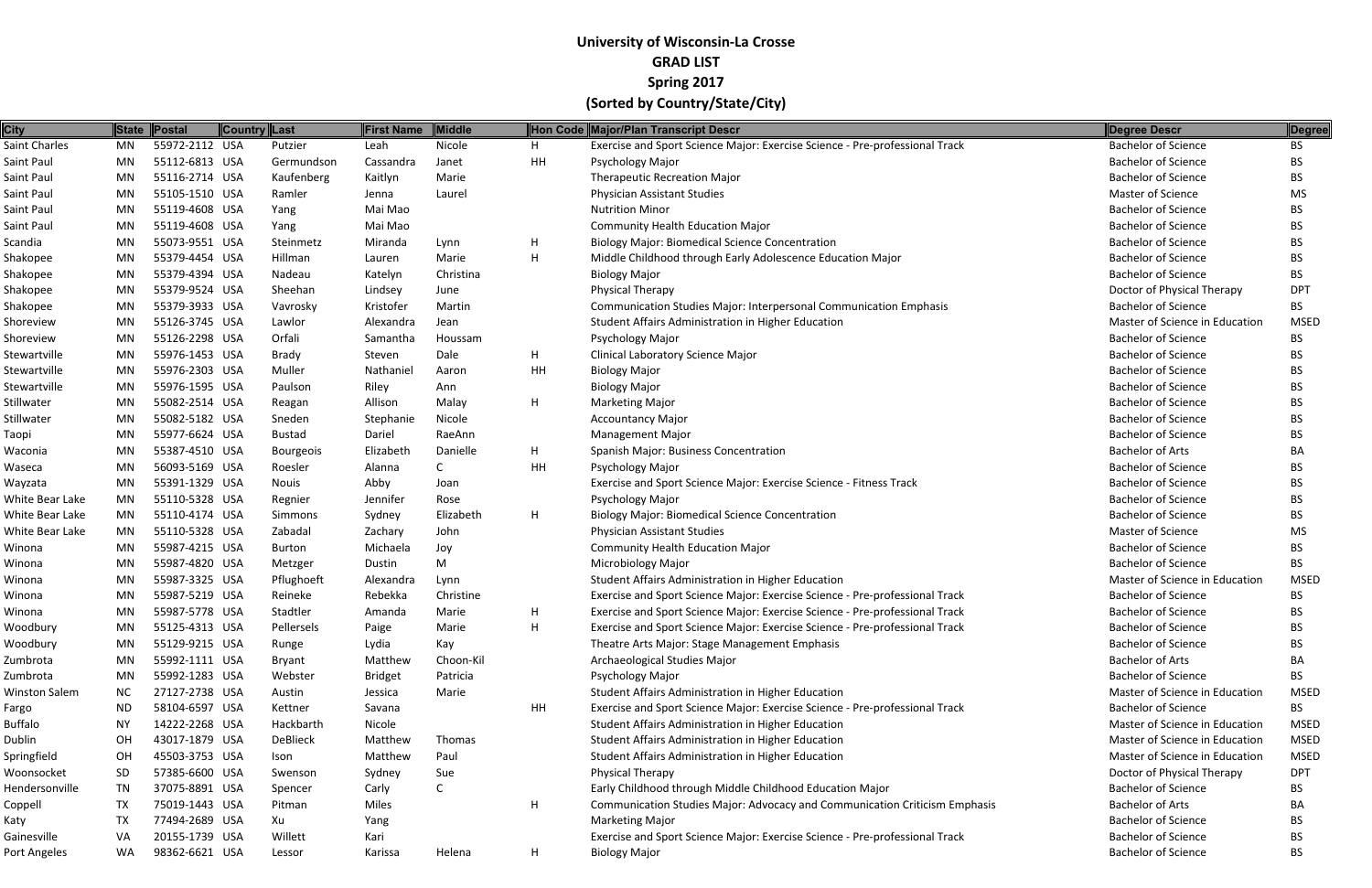| 53910-9103 USA<br>Christopher<br><b>Biology Major: Biomedical Science Concentration</b><br><b>Bachelor of Science</b><br>Unterberger<br>BS.<br>WI<br>н.<br>54611-9721 USA<br>HH<br>Early Childhood through Middle Childhood Education Major<br><b>Bachelor of Science</b><br>WI<br>Sproul<br>Katie<br>Lynn<br>BS.<br>54720-2021 USA<br>Phillips<br><b>Bachelor of Science</b><br>Mallory<br><b>Biology Major</b><br>WI<br>Ann<br>BS.<br>54102-9039 USA<br><b>Bachelor of Arts</b><br>WI<br>Elizabeth<br>English Major: Rhetoric and Writing Emphasis<br>Van Kirk<br>BA<br>Kara<br>John<br>54409-1343 USA<br>Student Affairs Administration in Higher Education<br>Master of Science in Education<br>WI<br>Bonnell<br>Joshua<br>MSED<br>54409-1513 USA<br><b>Bachelor of Science</b><br>Greife<br><b>Biology Major: Biomedical Science Concentration</b><br>WI<br>Conley Kopp<br>HH<br>BS.<br>Augustus<br>54409-2376 USA<br><b>Bachelor of Science</b><br>Michael<br>David<br>HH<br><b>Biology Major: Biomedical Science Concentration</b><br>WI<br>Loebertman<br>BS.<br>54409-9023 USA<br><b>Bachelor of Science</b><br>WI<br>Marie<br>H.<br>Exercise and Sport Science Major: Exercise Science - Pre-professional Track<br>Nedden<br>Breanna<br>BS.<br>54913-7736 USA<br><b>Bachelor of Science</b><br>Thomas<br>HH<br><b>Political Science Major</b><br>WI<br>Ames<br>BS.<br>Jeremy<br>54915-7266 USA<br><b>School Psychology</b><br>Master of Science in Education<br><b>MSED</b><br>WI<br>Artymiuk<br>Lindsey<br>Marie<br>54915-9359 USA<br><b>Bachelor of Science</b><br>HH<br><b>Therapeutic Recreation Major</b><br>WI<br><b>Bartelt</b><br>Heather<br>Jean<br>BS.<br>54915-3067 USA<br><b>Bachelor of Science</b><br><b>Beilfuss</b><br>Sociology Major<br>WI<br>Samantha<br>Jaye<br>BS.<br>54914-2511 USA<br>M<br><b>Bachelor of Arts</b><br>H<br>English Major: Rhetoric and Writing Emphasis<br>WI<br>Braun<br>Alyssa<br>BA<br><b>Bachelor of Science</b><br>54913-8816 USA<br>WI<br><b>Brimmer</b><br>John<br><b>Biology Major</b><br>Lucas<br>BS.<br>54915-2947 USA<br><b>Bachelor of Science</b><br>WI<br>Gierke<br>Kevin<br>Joseph<br><b>Mathematics Major</b><br>BS.<br>54915-8739 USA<br><b>Bachelor of Science</b><br>Daniel<br><b>Finance Major</b><br>WI<br>Drew<br>BS.<br>Keeley<br>Doctor of Physical Therapy<br>54915-8155 USA<br><b>Physical Therapy</b><br>WI<br>Kilgas<br>Frances<br><b>DPT</b><br>Dianne<br>54914-6828 USA<br>McKenzie<br>H.<br>Middle Childhood through Early Adolescence Education Major<br><b>Bachelor of Science</b><br>WI<br>Raeanne<br>Larson<br>BS.<br>54915-5674 USA<br>William<br><b>Community Health Education Major</b><br><b>Bachelor of Science</b><br>Little<br>Jack<br>WI<br>BS.<br>54915-4512 USA<br>Communication Studies Major: Organizational & Professional Communication Emphasis<br><b>Bachelor of Arts</b><br>WI<br>Martin<br>Marie<br>Leah<br>BA<br>54914-6971 USA<br><b>Bachelor of Science</b><br>Elisabeth<br>Marie<br><b>Biology Major</b><br>WI<br>Miramontes<br>BS.<br>54913-7655 USA<br>Doctor of Physical Therapy<br>WI<br>Renee<br>Physical Therapy<br><b>DPT</b><br>Olbrantz<br>Christina<br>54911-5313 USA<br><b>Bachelor of Science</b><br><b>Biology Major</b><br>WI<br>Palmer<br>Taylor<br>James Jay<br>BS.<br>54911-3823 USA<br><b>Political Science Major</b><br><b>Bachelor of Science</b><br>Michael<br>HH<br>WI<br>Rudolph<br>Christopher<br>BS.<br>54568-9528 USA<br>Professional Development: Learning Community Emphasis<br>Master of Educ - Prof Dev<br><b>MEPD</b><br>WI<br>Lottig<br>Meyer<br>Bryn<br>54806-2214 USA<br><b>Bachelor of Science</b><br>WI<br>Hulmer<br>Music Major: Instrumental Emphasis<br>BS.<br><b>Brett</b><br>Gregory<br>54806-4197 USA<br><b>Bachelor of Science</b><br>H.<br>Exercise and Sport Science Major: Exercise Science - Pre-professional Track<br>WI<br>Huybrecht<br>Kevin<br>BS.<br>54411-9350 USA<br>HH<br>Luke<br><b>Mathematics Education Major</b><br><b>Bachelor of Science</b><br>WI<br>Mroczenski<br>Douglas<br>BS.<br><b>Clinical Laboratory Science Major</b><br><b>Bachelor of Science</b><br>54412-9759 USA<br>WI<br>Karl<br>Lynn<br>Samantha<br>BS.<br>54722-9201 USA<br>Exercise and Sport Science Major: Exercise Science - Fitness Track<br><b>Bachelor of Science</b><br><b>BS</b><br>WI<br>Beenken<br>Jordan<br>Samuel<br>Student Affairs Administration in Higher Education<br>Master of Science in Education<br>WI<br>54002-5550 USA<br>Marie<br><b>MSED</b><br>Mangin<br>Angela<br>54002-4500 USA<br><b>Biology Major: Biomedical Science Concentration</b><br><b>Bachelor of Science</b><br>WI<br>Wlodyga<br>Elizabeth<br>Anne<br>H.<br>BS.<br>Niedfeldt<br><b>Bachelor of Science</b><br>WI<br>54614-9245 USA<br>Nicole<br>Marie<br>Psychology Major<br>BS.<br>54614-8829 USA<br>Professional Development: Learning Community Emphasis<br>Master of Educ - Prof Dev<br>WI<br>Scriver<br>Melissa<br><b>MEPD</b><br>53913-9752 USA<br>$\mathsf{K}$<br><b>Bachelor of Science</b><br>WI<br>Kreilkamp<br>Psychology Major<br>BS.<br>Brenna<br>WI<br>53913-8971 USA<br>H<br><b>Athletic Training Major</b><br><b>Bachelor of Science</b><br>McCutchin<br><b>Brett</b><br>Kenneth<br>BS.<br>Master of Science<br>53913-9000 USA<br>Meiller<br>Exercise and Sport Science: Human Performance<br>WI<br>Jacob<br>Ryan<br>MS<br>54812-9218 USA<br><b>Bachelor of Science</b><br>WI<br>Shae<br>Sociology Major<br>Hagberg<br>Justis<br>BS.<br>54812-1006 USA<br>Exercise and Sport Science Major: Exercise Science - Pre-professional Track<br><b>Bachelor of Science</b><br>Kelly<br>H.<br>WI<br>Rasmussen<br>Neil<br>BS.<br>WI<br>54814-4683 USA<br><b>Political Science Major</b><br><b>Bachelor of Science</b><br>Robert<br><b>BS</b><br>Roca<br>Seth<br>53916-1810 USA<br><b>Bachelor of Science</b><br>WI<br>Martel<br>Kelsey<br>Marie<br><b>Marketing Major</b><br>BS.<br>53004-9443 USA<br>Exercise and Sport Science Major: Exercise Science - Pre-professional Track<br><b>Bachelor of Science</b><br>WI<br>Caitlin<br>H.<br>Hausner<br>Marie<br>BS.<br><b>Bachelor of Science</b><br>53508-9602 USA<br>Hehn<br>WI<br>Hailey<br>Anne<br><b>Accountancy Major</b><br>BS.<br>WI<br>53510-9668 USA<br>HH<br><b>Bachelor of Science</b><br>Eastlick<br><b>Community Health Education Major</b><br>Lu<br>BS.<br>Emma<br>53511-2341 USA<br>Archaeological Studies Major<br><b>Bachelor of Arts</b><br>WI<br>Elizabeth<br>BA<br>Ewing<br>Anna | <b>City</b>    | State Postal | Country Last | <b>First Name</b> | <b>Middle</b> | Hon Code Major/Plan Transcript Descr | Degree Descr | Degree |
|-------------------------------------------------------------------------------------------------------------------------------------------------------------------------------------------------------------------------------------------------------------------------------------------------------------------------------------------------------------------------------------------------------------------------------------------------------------------------------------------------------------------------------------------------------------------------------------------------------------------------------------------------------------------------------------------------------------------------------------------------------------------------------------------------------------------------------------------------------------------------------------------------------------------------------------------------------------------------------------------------------------------------------------------------------------------------------------------------------------------------------------------------------------------------------------------------------------------------------------------------------------------------------------------------------------------------------------------------------------------------------------------------------------------------------------------------------------------------------------------------------------------------------------------------------------------------------------------------------------------------------------------------------------------------------------------------------------------------------------------------------------------------------------------------------------------------------------------------------------------------------------------------------------------------------------------------------------------------------------------------------------------------------------------------------------------------------------------------------------------------------------------------------------------------------------------------------------------------------------------------------------------------------------------------------------------------------------------------------------------------------------------------------------------------------------------------------------------------------------------------------------------------------------------------------------------------------------------------------------------------------------------------------------------------------------------------------------------------------------------------------------------------------------------------------------------------------------------------------------------------------------------------------------------------------------------------------------------------------------------------------------------------------------------------------------------------------------------------------------------------------------------------------------------------------------------------------------------------------------------------------------------------------------------------------------------------------------------------------------------------------------------------------------------------------------------------------------------------------------------------------------------------------------------------------------------------------------------------------------------------------------------------------------------------------------------------------------------------------------------------------------------------------------------------------------------------------------------------------------------------------------------------------------------------------------------------------------------------------------------------------------------------------------------------------------------------------------------------------------------------------------------------------------------------------------------------------------------------------------------------------------------------------------------------------------------------------------------------------------------------------------------------------------------------------------------------------------------------------------------------------------------------------------------------------------------------------------------------------------------------------------------------------------------------------------------------------------------------------------------------------------------------------------------------------------------------------------------------------------------------------------------------------------------------------------------------------------------------------------------------------------------------------------------------------------------------------------------------------------------------------------------------------------------------------------------------------------------------------------------------------------------------------------------------------------------------------------------------------------------------------------------------------------------------------------------------------------------------------------------------------------------------------------------------------------------------------------------------------------------------------------------------------------------------------------------------------------------------------------------------------------------------------------------------------------------------------------------------------------------------------------------------------------------------------------------------------------------------------------------------------------------------------------------------------------------------------------------------------------------------------------------------------------------------------------------------------------------------------------------------------------------------------------------------------------------------------------------------------------------------------------------------------------------------------------------------------------------------------------------|----------------|--------------|--------------|-------------------|---------------|--------------------------------------|--------------|--------|
|                                                                                                                                                                                                                                                                                                                                                                                                                                                                                                                                                                                                                                                                                                                                                                                                                                                                                                                                                                                                                                                                                                                                                                                                                                                                                                                                                                                                                                                                                                                                                                                                                                                                                                                                                                                                                                                                                                                                                                                                                                                                                                                                                                                                                                                                                                                                                                                                                                                                                                                                                                                                                                                                                                                                                                                                                                                                                                                                                                                                                                                                                                                                                                                                                                                                                                                                                                                                                                                                                                                                                                                                                                                                                                                                                                                                                                                                                                                                                                                                                                                                                                                                                                                                                                                                                                                                                                                                                                                                                                                                                                                                                                                                                                                                                                                                                                                                                                                                                                                                                                                                                                                                                                                                                                                                                                                                                                                                                                                                                                                                                                                                                                                                                                                                                                                                                                                                                                                                                                                                                                                                                                                                                                                                                                                                                                                                                                                                                                                                                           | Adams          |              |              |                   |               |                                      |              |        |
|                                                                                                                                                                                                                                                                                                                                                                                                                                                                                                                                                                                                                                                                                                                                                                                                                                                                                                                                                                                                                                                                                                                                                                                                                                                                                                                                                                                                                                                                                                                                                                                                                                                                                                                                                                                                                                                                                                                                                                                                                                                                                                                                                                                                                                                                                                                                                                                                                                                                                                                                                                                                                                                                                                                                                                                                                                                                                                                                                                                                                                                                                                                                                                                                                                                                                                                                                                                                                                                                                                                                                                                                                                                                                                                                                                                                                                                                                                                                                                                                                                                                                                                                                                                                                                                                                                                                                                                                                                                                                                                                                                                                                                                                                                                                                                                                                                                                                                                                                                                                                                                                                                                                                                                                                                                                                                                                                                                                                                                                                                                                                                                                                                                                                                                                                                                                                                                                                                                                                                                                                                                                                                                                                                                                                                                                                                                                                                                                                                                                                           | Alma Center    |              |              |                   |               |                                      |              |        |
|                                                                                                                                                                                                                                                                                                                                                                                                                                                                                                                                                                                                                                                                                                                                                                                                                                                                                                                                                                                                                                                                                                                                                                                                                                                                                                                                                                                                                                                                                                                                                                                                                                                                                                                                                                                                                                                                                                                                                                                                                                                                                                                                                                                                                                                                                                                                                                                                                                                                                                                                                                                                                                                                                                                                                                                                                                                                                                                                                                                                                                                                                                                                                                                                                                                                                                                                                                                                                                                                                                                                                                                                                                                                                                                                                                                                                                                                                                                                                                                                                                                                                                                                                                                                                                                                                                                                                                                                                                                                                                                                                                                                                                                                                                                                                                                                                                                                                                                                                                                                                                                                                                                                                                                                                                                                                                                                                                                                                                                                                                                                                                                                                                                                                                                                                                                                                                                                                                                                                                                                                                                                                                                                                                                                                                                                                                                                                                                                                                                                                           | Altoona        |              |              |                   |               |                                      |              |        |
|                                                                                                                                                                                                                                                                                                                                                                                                                                                                                                                                                                                                                                                                                                                                                                                                                                                                                                                                                                                                                                                                                                                                                                                                                                                                                                                                                                                                                                                                                                                                                                                                                                                                                                                                                                                                                                                                                                                                                                                                                                                                                                                                                                                                                                                                                                                                                                                                                                                                                                                                                                                                                                                                                                                                                                                                                                                                                                                                                                                                                                                                                                                                                                                                                                                                                                                                                                                                                                                                                                                                                                                                                                                                                                                                                                                                                                                                                                                                                                                                                                                                                                                                                                                                                                                                                                                                                                                                                                                                                                                                                                                                                                                                                                                                                                                                                                                                                                                                                                                                                                                                                                                                                                                                                                                                                                                                                                                                                                                                                                                                                                                                                                                                                                                                                                                                                                                                                                                                                                                                                                                                                                                                                                                                                                                                                                                                                                                                                                                                                           | Amberg         |              |              |                   |               |                                      |              |        |
|                                                                                                                                                                                                                                                                                                                                                                                                                                                                                                                                                                                                                                                                                                                                                                                                                                                                                                                                                                                                                                                                                                                                                                                                                                                                                                                                                                                                                                                                                                                                                                                                                                                                                                                                                                                                                                                                                                                                                                                                                                                                                                                                                                                                                                                                                                                                                                                                                                                                                                                                                                                                                                                                                                                                                                                                                                                                                                                                                                                                                                                                                                                                                                                                                                                                                                                                                                                                                                                                                                                                                                                                                                                                                                                                                                                                                                                                                                                                                                                                                                                                                                                                                                                                                                                                                                                                                                                                                                                                                                                                                                                                                                                                                                                                                                                                                                                                                                                                                                                                                                                                                                                                                                                                                                                                                                                                                                                                                                                                                                                                                                                                                                                                                                                                                                                                                                                                                                                                                                                                                                                                                                                                                                                                                                                                                                                                                                                                                                                                                           | Antigo         |              |              |                   |               |                                      |              |        |
|                                                                                                                                                                                                                                                                                                                                                                                                                                                                                                                                                                                                                                                                                                                                                                                                                                                                                                                                                                                                                                                                                                                                                                                                                                                                                                                                                                                                                                                                                                                                                                                                                                                                                                                                                                                                                                                                                                                                                                                                                                                                                                                                                                                                                                                                                                                                                                                                                                                                                                                                                                                                                                                                                                                                                                                                                                                                                                                                                                                                                                                                                                                                                                                                                                                                                                                                                                                                                                                                                                                                                                                                                                                                                                                                                                                                                                                                                                                                                                                                                                                                                                                                                                                                                                                                                                                                                                                                                                                                                                                                                                                                                                                                                                                                                                                                                                                                                                                                                                                                                                                                                                                                                                                                                                                                                                                                                                                                                                                                                                                                                                                                                                                                                                                                                                                                                                                                                                                                                                                                                                                                                                                                                                                                                                                                                                                                                                                                                                                                                           | Antigo         |              |              |                   |               |                                      |              |        |
|                                                                                                                                                                                                                                                                                                                                                                                                                                                                                                                                                                                                                                                                                                                                                                                                                                                                                                                                                                                                                                                                                                                                                                                                                                                                                                                                                                                                                                                                                                                                                                                                                                                                                                                                                                                                                                                                                                                                                                                                                                                                                                                                                                                                                                                                                                                                                                                                                                                                                                                                                                                                                                                                                                                                                                                                                                                                                                                                                                                                                                                                                                                                                                                                                                                                                                                                                                                                                                                                                                                                                                                                                                                                                                                                                                                                                                                                                                                                                                                                                                                                                                                                                                                                                                                                                                                                                                                                                                                                                                                                                                                                                                                                                                                                                                                                                                                                                                                                                                                                                                                                                                                                                                                                                                                                                                                                                                                                                                                                                                                                                                                                                                                                                                                                                                                                                                                                                                                                                                                                                                                                                                                                                                                                                                                                                                                                                                                                                                                                                           | Antigo         |              |              |                   |               |                                      |              |        |
|                                                                                                                                                                                                                                                                                                                                                                                                                                                                                                                                                                                                                                                                                                                                                                                                                                                                                                                                                                                                                                                                                                                                                                                                                                                                                                                                                                                                                                                                                                                                                                                                                                                                                                                                                                                                                                                                                                                                                                                                                                                                                                                                                                                                                                                                                                                                                                                                                                                                                                                                                                                                                                                                                                                                                                                                                                                                                                                                                                                                                                                                                                                                                                                                                                                                                                                                                                                                                                                                                                                                                                                                                                                                                                                                                                                                                                                                                                                                                                                                                                                                                                                                                                                                                                                                                                                                                                                                                                                                                                                                                                                                                                                                                                                                                                                                                                                                                                                                                                                                                                                                                                                                                                                                                                                                                                                                                                                                                                                                                                                                                                                                                                                                                                                                                                                                                                                                                                                                                                                                                                                                                                                                                                                                                                                                                                                                                                                                                                                                                           | Antigo         |              |              |                   |               |                                      |              |        |
|                                                                                                                                                                                                                                                                                                                                                                                                                                                                                                                                                                                                                                                                                                                                                                                                                                                                                                                                                                                                                                                                                                                                                                                                                                                                                                                                                                                                                                                                                                                                                                                                                                                                                                                                                                                                                                                                                                                                                                                                                                                                                                                                                                                                                                                                                                                                                                                                                                                                                                                                                                                                                                                                                                                                                                                                                                                                                                                                                                                                                                                                                                                                                                                                                                                                                                                                                                                                                                                                                                                                                                                                                                                                                                                                                                                                                                                                                                                                                                                                                                                                                                                                                                                                                                                                                                                                                                                                                                                                                                                                                                                                                                                                                                                                                                                                                                                                                                                                                                                                                                                                                                                                                                                                                                                                                                                                                                                                                                                                                                                                                                                                                                                                                                                                                                                                                                                                                                                                                                                                                                                                                                                                                                                                                                                                                                                                                                                                                                                                                           | Appleton       |              |              |                   |               |                                      |              |        |
|                                                                                                                                                                                                                                                                                                                                                                                                                                                                                                                                                                                                                                                                                                                                                                                                                                                                                                                                                                                                                                                                                                                                                                                                                                                                                                                                                                                                                                                                                                                                                                                                                                                                                                                                                                                                                                                                                                                                                                                                                                                                                                                                                                                                                                                                                                                                                                                                                                                                                                                                                                                                                                                                                                                                                                                                                                                                                                                                                                                                                                                                                                                                                                                                                                                                                                                                                                                                                                                                                                                                                                                                                                                                                                                                                                                                                                                                                                                                                                                                                                                                                                                                                                                                                                                                                                                                                                                                                                                                                                                                                                                                                                                                                                                                                                                                                                                                                                                                                                                                                                                                                                                                                                                                                                                                                                                                                                                                                                                                                                                                                                                                                                                                                                                                                                                                                                                                                                                                                                                                                                                                                                                                                                                                                                                                                                                                                                                                                                                                                           | Appleton       |              |              |                   |               |                                      |              |        |
|                                                                                                                                                                                                                                                                                                                                                                                                                                                                                                                                                                                                                                                                                                                                                                                                                                                                                                                                                                                                                                                                                                                                                                                                                                                                                                                                                                                                                                                                                                                                                                                                                                                                                                                                                                                                                                                                                                                                                                                                                                                                                                                                                                                                                                                                                                                                                                                                                                                                                                                                                                                                                                                                                                                                                                                                                                                                                                                                                                                                                                                                                                                                                                                                                                                                                                                                                                                                                                                                                                                                                                                                                                                                                                                                                                                                                                                                                                                                                                                                                                                                                                                                                                                                                                                                                                                                                                                                                                                                                                                                                                                                                                                                                                                                                                                                                                                                                                                                                                                                                                                                                                                                                                                                                                                                                                                                                                                                                                                                                                                                                                                                                                                                                                                                                                                                                                                                                                                                                                                                                                                                                                                                                                                                                                                                                                                                                                                                                                                                                           | Appleton       |              |              |                   |               |                                      |              |        |
|                                                                                                                                                                                                                                                                                                                                                                                                                                                                                                                                                                                                                                                                                                                                                                                                                                                                                                                                                                                                                                                                                                                                                                                                                                                                                                                                                                                                                                                                                                                                                                                                                                                                                                                                                                                                                                                                                                                                                                                                                                                                                                                                                                                                                                                                                                                                                                                                                                                                                                                                                                                                                                                                                                                                                                                                                                                                                                                                                                                                                                                                                                                                                                                                                                                                                                                                                                                                                                                                                                                                                                                                                                                                                                                                                                                                                                                                                                                                                                                                                                                                                                                                                                                                                                                                                                                                                                                                                                                                                                                                                                                                                                                                                                                                                                                                                                                                                                                                                                                                                                                                                                                                                                                                                                                                                                                                                                                                                                                                                                                                                                                                                                                                                                                                                                                                                                                                                                                                                                                                                                                                                                                                                                                                                                                                                                                                                                                                                                                                                           | Appleton       |              |              |                   |               |                                      |              |        |
|                                                                                                                                                                                                                                                                                                                                                                                                                                                                                                                                                                                                                                                                                                                                                                                                                                                                                                                                                                                                                                                                                                                                                                                                                                                                                                                                                                                                                                                                                                                                                                                                                                                                                                                                                                                                                                                                                                                                                                                                                                                                                                                                                                                                                                                                                                                                                                                                                                                                                                                                                                                                                                                                                                                                                                                                                                                                                                                                                                                                                                                                                                                                                                                                                                                                                                                                                                                                                                                                                                                                                                                                                                                                                                                                                                                                                                                                                                                                                                                                                                                                                                                                                                                                                                                                                                                                                                                                                                                                                                                                                                                                                                                                                                                                                                                                                                                                                                                                                                                                                                                                                                                                                                                                                                                                                                                                                                                                                                                                                                                                                                                                                                                                                                                                                                                                                                                                                                                                                                                                                                                                                                                                                                                                                                                                                                                                                                                                                                                                                           | Appleton       |              |              |                   |               |                                      |              |        |
|                                                                                                                                                                                                                                                                                                                                                                                                                                                                                                                                                                                                                                                                                                                                                                                                                                                                                                                                                                                                                                                                                                                                                                                                                                                                                                                                                                                                                                                                                                                                                                                                                                                                                                                                                                                                                                                                                                                                                                                                                                                                                                                                                                                                                                                                                                                                                                                                                                                                                                                                                                                                                                                                                                                                                                                                                                                                                                                                                                                                                                                                                                                                                                                                                                                                                                                                                                                                                                                                                                                                                                                                                                                                                                                                                                                                                                                                                                                                                                                                                                                                                                                                                                                                                                                                                                                                                                                                                                                                                                                                                                                                                                                                                                                                                                                                                                                                                                                                                                                                                                                                                                                                                                                                                                                                                                                                                                                                                                                                                                                                                                                                                                                                                                                                                                                                                                                                                                                                                                                                                                                                                                                                                                                                                                                                                                                                                                                                                                                                                           | Appleton       |              |              |                   |               |                                      |              |        |
|                                                                                                                                                                                                                                                                                                                                                                                                                                                                                                                                                                                                                                                                                                                                                                                                                                                                                                                                                                                                                                                                                                                                                                                                                                                                                                                                                                                                                                                                                                                                                                                                                                                                                                                                                                                                                                                                                                                                                                                                                                                                                                                                                                                                                                                                                                                                                                                                                                                                                                                                                                                                                                                                                                                                                                                                                                                                                                                                                                                                                                                                                                                                                                                                                                                                                                                                                                                                                                                                                                                                                                                                                                                                                                                                                                                                                                                                                                                                                                                                                                                                                                                                                                                                                                                                                                                                                                                                                                                                                                                                                                                                                                                                                                                                                                                                                                                                                                                                                                                                                                                                                                                                                                                                                                                                                                                                                                                                                                                                                                                                                                                                                                                                                                                                                                                                                                                                                                                                                                                                                                                                                                                                                                                                                                                                                                                                                                                                                                                                                           | Appleton       |              |              |                   |               |                                      |              |        |
|                                                                                                                                                                                                                                                                                                                                                                                                                                                                                                                                                                                                                                                                                                                                                                                                                                                                                                                                                                                                                                                                                                                                                                                                                                                                                                                                                                                                                                                                                                                                                                                                                                                                                                                                                                                                                                                                                                                                                                                                                                                                                                                                                                                                                                                                                                                                                                                                                                                                                                                                                                                                                                                                                                                                                                                                                                                                                                                                                                                                                                                                                                                                                                                                                                                                                                                                                                                                                                                                                                                                                                                                                                                                                                                                                                                                                                                                                                                                                                                                                                                                                                                                                                                                                                                                                                                                                                                                                                                                                                                                                                                                                                                                                                                                                                                                                                                                                                                                                                                                                                                                                                                                                                                                                                                                                                                                                                                                                                                                                                                                                                                                                                                                                                                                                                                                                                                                                                                                                                                                                                                                                                                                                                                                                                                                                                                                                                                                                                                                                           | Appleton       |              |              |                   |               |                                      |              |        |
|                                                                                                                                                                                                                                                                                                                                                                                                                                                                                                                                                                                                                                                                                                                                                                                                                                                                                                                                                                                                                                                                                                                                                                                                                                                                                                                                                                                                                                                                                                                                                                                                                                                                                                                                                                                                                                                                                                                                                                                                                                                                                                                                                                                                                                                                                                                                                                                                                                                                                                                                                                                                                                                                                                                                                                                                                                                                                                                                                                                                                                                                                                                                                                                                                                                                                                                                                                                                                                                                                                                                                                                                                                                                                                                                                                                                                                                                                                                                                                                                                                                                                                                                                                                                                                                                                                                                                                                                                                                                                                                                                                                                                                                                                                                                                                                                                                                                                                                                                                                                                                                                                                                                                                                                                                                                                                                                                                                                                                                                                                                                                                                                                                                                                                                                                                                                                                                                                                                                                                                                                                                                                                                                                                                                                                                                                                                                                                                                                                                                                           | Appleton       |              |              |                   |               |                                      |              |        |
|                                                                                                                                                                                                                                                                                                                                                                                                                                                                                                                                                                                                                                                                                                                                                                                                                                                                                                                                                                                                                                                                                                                                                                                                                                                                                                                                                                                                                                                                                                                                                                                                                                                                                                                                                                                                                                                                                                                                                                                                                                                                                                                                                                                                                                                                                                                                                                                                                                                                                                                                                                                                                                                                                                                                                                                                                                                                                                                                                                                                                                                                                                                                                                                                                                                                                                                                                                                                                                                                                                                                                                                                                                                                                                                                                                                                                                                                                                                                                                                                                                                                                                                                                                                                                                                                                                                                                                                                                                                                                                                                                                                                                                                                                                                                                                                                                                                                                                                                                                                                                                                                                                                                                                                                                                                                                                                                                                                                                                                                                                                                                                                                                                                                                                                                                                                                                                                                                                                                                                                                                                                                                                                                                                                                                                                                                                                                                                                                                                                                                           | Appleton       |              |              |                   |               |                                      |              |        |
|                                                                                                                                                                                                                                                                                                                                                                                                                                                                                                                                                                                                                                                                                                                                                                                                                                                                                                                                                                                                                                                                                                                                                                                                                                                                                                                                                                                                                                                                                                                                                                                                                                                                                                                                                                                                                                                                                                                                                                                                                                                                                                                                                                                                                                                                                                                                                                                                                                                                                                                                                                                                                                                                                                                                                                                                                                                                                                                                                                                                                                                                                                                                                                                                                                                                                                                                                                                                                                                                                                                                                                                                                                                                                                                                                                                                                                                                                                                                                                                                                                                                                                                                                                                                                                                                                                                                                                                                                                                                                                                                                                                                                                                                                                                                                                                                                                                                                                                                                                                                                                                                                                                                                                                                                                                                                                                                                                                                                                                                                                                                                                                                                                                                                                                                                                                                                                                                                                                                                                                                                                                                                                                                                                                                                                                                                                                                                                                                                                                                                           | Appleton       |              |              |                   |               |                                      |              |        |
|                                                                                                                                                                                                                                                                                                                                                                                                                                                                                                                                                                                                                                                                                                                                                                                                                                                                                                                                                                                                                                                                                                                                                                                                                                                                                                                                                                                                                                                                                                                                                                                                                                                                                                                                                                                                                                                                                                                                                                                                                                                                                                                                                                                                                                                                                                                                                                                                                                                                                                                                                                                                                                                                                                                                                                                                                                                                                                                                                                                                                                                                                                                                                                                                                                                                                                                                                                                                                                                                                                                                                                                                                                                                                                                                                                                                                                                                                                                                                                                                                                                                                                                                                                                                                                                                                                                                                                                                                                                                                                                                                                                                                                                                                                                                                                                                                                                                                                                                                                                                                                                                                                                                                                                                                                                                                                                                                                                                                                                                                                                                                                                                                                                                                                                                                                                                                                                                                                                                                                                                                                                                                                                                                                                                                                                                                                                                                                                                                                                                                           | Appleton       |              |              |                   |               |                                      |              |        |
|                                                                                                                                                                                                                                                                                                                                                                                                                                                                                                                                                                                                                                                                                                                                                                                                                                                                                                                                                                                                                                                                                                                                                                                                                                                                                                                                                                                                                                                                                                                                                                                                                                                                                                                                                                                                                                                                                                                                                                                                                                                                                                                                                                                                                                                                                                                                                                                                                                                                                                                                                                                                                                                                                                                                                                                                                                                                                                                                                                                                                                                                                                                                                                                                                                                                                                                                                                                                                                                                                                                                                                                                                                                                                                                                                                                                                                                                                                                                                                                                                                                                                                                                                                                                                                                                                                                                                                                                                                                                                                                                                                                                                                                                                                                                                                                                                                                                                                                                                                                                                                                                                                                                                                                                                                                                                                                                                                                                                                                                                                                                                                                                                                                                                                                                                                                                                                                                                                                                                                                                                                                                                                                                                                                                                                                                                                                                                                                                                                                                                           | Appleton       |              |              |                   |               |                                      |              |        |
|                                                                                                                                                                                                                                                                                                                                                                                                                                                                                                                                                                                                                                                                                                                                                                                                                                                                                                                                                                                                                                                                                                                                                                                                                                                                                                                                                                                                                                                                                                                                                                                                                                                                                                                                                                                                                                                                                                                                                                                                                                                                                                                                                                                                                                                                                                                                                                                                                                                                                                                                                                                                                                                                                                                                                                                                                                                                                                                                                                                                                                                                                                                                                                                                                                                                                                                                                                                                                                                                                                                                                                                                                                                                                                                                                                                                                                                                                                                                                                                                                                                                                                                                                                                                                                                                                                                                                                                                                                                                                                                                                                                                                                                                                                                                                                                                                                                                                                                                                                                                                                                                                                                                                                                                                                                                                                                                                                                                                                                                                                                                                                                                                                                                                                                                                                                                                                                                                                                                                                                                                                                                                                                                                                                                                                                                                                                                                                                                                                                                                           | Appleton       |              |              |                   |               |                                      |              |        |
|                                                                                                                                                                                                                                                                                                                                                                                                                                                                                                                                                                                                                                                                                                                                                                                                                                                                                                                                                                                                                                                                                                                                                                                                                                                                                                                                                                                                                                                                                                                                                                                                                                                                                                                                                                                                                                                                                                                                                                                                                                                                                                                                                                                                                                                                                                                                                                                                                                                                                                                                                                                                                                                                                                                                                                                                                                                                                                                                                                                                                                                                                                                                                                                                                                                                                                                                                                                                                                                                                                                                                                                                                                                                                                                                                                                                                                                                                                                                                                                                                                                                                                                                                                                                                                                                                                                                                                                                                                                                                                                                                                                                                                                                                                                                                                                                                                                                                                                                                                                                                                                                                                                                                                                                                                                                                                                                                                                                                                                                                                                                                                                                                                                                                                                                                                                                                                                                                                                                                                                                                                                                                                                                                                                                                                                                                                                                                                                                                                                                                           | Appleton       |              |              |                   |               |                                      |              |        |
|                                                                                                                                                                                                                                                                                                                                                                                                                                                                                                                                                                                                                                                                                                                                                                                                                                                                                                                                                                                                                                                                                                                                                                                                                                                                                                                                                                                                                                                                                                                                                                                                                                                                                                                                                                                                                                                                                                                                                                                                                                                                                                                                                                                                                                                                                                                                                                                                                                                                                                                                                                                                                                                                                                                                                                                                                                                                                                                                                                                                                                                                                                                                                                                                                                                                                                                                                                                                                                                                                                                                                                                                                                                                                                                                                                                                                                                                                                                                                                                                                                                                                                                                                                                                                                                                                                                                                                                                                                                                                                                                                                                                                                                                                                                                                                                                                                                                                                                                                                                                                                                                                                                                                                                                                                                                                                                                                                                                                                                                                                                                                                                                                                                                                                                                                                                                                                                                                                                                                                                                                                                                                                                                                                                                                                                                                                                                                                                                                                                                                           | Appleton       |              |              |                   |               |                                      |              |        |
|                                                                                                                                                                                                                                                                                                                                                                                                                                                                                                                                                                                                                                                                                                                                                                                                                                                                                                                                                                                                                                                                                                                                                                                                                                                                                                                                                                                                                                                                                                                                                                                                                                                                                                                                                                                                                                                                                                                                                                                                                                                                                                                                                                                                                                                                                                                                                                                                                                                                                                                                                                                                                                                                                                                                                                                                                                                                                                                                                                                                                                                                                                                                                                                                                                                                                                                                                                                                                                                                                                                                                                                                                                                                                                                                                                                                                                                                                                                                                                                                                                                                                                                                                                                                                                                                                                                                                                                                                                                                                                                                                                                                                                                                                                                                                                                                                                                                                                                                                                                                                                                                                                                                                                                                                                                                                                                                                                                                                                                                                                                                                                                                                                                                                                                                                                                                                                                                                                                                                                                                                                                                                                                                                                                                                                                                                                                                                                                                                                                                                           | Arbor Vitae    |              |              |                   |               |                                      |              |        |
|                                                                                                                                                                                                                                                                                                                                                                                                                                                                                                                                                                                                                                                                                                                                                                                                                                                                                                                                                                                                                                                                                                                                                                                                                                                                                                                                                                                                                                                                                                                                                                                                                                                                                                                                                                                                                                                                                                                                                                                                                                                                                                                                                                                                                                                                                                                                                                                                                                                                                                                                                                                                                                                                                                                                                                                                                                                                                                                                                                                                                                                                                                                                                                                                                                                                                                                                                                                                                                                                                                                                                                                                                                                                                                                                                                                                                                                                                                                                                                                                                                                                                                                                                                                                                                                                                                                                                                                                                                                                                                                                                                                                                                                                                                                                                                                                                                                                                                                                                                                                                                                                                                                                                                                                                                                                                                                                                                                                                                                                                                                                                                                                                                                                                                                                                                                                                                                                                                                                                                                                                                                                                                                                                                                                                                                                                                                                                                                                                                                                                           | Ashland        |              |              |                   |               |                                      |              |        |
|                                                                                                                                                                                                                                                                                                                                                                                                                                                                                                                                                                                                                                                                                                                                                                                                                                                                                                                                                                                                                                                                                                                                                                                                                                                                                                                                                                                                                                                                                                                                                                                                                                                                                                                                                                                                                                                                                                                                                                                                                                                                                                                                                                                                                                                                                                                                                                                                                                                                                                                                                                                                                                                                                                                                                                                                                                                                                                                                                                                                                                                                                                                                                                                                                                                                                                                                                                                                                                                                                                                                                                                                                                                                                                                                                                                                                                                                                                                                                                                                                                                                                                                                                                                                                                                                                                                                                                                                                                                                                                                                                                                                                                                                                                                                                                                                                                                                                                                                                                                                                                                                                                                                                                                                                                                                                                                                                                                                                                                                                                                                                                                                                                                                                                                                                                                                                                                                                                                                                                                                                                                                                                                                                                                                                                                                                                                                                                                                                                                                                           | Ashland        |              |              |                   |               |                                      |              |        |
|                                                                                                                                                                                                                                                                                                                                                                                                                                                                                                                                                                                                                                                                                                                                                                                                                                                                                                                                                                                                                                                                                                                                                                                                                                                                                                                                                                                                                                                                                                                                                                                                                                                                                                                                                                                                                                                                                                                                                                                                                                                                                                                                                                                                                                                                                                                                                                                                                                                                                                                                                                                                                                                                                                                                                                                                                                                                                                                                                                                                                                                                                                                                                                                                                                                                                                                                                                                                                                                                                                                                                                                                                                                                                                                                                                                                                                                                                                                                                                                                                                                                                                                                                                                                                                                                                                                                                                                                                                                                                                                                                                                                                                                                                                                                                                                                                                                                                                                                                                                                                                                                                                                                                                                                                                                                                                                                                                                                                                                                                                                                                                                                                                                                                                                                                                                                                                                                                                                                                                                                                                                                                                                                                                                                                                                                                                                                                                                                                                                                                           | Athens         |              |              |                   |               |                                      |              |        |
|                                                                                                                                                                                                                                                                                                                                                                                                                                                                                                                                                                                                                                                                                                                                                                                                                                                                                                                                                                                                                                                                                                                                                                                                                                                                                                                                                                                                                                                                                                                                                                                                                                                                                                                                                                                                                                                                                                                                                                                                                                                                                                                                                                                                                                                                                                                                                                                                                                                                                                                                                                                                                                                                                                                                                                                                                                                                                                                                                                                                                                                                                                                                                                                                                                                                                                                                                                                                                                                                                                                                                                                                                                                                                                                                                                                                                                                                                                                                                                                                                                                                                                                                                                                                                                                                                                                                                                                                                                                                                                                                                                                                                                                                                                                                                                                                                                                                                                                                                                                                                                                                                                                                                                                                                                                                                                                                                                                                                                                                                                                                                                                                                                                                                                                                                                                                                                                                                                                                                                                                                                                                                                                                                                                                                                                                                                                                                                                                                                                                                           | Auburndale     |              |              |                   |               |                                      |              |        |
|                                                                                                                                                                                                                                                                                                                                                                                                                                                                                                                                                                                                                                                                                                                                                                                                                                                                                                                                                                                                                                                                                                                                                                                                                                                                                                                                                                                                                                                                                                                                                                                                                                                                                                                                                                                                                                                                                                                                                                                                                                                                                                                                                                                                                                                                                                                                                                                                                                                                                                                                                                                                                                                                                                                                                                                                                                                                                                                                                                                                                                                                                                                                                                                                                                                                                                                                                                                                                                                                                                                                                                                                                                                                                                                                                                                                                                                                                                                                                                                                                                                                                                                                                                                                                                                                                                                                                                                                                                                                                                                                                                                                                                                                                                                                                                                                                                                                                                                                                                                                                                                                                                                                                                                                                                                                                                                                                                                                                                                                                                                                                                                                                                                                                                                                                                                                                                                                                                                                                                                                                                                                                                                                                                                                                                                                                                                                                                                                                                                                                           | Augusta        |              |              |                   |               |                                      |              |        |
|                                                                                                                                                                                                                                                                                                                                                                                                                                                                                                                                                                                                                                                                                                                                                                                                                                                                                                                                                                                                                                                                                                                                                                                                                                                                                                                                                                                                                                                                                                                                                                                                                                                                                                                                                                                                                                                                                                                                                                                                                                                                                                                                                                                                                                                                                                                                                                                                                                                                                                                                                                                                                                                                                                                                                                                                                                                                                                                                                                                                                                                                                                                                                                                                                                                                                                                                                                                                                                                                                                                                                                                                                                                                                                                                                                                                                                                                                                                                                                                                                                                                                                                                                                                                                                                                                                                                                                                                                                                                                                                                                                                                                                                                                                                                                                                                                                                                                                                                                                                                                                                                                                                                                                                                                                                                                                                                                                                                                                                                                                                                                                                                                                                                                                                                                                                                                                                                                                                                                                                                                                                                                                                                                                                                                                                                                                                                                                                                                                                                                           | <b>Baldwin</b> |              |              |                   |               |                                      |              |        |
|                                                                                                                                                                                                                                                                                                                                                                                                                                                                                                                                                                                                                                                                                                                                                                                                                                                                                                                                                                                                                                                                                                                                                                                                                                                                                                                                                                                                                                                                                                                                                                                                                                                                                                                                                                                                                                                                                                                                                                                                                                                                                                                                                                                                                                                                                                                                                                                                                                                                                                                                                                                                                                                                                                                                                                                                                                                                                                                                                                                                                                                                                                                                                                                                                                                                                                                                                                                                                                                                                                                                                                                                                                                                                                                                                                                                                                                                                                                                                                                                                                                                                                                                                                                                                                                                                                                                                                                                                                                                                                                                                                                                                                                                                                                                                                                                                                                                                                                                                                                                                                                                                                                                                                                                                                                                                                                                                                                                                                                                                                                                                                                                                                                                                                                                                                                                                                                                                                                                                                                                                                                                                                                                                                                                                                                                                                                                                                                                                                                                                           | Baldwin        |              |              |                   |               |                                      |              |        |
|                                                                                                                                                                                                                                                                                                                                                                                                                                                                                                                                                                                                                                                                                                                                                                                                                                                                                                                                                                                                                                                                                                                                                                                                                                                                                                                                                                                                                                                                                                                                                                                                                                                                                                                                                                                                                                                                                                                                                                                                                                                                                                                                                                                                                                                                                                                                                                                                                                                                                                                                                                                                                                                                                                                                                                                                                                                                                                                                                                                                                                                                                                                                                                                                                                                                                                                                                                                                                                                                                                                                                                                                                                                                                                                                                                                                                                                                                                                                                                                                                                                                                                                                                                                                                                                                                                                                                                                                                                                                                                                                                                                                                                                                                                                                                                                                                                                                                                                                                                                                                                                                                                                                                                                                                                                                                                                                                                                                                                                                                                                                                                                                                                                                                                                                                                                                                                                                                                                                                                                                                                                                                                                                                                                                                                                                                                                                                                                                                                                                                           | Bangor         |              |              |                   |               |                                      |              |        |
|                                                                                                                                                                                                                                                                                                                                                                                                                                                                                                                                                                                                                                                                                                                                                                                                                                                                                                                                                                                                                                                                                                                                                                                                                                                                                                                                                                                                                                                                                                                                                                                                                                                                                                                                                                                                                                                                                                                                                                                                                                                                                                                                                                                                                                                                                                                                                                                                                                                                                                                                                                                                                                                                                                                                                                                                                                                                                                                                                                                                                                                                                                                                                                                                                                                                                                                                                                                                                                                                                                                                                                                                                                                                                                                                                                                                                                                                                                                                                                                                                                                                                                                                                                                                                                                                                                                                                                                                                                                                                                                                                                                                                                                                                                                                                                                                                                                                                                                                                                                                                                                                                                                                                                                                                                                                                                                                                                                                                                                                                                                                                                                                                                                                                                                                                                                                                                                                                                                                                                                                                                                                                                                                                                                                                                                                                                                                                                                                                                                                                           | Bangor         |              |              |                   |               |                                      |              |        |
|                                                                                                                                                                                                                                                                                                                                                                                                                                                                                                                                                                                                                                                                                                                                                                                                                                                                                                                                                                                                                                                                                                                                                                                                                                                                                                                                                                                                                                                                                                                                                                                                                                                                                                                                                                                                                                                                                                                                                                                                                                                                                                                                                                                                                                                                                                                                                                                                                                                                                                                                                                                                                                                                                                                                                                                                                                                                                                                                                                                                                                                                                                                                                                                                                                                                                                                                                                                                                                                                                                                                                                                                                                                                                                                                                                                                                                                                                                                                                                                                                                                                                                                                                                                                                                                                                                                                                                                                                                                                                                                                                                                                                                                                                                                                                                                                                                                                                                                                                                                                                                                                                                                                                                                                                                                                                                                                                                                                                                                                                                                                                                                                                                                                                                                                                                                                                                                                                                                                                                                                                                                                                                                                                                                                                                                                                                                                                                                                                                                                                           | Baraboo        |              |              |                   |               |                                      |              |        |
|                                                                                                                                                                                                                                                                                                                                                                                                                                                                                                                                                                                                                                                                                                                                                                                                                                                                                                                                                                                                                                                                                                                                                                                                                                                                                                                                                                                                                                                                                                                                                                                                                                                                                                                                                                                                                                                                                                                                                                                                                                                                                                                                                                                                                                                                                                                                                                                                                                                                                                                                                                                                                                                                                                                                                                                                                                                                                                                                                                                                                                                                                                                                                                                                                                                                                                                                                                                                                                                                                                                                                                                                                                                                                                                                                                                                                                                                                                                                                                                                                                                                                                                                                                                                                                                                                                                                                                                                                                                                                                                                                                                                                                                                                                                                                                                                                                                                                                                                                                                                                                                                                                                                                                                                                                                                                                                                                                                                                                                                                                                                                                                                                                                                                                                                                                                                                                                                                                                                                                                                                                                                                                                                                                                                                                                                                                                                                                                                                                                                                           | Baraboo        |              |              |                   |               |                                      |              |        |
|                                                                                                                                                                                                                                                                                                                                                                                                                                                                                                                                                                                                                                                                                                                                                                                                                                                                                                                                                                                                                                                                                                                                                                                                                                                                                                                                                                                                                                                                                                                                                                                                                                                                                                                                                                                                                                                                                                                                                                                                                                                                                                                                                                                                                                                                                                                                                                                                                                                                                                                                                                                                                                                                                                                                                                                                                                                                                                                                                                                                                                                                                                                                                                                                                                                                                                                                                                                                                                                                                                                                                                                                                                                                                                                                                                                                                                                                                                                                                                                                                                                                                                                                                                                                                                                                                                                                                                                                                                                                                                                                                                                                                                                                                                                                                                                                                                                                                                                                                                                                                                                                                                                                                                                                                                                                                                                                                                                                                                                                                                                                                                                                                                                                                                                                                                                                                                                                                                                                                                                                                                                                                                                                                                                                                                                                                                                                                                                                                                                                                           | Baraboo        |              |              |                   |               |                                      |              |        |
|                                                                                                                                                                                                                                                                                                                                                                                                                                                                                                                                                                                                                                                                                                                                                                                                                                                                                                                                                                                                                                                                                                                                                                                                                                                                                                                                                                                                                                                                                                                                                                                                                                                                                                                                                                                                                                                                                                                                                                                                                                                                                                                                                                                                                                                                                                                                                                                                                                                                                                                                                                                                                                                                                                                                                                                                                                                                                                                                                                                                                                                                                                                                                                                                                                                                                                                                                                                                                                                                                                                                                                                                                                                                                                                                                                                                                                                                                                                                                                                                                                                                                                                                                                                                                                                                                                                                                                                                                                                                                                                                                                                                                                                                                                                                                                                                                                                                                                                                                                                                                                                                                                                                                                                                                                                                                                                                                                                                                                                                                                                                                                                                                                                                                                                                                                                                                                                                                                                                                                                                                                                                                                                                                                                                                                                                                                                                                                                                                                                                                           | Barron         |              |              |                   |               |                                      |              |        |
|                                                                                                                                                                                                                                                                                                                                                                                                                                                                                                                                                                                                                                                                                                                                                                                                                                                                                                                                                                                                                                                                                                                                                                                                                                                                                                                                                                                                                                                                                                                                                                                                                                                                                                                                                                                                                                                                                                                                                                                                                                                                                                                                                                                                                                                                                                                                                                                                                                                                                                                                                                                                                                                                                                                                                                                                                                                                                                                                                                                                                                                                                                                                                                                                                                                                                                                                                                                                                                                                                                                                                                                                                                                                                                                                                                                                                                                                                                                                                                                                                                                                                                                                                                                                                                                                                                                                                                                                                                                                                                                                                                                                                                                                                                                                                                                                                                                                                                                                                                                                                                                                                                                                                                                                                                                                                                                                                                                                                                                                                                                                                                                                                                                                                                                                                                                                                                                                                                                                                                                                                                                                                                                                                                                                                                                                                                                                                                                                                                                                                           | Barron         |              |              |                   |               |                                      |              |        |
|                                                                                                                                                                                                                                                                                                                                                                                                                                                                                                                                                                                                                                                                                                                                                                                                                                                                                                                                                                                                                                                                                                                                                                                                                                                                                                                                                                                                                                                                                                                                                                                                                                                                                                                                                                                                                                                                                                                                                                                                                                                                                                                                                                                                                                                                                                                                                                                                                                                                                                                                                                                                                                                                                                                                                                                                                                                                                                                                                                                                                                                                                                                                                                                                                                                                                                                                                                                                                                                                                                                                                                                                                                                                                                                                                                                                                                                                                                                                                                                                                                                                                                                                                                                                                                                                                                                                                                                                                                                                                                                                                                                                                                                                                                                                                                                                                                                                                                                                                                                                                                                                                                                                                                                                                                                                                                                                                                                                                                                                                                                                                                                                                                                                                                                                                                                                                                                                                                                                                                                                                                                                                                                                                                                                                                                                                                                                                                                                                                                                                           | Bayfield       |              |              |                   |               |                                      |              |        |
|                                                                                                                                                                                                                                                                                                                                                                                                                                                                                                                                                                                                                                                                                                                                                                                                                                                                                                                                                                                                                                                                                                                                                                                                                                                                                                                                                                                                                                                                                                                                                                                                                                                                                                                                                                                                                                                                                                                                                                                                                                                                                                                                                                                                                                                                                                                                                                                                                                                                                                                                                                                                                                                                                                                                                                                                                                                                                                                                                                                                                                                                                                                                                                                                                                                                                                                                                                                                                                                                                                                                                                                                                                                                                                                                                                                                                                                                                                                                                                                                                                                                                                                                                                                                                                                                                                                                                                                                                                                                                                                                                                                                                                                                                                                                                                                                                                                                                                                                                                                                                                                                                                                                                                                                                                                                                                                                                                                                                                                                                                                                                                                                                                                                                                                                                                                                                                                                                                                                                                                                                                                                                                                                                                                                                                                                                                                                                                                                                                                                                           | Beaver Dam     |              |              |                   |               |                                      |              |        |
|                                                                                                                                                                                                                                                                                                                                                                                                                                                                                                                                                                                                                                                                                                                                                                                                                                                                                                                                                                                                                                                                                                                                                                                                                                                                                                                                                                                                                                                                                                                                                                                                                                                                                                                                                                                                                                                                                                                                                                                                                                                                                                                                                                                                                                                                                                                                                                                                                                                                                                                                                                                                                                                                                                                                                                                                                                                                                                                                                                                                                                                                                                                                                                                                                                                                                                                                                                                                                                                                                                                                                                                                                                                                                                                                                                                                                                                                                                                                                                                                                                                                                                                                                                                                                                                                                                                                                                                                                                                                                                                                                                                                                                                                                                                                                                                                                                                                                                                                                                                                                                                                                                                                                                                                                                                                                                                                                                                                                                                                                                                                                                                                                                                                                                                                                                                                                                                                                                                                                                                                                                                                                                                                                                                                                                                                                                                                                                                                                                                                                           | Belgium        |              |              |                   |               |                                      |              |        |
|                                                                                                                                                                                                                                                                                                                                                                                                                                                                                                                                                                                                                                                                                                                                                                                                                                                                                                                                                                                                                                                                                                                                                                                                                                                                                                                                                                                                                                                                                                                                                                                                                                                                                                                                                                                                                                                                                                                                                                                                                                                                                                                                                                                                                                                                                                                                                                                                                                                                                                                                                                                                                                                                                                                                                                                                                                                                                                                                                                                                                                                                                                                                                                                                                                                                                                                                                                                                                                                                                                                                                                                                                                                                                                                                                                                                                                                                                                                                                                                                                                                                                                                                                                                                                                                                                                                                                                                                                                                                                                                                                                                                                                                                                                                                                                                                                                                                                                                                                                                                                                                                                                                                                                                                                                                                                                                                                                                                                                                                                                                                                                                                                                                                                                                                                                                                                                                                                                                                                                                                                                                                                                                                                                                                                                                                                                                                                                                                                                                                                           | Belleville     |              |              |                   |               |                                      |              |        |
|                                                                                                                                                                                                                                                                                                                                                                                                                                                                                                                                                                                                                                                                                                                                                                                                                                                                                                                                                                                                                                                                                                                                                                                                                                                                                                                                                                                                                                                                                                                                                                                                                                                                                                                                                                                                                                                                                                                                                                                                                                                                                                                                                                                                                                                                                                                                                                                                                                                                                                                                                                                                                                                                                                                                                                                                                                                                                                                                                                                                                                                                                                                                                                                                                                                                                                                                                                                                                                                                                                                                                                                                                                                                                                                                                                                                                                                                                                                                                                                                                                                                                                                                                                                                                                                                                                                                                                                                                                                                                                                                                                                                                                                                                                                                                                                                                                                                                                                                                                                                                                                                                                                                                                                                                                                                                                                                                                                                                                                                                                                                                                                                                                                                                                                                                                                                                                                                                                                                                                                                                                                                                                                                                                                                                                                                                                                                                                                                                                                                                           | Belmont        |              |              |                   |               |                                      |              |        |
|                                                                                                                                                                                                                                                                                                                                                                                                                                                                                                                                                                                                                                                                                                                                                                                                                                                                                                                                                                                                                                                                                                                                                                                                                                                                                                                                                                                                                                                                                                                                                                                                                                                                                                                                                                                                                                                                                                                                                                                                                                                                                                                                                                                                                                                                                                                                                                                                                                                                                                                                                                                                                                                                                                                                                                                                                                                                                                                                                                                                                                                                                                                                                                                                                                                                                                                                                                                                                                                                                                                                                                                                                                                                                                                                                                                                                                                                                                                                                                                                                                                                                                                                                                                                                                                                                                                                                                                                                                                                                                                                                                                                                                                                                                                                                                                                                                                                                                                                                                                                                                                                                                                                                                                                                                                                                                                                                                                                                                                                                                                                                                                                                                                                                                                                                                                                                                                                                                                                                                                                                                                                                                                                                                                                                                                                                                                                                                                                                                                                                           | Beloit         |              |              |                   |               |                                      |              |        |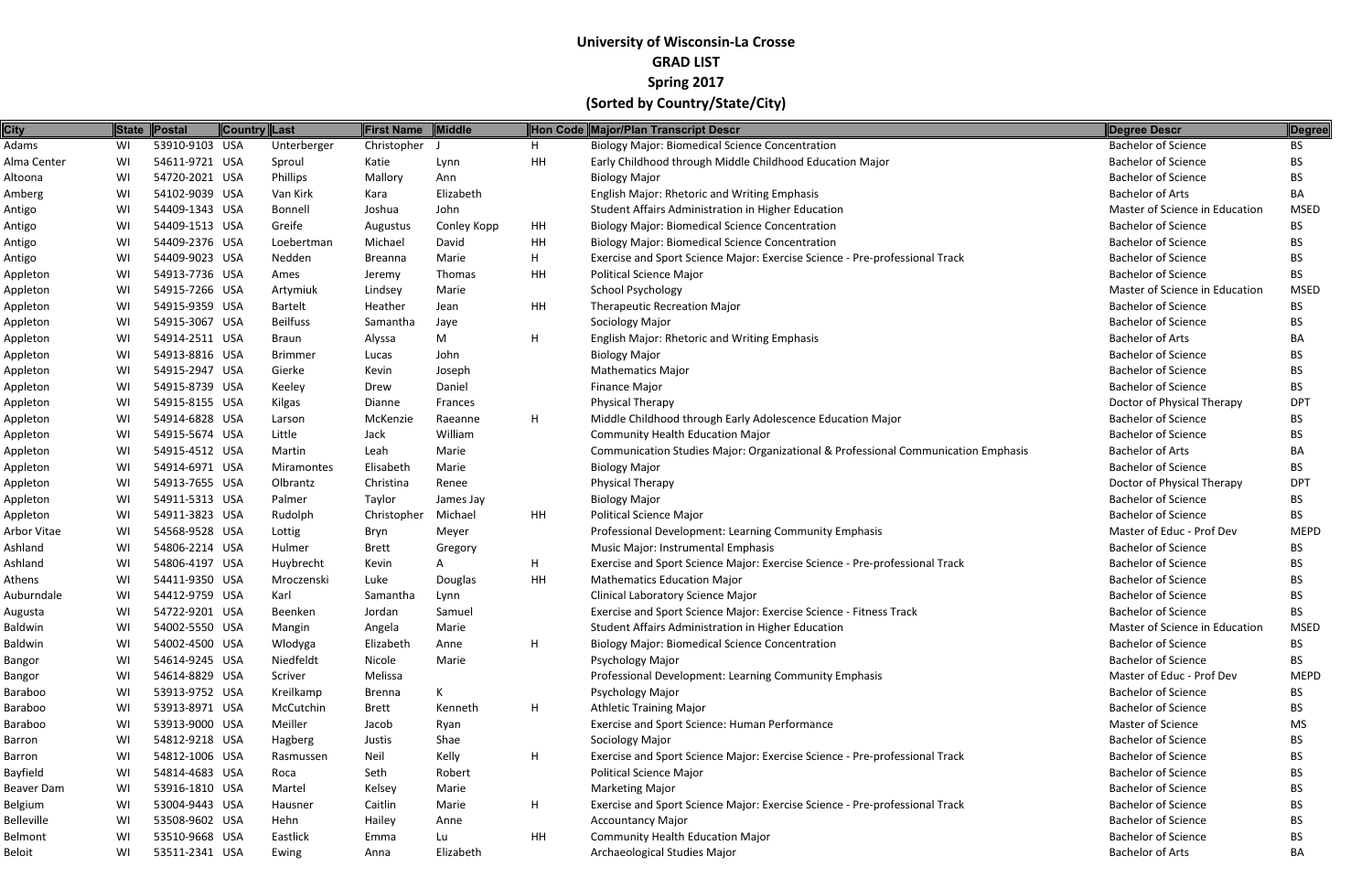| <b>City</b>              |    | State Postal   | Country Last |                 | <b>First Name</b> | Middle      |           | Hon Code Major/Plan Transcript Descr                                              | Degree Descr                   | Degree      |
|--------------------------|----|----------------|--------------|-----------------|-------------------|-------------|-----------|-----------------------------------------------------------------------------------|--------------------------------|-------------|
| <b>Beloit</b>            | WI | 53511-8831 USA |              | Frendahl        | Paige             | Marie Julia |           | <b>Biology Major</b>                                                              | <b>Bachelor of Science</b>     | <b>BS</b>   |
| Beloit                   | WI | 53511-3956 USA |              | Taylor          | Janelle           | Mayne       | H         | <b>Therapeutic Recreation Major</b>                                               | <b>Bachelor of Science</b>     | BS.         |
| Beloit                   | WI | 53511-2802 USA |              | Walker          | Allante           | Milan       |           | Communication Studies Major: Broadcast and Digital Media Emphasis                 | <b>Bachelor of Arts</b>        | BA          |
| Berlin                   | WI | 54923-9115 USA |              | Drover          | Alex              | Richard     |           | <b>Biology Major: Biomedical Science Concentration</b>                            | <b>Bachelor of Science</b>     | BS.         |
| Berlin                   | WI | 54923-2063 USA |              | Kivi            | Benjamin          | Theodore    | H         | <b>Marketing Major</b>                                                            | <b>Bachelor of Science</b>     | BS.         |
| <b>Black Creek</b>       | WI | 54106-8339 USA |              | Allard          | Bryce             | Patrick     | H         | Sociology Major                                                                   | <b>Bachelor of Arts</b>        | BA          |
| <b>Black Earth</b>       | WI | 53515-9441 USA |              | Anderson        | Kathryn           | Elizabeth   |           | <b>Marketing Major</b>                                                            | <b>Bachelor of Science</b>     | BS.         |
| <b>Black Earth</b>       | WI | 53515-9312 USA |              | Page            | Andrew            |             |           | <b>Management Major</b>                                                           | <b>Bachelor of Science</b>     | BS.         |
| <b>Black River Falls</b> | WI | 54615-5919 USA |              | Lee             | Maria             | Kehaulani   | <b>HH</b> | Exercise and Sport Science Major: Exercise Science - Pre-professional Track       | <b>Bachelor of Science</b>     | BS.         |
| Black River Falls        | WI | 54615-1142 USA |              | Wood            | Zoe               | Alexis      |           | Psychology Major                                                                  | <b>Bachelor of Science</b>     | <b>BS</b>   |
| Black River Falls        | WI | 54615-5900 USA |              | Zahasky         | Emily             |             |           | Student Affairs Administration in Higher Education                                | Master of Science in Education | <b>MSED</b> |
| Blair                    | WI | 54616-8912 USA |              | Bahr            | Cody              | Stephen     |           | <b>Biology Major</b>                                                              | <b>Bachelor of Science</b>     | BS.         |
| Blair                    | WI | 54616-8937 USA |              | <b>Benedict</b> | Shay              | ViDell      |           | Exercise and Sport Science Major: Exercise Science - Fitness Track                | <b>Bachelor of Science</b>     | BS.         |
| Bloomer                  | WI | 54724-4520 USA |              | Lagesse         | Lindsey           | Lynn        | HH        | <b>International Business Major</b>                                               | <b>Bachelor of Science</b>     | BS.         |
| Bloomer                  | WI | 54724-5007 USA |              | Pudenz          | Kaitlyn           | Rose        | H         | Archaeological Studies Major                                                      | <b>Bachelor of Arts</b>        | BA          |
| Bloomer                  | WI | 54724-3908 USA |              | Sarauer         | Garrett           | William     |           | <b>Biology Education Major</b>                                                    | <b>Bachelor of Science</b>     | BS.         |
| Bloomer                  | WI | 54724-4356 USA |              | Zwiefelhofer    | Coby              | Joe         | H         | Middle Childhood through Early Adolescence Education Major                        | <b>Bachelor of Science</b>     | BS.         |
| Brillion                 | WI | 54110-1620 USA |              | Fischer         | Taylor            | Amber       |           | <b>Biology Major</b>                                                              | <b>Bachelor of Science</b>     | BS.         |
| Brodhead                 | WI | 53520-9730 USA |              | Drefahl         | Stephanie         | Jo          | H         | <b>Economics Major</b>                                                            | <b>Bachelor of Science</b>     | BS.         |
| Brookfield               | WI | 53045-1173 USA |              | Bartelme        | Alexander         | Bert        |           | <b>Biology Major: Environmental Science Concentration</b>                         | <b>Bachelor of Science</b>     | BS.         |
| Brookfield               | WI | 53045-4647 USA |              | Hohl            | Kaitlin           | Marie       |           | Psychology Major                                                                  | <b>Bachelor of Science</b>     | BS.         |
| Brookfield               | WI | 53045-3960 USA |              | McCann          | Ryan              | Christopher |           | Physical Therapy                                                                  | Doctor of Physical Therapy     | <b>DPT</b>  |
| Brookfield               | WI | 53045-1506 USA |              | Rutter          | Adam              | Russell     |           | <b>Statistics Major: Actuarial Science Concentration</b>                          | <b>Bachelor of Science</b>     | BS.         |
| Brooklyn                 | WI | 53521-9783 USA |              | Jaeggi          | Jeffrey           | John        | HH        | Exercise and Sport Science Major: Exercise Science - Pre-professional Track       | <b>Bachelor of Science</b>     | BS.         |
| Brussels                 | WI | 54204-9655 USA |              | Klimek          | Chelsey           |             |           | <b>Physical Therapy</b>                                                           | Doctor of Physical Therapy     | <b>DPT</b>  |
| Burlington               | WI | 53105-9748 USA |              | Caldwell        | Corey             | Dean        |           | <b>International Business Major</b>                                               | <b>Bachelor of Science</b>     | BS.         |
| Burlington               | WI | 53105-8605 USA |              | Ehlen           | Emma              | Jean        | H         | <b>Mathematics Education Major</b>                                                | <b>Bachelor of Science</b>     | BS.         |
| Burlington               | WI | 53105-1820 USA |              | Hornickle       | Riley             | Ann         | HH        | Middle Childhood through Early Adolescence Education Major                        | <b>Bachelor of Science</b>     | BS.         |
| <b>Burlington</b>        | WI | 53105-3906 USA |              | McCourt         | Nathan            | Nicolas     |           | <b>Computer Science Major</b>                                                     | <b>Bachelor of Science</b>     | BS.         |
| Burlington               | WI | 53105-7707 USA |              | Petrie          | Austin            |             |           | <b>Accountancy Major</b>                                                          | <b>Bachelor of Science</b>     | <b>BS</b>   |
| <b>Burlington</b>        | WI | 53105-8752 USA |              | Shane           | Jessica           | Marie       |           | Psychology Major                                                                  | <b>Bachelor of Science</b>     | BS.         |
| <b>Burlington</b>        | WI | 53105-1725 USA |              | Winker          | Logan             | Daniel      |           | <b>School Health Education Major</b>                                              | <b>Bachelor of Science</b>     | BS.         |
| Butler                   | WI | 53007-1430 USA |              | McKee           | Daniel            | Patrick     |           | <b>Marketing Major</b>                                                            | <b>Bachelor of Science</b>     | BS.         |
| Cambridge                | WI | 53523-9484 USA |              | Schroedl        | Garrett           | Stanley     |           | <b>Management Major</b>                                                           | <b>Bachelor of Science</b>     | BS.         |
| Campbellsport            | WI | 53010-3244 USA |              | Maziarka        | Rachel            | Patrice     |           | School Psychology                                                                 | <b>Education Specialist</b>    | <b>EDS</b>  |
| Cashton                  | WI | 54619-7227 USA |              | Rodriguez       | Christopher       | Domingo     |           | <b>Economics Major</b>                                                            | <b>Bachelor of Science</b>     | BS.         |
| Cecil                    | WI | 54111-9273 USA |              | Maule           | Morgan            | Marie       |           | Exercise and Sport Science Major: Exercise Science - Fitness Track                | <b>Bachelor of Science</b>     | BS.         |
| Cedarburg                | WI | 53012-9020 USA |              | Bromley         | Kate              | Marie       | H         | Communication Studies Major: Organizational & Professional Communication Emphasis | <b>Bachelor of Science</b>     | BS.         |
| Cedarburg                | WI | 53012-9331 USA |              | Gall            | Kassandra         | Marie       |           | Finance Major: Risk, Insurance and Financial Planning Concentration               | <b>Bachelor of Science</b>     | BS.         |
| Cedarburg                | WI | 53012-1277 USA |              | Ochsenwald      | Jamie             | Lynn        |           | Exercise and Sport Science: Human Performance                                     | Master of Science              | MS          |
| Cedarburg                | WI | 53012-9429 USA |              | Rossman         | Ashley            | Nicole      |           | <b>Mathematics Education Major</b>                                                | <b>Bachelor of Science</b>     | BS.         |
| Cedarburg                | WI | 53012-9516 USA |              | Stauss          | Benjamin          | Nelson      | H         | <b>Marketing Major</b>                                                            | <b>Bachelor of Science</b>     | BS.         |
| Cedarburg                | WI | 53012-9145 USA |              | Valoe           | Sarah             | Rose        |           | <b>Marketing Major</b>                                                            | <b>Bachelor of Science</b>     | BS          |
| Cedarburg                | WI | 53012-8958 USA |              | Wallock         | Jacob             | Robert      |           | <b>Biology Major: Biomedical Science Concentration</b>                            | <b>Bachelor of Science</b>     | <b>BS</b>   |
| Cedarburg                | WI | 53012-9506 USA |              | Welch           | Mackenzie         | Ferriday    |           | School Psychology                                                                 | <b>Education Specialist</b>    | <b>EDS</b>  |
|                          |    |                |              |                 |                   |             |           |                                                                                   |                                |             |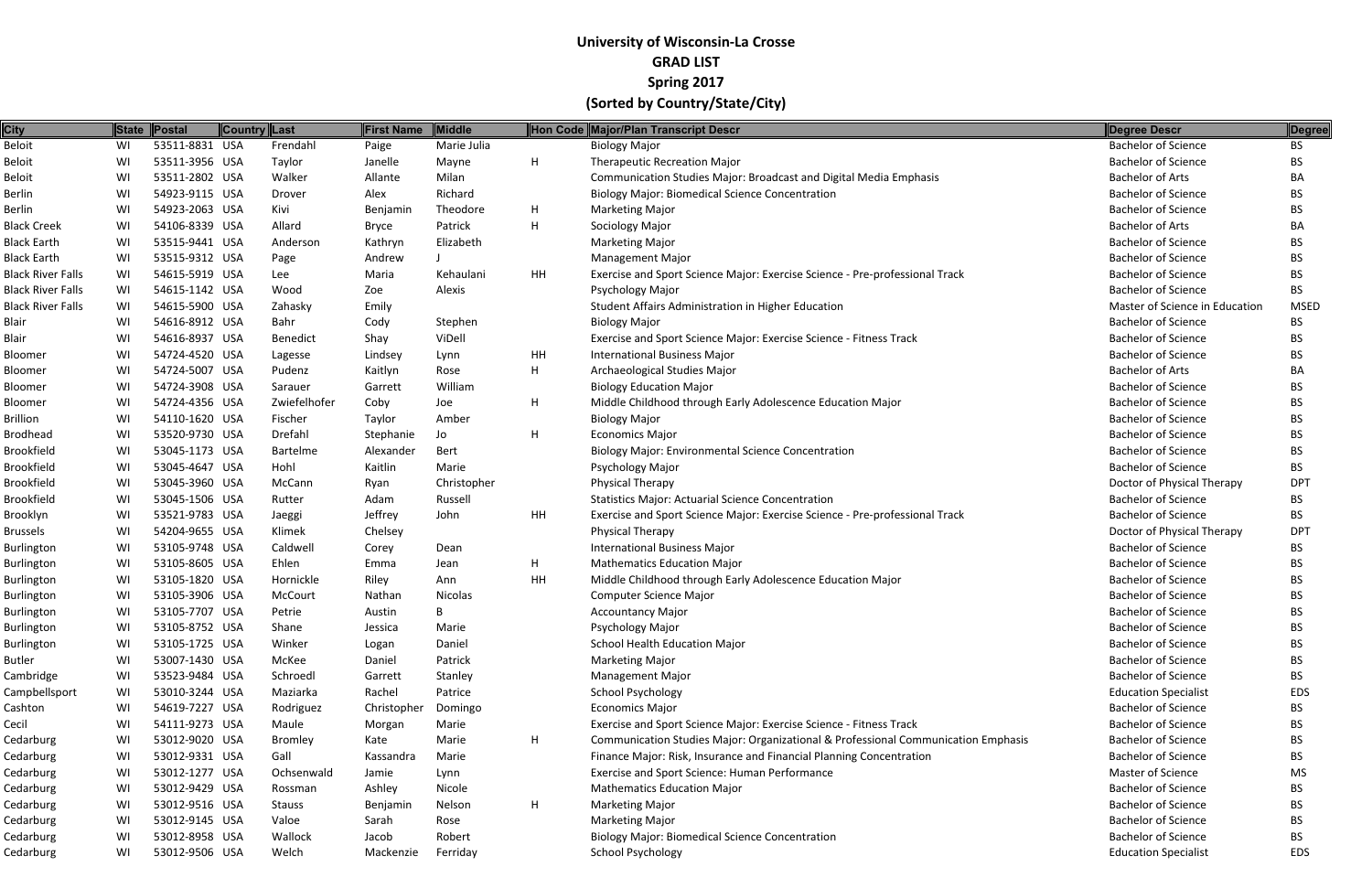| <b>City</b>           |    | State Postal   | Country Last | First Name     | <b>Middle</b> |           | Hon Code Major/Plan Transcript Descr                                                        | Degree Descr                   | <b>Degree</b> |
|-----------------------|----|----------------|--------------|----------------|---------------|-----------|---------------------------------------------------------------------------------------------|--------------------------------|---------------|
| Centuria              | WI | 54824-7456 USA | Ruck         | Jacob          | Daniel        |           | <b>Management Major</b>                                                                     | <b>Bachelor of Science</b>     | <b>BS</b>     |
| Chaseburg             | WI | 54621-7529 USA | Hass         | Joshua         | Edward        |           | <b>Finance Major</b>                                                                        | <b>Bachelor of Science</b>     | BS            |
| Chilton               | WI | 53014-9773 USA | Lau          | Rachel         | Alexandria    |           | Psychology Major                                                                            | <b>Bachelor of Science</b>     | BS.           |
| Chilton               | WI | 53014-9795 USA | Meyer        | <b>Brett</b>   | Daniel        | HH        | Archaeological Studies Major                                                                | <b>Bachelor of Science</b>     | BS            |
| Chippewa Falls        | WI | 54729-9608 USA | Ische        | Connor         | Alex          | H         | <b>Information Systems Major</b>                                                            | <b>Bachelor of Science</b>     | BS.           |
| Chippewa Falls        | WI | 54729-3515 USA | Sparks       | Angela         | Kay           |           | <b>Accountancy Major</b>                                                                    | <b>Bachelor of Science</b>     | BS.           |
| Clayton               | WI | 54004-3225 USA | Reed         | Austin         | James         |           | School Health Education Major                                                               | <b>Bachelor of Science</b>     | BS.           |
| Clear Lake            | WI | 54005-8591 USA | Paulson      | Garrett        | Thomas        | HH        | <b>Recreation Management Major</b>                                                          | <b>Bachelor of Science</b>     | BS.           |
| Cleveland             | WI | 53015-0092 USA | Perronne     | Alexander      | Raymond       |           | <b>Recreation Management Major</b>                                                          | <b>Bachelor of Science</b>     | BS.           |
| Clintonville          | WI | 54929-9724 USA | Hoffman      | Lainee         | Jean          |           | <b>Physician Assistant Studies</b>                                                          | <b>Master of Science</b>       | MS            |
| Cochrane              | WI | 54622-9420 USA | Mrozek       | Casey          | Jo            |           | <b>Community Health Education Major</b>                                                     | <b>Bachelor of Science</b>     | BS.           |
| Colgate               | WI | 53017-9570 USA | Follansbee   | Lauren         | Ashley        | H         | Psychology Major                                                                            | <b>Bachelor of Science</b>     | BS            |
| Colgate               | WI | 53017-9368 USA | Gumina       | Joseph         | Robert        |           | <b>Marketing Major</b>                                                                      | <b>Bachelor of Science</b>     | BS.           |
| Colgate               | WI | 53017-9120 USA | Kempf        | Michael        | Christopher   |           | <b>Therapeutic Recreation</b>                                                               | Master of Science              | MS            |
| Colgate               | WI | 53017-9617 USA | Sennott      | Lauren         | Marie         | HH        | Therapeutic Recreation Major                                                                | <b>Bachelor of Science</b>     | BS.           |
| Columbus              | WI | 53925-8999 USA | Zimmerman    | Kelly          | Rose          | HH        | <b>Marketing Major</b>                                                                      | <b>Bachelor of Science</b>     | BS.           |
| <b>Combined Locks</b> | WI | 54113-1002 USA | Blandon      | Bedania        | Cynthia       |           | Microbiology Major                                                                          | <b>Bachelor of Science</b>     | BS            |
| <b>Combined Locks</b> | WI | 54113-1142 USA | Johnson      | Carli          | Jean          | Н.        | Microbiology Major: Biomedical Concentration                                                | <b>Bachelor of Science</b>     | <b>BS</b>     |
| Coon Valley           | WI | 54623-8309 USA | Fisher       | <b>Bradley</b> |               |           | <b>Software Engineering</b>                                                                 | Master of Software Engineering | <b>MSE</b>    |
| Cross Plains          | WI | 53528-9239 USA | Gough        | Andrew         | <b>Brian</b>  |           | Exercise and Sport Science: Physical Education Teaching                                     | Master of Science              | MS            |
| Cross Plains          | WI | 53528-9362 USA | Stone        | Jacob          | Michael       | HH        | Archaeological Studies Major                                                                | <b>Bachelor of Science</b>     | BS.           |
| Cuba City             | WI | 53807-9301 USA | Ginter       | Emily          | Marie         | HH        | English Major: Rhetoric and Writing Emphasis                                                | <b>Bachelor of Arts</b>        | ΒA            |
| Cuba City             | WI | 53807-1033 USA | Hilby        | Emily          | Jenna         | <b>HH</b> | <b>Management Major</b>                                                                     | <b>Bachelor of Science</b>     | BS.           |
| Cuba City             | WI | 53807-1032 USA | Meckstroth   | Jeff           | James         |           | Geography Major: Geographic Information Science Concentration                               | <b>Bachelor of Science</b>     | BS.           |
| Cuba City             | WI | 53807-1606 USA | Morrissey    | <b>Brianna</b> | Frances       | Н.        | <b>Accountancy Major</b>                                                                    | <b>Bachelor of Science</b>     | BS            |
| Cuba City             | WI | 53807-9615 USA | Wallenhorst  | Emily          | Claire        | HH        | <b>Therapeutic Recreation Major</b>                                                         | <b>Bachelor of Science</b>     | BS.           |
| Cumberland            | WI | 54829-9216 USA | Hoff         | Erynn          | Kristine      |           | Psychology Major                                                                            | <b>Bachelor of Science</b>     | BS.           |
| Custer                | WI | 54423-9610 USA | Wysocki      | Erin           | Elizabeth     | H         | Early Childhood through Middle Childhood Education Major                                    | <b>Bachelor of Science</b>     | BS.           |
| Darlington            | WI | 53530-1145 USA | Hardyman     | <b>Brandon</b> | Thomas        |           | <b>Recreation Management Major</b>                                                          | <b>Bachelor of Science</b>     | BS.           |
| Darlington            | WI | 53530-1218 USA | Heinberg     | Jordan         | Scott         |           | Exercise and Sport Science Major: Physical Education                                        | <b>Bachelor of Science</b>     | BS            |
| De Forest             | WI | 53532-3030 USA | Flores       | Alexa          | Emelina       |           | <b>Biology Major: Biomedical Science Concentration</b>                                      | <b>Bachelor of Science</b>     | BS.           |
| De Forest             | WI | 53532-2452 USA | McNary       | Erin           | Hannah        | H         | Middle Childhood through Early Adolescence Education Major                                  | <b>Bachelor of Science</b>     | ВS            |
| De Forest             | WI | 53532-2338 USA | Rauls        | Taylor         | Marie         | H         | Middle Childhood through Early Adolescence Education Major                                  | <b>Bachelor of Science</b>     | BS.           |
| De Forest             | WI | 53532-3044 USA | Stewart      | Eric           | Martin        | H         | Exercise and Sport Science Major: Physical Education                                        | <b>Bachelor of Science</b>     | BS.           |
| De Forest             | WI | 53532-3044 USA | Stewart      | Eric           | Martin        | H         | School Health Education Major                                                               | <b>Bachelor of Science</b>     | BS            |
| De Forest             | WI | 53532-1136 USA | Varner       | Jared          | Clark         |           | <b>Finance Major</b>                                                                        | <b>Bachelor of Science</b>     | BS.           |
| De Pere               | WI | 54115-3772 USA | Bauer        | Hannah         | Majerle       | Н.        | Middle Childhood through Early Adolescence Education Major                                  | <b>Bachelor of Science</b>     | ВS            |
| De Pere               | WI | 54115-8160 USA | Christensen  | Alexander      | Phillip       | HH        | Biochemistry Major with American Society for Biochemistry & Molecular Biology Certification | <b>Bachelor of Science</b>     | BS.           |
| De Pere               | WI | 54115-9615 USA | Falck        | Michael        | Robert        |           | Nuclear Medicine Technology Major                                                           | <b>Bachelor of Science</b>     | BS.           |
| De Pere               | WI | 54115-3402 USA | Fridland     | William        | James         |           | <b>Accountancy Major</b>                                                                    | <b>Bachelor of Science</b>     | BS            |
| De Pere               | WI | 54115-4000 USA | Greenwood    | Austin         | Jacob         | HH        | <b>Athletic Training Major</b>                                                              | <b>Bachelor of Science</b>     | BS.           |
| De Pere               | WI | 54115-9434 USA | Micolichek   | Rachael        | Lynn          | Н.        | <b>Therapeutic Recreation Major</b>                                                         | <b>Bachelor of Science</b>     | BS.           |
| De Pere               | WI | 54115-8525 USA | Norton       | Kelsey         | Rae           | HH        | Theatre Arts Major: Performance Emphasis                                                    | <b>Bachelor of Arts</b>        | BA            |
| De Pere               | WI | 54115-1037 USA | Pannier      | Eric           | Allen         |           | Middle Childhood through Early Adolescence Education Major                                  | <b>Bachelor of Science</b>     | BS.           |
| De Pere               | WI | 54115-3957 USA | Paschke      | Austin         | Leigh         | HH        | <b>Finance Major</b>                                                                        | <b>Bachelor of Science</b>     | <b>BS</b>     |
|                       |    |                |              |                |               |           |                                                                                             |                                |               |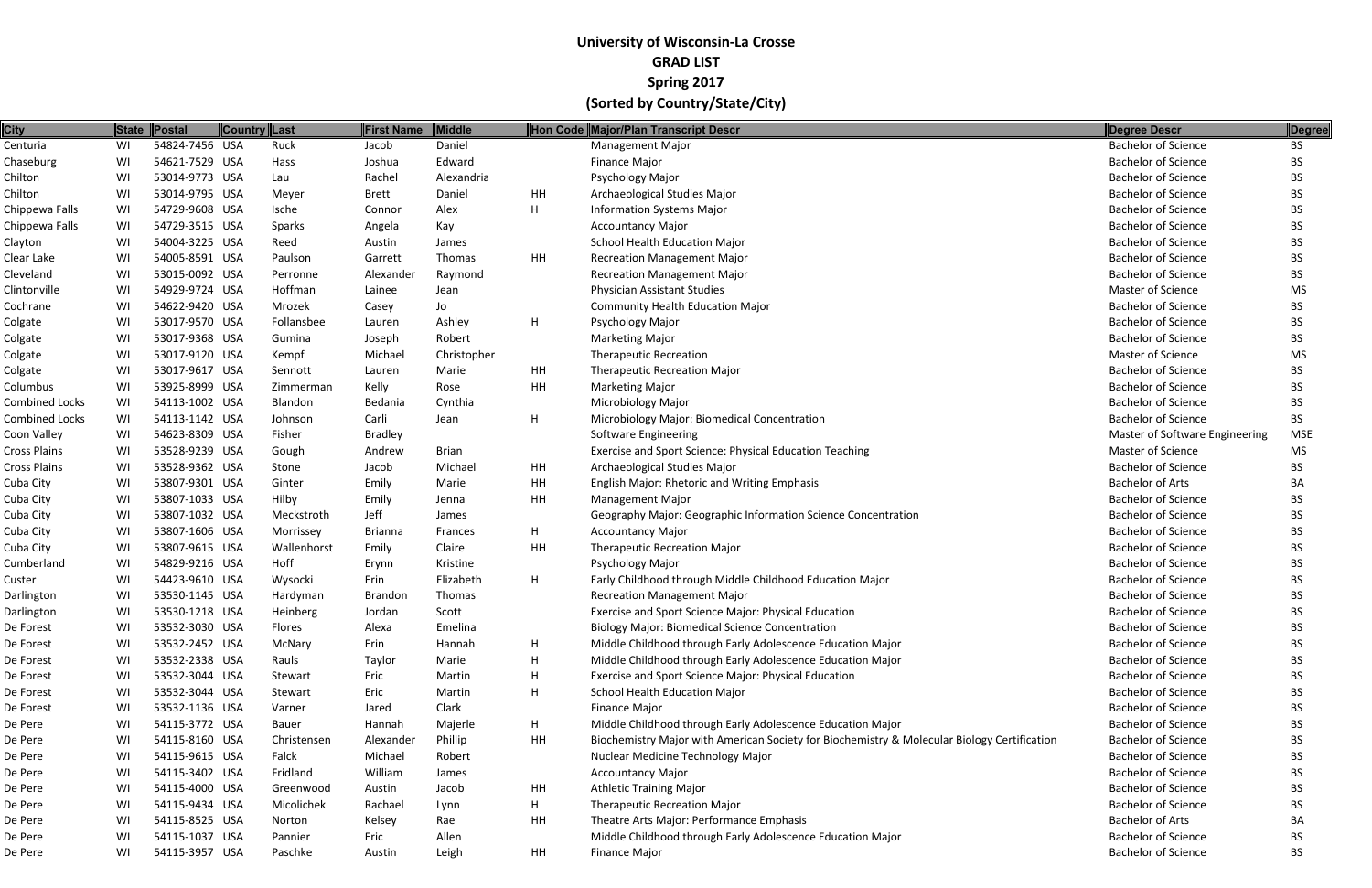| <b>City</b> |    | State Postal   | Country Last     | First Name     | Middle        |    | Hon Code Major/Plan Transcript Descr                                                        | Degree Descr               | <b>Degree</b> |
|-------------|----|----------------|------------------|----------------|---------------|----|---------------------------------------------------------------------------------------------|----------------------------|---------------|
| De Pere     | WI | 54115-9237 USA | Scray            | Marissa        | Lynn          | HH | <b>Statistics Major: Actuarial Science Concentration</b>                                    | <b>Bachelor of Science</b> | BS.           |
| De Pere     | WI | 54115-9644 USA | Verber           | Jared          | Michael       | H  | <b>Biology Major</b>                                                                        | <b>Bachelor of Science</b> | BS            |
| De Pere     | WI | 54115-8157 USA | Widas            | Jordan         | Michelle      |    | <b>Finance Major</b>                                                                        | <b>Bachelor of Science</b> | BS.           |
| De Pere     | WI | 54115-9252 USA | Zwicker          | Isaac          | Bernard       |    | <b>Management Major</b>                                                                     | <b>Bachelor of Science</b> |               |
| Deerfield   | WI | 53531-9729 USA | Ezzell           | Mikaela        | Jo            |    | Psychology Major                                                                            | <b>Bachelor of Science</b> | BS.           |
| Deerfield   | WI | 53531-9794 USA | Herms            | Emma           | Nicole        | H  | Psychology Major                                                                            | <b>Bachelor of Science</b> | BS.           |
| Deforest    | WI | 53532-3219 USA | U'Ren            | Cal            | Evan          |    | Communication Studies Major: Broadcast and Digital Media Emphasis                           | <b>Bachelor of Science</b> | BS.           |
| Delafield   | WI | 53018-3353 USA | Gehred           | Kerstin        | Lynn          |    | <b>Marketing Major</b>                                                                      | <b>Bachelor of Science</b> | BS.           |
| Delafield   | WI | 53018-1323 USA | Mccormack        | Tayler         | Shea          | H  | Early Childhood through Middle Childhood Education Major                                    | <b>Bachelor of Science</b> | BS.           |
| Delafield   | WI | 53018-2257 USA | Morrin           | Gabriel        | James         |    | <b>Therapeutic Recreation Major</b>                                                         | <b>Bachelor of Science</b> | BS.           |
| Delafield   | WI | 53018-1921 USA | Nielsen          | Karina         | Elizabeth     | H  | Exercise and Sport Science Major: Exercise Science - Pre-professional Track                 | <b>Bachelor of Science</b> | BS.           |
| Delafield   | WI | 53018-1921 USA | Nielsen          | Karina         | Elizabeth     | H  | <b>Nutrition Minor</b>                                                                      | <b>Bachelor of Science</b> |               |
| Delafield   | WI | 53018-1020 USA | O'Neill          | William        | Reuben        |    | <b>Economics Major</b>                                                                      | <b>Bachelor of Science</b> | BS.           |
| Delafield   | WI | 53018-1155 USA | Paulson          | Laura          | Nicole        |    | <b>Chemistry Major: Environmental Science Concentration</b>                                 | <b>Bachelor of Science</b> | BS.           |
| Delavan     | WI | 53115-3539 USA | Hammerstad       | Allison        | Christine     |    | <b>Biology Education Major</b>                                                              | <b>Bachelor of Science</b> | BS.           |
| Denmark     | WI | 54208-9457 USA | Ernst            | Emily          | Elizabethanne |    | <b>Marketing Major</b>                                                                      | <b>Bachelor of Science</b> | BS.           |
| Dodgeville  | WI | 53533-1516 USA | Dowling          | Evan           | Arthur        | HH | Physics Major                                                                               | <b>Bachelor of Science</b> | BS.           |
| Dodgeville  | WI | 53533-8966 USA | McCarthy         | Megan          | Michele       | H  | Music Major: Performance Emphasis                                                           | <b>Bachelor of Science</b> | BS.           |
| Dodgeville  | WI | 53533-1005 USA | Simmons          | <b>Bradley</b> | Michael       |    | <b>Information Systems Major</b>                                                            | <b>Bachelor of Science</b> | BS.           |
| Dousman     | WI | 53118-9708 USA | Beine            | Benjamin       | Richard       |    | Psychology Major                                                                            | <b>Bachelor of Arts</b>    | BА            |
| Dousman     | WI | 53118-9512 USA | Mertens          | Chad           |               |    | <b>Statistics Major</b>                                                                     | <b>Bachelor of Science</b> | BS.           |
| Durand      | WI | 54736-4937 USA | Komro            | Lindsay        | Erin          | HH | Psychology Major                                                                            | <b>Bachelor of Science</b> |               |
| Eagle       | WI | 53119-1402 USA | Krueger          | Adam           | D             |    | Psychology Major                                                                            | <b>Bachelor of Science</b> | BS.           |
| East Troy   | WI | 53120-2118 USA | DeGrave          | Jennifer       | Renee         |    | Clinical Laboratory Science Major                                                           | <b>Bachelor of Science</b> | BS.           |
| East Troy   | WI | 53120-1524 USA | Girman           | Emily          | Agnes         |    | <b>History Major</b>                                                                        | <b>Bachelor of Arts</b>    | BА            |
| East Troy   | WI | 53120-2461 USA | Kannard          | Abigail        | Jan           | H  | <b>Management Major</b>                                                                     | <b>Bachelor of Science</b> | BS.           |
| East Troy   | WI | 53120-1810 USA | Yakes            | Alissa         | Marie         |    | Communication Studies Major: Organizational & Professional Communication Emphasis           | <b>Bachelor of Science</b> | BS.           |
| Eau Claire  | WI | 54701-9337 USA | Anason           | Jacob          | Daniel        | H  | Exercise and Sport Science Major: Exercise Science - Pre-professional Track                 | <b>Bachelor of Science</b> | BS.           |
| Eau Claire  | WI | 54703-1644 USA | <b>Benedict</b>  | Kerry          | Lynne         | HH | Middle Childhood through Early Adolescence Education Major                                  | <b>Bachelor of Science</b> | BS.           |
| Eau Claire  | WI | 54701-8457 USA | <b>Bollinger</b> | Brady          | Shaun         | HH | <b>Biology Major: Biomedical Science Concentration</b>                                      | <b>Bachelor of Science</b> | ВS            |
| Eau Claire  | WI | 54703-1849 USA | Cater            | Sidney         | Nicole        |    | <b>Biology Major</b>                                                                        | <b>Bachelor of Science</b> | BS.           |
| Eau Claire  | WI | 54703-1245 USA | Heacox           | Emmarie        | Mae           |    | Clinical Laboratory Science Major                                                           | <b>Bachelor of Science</b> | BS.           |
| Eau Claire  | WI | 54701-7189 USA | Israel           | Sarah          | Nicole        | H  | Early Childhood through Middle Childhood Education Major                                    | <b>Bachelor of Science</b> | BS.           |
| Eau Claire  | WI | 54701-6301 USA | Keys             | Alastair       | Curtis        | H  | Biochemistry Major with American Society for Biochemistry & Molecular Biology Certification | <b>Bachelor of Science</b> | BS.           |
| Eau Claire  | WI | 54703-5905 USA | Montanye         | Elena          | Susee         | H  | English Major: Rhetoric and Writing Emphasis                                                | <b>Bachelor of Arts</b>    | BА            |
| Eau Claire  | WI | 54703-5905 USA | Montanye         | Reid           | Kenneth       |    | Music Major: Instrumental Emphasis                                                          | <b>Bachelor of Science</b> | BS            |
| Eau Claire  | WI | 54703-0181 USA | Schumacher       | Kimberly       | Carol         |    | Physical Therapy                                                                            | Doctor of Physical Therapy | <b>DPT</b>    |
| Eau Claire  | WI | 54703-0637 USA | Sturgis          | Adam           |               |    | Exercise and Sport Science: Physical Education Teaching                                     | Master of Science          | MS            |
| Eau Claire  | WI | 54703-9057 USA | Sturz            | Jenna          | Lynn          | H  | <b>Biology Major: Biomedical Science Concentration</b>                                      | <b>Bachelor of Science</b> | BS.           |
| Eau Claire  | WI | 54703-5088 USA | Sumner           | Tyler          | Joseph        |    | <b>Information Systems Major</b>                                                            | <b>Bachelor of Science</b> | ВS            |
| Eau Claire  | WI | 54701-7240 USA | Wilson           | Haili          | Marie         | HH | Early Childhood through Middle Childhood Education Major                                    | <b>Bachelor of Science</b> | BS.           |
| Edgar       | WI | 54426-9116 USA | Lechleitner      | Cedric         | Pierce        | HH | <b>Recreation Management Major</b>                                                          | <b>Bachelor of Science</b> | BS.           |
| Edgerton    | WI | 53534-8863 USA | Porter           | Jamie          | R             |    | <b>Accountancy Major</b>                                                                    | <b>Bachelor of Science</b> | ВS            |
| Eland       | WI | 54427-9426 USA | Ostrowski        | Lydiah         | Jean          |    | Clinical Laboratory Science Major                                                           | <b>Bachelor of Science</b> | BS.           |
| Eleva       | WI | 54738-9285 USA | Fedie            | Alyssa         | Rose          | HH | <b>Clinical Laboratory Science Major</b>                                                    | <b>Bachelor of Science</b> | <b>BS</b>     |
|             |    |                |                  |                |               |    |                                                                                             |                            |               |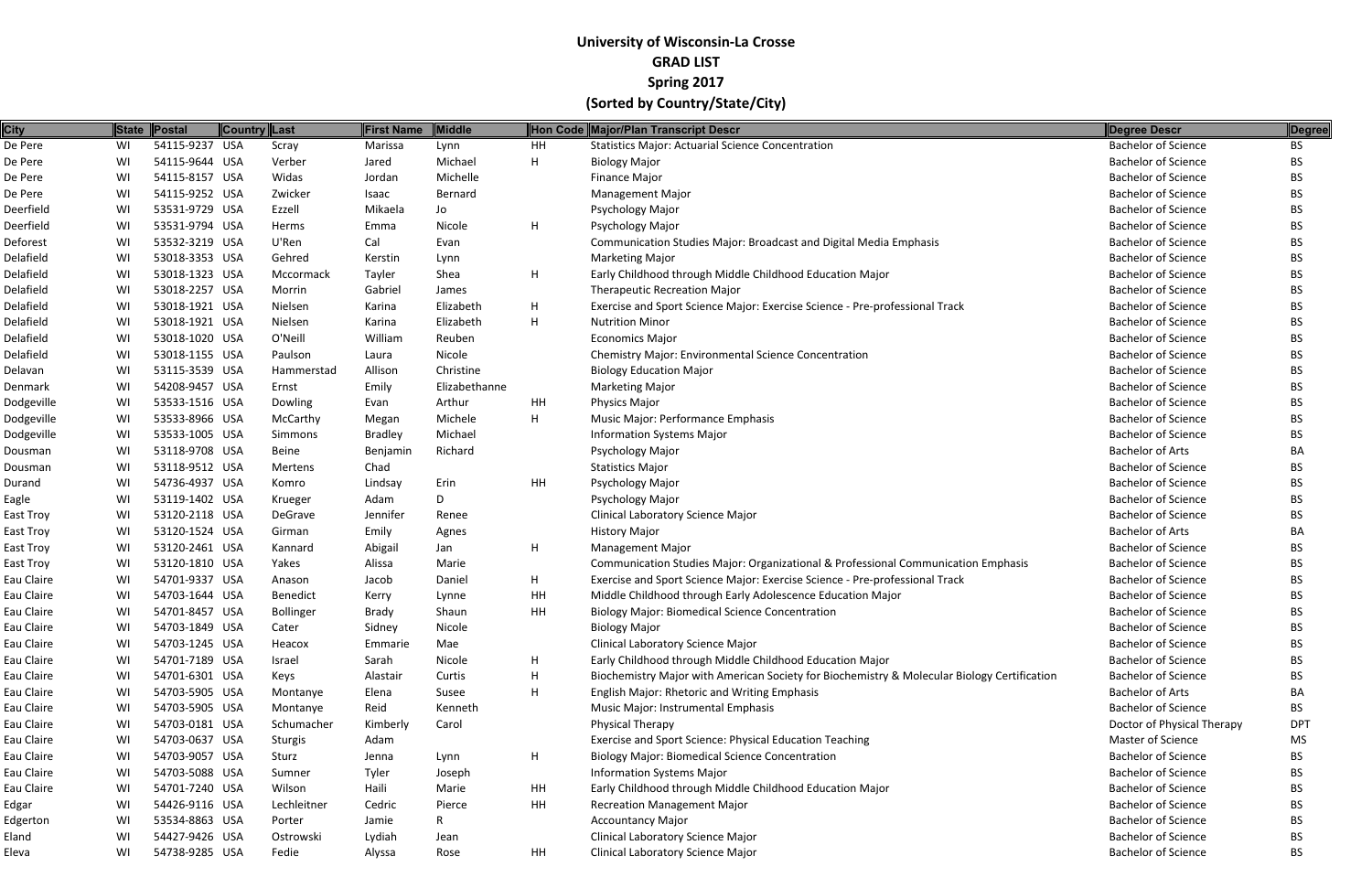| <b>City</b>      |    | State Postal   | Country Last |            | <b>First Name</b> | Middle        |    | Hon Code Major/Plan Transcript Descr                                              | Degree Descr                   | <b>Degree</b> |
|------------------|----|----------------|--------------|------------|-------------------|---------------|----|-----------------------------------------------------------------------------------|--------------------------------|---------------|
| Eleva            | WI | 54738-9048 USA |              | Gregory    | Andrew            | John          | HH | <b>Computer Science Major</b>                                                     | <b>Bachelor of Science</b>     | <b>BS</b>     |
| Eleva            | WI | 54738-4139 USA |              | Mestelle   | Zac               |               |    | <b>Physical Therapy</b>                                                           | Doctor of Physical Therapy     | <b>DPT</b>    |
| Eleva            | WI | 54738-8402 USA |              | Smith      | Alexis            | R             |    | <b>Psychology Major</b>                                                           | <b>Bachelor of Science</b>     | BS.           |
| Elk Mound        | WI | 54739-9378 USA |              | Holzwarth  | Kyle              | Isaac         |    | <b>Biology Major</b>                                                              | <b>Bachelor of Science</b>     | BS            |
| Elk Mound        | WI | 54739-9378 USA |              | Holzwarth  | Kyle              | Isaac         |    |                                                                                   | <b>Bachelor of Science</b>     | BS.           |
| <b>Elk Mound</b> | WI | 54739-9408 USA |              | Nellessen  | Samantha          | Grace         |    | <b>Clinical Laboratory Science Major</b>                                          | <b>Bachelor of Science</b>     | BS.           |
| Elkhart Lake     | WI | 53020-1771 USA |              | Butzen     | Katherine         | Elizabeth     |    | Student Affairs Administration in Higher Education                                | Master of Science in Education | <b>MSED</b>   |
| Elkhorn          | WI | 53121-1298 USA |              | Blanton    | <b>Bryanne</b>    | Lee           |    | <b>Therapeutic Recreation Major</b>                                               | <b>Bachelor of Science</b>     | BS.           |
| Elkhorn          | WI | 53121-1925 USA |              | Handel     | Margaret          | Maureen       | HH | Middle Childhood through Early Adolescence Education Major                        | <b>Bachelor of Science</b>     | BS            |
| Elkhorn          | WI | 53121-4380 USA |              | Reed       | Taylor            | Lynn          |    | Psychology Major                                                                  | <b>Bachelor of Science</b>     | BS.           |
| Elkhorn          | WI | 53121-3337 USA |              | Wisniewski | Jessica           | Nicole        |    | Psychology Major                                                                  | <b>Bachelor of Science</b>     | BS.           |
| Ellsworth        | WI | 54011-9178 USA |              | Freier     | Allison           | Jo            | H  | <b>Athletic Training Major</b>                                                    | <b>Bachelor of Science</b>     | BS            |
| Ellsworth        | WI | 54011-5064 USA |              | Nissen     | John              | Henry         |    | <b>Public Administration Major</b>                                                | <b>Bachelor of Science</b>     | BS.           |
| Elroy            | WI | 53929-1224 USA |              | Fleming    | <b>Branden</b>    | David         |    | Psychology Major                                                                  | <b>Bachelor of Science</b>     | BS            |
| Elroy            | WI | 53929-1212 USA |              | Morin      | Eric              | Matthew       |    | <b>Accountancy Major</b>                                                          | <b>Bachelor of Science</b>     | BS.           |
| Ephraim          | WI | 54211-0075 USA |              | Nelson     | Sophia            | Kristine      | H. | <b>International Business Major</b>                                               | <b>Bachelor of Science</b>     | BS.           |
| Ettrick          | WI | 54627-9327 USA |              | Stein      | Alyssa            | Jean          | HH | <b>Accountancy Major</b>                                                          | <b>Bachelor of Science</b>     | BS            |
| Evansville       | WI | 53536-8203 USA |              | Nelson     | Tia               | Marie         | H  | Exercise and Sport Science Major: Exercise Science - Pre-professional Track       | <b>Bachelor of Science</b>     | BS.           |
| Evansville       | WI | 53536-8814 USA |              | Oakeson    | Ryan              | James         |    | Psychology Major                                                                  | <b>Bachelor of Arts</b>        | BA            |
| Fairchild        | WI | 54741-8922 USA |              | Davis      | Rachel            | Lynn          | HH | Exercise and Sport Science Major: Exercise Science - Pre-professional Track       | <b>Bachelor of Science</b>     | BS.           |
| Fall River       | WI | 53932-8931 USA |              | Lee        | Rachel            | Elizabeth     | HH | Early Childhood through Middle Childhood Education Major                          | <b>Bachelor of Science</b>     | BS.           |
| Fennimore        | WI | 53809-1543 USA |              | Napp       | Trenton           |               | HH | Exercise and Sport Science Major: Exercise Science - Pre-professional Track       | <b>Bachelor of Science</b>     | BS            |
| Fennimore        | WI | 53809-9660 USA |              | Swan       | Aaron             | Tayor         | H  | Exercise and Sport Science Major: Exercise Science - Pre-professional Track       | <b>Bachelor of Science</b>     | BS.           |
| Fish Creek       | WI | 54212-9438 USA |              | Swain      | Megan             | Mary          | H  | <b>Biology Major</b>                                                              | <b>Bachelor of Science</b>     | BS.           |
| Fish Creek       | WI | 54212-9438 USA |              | Swain      | Megan             | Mary          | H  | <b>Psychology Minor</b>                                                           | <b>Bachelor of Science</b>     | BS.           |
| Fitchburg        | WI | 53711-5705 USA |              | Herman     | Corey             | Jeffrey       | HH | <b>Biology Major: Biomedical Science Concentration</b>                            | <b>Bachelor of Science</b>     | BS.           |
| Fitchburg        | WI | 53575-1916 USA |              | Hoelker    | Kara              |               |    | Professional Development: Learning Community Emphasis                             | Master of Educ - Prof Dev      | <b>MEPD</b>   |
| Fitchburg        | WI | 53575-2005 USA |              | Lynch      | Megan             | <b>Briann</b> |    | Exercise and Sport Science Major: Exercise Science - Fitness Track                | <b>Bachelor of Science</b>     | BS.           |
| Fitchburg        | WI | 53711-5342 USA |              | Zwettler   | Jack              | Anthony       |    | Exercise and Sport Science Major: Physical Education                              | <b>Bachelor of Science</b>     | BS.           |
| Fond du Lac      | WI | 54935-8010 USA |              | Faber      | Kelly             |               |    | <b>Physical Therapy</b>                                                           | Doctor of Physical Therapy     | <b>DPT</b>    |
| Fond du Lac      | WI | 54935-2617 USA |              | Farina     | Callen            | Elizabeth     | HH | Communication Studies Major: Organizational & Professional Communication Emphasis | <b>Bachelor of Science</b>     | BS.           |
| Fond du Lac      | WI | 54935-4469 USA |              | Grebe      | Samantha          | Renee         |    | Psychology Major                                                                  | <b>Bachelor of Science</b>     | BS            |
| Fond du Lac      | WI | 54937-1723 USA |              | Lyons      | Kaylee            | Lynn          | H. | <b>Community Health Education Major</b>                                           | <b>Bachelor of Science</b>     | BS.           |
| Fond du Lac      | WI | 54937-5005 USA |              | Rebedew    | Ty                | Jacob         |    | Exercise and Sport Science Major: Exercise Science - Pre-professional Track       | <b>Bachelor of Science</b>     | BS.           |
| Fort Atkinson    | WI | 53538-2840 USA |              | Boos       | Tanner            |               |    | <b>Management Major</b>                                                           | <b>Bachelor of Science</b>     | BS            |
| Fort Atkinson    | WI | 53538-1527 USA |              | Cook       | William           | Gregory       | HH | Exercise and Sport Science Major: Exercise Science - Pre-professional Track       | <b>Bachelor of Science</b>     | BS.           |
| Fort Atkinson    | WI | 53538-8783 USA |              | Cravens    | Jessica           | Jordan        |    | Exercise and Sport Science Major: Exercise Science - Fitness Track                | <b>Bachelor of Science</b>     | BS            |
| Fort Atkinson    | WI | 53538-8731 USA |              | Harker     | Alexander         | Glenn         |    | Clinical Laboratory Science Major                                                 | <b>Bachelor of Science</b>     | BS.           |
| Fort Atkinson    | WI | 53538-9351 USA |              | Heinz      | Matthew           | Robert        |    | <b>Therapeutic Recreation Major</b>                                               | <b>Bachelor of Science</b>     | BS.           |
| Fort Atkinson    | WI | 53538-2842 USA |              | O'Brien    | Casey             | Gerald        |    | <b>Management Major</b>                                                           | <b>Bachelor of Science</b>     | BS            |
| Franklin         | WI | 53132-8533 USA |              | DeClark    | Colin             | Michael       | H. | Exercise and Sport Science Major: Exercise Science - Fitness Track                | <b>Bachelor of Science</b>     | BS.           |
| Franklin         | WI | 53132-8943 USA |              | Hamilton   | Courtney          | R             | H  | <b>Marketing Major</b>                                                            | <b>Bachelor of Science</b>     | BS            |
| Franklin         | WI | 53132-1813 USA |              | Katschke   | Elizabeth         | Vaughn        |    | Communication Studies Major: Organizational & Professional Communication Emphasis | <b>Bachelor of Arts</b>        | ВA            |
| Franklin         | WI | 53132-8193 USA |              | Stein      | Christine         | Kellie        |    | Theatre Arts Major: Arts Administration Emphasis                                  | <b>Bachelor of Arts</b>        | ВA            |
| Franklin         | WI | 53132-2156 USA |              | Stone      | Riley             | Richard       | HH | <b>Physics Major</b>                                                              | <b>Bachelor of Science</b>     | BS.           |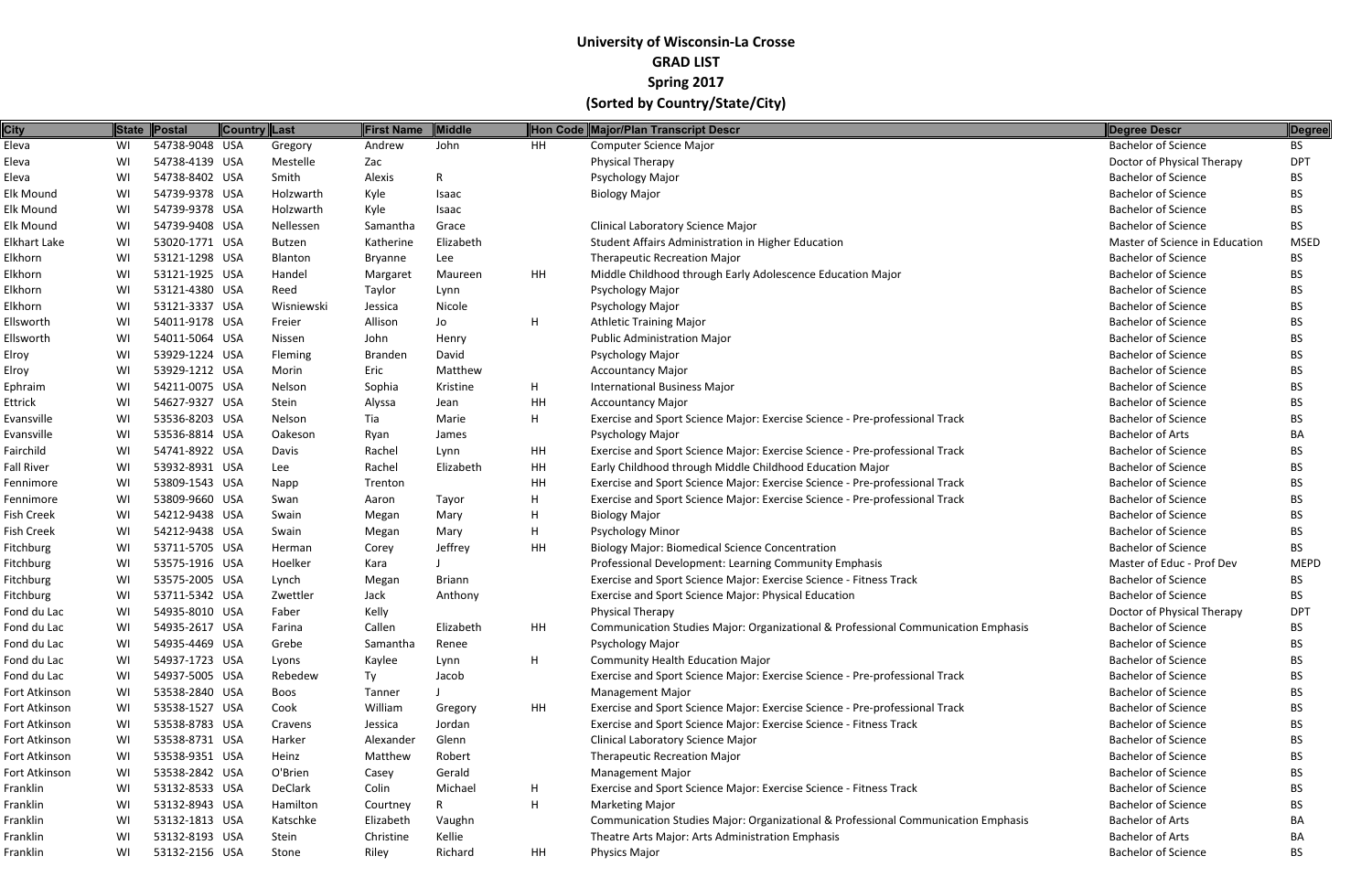| <b>City</b> |    | State Postal   | Country Last |                       | <b>First Name</b> | Middle     |    | Hon Code Major/Plan Transcript Descr                                              | Degree Descr               | <b>Degree</b> |
|-------------|----|----------------|--------------|-----------------------|-------------------|------------|----|-----------------------------------------------------------------------------------|----------------------------|---------------|
| Franklin    | WI | 53132-8123 USA |              | Westley               | Ryan              | William    | HH | <b>International Business Major</b>                                               | <b>Bachelor of Science</b> | <b>BS</b>     |
| Franksville | WI | 53126-9678 USA |              | O'Keefe               | Katrina           | Lynn       |    | Exercise and Sport Science Major: Exercise Science - Fitness Track                | <b>Bachelor of Science</b> | <b>BS</b>     |
| Franksville | WI | 53126-9370 USA |              | Piojda                | Cali              | Marie      |    | Communication Studies Major: Organizational & Professional Communication Emphasis | <b>Bachelor of Science</b> | <b>BS</b>     |
| Franksville | WI | 53126-9798 USA |              | Schwaab               | Abbey             | Elizabeth  |    | <b>Biology Major</b>                                                              | <b>Bachelor of Science</b> | <b>BS</b>     |
| Fremont     | WI | 54940-8546 USA |              | Buchholtz             | Kelly             |            |    | Professional Development: Learning Community Emphasis                             | Master of Educ - Prof Dev  | <b>MEPD</b>   |
| Fremont     | WI | 54940-8546 USA |              | Buchholtz             | Mark              | Douglas    |    | <b>Communication Studies Major: Broadcast and Digital Media Emphasis</b>          | <b>Bachelor of Arts</b>    | BA            |
| Fremont     | WI | 54940-9140 USA |              | Quinter               | McKenna           | Marie      | H  | Psychology Major                                                                  | <b>Bachelor of Arts</b>    | BA            |
| Galesville  | WI | 54630-7183 USA |              | Bender                | LeAnna            | M          |    | Geography Major: Environmental Science Concentration                              | <b>Bachelor of Science</b> | BS.           |
| Galesville  | WI | 54630-8342 USA |              | Horstman              | Tyler             | Scott      |    | <b>Information Systems Major</b>                                                  | <b>Bachelor of Science</b> | BS.           |
| Galesville  | WI | 54630-2100 USA |              | Lewis                 | Eric              | Scott      |    | <b>Management Major</b>                                                           | <b>Bachelor of Science</b> | <b>BS</b>     |
| Genoa       | WI | 54632-8878 USA |              | Tully                 | Dylan             | Gregory    |    | <b>Computer Science Major</b>                                                     | <b>Bachelor of Science</b> | BS.           |
| Genoa       | WI | 54632-8814 USA |              | Wiltinger             | Anthony           | James      |    | <b>History Major</b>                                                              | <b>Bachelor of Science</b> | <b>BS</b>     |
| Genoa City  | WI | 53128-1996 USA |              | Schumacher            | Amolia            | Carrie     | H  | Communication Studies Major: Organizational & Professional Communication Emphasis | <b>Bachelor of Arts</b>    | BA            |
| Genoa City  | WI | 53128-2536 USA |              | Von Bruenchenhe Trace |                   | Alexander  | H  | Exercise and Sport Science Major: Exercise Science - Pre-professional Track       | <b>Bachelor of Science</b> | BS.           |
| Germantown  | WI | 53022-4792 USA |              | Haldeman              | Michelle          | Lynsey     |    | <b>Biology Major</b>                                                              | <b>Bachelor of Science</b> | BS.           |
| Germantown  | WI | 53022-4918 USA |              | Meyer                 | Kara              | Lee        |    | Psychology Major                                                                  | <b>Bachelor of Science</b> | <b>BS</b>     |
| Germantown  | WI | 53022-4075 USA |              | Schmitz               | Kelsey            | Kristina   | HH | <b>Marketing Major</b>                                                            | <b>Bachelor of Science</b> | <b>BS</b>     |
| Germantown  | WI | 53022-4626 USA |              | Thomas                | Krystle           | Julia      | H  | Social Studies Education Major (Broad Field Option A)                             | <b>Bachelor of Science</b> | BS.           |
| Germantown  | WI | 53022-4202 USA |              | Wedal                 | Justin            | Cole       | H  | <b>Chemistry Major: ACS Certification</b>                                         | <b>Bachelor of Science</b> | <b>BS</b>     |
| Gilman      | WI | 54433-9736 USA |              | Latz                  | Tiara             |            | H  | Exercise and Sport Science Major: Exercise Science - Pre-professional Track       | <b>Bachelor of Science</b> | <b>BS</b>     |
| Gleason     | WI | 54435-9202 USA |              | Hussong               | Angela            | Rose       |    | Exercise and Sport Science Major: Exercise Science - Pre-professional Track       | <b>Bachelor of Science</b> | BS.           |
| Glenbeulah  | WI | 53023-1216 USA |              | Schwartz              | Rebecca           | Sara Marie | HH | Communication Studies Major: Interpersonal Communication Emphasis                 | <b>Bachelor of Arts</b>    | BA            |
| Glendale    | WI | 53217-4158 USA |              | Mueller               | Sarah             | Doris      | H  | <b>Biology Major</b>                                                              | <b>Bachelor of Science</b> | BS.           |
| Glendale    | WI | 53209-3243 USA |              | Wang                  | Frederick         |            |    | Finance Major                                                                     | <b>Bachelor of Science</b> | <b>BS</b>     |
| Gordon      | WI | 54838-9003 USA |              | Meyer                 | Austin            | LeRoy      |    | <b>Management Major</b>                                                           | <b>Bachelor of Science</b> | BS.           |
| Grafton     | WI | 53024-2515 USA |              | Gosselin              | Benjamin          | Robert     | HH | <b>Chemistry Minor</b>                                                            | <b>Bachelor of Science</b> | BS.           |
| Grafton     | WI | 53024-2515 USA |              | Gosselin              | Benjamin          | Robert     | HH | <b>Biology Major: Biomedical Science Concentration</b>                            | <b>Bachelor of Science</b> | BS.           |
| Grafton     | WI | 53024-2813 USA |              | Itson-Zoske           | <b>Brandon</b>    | Lee        |    | Biology Major: Cellular and Molecular Biology Concentration                       | <b>Bachelor of Science</b> | BS.           |
| Grafton     | WI | 53024-2259 USA |              | Kottke                | Melissa           | Therese    |    | Middle Childhood through Early Adolescence Education Major                        | <b>Bachelor of Science</b> | BS.           |
| Grantsburg  | WI | 54840-8534 USA |              | McKenzie              | Stacey            | Ann        |    | <b>Biology Major: Biomedical Science Concentration</b>                            | <b>Bachelor of Science</b> | <b>BS</b>     |
| Green Bay   | WI | 54313-3210 USA |              | Bergelin              | Jamie             | Lea        |    | Physical Therapy                                                                  | Doctor of Physical Therapy | <b>DPT</b>    |
| Green Bay   | WI | 54311-9462 USA |              | Bomber                | Seth              | Thomas     |    | <b>Biology Major: Biomedical Science Concentration</b>                            | <b>Bachelor of Science</b> | BS            |
| Green Bay   | WI | 54302-4034 USA |              | Broeckel              | Grant             | Dylan      | H  | Psychology Major                                                                  | <b>Bachelor of Science</b> | BS.           |
| Green Bay   | WI | 54311-8495 USA |              | Cheng                 | Tommy             |            |    | <b>Accountancy Major</b>                                                          | <b>Bachelor of Science</b> | BS.           |
| Green Bay   | WI | 54313-5909 USA |              | Clabots               | Claire            | Elizabeth  |    | <b>Biology Major</b>                                                              | <b>Bachelor of Science</b> | BS            |
| Green Bay   | WI | 54313-4844 USA |              | De Starkey            | Katelyn           | Rose       | HH | Exercise and Sport Science Major: Exercise Science - Pre-professional Track       | <b>Bachelor of Science</b> | BS.           |
| Green Bay   | WI | 54311-4607 USA |              | Edmondson             | <b>Brooke</b>     | Amanda     |    | <b>Psychology Major</b>                                                           | <b>Bachelor of Arts</b>    | BA            |
| Green Bay   | WI | 54301-3501 USA |              | Kennedy               | Alexander         | William    |    | Communication Studies Major: Organizational & Professional Communication Emphasis | <b>Bachelor of Science</b> | BS.           |
| Green Bay   | WI | 54302-5493 USA |              | Kidd                  | Brittany          | Renee      |    | <b>Marketing Major</b>                                                            | <b>Bachelor of Science</b> | BS.           |
| Green Bay   | WI | 54313-7382 USA |              | Korotev               | Jayne             | Marie      | H  | <b>English Education Major</b>                                                    | <b>Bachelor of Science</b> | BS            |
| Green Bay   | WI | 54313-5154 USA |              | Linck                 | Paige             | Nicole     |    | <b>Marketing Major</b>                                                            | <b>Bachelor of Science</b> | BS.           |
| Green Bay   | WI | 54313-7175 USA |              | Meyer                 | Hannah            | Ruth       | H  | Communication Studies Major: Organizational & Professional Communication Emphasis | <b>Bachelor of Science</b> | BS.           |
| Green Bay   | WI | 54311-4931 USA |              | Molling               | Megan             | Ann        | HH | <b>International Business Major</b>                                               | <b>Bachelor of Science</b> | <b>BS</b>     |
| Green Bay   | WI | 54311-4522 USA |              | Schneider             | Andrew            | Joseph     | H  | <b>Accountancy Major</b>                                                          | <b>Bachelor of Science</b> | BS.           |
| Green Bay   | WI | 54313-7062 USA |              | Schroepfer            | Andrew            | Timothy    |    | Finance Major                                                                     | <b>Bachelor of Science</b> | <b>BS</b>     |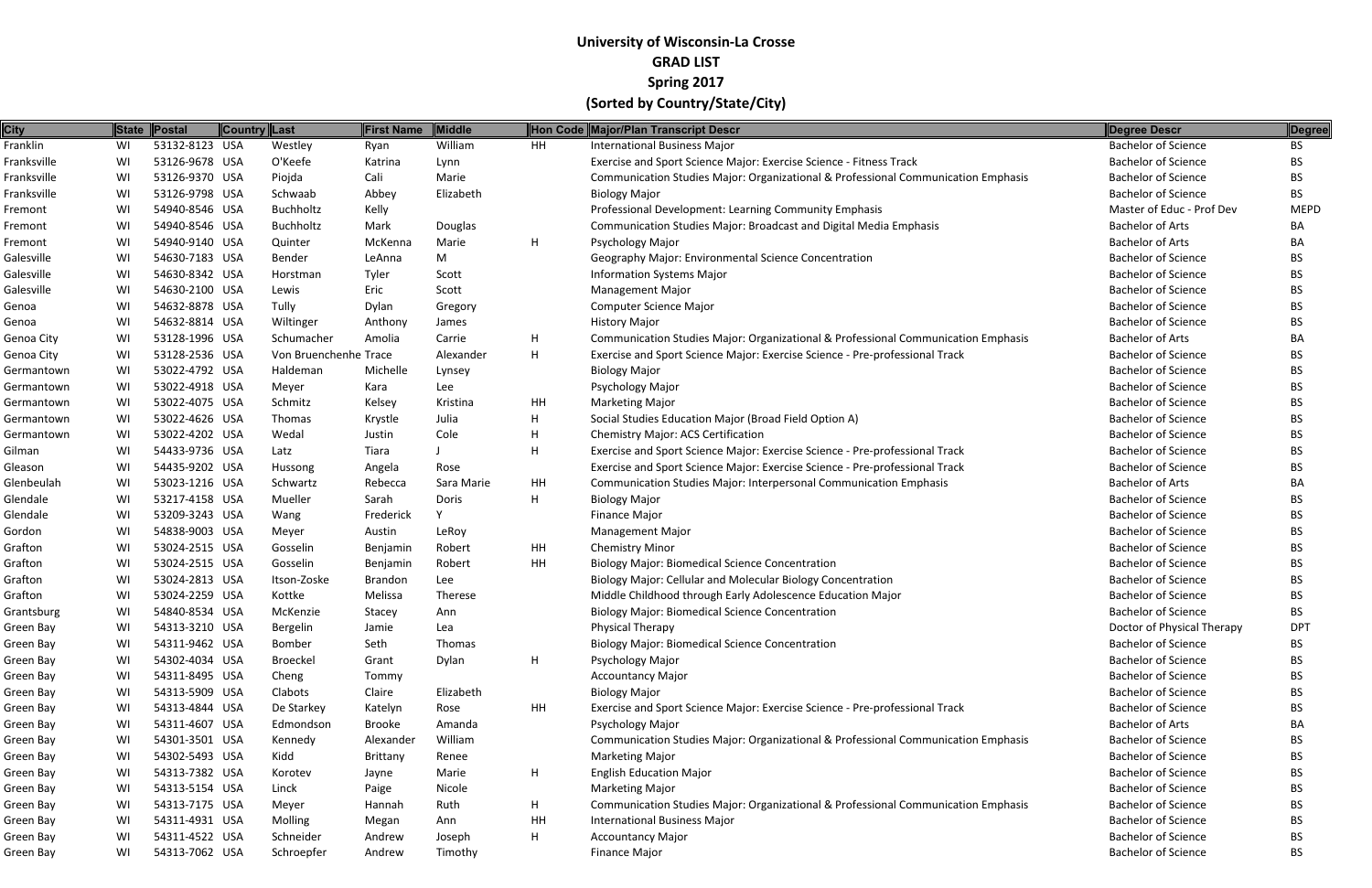| <b>City</b>   |    | State Postal   | Country Last |             | First Name     | Middle    |    | Hon Code Major/Plan Transcript Descr                                                        | Degree Descr                   | Degree      |
|---------------|----|----------------|--------------|-------------|----------------|-----------|----|---------------------------------------------------------------------------------------------|--------------------------------|-------------|
| Green Bay     | WI | 54311-6604 USA |              | Short       | Kristin        | Marie     |    | Biology: Cellular and Molecular Biology Concentration                                       | Master of Science              | <b>MS</b>   |
| Green Bay     | WI | 54304-2345 USA |              | Socha       | Miranda        | Ray       |    | Archaeological Studies Major                                                                | <b>Bachelor of Arts</b>        | BA          |
| Green Bay     | WI | 54313-6867 USA |              | Thompson    | <b>Breanne</b> | Mary      | HH | <b>Biology Major</b>                                                                        | <b>Bachelor of Science</b>     | BS.         |
| Green Bay     | WI | 54313-6867 USA |              | Thompson    | Melissa        | Mary      |    | <b>Physical Therapy</b>                                                                     | Doctor of Physical Therapy     | <b>DPT</b>  |
| Green Bay     | WI | 54313-5797 USA |              | Trondson    | Taylor         | Rae       |    | <b>Biology Major</b>                                                                        | <b>Bachelor of Science</b>     | BS.         |
| Green Bay     | WI | 54313-9318 USA |              | Van Straten | Miranda        | Jean      |    | Sociology Major                                                                             | <b>Bachelor of Arts</b>        | BA          |
| Green Bay     | WI | 54301-3333 USA |              | Vandersteen | Sara           | Ann       | H  | Middle Childhood through Early Adolescence Education Major                                  | <b>Bachelor of Science</b>     | BS.         |
| Green Bay     | WI | 54311-6792 USA |              | Wiegand     | Alexa          | Paige     | H  | <b>Biology Major</b>                                                                        | <b>Bachelor of Science</b>     | BS.         |
| Greendale     | WI | 53129-1527 USA |              | Immekus     | Amanda         | Lee       |    | <b>Marketing Major</b>                                                                      | <b>Bachelor of Science</b>     | BS.         |
| Greendale     | WI | 53129-1508 USA |              | Scheidt     | Michael        | David     | H. | Biochemistry Major with American Society for Biochemistry & Molecular Biology Certification | <b>Bachelor of Science</b>     | BS.         |
| Greendale     | WI | 53129-2624 USA |              | Strommen    | Lauren         | Christine |    | Physical Therapy                                                                            | Doctor of Physical Therapy     | <b>DPT</b>  |
| Greendale     | WI | 53129-1415 USA |              | Zdroik      | Jeanette       | Rae       |    | Physical Therapy                                                                            | Doctor of Physical Therapy     | <b>DPT</b>  |
| Greenfield    | WI | 53221-3928 USA |              | Szalacinski | Adam           |           |    | Student Affairs Administration in Higher Education                                          | Master of Science in Education | <b>MSED</b> |
| Greenleaf     | WI | 54126-9615 USA |              | Green       | Mitchell       | William   |    | <b>Economics Major</b>                                                                      | <b>Bachelor of Science</b>     | BS.         |
| Greenleaf     | WI | 54126-9745 USA |              | Schmidt     | Jacob          | Leslie    |    | Microbiology Major: Biomedical Concentration                                                | <b>Bachelor of Science</b>     | BS.         |
| Greenleaf     | WI | 54126-9204 USA |              | Swanson     | Courtney       | Lyn       | HH | <b>Biology Major: Environmental Science Concentration</b>                                   | <b>Bachelor of Science</b>     | BS.         |
| Greenville    | WI | 54942-9646 USA |              | Kautz       | Margaret       | Augusta   | HH | Archaeological Studies Major                                                                | <b>Bachelor of Science</b>     | BS          |
| Greenville    | WI | 54942-9614 USA |              | Lenz        | Nathan         | Thomas    | H. | <b>Computer Science Major</b>                                                               | <b>Bachelor of Science</b>     | BS.         |
| Greenville    | WI | 54942-8692 USA |              | Lettau      | Mikayla        | Helen     | HH | Early Childhood through Middle Childhood Education Major                                    | <b>Bachelor of Science</b>     | BS.         |
| Hales Corners | WI | 53130-2708 USA |              | Cowman      | Samantha       | Faye      |    | <b>Management Major</b>                                                                     | <b>Bachelor of Science</b>     | BS.         |
| Hales Corners | WI | 53130-1913 USA |              | Schram      | Phillip        | Earl      |    | <b>Finance Major</b>                                                                        | <b>Bachelor of Science</b>     | BS.         |
| Hammond       | WI | 54015-5025 USA |              | Edelman     | Emily          | Catherine |    | Communication Studies Major: Organizational & Professional Communication Emphasis           | <b>Bachelor of Arts</b>        | BA          |
| Hammond       | WI | 54015-5215 USA |              | Nelson      | Michael        | Dow       |    | Exercise and Sport Science Major: Exercise Science - Fitness Track                          | <b>Bachelor of Science</b>     | BS.         |
| Hancock       | WI | 54943-9645 USA |              | Thompson    | Emily          | Faith     |    | <b>Recreation Management Major</b>                                                          | <b>Bachelor of Science</b>     | BS.         |
| Harshaw       | WI | 54529-9416 USA |              | Heil        | Nicolas        | Steven    |    | <b>International Business Major</b>                                                         | <b>Bachelor of Science</b>     | <b>BS</b>   |
| Harshaw       | WI | 54529-9306 USA |              | Simon       | Zoe            | Jones     |    | <b>Chemistry Education Major</b>                                                            | <b>Bachelor of Science</b>     | BS.         |
| Hartford      | WI | 53027-2545 USA |              | Baudhuin    | Megan          | Marie     |    | Middle Childhood through Early Adolescence Education Major                                  | <b>Bachelor of Science</b>     | <b>BS</b>   |
| Hartford      | WI | 53027-9029 USA |              | Goetz       | Katie          | Lynn      |    | Psychology Major                                                                            | <b>Bachelor of Science</b>     | BS.         |
| Hartford      | WI | 53027-9511 USA |              | Thimm       | Alisha         | Marie     |    | <b>Management Major</b>                                                                     | <b>Bachelor of Science</b>     | BS          |
| Hartford      | WI | 53027-9542 USA |              | Thomson     | Andrea         | Lynn      |    | Middle Childhood through Early Adolescence Education Major                                  | <b>Bachelor of Science</b>     | <b>BS</b>   |
| Hartland      | WI | 53029-1154 USA |              | Abresch     | Nicholas       | Robert    |    | <b>Finance Major</b>                                                                        | <b>Bachelor of Science</b>     | <b>BS</b>   |
| Hartland      | WI | 53029-2295 USA |              | Grimm       | Ericka         | Ann       |    | <b>School Psychology</b>                                                                    | <b>Education Specialist</b>    | EDS         |
| Hartland      | WI | 53029-8529 USA |              | Holmberg    | Sarah          | Ann       |    | Psychology Major                                                                            | <b>Bachelor of Science</b>     | BS.         |
| Hartland      | WI | 53029-8726 USA |              | Jacques     | Turner         | William   |    | <b>Marketing Major</b>                                                                      | <b>Bachelor of Science</b>     | BS.         |
| Hartland      | WI | 53029-9628 USA |              | Ketzler     | Meredith       | Lorraine  | H  | Communication Studies Major: Broadcast and Digital Media Emphasis                           | <b>Bachelor of Arts</b>        | BA          |
| Hartland      | WI | 53029-8509 USA |              | Manning     | Morgan         | Julia     |    | <b>Biology Major</b>                                                                        | <b>Bachelor of Science</b>     | BS.         |
| Hartland      | WI | 53029-9490 USA |              | Manthy      | Rachel         | Elizabeth |    | Nuclear Medicine Technology Major                                                           | <b>Bachelor of Science</b>     | BS.         |
| Hartland      | WI | 53029-2528 USA |              | Skoufis     | Ioannis        | George    |    | Psychology Major                                                                            | <b>Bachelor of Science</b>     | BS.         |
| Hartland      | WI | 53029-9311 USA |              | Touchett    | Elliott        | Thomas    |    | <b>Management Major</b>                                                                     | <b>Bachelor of Science</b>     | BS.         |
| Hawkins       | WI | 54530-9300 USA |              | Voldberg    | Aaron          | James     |    | Student Affairs Administration in Higher Education                                          | Master of Science in Education | <b>MSED</b> |
| Hayward       | WI | 54843-4515 USA |              | Anderson    | Colton         | Michael   |    | Community Health Education: Public Health                                                   | Master of Public Health        | <b>MPH</b>  |
| Hayward       | WI | 54843-3059 USA |              | Stoker      | Jerrod         | Edward    |    | Clinical Laboratory Science Major                                                           | <b>Bachelor of Science</b>     | BS.         |
| Hayward       | WI | 54843          | <b>USA</b>   | Tremblay    | Chelsea        | Sue       |    | <b>Finance Major</b>                                                                        | <b>Bachelor of Science</b>     | BS.         |
| Hazelhurst    | WI | 54531-9663 USA |              | Peterson    | Danielle       | Elizabeth |    | <b>Finance Major</b>                                                                        | <b>Bachelor of Science</b>     | BS.         |
| Hilbert       | WI | 54129-9329 USA |              | Halbach     | Kelly          | Elizabeth |    | Physician Assistant Studies                                                                 | Master of Science              | <b>MS</b>   |
|               |    |                |              |             |                |           |    |                                                                                             |                                |             |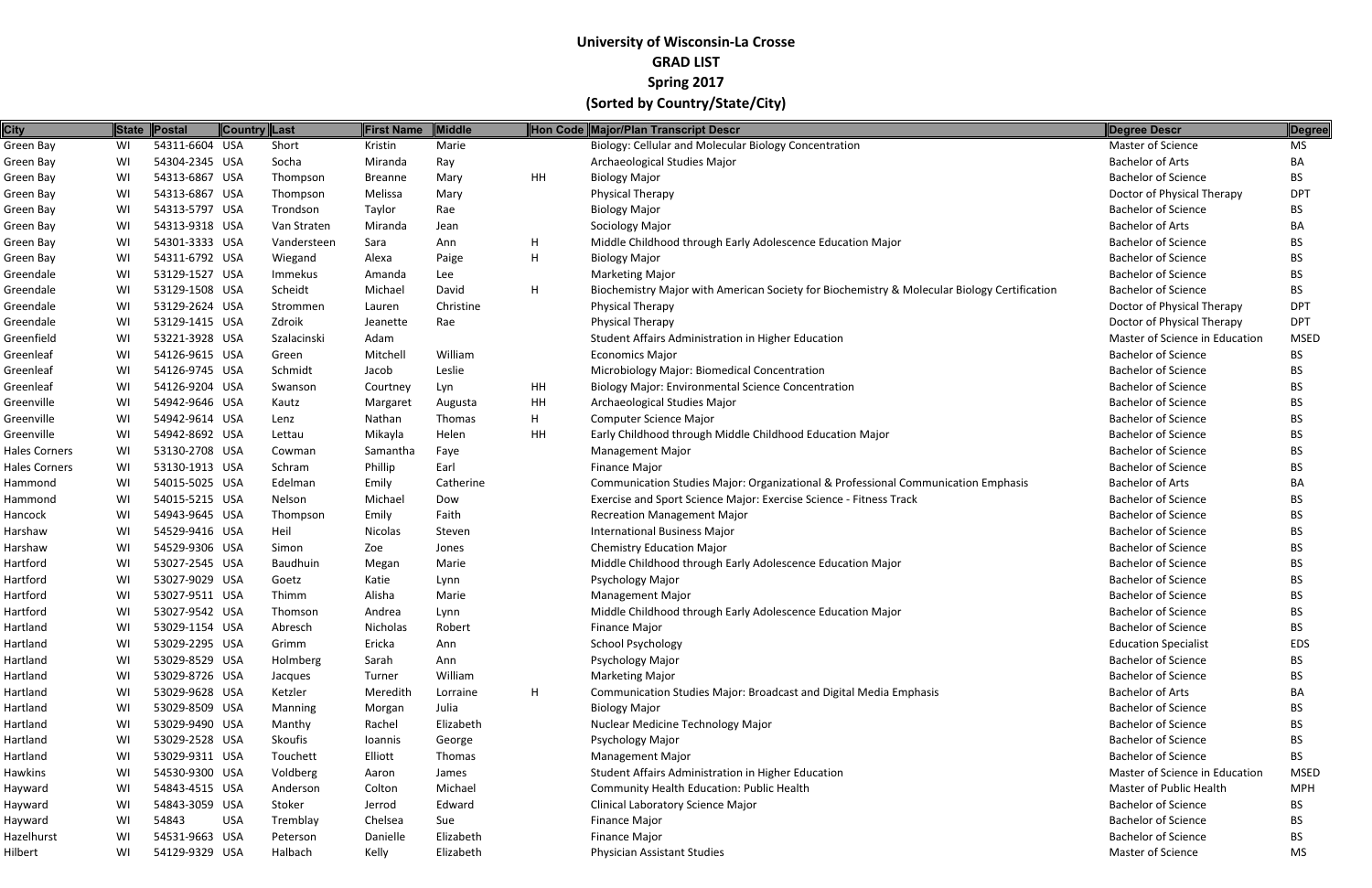| <b>City</b> | <b>State</b> | Postal         | <b>Country Last</b> | <b>First Name</b> | Middle    | Hon Code | Major/Plan Transcript Descr                                                                 | <b>Degree Descr</b>             | Degree      |
|-------------|--------------|----------------|---------------------|-------------------|-----------|----------|---------------------------------------------------------------------------------------------|---------------------------------|-------------|
| Hilbert     | WI           | 54129-9810 USA | Salvin              | Megan             | Elizabeth | H        | <b>Political Science Major</b>                                                              | <b>Bachelor of Science</b>      | <b>BS</b>   |
| Hilbert     | WI           | 54129-9245 USA | Sweere              | Tyler             | Michael   |          | Exercise and Sport Science Major: Exercise Science - Fitness Track                          | <b>Bachelor of Science</b>      | ВS          |
| Hillpoint   | WI           | 53937-9740 USA | Pfaff               | Katherine         | Lilli     | H        | Psychology Major                                                                            | <b>Bachelor of Science</b>      | BS.         |
| Hillsboro   | WI           | 54634-4251 USA | Haugh               | Stephanie         |           |          | Communication Studies Major: Broadcast and Digital Media Emphasis                           | <b>Bachelor of Arts</b>         | BA          |
| Holcombe    | WI           | 54745-0261 USA | <b>Brenner</b>      | Chloe             |           | H        | <b>Communication Studies Major: Interpersonal Communication Emphasis</b>                    | <b>Bachelor of Science</b>      | BS.         |
| Holmen      | WI           | 54636-9047 USA | Anthony             | Katrina           |           |          | <b>Biology Major: Biomedical Science Concentration</b>                                      | <b>Bachelor of Science</b>      | BS.         |
| Holmen      | WI           | 54636-9408 USA | Griffin             | Christina         | Jaclyn    | H        | <b>Biology Major: Biomedical Science Concentration</b>                                      | <b>Bachelor of Science</b>      | BS.         |
| Holmen      | WI           | 54636-7308 USA | Humphries           | Timothy           | Josiah    |          | <b>Master of Business Administration</b>                                                    | <b>Master of Business Admin</b> | <b>MBA</b>  |
| Holmen      | WI           | 54636-9780 USA | Johnson             | Lee               |           |          | <b>Recreation Management</b>                                                                | Master of Science               | MS          |
| Holmen      | WI           | 54636-9616 USA | Knudtson            | <b>Brandon</b>    | Michael   |          | <b>Recreation Management Major</b>                                                          | <b>Bachelor of Science</b>      | BS.         |
| Holmen      | WI           | 54636-6313 USA | Lafleur             | Tanya             |           |          | Professional Development: Learning Community Emphasis                                       | Master of Educ - Prof Dev       | <b>MEPD</b> |
| Holmen      | WI           | 54636-7319 USA | Lessard             | Cora              | Elizabeth | HH       | <b>Political Science Major</b>                                                              | <b>Bachelor of Science</b>      | BS          |
| Holmen      | WI           | 54636-9707 USA | Paape               | Joshua            | David     |          | <b>Management Major</b>                                                                     | <b>Bachelor of Science</b>      | BS.         |
| Holmen      | WI           | 54636-8406 USA | Pearson             | Lindsey           |           |          | Professional Development: Learning Community Emphasis                                       | Master of Educ - Prof Dev       | <b>MEPD</b> |
| Holmen      | WI           | 54636-9417 USA | Perner              | Jacob             | Henry     |          | <b>History Education Major</b>                                                              | <b>Bachelor of Science</b>      | BS          |
| Holmen      | WI           | 54636-9520 USA | Reimler             | Aaron             | Micheal   |          | <b>Political Science Major</b>                                                              | <b>Bachelor of Arts</b>         | BА          |
| Holmen      | WI           | 54636-9730 USA | Retzlaff            | Jeffrey           | Lee       |          | <b>Biology Major</b>                                                                        | <b>Bachelor of Science</b>      | BS.         |
| Holmen      | WI           | 54636-9582 USA | Sousou              | Kristina          | Judith    |          | Psychology Major                                                                            | <b>Bachelor of Science</b>      | BS.         |
| Holmen      | WI           | 54636-9646 USA | Strupp              | William           | David     |          | <b>Political Science Major</b>                                                              | <b>Bachelor of Science</b>      | BS.         |
| Holmen      | WI           | 54636-9441 USA | Vang                | Teng              |           |          | <b>Economics Major</b>                                                                      | <b>Bachelor of Arts</b>         | ВA          |
| Holmen      | WI           | 54636-7327 USA | Wahl                | Aleesha           | Marie     |          | <b>Management Major</b>                                                                     | <b>Bachelor of Science</b>      | BS.         |
| Holmen      | WI           | 54636-8634 USA | Yang                | Chai              |           |          | <b>Political Science Major</b>                                                              | <b>Bachelor of Science</b>      | BS.         |
| Holmen      | WI           | 54636-9773 USA | Yang                | Fue               |           |          | Communication Studies Major: Advocacy and Communication Criticism Emphasis                  | <b>Bachelor of Arts</b>         | BА          |
| Holmen      | WI           | 54636-8627 USA | Yang                | Gaokhia           | Vang      |          | Psychology Major                                                                            | <b>Bachelor of Science</b>      | BS.         |
| Holmen      | WI           | 54636-8627 USA | Yang                | Yeng              | Vang      |          | <b>Management Major</b>                                                                     | <b>Bachelor of Science</b>      | ВS          |
| Hortonville | WI           | 54944-1101 USA | Boushley            | Caleb             | John      |          | <b>Accountancy Major</b>                                                                    | <b>Bachelor of Science</b>      | BS.         |
| Hortonville | WI           | 54944-9419 USA | Dreier              | Ashley            | Michelle  |          | Physical Therapy                                                                            | Doctor of Physical Therapy      | <b>DPT</b>  |
| Hortonville | WI           | 54944-9473 USA | Klein               | Heather           | Nicole    | H        | English Major: Rhetoric and Writing Emphasis                                                | <b>Bachelor of Arts</b>         | BА          |
| Hortonville | WI           | 54944-9222 USA | Tenpas              | Peter             | Warren    |          | <b>Biology Major: Biomedical Science Concentration</b>                                      | <b>Bachelor of Science</b>      | BS.         |
| Houlton     | WI           | 54082-2403 USA | Skinner             | Charleton         | Gerald    | H        | English Major: Literature Emphasis                                                          | <b>Bachelor of Arts</b>         | BA          |
| Hudson      | WI           | 54016-1475 USA | Dahl                | John              | Joseph    |          | <b>Exercise and Sport Science Major: Physical Education</b>                                 | <b>Bachelor of Science</b>      | <b>BS</b>   |
| Hudson      | WI           | 54016-8176 USA | Gray                | Mercedes          | Lynne     |          | <b>Microbiology Major</b>                                                                   | <b>Bachelor of Science</b>      | BS.         |
| Hudson      | WI           | 54016-7064 USA | Nelson              | Alex              | Nicole    |          | <b>Marketing Major</b>                                                                      | <b>Bachelor of Science</b>      | BS.         |
| Hudson      | WI           | 54016-7648 USA | Newell              | Alexander         | Scott     |          | <b>Chemistry Major: Business Concentration</b>                                              | <b>Bachelor of Science</b>      | BS.         |
| Hudson      | WI           | 54016-1879 USA | Worrell             | Kathryn           | Judith    |          | Clinical Laboratory Science Major                                                           | <b>Bachelor of Science</b>      | BS          |
| Humbird     | WI           | 54746-8129 USA | Bemis               | Michaela          | Kay       |          | <b>Management Major</b>                                                                     | <b>Bachelor of Science</b>      | BS.         |
| Hurley      | WI           | 54534-1050 USA | Olson               | Annastatius       | Marie     | HH       | Communication Studies Major: Organizational & Professional Communication Emphasis           | <b>Bachelor of Arts</b>         | BА          |
| Iola        | WI           | 54945-9487 USA | Gauerke             | Zachariah         | Thomas    | H        | Exercise and Sport Science Major: Exercise Science - Fitness Track                          | <b>Bachelor of Science</b>      | ВS          |
| Iola        | WI           | 54945-9416 USA | Oligney             | Ellen             | Kristine  | H        | Sociology Major                                                                             | <b>Bachelor of Arts</b>         | BА          |
| Jackson     | WI           | 53037-9713 USA | Sierra              | Nicholas          | James     |          | Biochemistry Major with American Society for Biochemistry & Molecular Biology Certification | <b>Bachelor of Science</b>      | BS.         |
| Jackson     | WI           | 53037-9403 USA | Zander              | Ashley            | Marie     | HH       | Exercise and Sport Science Major: Exercise Science - Pre-professional Track                 | <b>Bachelor of Science</b>      | BS.         |
| Jackson     | WI           | 53037-9485 USA | Zeamer              | Laura             |           |          | Physician Assistant Studies                                                                 | <b>Master of Science</b>        | MS.         |
| Janesville  | WI           | 53546-8765 USA | Funk                | Kaylyn            | Margaret  |          | <b>Biology Major: Biomedical Science Concentration</b>                                      | <b>Bachelor of Science</b>      | ВS          |
| Janesville  | WI           | 53546-4410 USA | Hoefler             | Sarah             | Elizabeth |          | <b>Psychology Major</b>                                                                     | <b>Bachelor of Science</b>      | BS.         |
| Janesville  | WI           | 53548-8648 USA | Johnson             | Sawyer            | Allan     |          | <b>Finance Major</b>                                                                        | <b>Bachelor of Science</b>      | <b>BS</b>   |
|             |              |                |                     |                   |           |          |                                                                                             |                                 |             |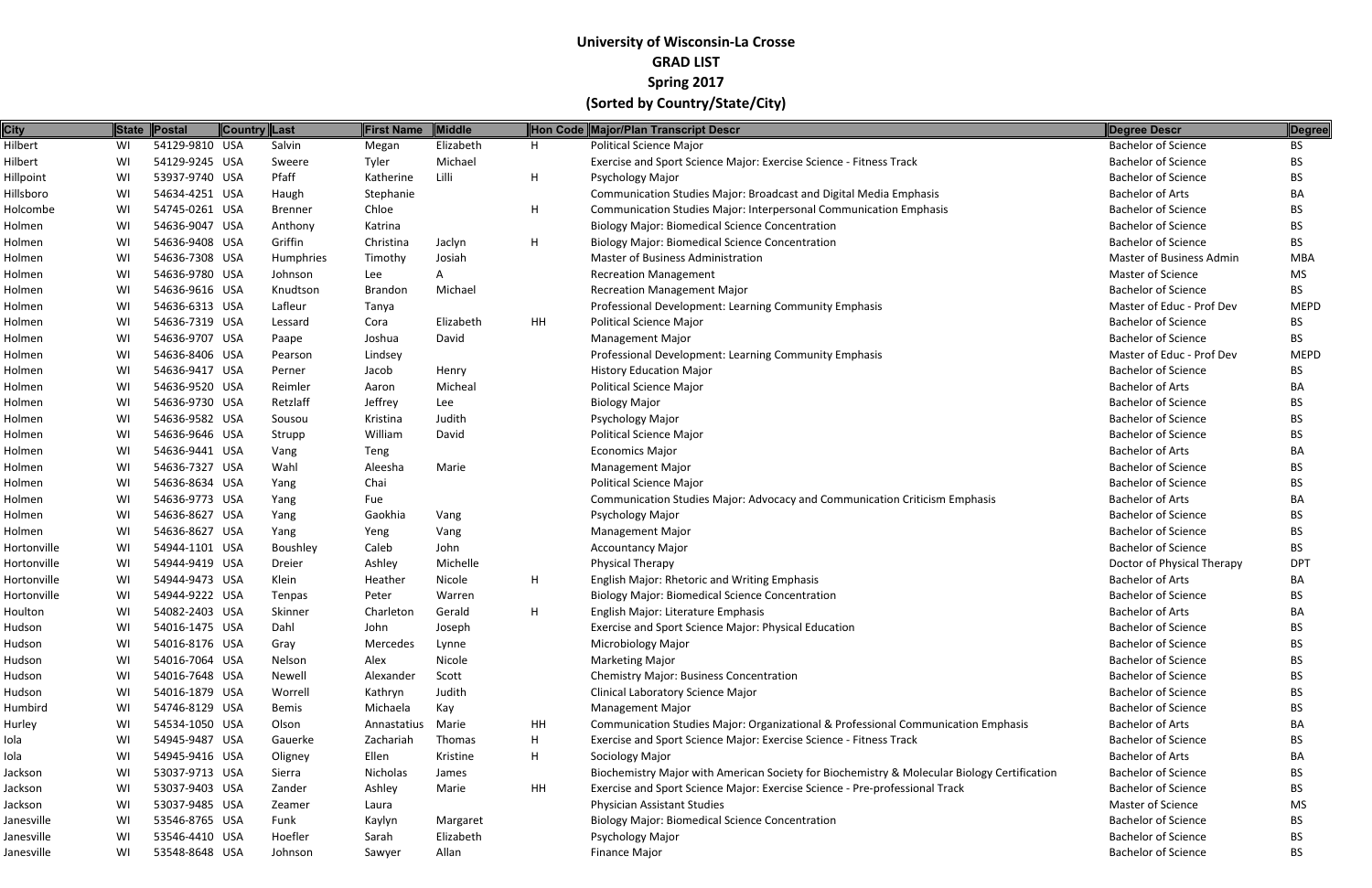| <b>City</b>  |     | State   Postal | Country Last   | <b>First Name</b> | <b>Middle</b> |    | Hon Code Major/Plan Transcript Descr                                              | Degree Descr                          | Degree      |
|--------------|-----|----------------|----------------|-------------------|---------------|----|-----------------------------------------------------------------------------------|---------------------------------------|-------------|
| Janesville   | WI  | 53548-9153 USA | Klubertanz     | Katie             | Marie         |    | Biology Major: Cellular and Molecular Biology Concentration                       | <b>Bachelor of Science</b>            | <b>BS</b>   |
| Janesville   | WI  | 53546-4291 USA | Mittelstadt    | Meg               | McKenzie      | H. | Music Major: Piano Pedagogy Emphasis                                              | <b>Bachelor of Science</b>            | BS.         |
| Janesville   | WI  | 53545-1742 USA | Olson          | Zachary           |               |    | English Major: Rhetoric and Writing Emphasis                                      | <b>Bachelor of Arts</b>               | BA          |
| Janesville   | WI  | 53545-2177 USA | Philipps       | Madeline          | Cynthia       |    | Communication Studies Major: Organizational & Professional Communication Emphasis | <b>Bachelor of Science</b>            | BS.         |
| Janesville   | WI  | 53546-1172 USA | Pryce          | Taylor            | Leigh         |    | Psychology Major                                                                  | <b>Bachelor of Science</b>            | BS.         |
| Janesville   | WI  | 53545-0753 USA | Simonis        | Austin            | Lee           |    | Communication Studies Major: Organizational & Professional Communication Emphasis | <b>Bachelor of Science</b>            | <b>BS</b>   |
| Janesville   | WI  | 53545-2526 USA | Slatter        | Margaret          | Elizabeth     |    | Psychology Major                                                                  | <b>Bachelor of Science</b>            | BS.         |
| Janesville   | WI  | 53546-1786 USA | Wright         | Cameron           | Micheal       |    | <b>Accountancy Major</b>                                                          | <b>Bachelor of Science</b>            | BS.         |
| Jefferson    | WI  | 53549-2076 USA | Miller         | Megan             | Pauline       | H. | Theatre Arts Major: Music Theatre Emphasis                                        | <b>Bachelor of Arts</b>               | BA          |
| Juda         | WI  | 53550-9708 USA | Stuckey        | Dakota            | Gene          | HH | Social Studies Education Major (Broad Field Option A)                             | <b>Bachelor of Science</b>            | BS.         |
| Juda         | WI  | 53550-9551 USA | Trotter        | Matthew           | David         |    | <b>Management Major</b>                                                           | <b>Bachelor of Science</b>            | <b>BS</b>   |
| Juneau       | WI  | 53039-9728 USA | Walsh          | Courtney          | Marie         |    | <b>Marketing Major</b>                                                            | <b>Bachelor of Science</b>            | BS.         |
| Kaukauna     | WI  | 54130-9531 USA | Lemke          | Leah              | Marie         |    | <b>Physician Assistant Studies</b>                                                | <b>Master of Science</b>              | MS.         |
| Kaukauna     | WI  | 54130-3237 USA | Sager          | Jennifer          | Leigh         | H  | Early Childhood through Middle Childhood Education Major                          | <b>Bachelor of Science</b>            | BS.         |
| Kaukauna     | WI  | 54130-8889 USA | Schuh          | Eric              | Elwood        |    |                                                                                   | <b>Bachelor of Science</b>            | BS.         |
| Kaukauna     | WI  | 54130-8889 USA | Schuh          | Eric              | Elwood        |    | Microbiology Major: Environmental Science Concentration                           | <b>Bachelor of Science</b>            | <b>BS</b>   |
| Kaukauna     | WI  | 54130-9554 USA | Verbruggen     | Laura             | Ann           |    | <b>Physical Therapy</b>                                                           | Doctor of Physical Therapy            | DP1         |
| Kendall      | WI  | 54638-8635 USA | Burch          | Sarina            | M             |    | Communication Studies Major: Organizational & Professional Communication Emphasis | Bachelor of Arts                      | ВA          |
| Kendall      | WI  | 54638-7052 USA | Pearsall       | Courtney          | Brooke        | HH | <b>Management Major</b>                                                           | <b>Bachelor of Science</b>            | BS.         |
| Kenosha      | WI  | 53142-3041 USA | Barber         | Jack              | Robert        | H  | Exercise and Sport Science Major: Exercise Science - Fitness Track                | <b>Bachelor of Science</b>            | BS.         |
| Kenosha      | WI  | 53140-5555 USA | Barnhill       | Jasmin            | Tiana         |    | <b>Communication Studies Major: Interpersonal Communication Emphasis</b>          | <b>Bachelor of Arts</b>               | BA          |
| Kenosha      | WI  | 53142-1524 USA | First          | Jessica           | Anne          |    | <b>Mathematics Education Major</b>                                                | <b>Bachelor of Science</b>            | BS.         |
| Kenosha      | WI  | 53140-2135 USA | Joling         | James             | Robert        | H  | <b>Economics Major</b>                                                            | <b>Bachelor of Science</b>            | BS.         |
| Kenosha      | WI  | 53143-1231 USA | Moe            | Raeleigh          |               |    | Clinical Laboratory Science Major                                                 | <b>Bachelor of Science</b>            | <b>BS</b>   |
| Kenosha      | WI  | 53143-6406 USA | Mulroy         | Matthew           |               |    | Microbiology Major: Biomedical Concentration                                      | <b>Bachelor of Science</b>            | BS.         |
| Kenosha      | WI  | 53142-7549 USA | Sepulveda      | Robert            | Edwin         |    | <b>Computer Science Major</b>                                                     | <b>Bachelor of Science</b>            | BS.         |
| Kewaskum     | WI  | 53040-8968 USA | Stahl          | Ashlee            | Nichole       | H  | Exercise and Sport Science Major: Exercise Science - Pre-professional Track       | <b>Bachelor of Science</b>            | BS.         |
| Kewaunee     | WI  | 54216-9264 USA | Browne         | Kadin             | Scott         | H  | <b>Mathematics Major: Applied Emphasis</b>                                        | <b>Bachelor of Science</b>            | BS.         |
| Kronenwetter | WI  | 54455-9668 USA | Stevenson      | Alecia            | Marie         |    | <b>Marketing Major</b>                                                            | <b>Bachelor of Science</b>            | BS.         |
| La Crosse    | WI  | 54601-3940 USA | Allen          | Matthew           | Edward        |    | <b>Software Engineering</b>                                                       | Master of Software Engineering        | <b>MSE</b>  |
| La Crosse    | WI. | 54603-2913 USA | Arentz         | Nolan             | Samuel        |    | <b>Finance Major</b>                                                              | <b>Bachelor of Science</b>            | BS.         |
| La Crosse    | WI  | 54601-3866 USA | Asmus          | Jillian           | Therese       |    | <b>Physical Therapy</b>                                                           | Doctor of Physical Therapy            | <b>DPT</b>  |
| La Crosse    | WI  | 54601-7502 USA | Bahr           | Sierra            | Celine        |    | Communication Studies Major: Organizational & Professional Communication Emphasis | Bachelor of Arts                      | BA          |
| La Crosse    | WI  | 54601-2412 USA | Becker         | Makenzie          | Rae           | HH | School Health Education Major                                                     | <b>Bachelor of Science</b>            | BS.         |
| La Crosse    | WI  | 54601-6071 USA | Blanton        | Sarah             | Danielle      |    | Professional Development: Learning Community Emphasis                             | Master of Educ - Prof Dev             | MEPD        |
| La Crosse    | WI  | 54601-0700 USA | <b>Boecker</b> | Bethany           | Joy           |    | <b>Biology Major</b>                                                              | <b>Bachelor of Science</b>            | BS.         |
| La Crosse    | WI  | 54601-2271 USA | Bolen          | Shannon           | Lacey         |    | Physics Major                                                                     | <b>Bachelor of Science</b>            | BS.         |
| La Crosse    | WI  | 54601-6632 USA | Buxton         | Jocelyn           | Marie         |    | Professional Development: Learning Community Emphasis                             | Master of Educ - Prof Dev             | <b>MEPD</b> |
| La Crosse    | WI  | 54601-3282 USA | Capwell        | Ryan              | Alexander     |    | Exercise and Sport Science Major: Physical Education                              | <b>Bachelor of Science</b>            | BS.         |
| La Crosse    | WI  | 54601-4149 USA | Carlson        | Brent             | Vernon        |    | Microbiology Major                                                                | <b>Bachelor of Science</b>            | BS.         |
| La Crosse    | WI  | 54601-7448 USA | Charles        | Lindsay           |               |    | Professional Development: Learning Community Emphasis                             | Master of Educ - Prof Dev             | <b>MEPD</b> |
| La Crosse    | WI  | 54601-3674 USA | Chen           | Xia               |               |    | Software Engineering                                                              | <b>Master of Software Engineering</b> | MSE         |
| La Crosse    | WI  | 54601-5046 USA | Comstock       | Andreux           | Timm          |    | <b>Management Major</b>                                                           | <b>Bachelor of Science</b>            | BS.         |
| La Crosse    | WI  | 54601-3718 USA | Cooney         | Jane              | Elizabeth     |    | <b>Biology Major</b>                                                              | <b>Bachelor of Science</b>            | BS.         |
| La Crosse    | WI  | 54601-3419 USA | Costello       | Alexandria        | Amber         |    | Communication Studies Major: Broadcast and Digital Media Emphasis                 | <b>Bachelor of Arts</b>               | BA          |
|              |     |                |                |                   |               |    |                                                                                   |                                       |             |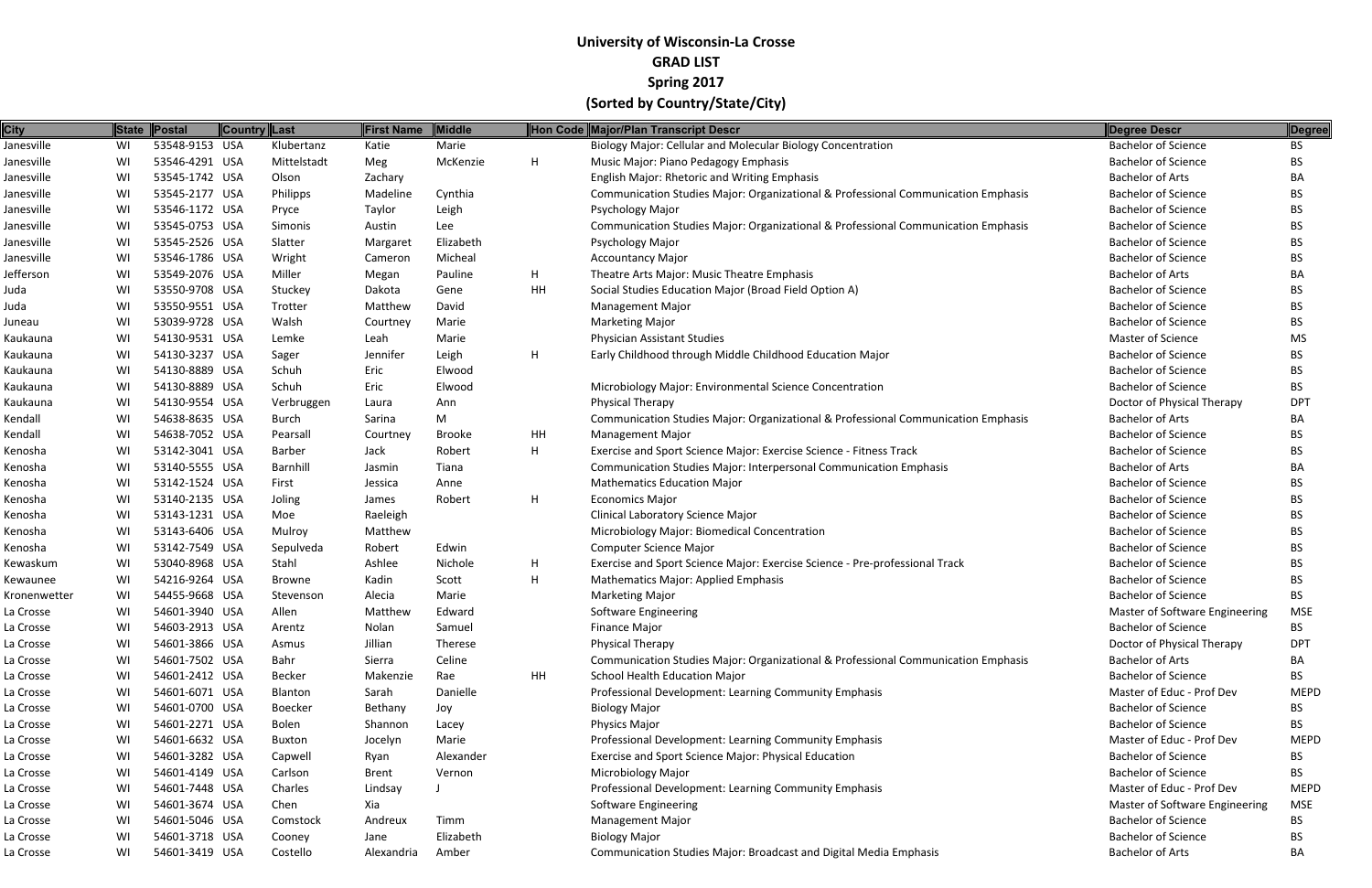| <b>City</b> |    | State Postal   | Country Last              | <b>First Name</b> | Middle      |    | Hon Code Major/Plan Transcript Descr                               | <b>Degree Descr</b>            | Degree      |
|-------------|----|----------------|---------------------------|-------------------|-------------|----|--------------------------------------------------------------------|--------------------------------|-------------|
| La Crosse   | WI | 54601-2985 USA | Crowley                   | Bryce             | Landon      |    | <b>Management Major</b>                                            | <b>Bachelor of Science</b>     | <b>BS</b>   |
| La Crosse   | WI | 54603-1492 USA | Dietz                     | Matthew           | Daniel      |    | <b>Biology Major</b>                                               | <b>Bachelor of Science</b>     | <b>BS</b>   |
| La Crosse   | WI | 54601-3627 USA | Domagala                  | Jacob             | Andrew      |    | <b>Economics Major</b>                                             | <b>Bachelor of Science</b>     | <b>BS</b>   |
| La Crosse   | WI | 54601-4920 USA | Dorton                    | Jonathan          | Patrick     |    | <b>Economics Major</b>                                             | <b>Bachelor of Science</b>     | <b>BS</b>   |
| La Crosse   | WI | 54601-5358 USA | Edwards                   | <b>Brock</b>      | Richard     |    | <b>Biology Major</b>                                               | <b>Bachelor of Science</b>     | <b>BS</b>   |
| La Crosse   | WI | 54601-8083 USA | Ellis                     | Zachary           | Raymond     |    | Physical Therapy                                                   | Doctor of Physical Therapy     | <b>DPT</b>  |
| La Crosse   | WI | 54601-3433 USA | Fargen                    | Kyle              | Joseph      | H. | Exercise and Sport Science Major: Sport Management                 | <b>Bachelor of Science</b>     | <b>BS</b>   |
| La Crosse   | WI | 54601-7301 USA | Ferkey                    | Nathaniel         | Lance       |    | History Major: Regional Emphasis                                   | <b>Bachelor of Science</b>     | <b>BS</b>   |
| La Crosse   | WI | 54601-7472 USA | Fitzgerald                | Shelby            | Nicole      |    | <b>School Psychology</b>                                           | Master of Science in Education | <b>MSED</b> |
| La Crosse   | WI | 54601-6910 USA | Gallagher                 | Jennifer          | Lynn        |    | Microbiology Major                                                 | <b>Bachelor of Science</b>     | <b>BS</b>   |
| La Crosse   | WI | 54601-3832 USA | Glover                    | Reese             | Alexander   | H  | Exercise and Sport Science Major: Exercise Science - Fitness Track | <b>Bachelor of Science</b>     | <b>BS</b>   |
| La Crosse   | WI | 54601-6400 USA | Gray                      | Alyssa            | Renee       |    | Professional Development: Learning Community Emphasis              | Master of Educ - Prof Dev      | <b>MEPD</b> |
| La Crosse   | WI | 54601-3755 USA | Gu                        | Yifan             |             |    | Software Engineering                                               | Master of Software Engineering | <b>MSE</b>  |
| La Crosse   | WI | 54601-3809 USA | Hackman                   | Katelyn           | Elizabeth   | H  | <b>Public Administration Major</b>                                 | <b>Bachelor of Science</b>     | <b>BS</b>   |
| La Crosse   | WI | 54601-3570 USA | Haedt                     | Annissa           | Rose        |    | Psychology Major                                                   | <b>Bachelor of Arts</b>        | BA          |
| La Crosse   | WI | 54601-4541 USA | Hatfield                  | Julie             | Ann         |    | Professional Development: Learning Community Emphasis              | Master of Educ - Prof Dev      | <b>MEPD</b> |
| La Crosse   | WI | 54601-3526 USA | Hernandez                 | Fabiola           |             |    | <b>Mathematics Major: Education Emphasis</b>                       | <b>Bachelor of Science</b>     | BS.         |
| La Crosse   | WI | 54601-3707 USA | Hoesley                   | Hans              | Donovan     |    | Finance Major                                                      | <b>Bachelor of Science</b>     | <b>BS</b>   |
| La Crosse   | WI | 54601-2271 USA | Howe                      | Kymberlie         | Marie       |    | Women's Studies Major                                              | <b>Bachelor of Arts</b>        | BA          |
| La Crosse   | WI | 54601-5405 USA | Hulbert                   | Sydney            |             |    | Professional Development: Learning Community Emphasis              | Master of Educ - Prof Dev      | <b>MEPD</b> |
| La Crosse   | WI | 54603-2153 USA | Jacobson                  | Shelby            | Nicole      |    | <b>Public Administration Major</b>                                 | <b>Bachelor of Science</b>     | <b>BS</b>   |
| La Crosse   | WI | 54601-7258 USA | Jorgensen                 | Dana              | Lynn        |    | <b>Athletic Training Major</b>                                     | <b>Bachelor of Science</b>     | <b>BS</b>   |
| La Crosse   | WI | 54601-2142 USA | Kinziger                  | Walker            |             |    | Psychology Major                                                   | <b>Bachelor of Arts</b>        | BA          |
| La Crosse   | WI | 54601-8408 USA | Kirchner                  | Courtney          | Anne        |    | Professional Development: Learning Community Emphasis              | Master of Educ - Prof Dev      | <b>MEPD</b> |
| La Crosse   | WI | 54601-5090 USA | Koons                     | Liam              | Dale        | H  | International Business Major                                       | <b>Bachelor of Science</b>     | BS.         |
| La Crosse   | WI | 54601-3488 USA | Krause                    | Kenneth           | Allen       |    | <b>Economics Major</b>                                             | <b>Bachelor of Science</b>     | <b>BS</b>   |
| La Crosse   | WI | 54601-4210 USA | Lee                       | Tou               |             |    | Geography Major                                                    | <b>Bachelor of Science</b>     | <b>BS</b>   |
| La Crosse   | WI | 54601-3567 USA | MacGregor                 | Kimberly          | Marie       | H. | <b>Community Health Education Major</b>                            | <b>Bachelor of Science</b>     | BS.         |
| La Crosse   | WI | 54601-7477 USA | Malin                     | Whitney           | Rae         | HН | <b>English Major: Rhetoric and Writing Emphasis</b>                | <b>Bachelor of Arts</b>        | BA          |
| La Crosse   | WI | 54601-2007 USA | Marlowe                   | Evan              | Christopher |    | <b>Finance Major</b>                                               | <b>Bachelor of Science</b>     | BS.         |
| La Crosse   | WI | 54601-4677 USA | Martinez                  | Jesse             |             |    | Professional Development: Learning Community Emphasis              | Master of Educ - Prof Dev      | <b>MEPD</b> |
| La Crosse   | WI | 54601-4164 USA | Maziarka                  | Michael           | James       |    | Geography Major: Environmental Science Concentration               | <b>Bachelor of Science</b>     | BS          |
| La Crosse   | WI | 54601-3653 USA | Merian                    | Emily             |             |    | Psychology Major                                                   | <b>Bachelor of Arts</b>        | BA          |
| La Crosse   | WI | 54601-3119 USA | Mor                       | Jon               | E           |    | Exercise and Sport Science Major: Sport Management                 | <b>Bachelor of Science</b>     | BS.         |
| La Crosse   | WI | 54601-5723 USA | Mueller                   | Holly             |             |    | English Major: Literature Emphasis                                 | <b>Bachelor of Arts</b>        | BA          |
| La Crosse   | WI | 54601-4110 USA | Noriega-Sagastum Cristian |                   | Andre       |    | Psychology Major                                                   | <b>Bachelor of Science</b>     | BS.         |
| La Crosse   | WI | 54601-3709 USA | Normington                | Sara              | Brittany    | H  | Spanish Major                                                      | <b>Bachelor of Arts</b>        | BA          |
| La Crosse   | WI | 54601-4194 USA | Paul                      | Imani             | Enid        |    | Psychology Major                                                   | <b>Bachelor of Science</b>     | BS          |
| La Crosse   | WI | 54601-3761 USA | Peat                      | Derek             | Michael     |    | <b>Finance Major</b>                                               | <b>Bachelor of Science</b>     | BS.         |
| La Crosse   | WI | 54601-5814 USA | Pfarr                     | Rachel            | Ann         |    | <b>School Psychology</b>                                           | Master of Science in Education | <b>MSED</b> |
| La Crosse   | WI | 54601-5829 USA | Pfennig                   | Jessica           |             |    | Professional Development: Learning Community Emphasis              | Master of Educ - Prof Dev      | <b>MEPD</b> |
| La Crosse   | WI | 54603-1025 USA | Powell                    | Michelle          | Leigh       |    | Professional Development: Learning Community Emphasis              | Master of Educ - Prof Dev      | <b>MEPD</b> |
| La Crosse   | WI | 54601-8066 USA | Roberts                   | Alicia            | Nicole      |    | <b>Marketing Major</b>                                             | <b>Bachelor of Science</b>     | BS          |
| La Crosse   | WI | 54601-3540 USA | Roberts                   | Shelby            | Anne        |    | <b>Biology Major</b>                                               | <b>Bachelor of Science</b>     | BS.         |
| La Crosse   | WI | 54601-4310 USA | Russell                   | Logan             | Kyle        |    | <b>Mathematics Major: Applied Emphasis</b>                         | <b>Bachelor of Science</b>     | <b>BS</b>   |
|             |    |                |                           |                   |             |    |                                                                    |                                |             |

| Degree Descr                   | <b>Degree</b> |
|--------------------------------|---------------|
| <b>Bachelor of Science</b>     | BS            |
| <b>Bachelor of Science</b>     | <b>BS</b>     |
| <b>Bachelor of Science</b>     | BS            |
| <b>Bachelor of Science</b>     | <b>BS</b>     |
| <b>Bachelor of Science</b>     | <b>BS</b>     |
| Doctor of Physical Therapy     | <b>DPT</b>    |
| <b>Bachelor of Science</b>     | <b>BS</b>     |
| Bachelor of Science            | BS            |
| Master of Science in Education | <b>MSED</b>   |
| <b>Bachelor of Science</b>     | <b>BS</b>     |
| <b>Bachelor of Science</b>     | <b>BS</b>     |
| Master of Educ - Prof Dev      | <b>MEPD</b>   |
| Master of Software Engineering | MSE           |
| <b>Bachelor of Science</b>     | BS            |
| <b>Bachelor of Arts</b>        | BА            |
| Master of Educ - Prof Dev      | <b>MEPD</b>   |
| <b>Bachelor of Science</b>     | BS            |
| <b>Bachelor of Science</b>     | <b>BS</b>     |
| <b>Bachelor of Arts</b>        | BА            |
| Master of Educ - Prof Dev      | <b>MEPD</b>   |
| <b>Bachelor of Science</b>     | <b>BS</b>     |
| <b>Bachelor of Science</b>     | <b>BS</b>     |
| <b>Bachelor of Arts</b>        | BА            |
| Master of Educ - Prof Dev      | <b>MEPD</b>   |
| <b>Bachelor of Science</b>     | <b>BS</b>     |
| <b>Bachelor of Science</b>     | <b>BS</b>     |
| <b>Bachelor of Science</b>     | <b>BS</b>     |
| <b>Bachelor of Science</b>     | <b>BS</b>     |
| <b>Bachelor of Arts</b>        | BА            |
| <b>Bachelor of Science</b>     | <b>BS</b>     |
| Master of Educ - Prof Dev      | <b>MEPD</b>   |
| <b>Bachelor of Science</b>     | BS            |
| <b>Bachelor of Arts</b>        | BA            |
| <b>Bachelor of Science</b>     | <b>BS</b>     |
| <b>Bachelor of Arts</b>        | BA            |
| <b>Bachelor of Science</b>     | <b>BS</b>     |
| <b>Bachelor of Arts</b>        | BА            |
| <b>Bachelor of Science</b>     | <b>BS</b>     |
| <b>Bachelor of Science</b>     | <b>BS</b>     |
| Master of Science in Education | MSED          |
| Master of Educ - Prof Dev      | <b>MEPD</b>   |
| Master of Educ - Prof Dev      | <b>MEPD</b>   |
| <b>Bachelor of Science</b>     | <b>BS</b>     |
| <b>Bachelor of Science</b>     | <b>BS</b>     |
| Bachelor of Science            | <b>BS</b>     |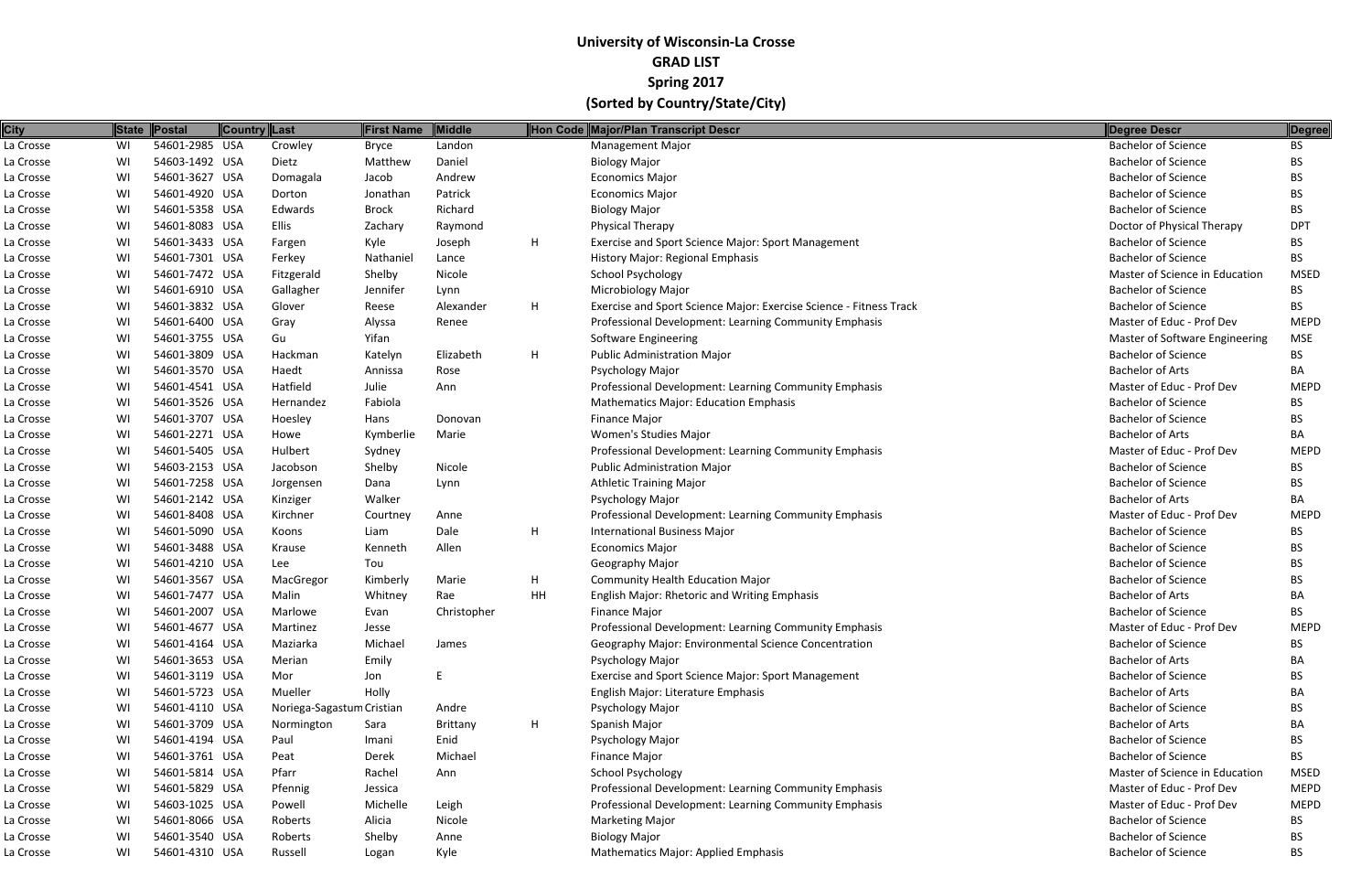| <b>City</b>     |    | State Postal   | Country Last |               | <b>First Name</b> | <b>Middle</b> |    | Hon Code Major/Plan Transcript Descr                                              | Degree Descr                   | Degree      |
|-----------------|----|----------------|--------------|---------------|-------------------|---------------|----|-----------------------------------------------------------------------------------|--------------------------------|-------------|
| La Crosse       | WI | 54601-4075 USA |              | Saathoff      | Christopher       | James         |    | <b>Biology Major</b>                                                              | <b>Bachelor of Science</b>     | <b>BS</b>   |
| La Crosse       | WI | 54601-4671 USA |              | Salomonsen    | <b>Brianna</b>    | Marie         | H  | <b>Therapeutic Recreation Major</b>                                               | <b>Bachelor of Science</b>     | BS.         |
| La Crosse       | WI | 54601-3676 USA |              | Schack        | Matthew           | Steven        | H  | Physics Major                                                                     | <b>Bachelor of Science</b>     | BS.         |
| La Crosse       | WI | 54601-5055 USA |              | Schleicher    | Heidi             | Lynn          |    | Professional Development: Learning Community Emphasis                             | Master of Educ - Prof Dev      | <b>MEPD</b> |
| La Crosse       | WI | 54601-2563 USA |              | Schneider     | Olivia            | Ann           |    | <b>Management Major</b>                                                           | <b>Bachelor of Science</b>     | BS.         |
| La Crosse       | WI | 54601-3493 USA |              | Schnell       | Elizabeth         | Catherine     |    | Psychology Major                                                                  | <b>Bachelor of Science</b>     | <b>BS</b>   |
| La Crosse       | WI | 54601-5958 USA |              | Schultz       | Ashley            | Lynn          |    | Professional Development: Learning Community Emphasis                             | Master of Educ - Prof Dev      | <b>MEPD</b> |
| La Crosse       | WI | 54601-4110 USA |              | Schultz       | Elijah            | Michael       |    | Psychology Major                                                                  | <b>Bachelor of Science</b>     | BS.         |
| La Crosse       | WI | 54601-3974 USA |              | Sedbrook      | Malory            | Kay           | HH | <b>Accountancy Major</b>                                                          | <b>Bachelor of Science</b>     | BS          |
| La Crosse       | WI | 54601-8505 USA |              | Seraj         | Mohanad           |               |    | Microbiology Major: Biomedical Concentration                                      | <b>Bachelor of Science</b>     | BS.         |
| La Crosse       | WI | 54601-3764 USA |              | Starry        | Bethany           | Nicole        |    | <b>Community Health Education Major</b>                                           | <b>Bachelor of Science</b>     | BS          |
| La Crosse       | WI | 54603-1083 USA |              | Stehly        | Stewart           | Aaron         | H  | Art Major                                                                         | <b>Bachelor of Arts</b>        | ВA          |
| La Crosse       | WI | 54601-3764 USA |              | Sturzl        | Cassandra         | Alice         |    | Professional Development: Learning Community Emphasis                             | Master of Educ - Prof Dev      | <b>MEPD</b> |
| La Crosse       | WI | 54601-2315 USA |              | Sullivan      | Eliscia           | Fay           |    | Communication Studies Major: Organizational & Professional Communication Emphasis | <b>Bachelor of Science</b>     | BS          |
| La Crosse       | WI | 54601-6342 USA |              | Thao          | La Khour          |               |    | <b>Biology Major: Biomedical Science Concentration</b>                            | <b>Bachelor of Science</b>     | BS.         |
| La Crosse       | WI | 54601-8902 USA |              | Thelen        | Marquel           |               |    | Communication Studies Major: Interpersonal Communication Emphasis                 | <b>Bachelor of Science</b>     | BS          |
| La Crosse       | WI | 54601-7703 USA |              | Thurk         | Kylie             | Rose          | H  | Early Childhood through Middle Childhood Education Major                          | <b>Bachelor of Science</b>     | <b>BS</b>   |
| La Crosse       | WI | 54601-7711 USA |              | Valentine     | Jasmine           | Rose          |    | Professional Development: Learning Community Emphasis                             | Master of Educ - Prof Dev      | <b>MEPD</b> |
| La Crosse       | WI | 54603-1363 USA |              | Vang          | Ka                | Ying          |    | <b>Information Systems Major</b>                                                  | <b>Bachelor of Science</b>     | ВS          |
| La Crosse       | WI | 54601-3645 USA |              | Wangler       | Nicole            | Marie         | H  | <b>Management Major</b>                                                           | <b>Bachelor of Science</b>     | BS.         |
| La Crosse       | WI | 54601-3701 USA |              | Weis          | Evan              |               | н  | Geography Major                                                                   | <b>Bachelor of Science</b>     | BS          |
| La Crosse       | WI | 54601-3100 USA |              | Whalen        | Julia             | Mae           |    | Theatre Arts Major: Performance Emphasis                                          | <b>Bachelor of Arts</b>        | BА          |
| La Crosse       | WI | 54601-3677 USA |              | Wierschke     | Hannah            | Jean          | H  | <b>Biology Major</b>                                                              | <b>Bachelor of Science</b>     | BS.         |
| La Crosse       | WI | 54601-4929 USA |              | Wildt         | Andrew            | Glenn         |    | English Major: Rhetoric and Writing Emphasis                                      | <b>Bachelor of Arts</b>        | ВA          |
| La Crosse       | WI | 54601-6472 USA |              | Wilhelm       | Dustin            | Robert        |    | <b>History Education Major</b>                                                    | <b>Bachelor of Science</b>     | BS.         |
| La Crosse       | WI | 54603-1274 USA |              | Witzke        | <b>Brandon</b>    | Thomas        |    | <b>Computer Science Major</b>                                                     | <b>Bachelor of Science</b>     | BS.         |
| La Crosse       | WI | 54601-3674 USA |              | Xu            | ChaoHui           |               |    | <b>Software Engineering</b>                                                       | Master of Software Engineering | <b>MSE</b>  |
| La Crosse       | WI | 54601-5752 USA |              | Yang          | Vang              |               | H  | <b>Information Systems Major</b>                                                  | <b>Bachelor of Science</b>     | BS.         |
| La Crosse       | WI | 54601-3755 USA |              | Yuan          | Zhihao            |               |    | Software Engineering                                                              | Master of Software Engineering | <b>MSE</b>  |
| La Farge        | WI | 54639-7928 USA |              | Dittner       | Megan             | Rakell        | HH | Early Childhood through Middle Childhood Education Major                          | <b>Bachelor of Science</b>     | BS.         |
| Lac du Flambeau | WI | 54538-9789 USA |              | Foster        | Austin            | Andrew        |    | Finance Major                                                                     | <b>Bachelor of Science</b>     | BS          |
| Lac du Flambeau | WI | 54538-0334 USA |              | Wawronowicz   | Jacob             | Jeremiah      |    | History Major: Regional Emphasis                                                  | <b>Bachelor of Science</b>     | ВS          |
| Lake Geneva     | WI | 53147-4260 USA |              | Vanderstappen | Taylor            |               |    | Middle Childhood through Early Adolescence Education Major                        | <b>Bachelor of Science</b>     | BS.         |
| Lake Mills      | WI | 53551-1424 USA |              | Converse      | Joseph            | Leonard       |    | <b>School Psychology</b>                                                          | Master of Science in Education | <b>MSED</b> |
| Lake Mills      | WI | 53551-1966 USA |              | Smith         | Ricki             | Ann           |    | Sociology Major                                                                   | <b>Bachelor of Arts</b>        | BА          |
| Lakewood        | WI | 54138-0325 USA |              | Prasser       | Stephanie         | Rita Ann      | H  | Psychology Major                                                                  | <b>Bachelor of Science</b>     | BS.         |
| Laona           | WI | 54541-9119 USA |              | Trebtoske     | Samantha          | Rae           |    | <b>Therapeutic Recreation Major</b>                                               | <b>Bachelor of Science</b>     | ВS          |
| Lisbon          | WI | 53089-4534 USA |              | Stelter       | Elana             | Margaret      |    | <b>Finance Major</b>                                                              | <b>Bachelor of Science</b>     | BS.         |
| Little Chute    | WI | 54140-1220 USA |              | Ingenthron    | Taylor            | Richard       |    | <b>Finance Major</b>                                                              | <b>Bachelor of Science</b>     | BS          |
| Livingston      | WI | 53554-9710 USA |              | Olson         | Jacquelyn         | Elizabeth     | H  | Communication Studies Major: Organizational & Professional Communication Emphasis | <b>Bachelor of Science</b>     | BS.         |
| Lodi            | WI | 53555-9656 USA |              | Crow          | Dennis            | Ryland        |    | <b>Finance Major</b>                                                              | <b>Bachelor of Science</b>     | BS          |
| Lodi            | WI | 53555-1432 USA |              | Reinen        | Cory              | Matthew       |    | <b>Biology Major: Aquatic Science Concentration</b>                               | <b>Bachelor of Science</b>     | ВS          |
| Lodi            | WI | 53555-1380 USA |              | Statz         | Elliot            |               |    | <b>Marketing Major</b>                                                            | <b>Bachelor of Science</b>     | BS          |
| Lyndon Station  | WI | 53944-9587 USA |              | Williams      | Jacob             | Jay           |    | Philosophy Major                                                                  | <b>Bachelor of Arts</b>        | ВA          |
| Madison         | WI | 53719-3407 USA |              | Annis         | Natalie           | Marie         |    | Sociology Major                                                                   | <b>Bachelor of Arts</b>        | BA          |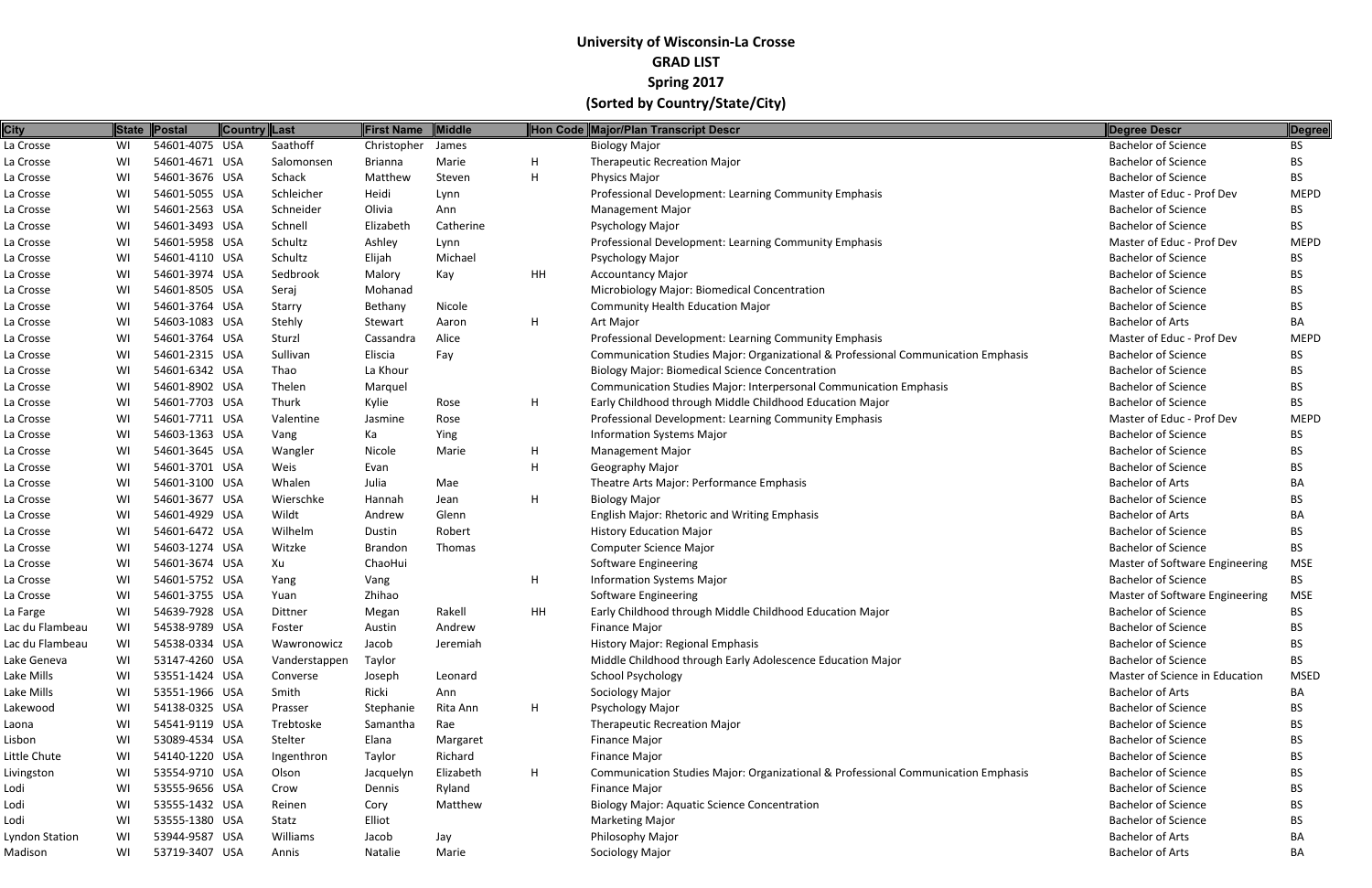| City       |    | State Postal   | Country Last   | <b>First Name</b> | <b>Middle</b> |    | Hon Code Major/Plan Transcript Descr                                              | Degree Descr                   | ∥Degree     |
|------------|----|----------------|----------------|-------------------|---------------|----|-----------------------------------------------------------------------------------|--------------------------------|-------------|
| Madison    | WI | 53705-4805 USA | Boyd           | Kythie            | Parsons       |    | <b>School Psychology</b>                                                          | <b>Education Specialist</b>    | <b>EDS</b>  |
| Madison    | WI | 53719-4852 USA | Carran         | Amy               |               |    | Professional Development: Learning Community Emphasis                             | Master of Educ - Prof Dev      | <b>MEPD</b> |
| Madison    | WI | 53719-1411 USA | Crapser        | Casey             | LeRoy         |    | <b>Biology Major</b>                                                              | <b>Bachelor of Science</b>     | BS.         |
| Madison    | WI | 53711-1505 USA | Driscoll       | Brenna            | Nora          |    | Psychology Major                                                                  | <b>Bachelor of Arts</b>        | BA          |
| Madison    | WI | 53711-1911 USA | Edmonds        | Phillip           |               |    | Professional Development: Learning Community Emphasis                             | Master of Educ - Prof Dev      | <b>MEPD</b> |
| Madison    | WI | 53704-1853 USA | Faust          | Lindsay           | Nicole        |    | Women's Studies Major                                                             | <b>Bachelor of Arts</b>        | BA.         |
| Madison    | WI | 53717-2077 USA | Hader          | Michaella         | Charmaine     | HH | <b>Marketing Major</b>                                                            | <b>Bachelor of Science</b>     | BS.         |
| Madison    | WI | 53717-2214 USA | Johnson        | lan               | Mackinnen     |    | <b>Marketing Major</b>                                                            | <b>Bachelor of Science</b>     | BS.         |
| Madison    | WI | 53717-2183 USA | Love           | Nicole            |               |    | Professional Development: Learning Community Emphasis                             | Master of Educ - Prof Dev      | <b>MEPD</b> |
| Madison    | WI | 53704-3915 USA | Masuga         | Cara              | Meta-Koerten  |    | Professional Development: Learning Community Emphasis                             | Master of Educ - Prof Dev      | <b>MEPD</b> |
| Madison    | WI | 53714-3343 USA | Moore          | Jacob             | Thomas        |    | <b>Information Systems Major</b>                                                  | <b>Bachelor of Science</b>     | BS.         |
| Madison    | WI | 53718-3347 USA | Palmiter       | Colleen           | Anne          |    | <b>Recreation Management Major</b>                                                | <b>Bachelor of Science</b>     | BS.         |
| Madison    | WI | 53711-1918 USA | Simonson       | Lily              | Mee-In        |    | Spanish Major                                                                     | <b>Bachelor of Arts</b>        | BA          |
| Madison    | WI | 53704-4875 USA | Spooner        | Cody              | Ryan          |    | Exercise and Sport Science Major: Physical Education                              | <b>Bachelor of Science</b>     | BS.         |
| Madison    | WI | 53717-1022 USA | Wittig         | Max               | Michael       |    | <b>Marketing Major</b>                                                            | <b>Bachelor of Science</b>     | BS.         |
| Manitowoc  | WI | 54220-1713 USA | Baetke         | Austin            | James         |    | Nuclear Medicine Technology Major                                                 | <b>Bachelor of Science</b>     | BS.         |
| Manitowoc  | WI | 54220-8909 USA | Schroeder      | Tara              | Ann           |    | Clinical Laboratory Science Major                                                 | <b>Bachelor of Science</b>     | BS.         |
| Manitowoc  | WI | 54220-1942 USA | Zelinski       | Allison           | Nikolai       |    | <b>English Education Major</b>                                                    | <b>Bachelor of Science</b>     | BS.         |
| Marathon   | WI | 54448-9105 USA | Buchberger     | Megan             | Anne          |    | Spanish Major                                                                     | <b>Bachelor of Arts</b>        | BA          |
| Marathon   | WI | 54448-9330 USA | Schilling      | Koleman           | William       |    | Exercise and Sport Science Major: Sport Management                                | <b>Bachelor of Science</b>     | BS.         |
| Marathon   | WI | 54448-9472 USA | Vetter         | Keely             | Rose          | H  | <b>Public Administration Major</b>                                                | <b>Bachelor of Science</b>     | BS.         |
| Marinette  | WI | 54143-9676 USA | Nighbor        | Michael           | Andrew        |    | <b>Statistics Major: Actuarial Science Concentration</b>                          | <b>Bachelor of Science</b>     | BS          |
| Marshall   | WI | 53559-8908 USA | Schuster       | Thurston          | William       |    | Exercise and Sport Science Major: Physical Education                              | <b>Bachelor of Science</b>     | BS.         |
| Marshfield | WI | 54449-8432 USA | Akin           | Jacob             | Daniel Lee    |    | English Major: Rhetoric and Writing Emphasis                                      | <b>Bachelor of Arts</b>        | BA          |
| Marshfield | WI | 54449-9453 USA | Albrecht       | Paige             | Patricia      |    | <b>Recreation Management</b>                                                      | Master of Science              | <b>MS</b>   |
| Marshfield | WI | 54449-4847 USA | Ashton         | Authrene          |               | H. | Communication Studies Major: Interpersonal Communication Emphasis                 | <b>Bachelor of Arts</b>        | BA          |
| Marshfield | WI | 54449-5635 USA | Fischer        | Mitchell          | Ryan          | H  | Middle Childhood through Early Adolescence Education Major                        | <b>Bachelor of Science</b>     | BS.         |
| Marshfield | WI | 54449-8805 USA | Gotz           | Abigail           | Rose          |    | Spanish Major                                                                     | <b>Bachelor of Arts</b>        | BA.         |
| Marshfield | WI | 54449-9100 USA | Hayes          | Tanner            | William       | HH | <b>Accountancy Major</b>                                                          | <b>Bachelor of Science</b>     | BS.         |
| Marshfield | WI | 54449-9407 USA | Johnson        | Danica            | Rose          |    | <b>Exercise and Sport Science Major: Sport Management</b>                         | <b>Bachelor of Science</b>     | <b>BS</b>   |
| Marshfield | WI | 54449-9540 USA | Schmoll        | <b>Brennan</b>    | Jon           |    | <b>Marketing Major</b>                                                            | <b>Bachelor of Science</b>     | BS.         |
| Marshfield | WI | 54449-1213 USA | Selz           | Kayla             | Lew           |    | <b>Political Science Major</b>                                                    | <b>Bachelor of Science</b>     | BS.         |
| Marshfield | WI | 54449-9069 USA | Shaw           | Cecily            | Ann           |    | Exercise and Sport Science Major: Exercise Science - Pre-professional Track       | <b>Bachelor of Science</b>     | BS.         |
| Marshfield | WI | 54449-1359 USA | Snortheim      | Miranda           | Mae           |    | Exercise and Sport Science Major: Exercise Science - Pre-professional Track       | <b>Bachelor of Science</b>     | BS.         |
| Marshfield | WI | 54449-8540 USA | Stafford       | Shelby            | Marie         | H  | Early Childhood through Middle Childhood Education Major                          | <b>Bachelor of Science</b>     | BS.         |
| Mauston    | WI | 53948-1908 USA | <b>Brooks</b>  | Sarah             | Irene         |    | <b>School Health Education Major</b>                                              | <b>Bachelor of Science</b>     | BS.         |
| Mauston    | WI | 53948-9651 USA | Schultz        | Kelsey            | Lynn          | H  | Communication Studies Major: Organizational & Professional Communication Emphasis | <b>Bachelor of Science</b>     | BS.         |
| Mazomanie  | WI | 53560-9773 USA | Pinkham        | Tasia             | Rose          |    | Student Affairs Administration in Higher Education                                | Master of Science in Education | <b>MSED</b> |
| Mc Farland | WI | 53558-8402 USA | <b>Brennan</b> | Christina         | Lynn          |    | <b>Therapeutic Recreation Major</b>                                               | <b>Bachelor of Science</b>     | BS.         |
| Mc Farland | WI | 53558-8438 USA | Dillon         | Emma              | Kathryn       |    | Management Major                                                                  | <b>Bachelor of Science</b>     | BS.         |
| Mc Farland | WI | 53558-8438 USA | Dillon         | Emma              | Kathryn       |    | <b>Marketing Major</b>                                                            | <b>Bachelor of Science</b>     | BS.         |
| Mc Farland | WI | 53558-9794 USA | Fish           | Tia               | Bo Kyung      |    | Nuclear Medicine Technology Major                                                 | <b>Bachelor of Science</b>     | BS.         |
| Mc Farland | WI | 53558-9377 USA | Hemstead       | Brooke            |               |    | <b>Recreation Management</b>                                                      | Master of Science              | MS          |
| Mc Farland | WI | 53558-0522 USA | Jordan         | Benjamin          | James         | HH | <b>Economics Major</b>                                                            | <b>Bachelor of Science</b>     | BS.         |
| Medford    | WI | 54451-1917 USA | Eggert         | Stefanie          |               |    | School Psychology                                                                 | <b>Education Specialist</b>    | <b>EDS</b>  |
|            |    |                |                |                   |               |    |                                                                                   |                                |             |

|      | <b>Degree Descr</b>            | <b>Degree</b> |
|------|--------------------------------|---------------|
|      | <b>Education Specialist</b>    | <b>EDS</b>    |
|      | Master of Educ - Prof Dev      | <b>MEPD</b>   |
|      | <b>Bachelor of Science</b>     | <b>BS</b>     |
|      | <b>Bachelor of Arts</b>        | BA            |
|      | Master of Educ - Prof Dev      | <b>MEPD</b>   |
|      | <b>Bachelor of Arts</b>        | BA            |
|      | <b>Bachelor of Science</b>     | <b>BS</b>     |
|      | <b>Bachelor of Science</b>     | <b>BS</b>     |
|      | Master of Educ - Prof Dev      | <b>MEPD</b>   |
|      | Master of Educ - Prof Dev      | <b>MEPD</b>   |
|      | <b>Bachelor of Science</b>     | <b>BS</b>     |
|      | <b>Bachelor of Science</b>     | <b>BS</b>     |
|      | <b>Bachelor of Arts</b>        | BA            |
|      | <b>Bachelor of Science</b>     | <b>BS</b>     |
|      | <b>Bachelor of Science</b>     | <b>BS</b>     |
|      | <b>Bachelor of Science</b>     | <b>BS</b>     |
|      | <b>Bachelor of Science</b>     | <b>BS</b>     |
|      | <b>Bachelor of Science</b>     | <b>BS</b>     |
|      | <b>Bachelor of Arts</b>        | BA            |
|      | <b>Bachelor of Science</b>     | <b>BS</b>     |
|      | <b>Bachelor of Science</b>     | <b>BS</b>     |
|      | <b>Bachelor of Science</b>     | <b>BS</b>     |
|      | <b>Bachelor of Science</b>     | <b>BS</b>     |
|      | <b>Bachelor of Arts</b>        | BA            |
|      | Master of Science              | <b>MS</b>     |
|      | <b>Bachelor of Arts</b>        | BA            |
|      | <b>Bachelor of Science</b>     | <b>BS</b>     |
|      | <b>Bachelor of Arts</b>        | BA            |
|      | <b>Bachelor of Science</b>     | <b>BS</b>     |
|      | <b>Bachelor of Science</b>     | BS            |
|      | <b>Bachelor of Science</b>     | BS            |
|      | <b>Bachelor of Science</b>     | <b>BS</b>     |
|      | <b>Bachelor of Science</b>     | <b>BS</b>     |
|      | <b>Bachelor of Science</b>     | <b>BS</b>     |
|      | <b>Bachelor of Science</b>     | <b>BS</b>     |
|      | <b>Bachelor of Science</b>     | <b>BS</b>     |
| ısis | <b>Bachelor of Science</b>     | <b>BS</b>     |
|      | Master of Science in Education | <b>MSED</b>   |
|      | <b>Bachelor of Science</b>     | BS            |
|      | <b>Bachelor of Science</b>     | <b>BS</b>     |
|      | <b>Bachelor of Science</b>     | <b>BS</b>     |
|      | <b>Bachelor of Science</b>     | <b>BS</b>     |
|      | <b>Master of Science</b>       | <b>MS</b>     |
|      | <b>Bachelor of Science</b>     | BS            |
|      |                                |               |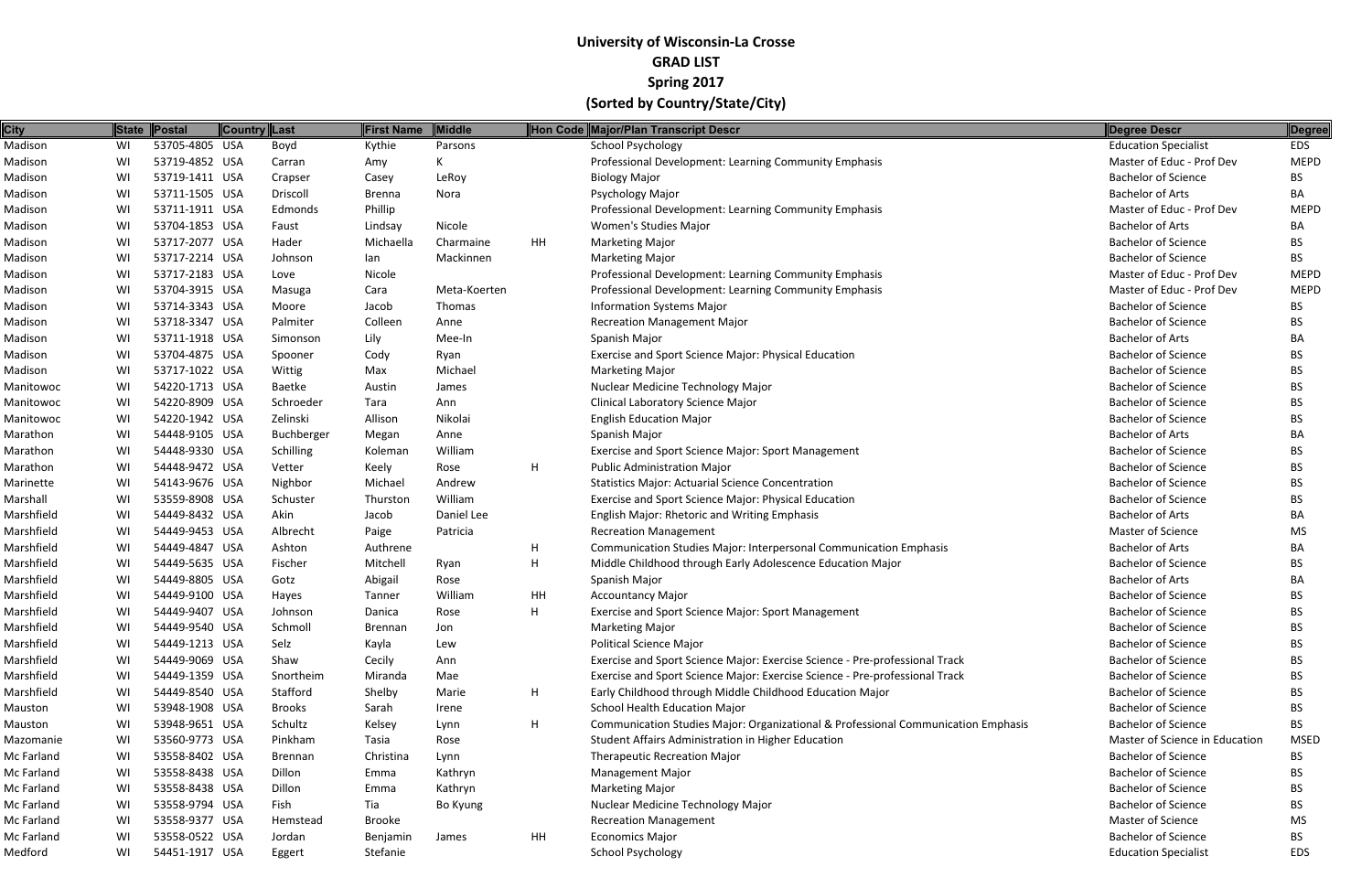| <b>City</b>     |    | State Postal   | Country Last   | <b>First Name</b> | Middle    |             | Hon Code Major/Plan Transcript Descr                                              | Degree Descr                   | Degree      |
|-----------------|----|----------------|----------------|-------------------|-----------|-------------|-----------------------------------------------------------------------------------|--------------------------------|-------------|
| Medford         | WI | 54451-1419 USA | Niznik         | Alexander         | <b>D</b>  |             | Physical Therapy                                                                  | Doctor of Physical Therapy     | <b>DPT</b>  |
| Medford         | WI | 54451-9143 USA | Walsh          | Tori              | Cheyanne  |             | Psychology Major                                                                  | <b>Bachelor of Science</b>     | BS.         |
| Melrose         | WI | 54642-8442 USA | Hawkins        | Tianna            | Marie     |             | <b>Marketing Major</b>                                                            | <b>Bachelor of Science</b>     | BS.         |
| Melrose         | WI | 54642-8441 USA | Kriesel        | Jessica           | Rose      |             | Communication Studies Major: Organizational & Professional Communication Emphasis | <b>Bachelor of Arts</b>        | BA          |
| Menasha         | WI | 54952-8917 USA | Gresl          | Megan             | Elizabeth | H           | Middle Childhood through Early Adolescence Education Major                        | <b>Bachelor of Science</b>     | BS.         |
| Menasha         | WI | 54952-1027 USA | Reuter         | Jordan            | Christian | H           | Psychology Major                                                                  | <b>Bachelor of Science</b>     | <b>BS</b>   |
| Menasha         | WI | 54952-1722 USA | Schultz        | Alicia            | Joan      | H           | <b>Public Administration Major</b>                                                | <b>Bachelor of Arts</b>        | BA          |
| Menasha         | WI | 54952-2182 USA | Zimmer         | Brooke            | Marie     |             | <b>Mathematics Education Major</b>                                                | <b>Bachelor of Science</b>     | BS.         |
| Menomonee Falls | WI | 53051-0502 USA | <b>Bradley</b> | Amanda            | Jo        | H           | Biology Major: Cellular and Molecular Biology Concentration                       | <b>Bachelor of Science</b>     | <b>BS</b>   |
| Menomonee Falls | WI | 53051-1547 USA | Cichy          | lan               | Andrew    |             | Software Engineering                                                              | Master of Software Engineering | <b>MSE</b>  |
| Menomonee Falls | WI | 53051-2917 USA | Fitzgerald     | Peter             | Daniel    |             | <b>Physician Assistant Studies</b>                                                | <b>Master of Science</b>       | <b>MS</b>   |
| Menomonee Falls | WI | 53051-7501 USA | Guerin         | William           | Dylan     |             | <b>Marketing Major</b>                                                            | <b>Bachelor of Science</b>     | BS.         |
| Menomonee Falls | WI | 53051-2653 USA | Koman          | Taylor            | Marie     | H.          | Middle Childhood through Early Adolescence Education Major                        | <b>Bachelor of Science</b>     | BS.         |
| Menomonee Falls | WI | 53051-4285 USA | Zyhowski       | Joel              | Gordon    |             | <b>Accountancy Major</b>                                                          | <b>Bachelor of Science</b>     | <b>BS</b>   |
| Menomonee Fls   | WI | 53051-6019 USA | <b>Bularz</b>  | Noah              | Alexander |             | Physical Therapy                                                                  | Doctor of Physical Therapy     | <b>DPT</b>  |
| Menomonie       | WI | 54751-1557 USA | Miller         | Dalton            | Allen     |             | <b>Management Major</b>                                                           | <b>Bachelor of Science</b>     | BS.         |
| Mequon          | WI | 53092-2702 USA | Caputa         | Katherine         | Claire    | HH          | <b>Communication Studies Major: Interpersonal Communication Emphasis</b>          | <b>Bachelor of Science</b>     | BS          |
| Mequon          | WI | 53092-5717 USA | Martin         | Emily             | Marie     | H           | Communication Studies Major: Organizational & Professional Communication Emphasis | <b>Bachelor of Science</b>     | BS.         |
| Merrill         | WI | 54452-8525 USA | Anderson       | Aubrey            | Minda     | H           | Early Childhood through Middle Childhood Education Major                          | <b>Bachelor of Science</b>     | <b>BS</b>   |
| Merrill         | WI | 54452-3327 USA | Andreska       | Kendra            | Ellen     | HH          | Theatre Arts Major: Performance Emphasis                                          | <b>Bachelor of Arts</b>        | BA          |
| Merrill         | WI | 54452-8808 USA | Deering        | Jessica           | Pauline   |             | <b>Marketing Major</b>                                                            | <b>Bachelor of Science</b>     | BS.         |
| Merrill         | WI | 54452-8739 USA | Fechhelm       | Jamie             | Jared     |             | Physical Therapy                                                                  | Doctor of Physical Therapy     | <b>DPT</b>  |
| Merrill         | WI | 54452-8956 USA | Paul           | Raymond           | Charles   |             | Exercise and Sport Science Major: Physical Education                              | <b>Bachelor of Science</b>     | <b>BS</b>   |
| Middleton       | WI | 53562-2742 USA | Adler          | Joshua            | Russell   |             | <b>Marketing Major</b>                                                            | <b>Bachelor of Science</b>     | <b>BS</b>   |
| Middleton       | WI | 53562-4191 USA | Degler         | Katherine         | Nicholle  | H.          | <b>Finance Major</b>                                                              | <b>Bachelor of Science</b>     | BS.         |
| Middleton       | WI | 53562-4902 USA | Denzin         | Katie             | Marie     |             | Student Affairs Administration in Higher Education                                | Master of Science in Education | <b>MSED</b> |
| Middleton       | WI | 53562-2222 USA | Faultersack    | Jacob             | Arthur    | HH          | <b>Biology Major: Biomedical Science Concentration</b>                            | <b>Bachelor of Science</b>     | <b>BS</b>   |
| Middleton       | WI | 53562-3333 USA | Hoskins        | Nicholas          | Raymond   |             | <b>Mathematics Education Major</b>                                                | <b>Bachelor of Science</b>     | BS.         |
| Middleton       | WI | 53562-1172 USA | Hungness       | Dana              | Kirsten   |             | <b>Biology Major: Biomedical Science Concentration</b>                            | <b>Bachelor of Science</b>     | <b>BS</b>   |
| Middleton       | WI | 53562-3637 USA | Karwoski       | Kevin             | Thomas    |             | <b>Marketing Major</b>                                                            | <b>Bachelor of Science</b>     | <b>BS</b>   |
| Middleton       | WI | 53562-2728 USA | Krbecek        | Leah              | Dawn      |             | Geography Major                                                                   | <b>Bachelor of Science</b>     | <b>BS</b>   |
| Middleton       | WI | 53562-3675 USA | Landgraf       | Anna              | Christine | H.          | <b>Accountancy Major</b>                                                          | <b>Bachelor of Science</b>     | <b>BS</b>   |
| Middleton       | WI | 53562-2321 USA | Laurent        | Grant             | Gary      |             | Finance Major: Risk, Insurance and Financial Planning Concentration               | <b>Bachelor of Science</b>     | <b>BS</b>   |
| Middleton       | WI | 53562-2225 USA | Merley         | Brett             | Andrew    |             | <b>Physics Education Major</b>                                                    | <b>Bachelor of Science</b>     | BS.         |
| Middleton       | WI | 53562-1828 USA | Reis           | Mitchell          |           |             | <b>Biology Major</b>                                                              | <b>Bachelor of Science</b>     | BS.         |
| Milton          | WI | 53563-1693 USA | Ross           | <b>Brandon</b>    | Douglas   |             | <b>Biology Major</b>                                                              | <b>Bachelor of Science</b>     | BS.         |
| Milton          | WI | 53563-1045 USA | Schroeder      | Carli             | Ann       |             | Psychology Major                                                                  | <b>Bachelor of Science</b>     | <b>BS</b>   |
| Milton          | WI | 53563-8637 USA | Stalsberg      | Kassendra         | Marie     | H           | <b>Biology Major: Biomedical Science Concentration</b>                            | <b>Bachelor of Science</b>     | BS.         |
| Milwaukee       | WI | 53222-3616 USA | Capetillo      | Jamie             | Patrice   |             | Women's Studies Major                                                             | <b>Bachelor of Arts</b>        | BA          |
| Milwaukee       | WI | 53208-1610 USA | Edwards        | Paige             |           |             | English Major: Literature Emphasis                                                | <b>Bachelor of Arts</b>        | BA          |
| Milwaukee       | WI | 53228-1430 USA | Fuerbringer    | Julie             | Christine | HH          | Middle Childhood through Early Adolescence Education Major                        | <b>Bachelor of Science</b>     | <b>BS</b>   |
| Milwaukee       | WI | 53224-3701 USA | Marks          | Kaelyn            | Brittany  |             | Therapeutic Recreation Major                                                      | <b>Bachelor of Science</b>     | <b>BS</b>   |
| Milwaukee       | WI | 53210-1704 USA | McGhee         | Marsalis          | Lorence   |             | Sociology Major                                                                   | <b>Bachelor of Science</b>     | BS.         |
| Milwaukee       | WI | 53215-1629 USA | Neterval-Quiel | Lia               | Estela    |             | Spanish Major                                                                     | <b>Bachelor of Arts</b>        | BA          |
| Milwaukee       | WI | 53221-3580 USA | Pitrof         | Danielle          | Victoria  | $H_{\perp}$ | Therapeutic Recreation Major                                                      | <b>Bachelor of Science</b>     | <b>BS</b>   |
|                 |    |                |                |                   |           |             |                                                                                   |                                |             |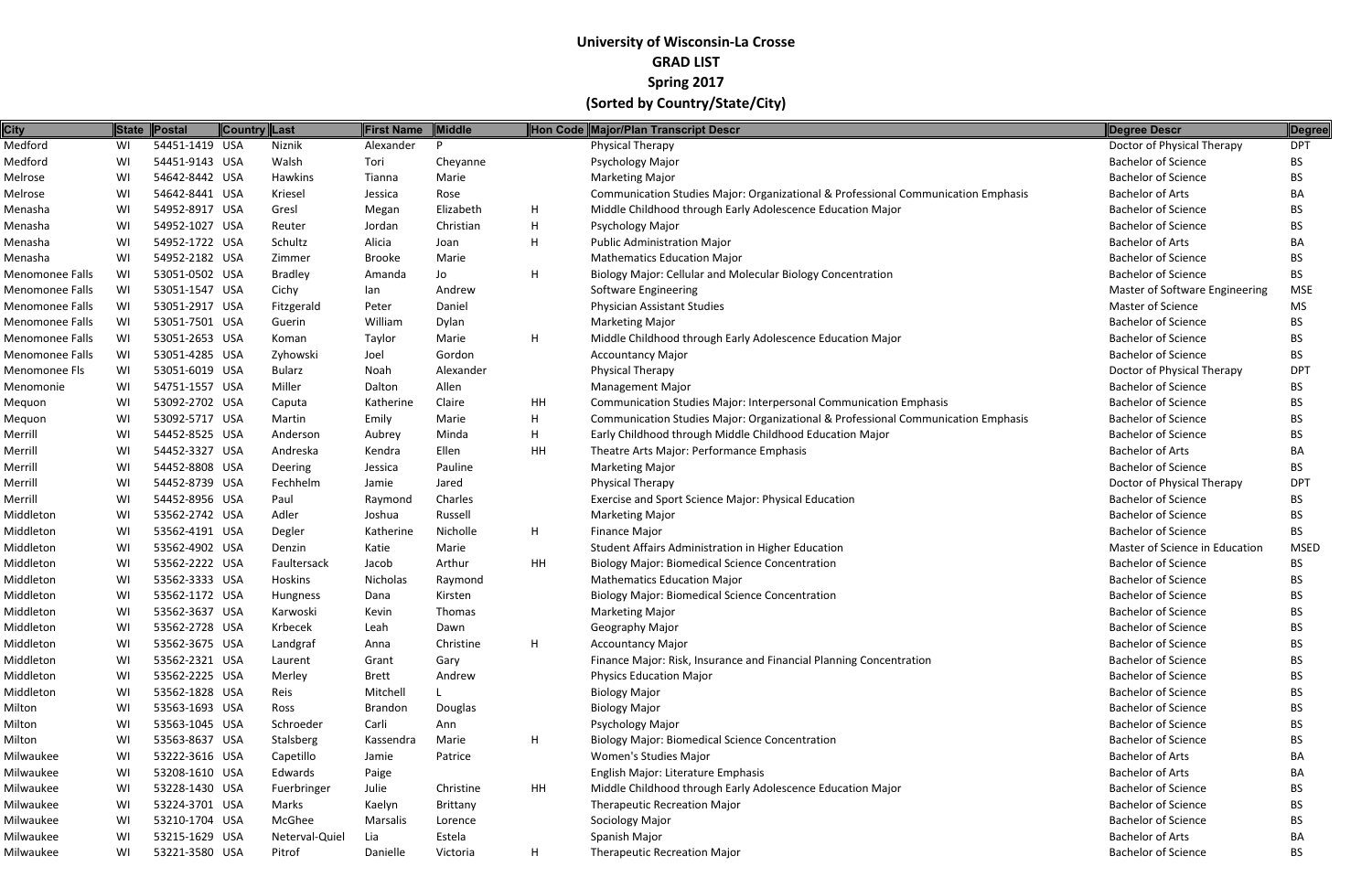| <b>City</b>           |    | State Postal   | <b>Country Last</b> |              | <b>First Name</b> | Middle    |    | Hon Code Major/Plan Transcript Descr                                        | <b>Degree Descr</b>            | Degree      |
|-----------------------|----|----------------|---------------------|--------------|-------------------|-----------|----|-----------------------------------------------------------------------------|--------------------------------|-------------|
| Milwaukee             | WI | 53223-4215 USA |                     | Reidy        | Jessi             | Cheyenne  | H  | Psychology Major                                                            | <b>Bachelor of Science</b>     | <b>BS</b>   |
| Milwaukee             | WI | 53219-3405 USA |                     | Stuedemann   | Nicholas          | Anthony   |    | Finance Major                                                               | <b>Bachelor of Science</b>     | <b>BS</b>   |
| Milwaukee             | WI | 53225-1008 USA |                     | Turkowitch   | David             | Benjamin  | H  | <b>Biology Major</b>                                                        | <b>Bachelor of Science</b>     | <b>BS</b>   |
| Milwaukee             | WI | 53211-3021 USA |                     | Yenter       | Amanda            |           |    | School Psychology                                                           | <b>Education Specialist</b>    | <b>EDS</b>  |
| <b>Mineral Point</b>  | WI | 53565-8878 USA |                     | Wood         | Emily             | Christine | H  | Exercise and Sport Science Major: Exercise Science - Pre-professional Track | <b>Bachelor of Science</b>     | BS.         |
| Minocqua              | WI | 54548-9613 USA |                     | Omelina      | Austin            | Robert    |    | <b>Marketing Major</b>                                                      | <b>Bachelor of Science</b>     | <b>BS</b>   |
| Minocqua              | WI | 54548-9569 USA |                     | Rademacher   | Rachel            | Lynn      | HH | Early Childhood through Middle Childhood Education Major                    | <b>Bachelor of Science</b>     | <b>BS</b>   |
| Monona                | WI | 53716-3817 USA |                     | Haas         | Michael           | D         |    | <b>Biology Major</b>                                                        | <b>Bachelor of Science</b>     | BS.         |
| Monroe                | WI | 53566-9631 USA |                     | Katzenberger | <b>Briana</b>     | Mae       |    | <b>Marketing Major</b>                                                      | <b>Bachelor of Science</b>     | <b>BS</b>   |
| Monroe                | WI | 53566-9124 USA |                     | Miller       | Jessica           | Lynn      |    | Physical Therapy                                                            | Doctor of Physical Therapy     | <b>DPT</b>  |
| Mosinee               | WI | 54455-9548 USA |                     | Beinemann    | Cassandra         | Johanna   |    | Psychology Major                                                            | <b>Bachelor of Arts</b>        | BA          |
| Mosinee               | WI | 54455-8253 USA |                     | Hahn         | Chelsea           | Jane      |    | <b>Clinical Exercise Physiology</b>                                         | Master of Science              | MS          |
| <b>Mount Pleasant</b> | WI | 53406-2577 USA |                     | Boehm        | Jacob             | Charles   |    | International Business Major                                                | <b>Bachelor of Science</b>     | <b>BS</b>   |
| Mount Pleasant        | WI | 53403-4457 USA |                     | Gotthardt    | Beau              | Alec      |    | Physics Major: Biomedical Concentration                                     | <b>Bachelor of Science</b>     | BS.         |
| Mount Pleasant        | WI | 53406-2483 USA |                     | Hawes        | Michael           | David     |    | <b>Management Major</b>                                                     | <b>Bachelor of Science</b>     | BS.         |
| <b>Mount Pleasant</b> | WI | 53406-2714 USA |                     | Simanek      | Kevin             | James     |    | <b>Management Major</b>                                                     | <b>Bachelor of Science</b>     | <b>BS</b>   |
| Mukwonago             | WI | 53149-9753 USA |                     | Anderson     | Dylan             | Michael   | H  | <b>Chemistry Major: ACS Certification</b>                                   | <b>Bachelor of Science</b>     | <b>BS</b>   |
| Mukwonago             | WI | 53149-8716 USA |                     | <b>Brook</b> | Alexander         | James     |    | Physical Therapy                                                            | Doctor of Physical Therapy     | <b>DPT</b>  |
| Mukwonago             | WI | 53149-9422 USA |                     | Carini       | Christa           | Elisabeth | HH | Spanish Major                                                               | <b>Bachelor of Arts</b>        | BA          |
| Mukwonago             | WI | 53149-8213 USA |                     | Coyle        | Daniel            | Patrick   | H  | Psychology Major                                                            | <b>Bachelor of Science</b>     | <b>BS</b>   |
| Mukwonago             | WI | 53149-9770 USA |                     | Fleck        | Kayla             | Marie     |    | School Psychology                                                           | Master of Science in Education | <b>MSED</b> |
| Mukwonago             | WI | 53149-8544 USA |                     | Joecks       | Samantha          | Jean      |    | Exercise and Sport Science Major: Exercise Science - Pre-professional Track | <b>Bachelor of Science</b>     | <b>BS</b>   |
| Mukwonago             | WI | 53149-9538 USA |                     | Kowalczyk    | Megan             | Therese   | H  | Exercise and Sport Science Major: Exercise Science - Pre-professional Track | <b>Bachelor of Science</b>     | BS.         |
| Mukwonago             | WI | 53149-1029 USA |                     | Lovell       | Alexandria        | Lisa      | Н  | <b>Community Health Education Major</b>                                     | <b>Bachelor of Science</b>     | BS.         |
| Mukwonago             | WI | 53149-9026 USA |                     | Quakkelaar   | Molly             | Jean      |    | <b>Chemistry Major: Business Concentration</b>                              | <b>Bachelor of Science</b>     | <b>BS</b>   |
| Mukwonago             | WI | 53149-9536 USA |                     | Reynolds     | Lauren            | Elizabeth | HH | Psychology Major                                                            | <b>Bachelor of Science</b>     | BS.         |
| Mukwonago             | WI | 53149-8272 USA |                     | Yager        | Haley             | Lynn      | HH | <b>Athletic Training Major</b>                                              | <b>Bachelor of Science</b>     | BS.         |
| Mukwonago             | WI | 53149-9362 USA |                     | Zidar        | Alyssa            | Marie     | H  | <b>Therapeutic Recreation Major</b>                                         | <b>Bachelor of Science</b>     | BS.         |
| Muscoda               | WI | 53573-9464 USA |                     | Page         | William           | Thomas    |    | Exercise and Sport Science Major: Sport Management                          | <b>Bachelor of Science</b>     | <b>BS</b>   |
| Muskego               | WI | 53150-8538 USA |                     | Groh         | Erin              | Lynn      |    | <b>Biology Major</b>                                                        | <b>Bachelor of Science</b>     | BS.         |
| Muskego               | WI | 53150-8779 USA |                     | Kvasnicka    | Jordan            | Victor    |    | <b>Marketing Major</b>                                                      | <b>Bachelor of Science</b>     | <b>BS</b>   |
| Muskego               | WI | 53150-8726 USA |                     | Le Gros      | Garrett           | Alexander |    | Psychology Major                                                            | <b>Bachelor of Science</b>     | BS          |
| Muskego               | WI | 53150-7606 USA |                     | Schilz       | Josie             | Marie     |    | <b>Marketing Major</b>                                                      | <b>Bachelor of Science</b>     | BS.         |
| Muskego               | WI | 53150-9548 USA |                     | Stultz-Kozik | <b>Brianna</b>    | Marie     |    | <b>International Business Major</b>                                         | <b>Bachelor of Science</b>     | BS.         |
| Nashotah              | WI | 53058-9742 USA |                     | Schoenecker  | Margaret          | Johnson   |    | <b>Marketing Major</b>                                                      | <b>Bachelor of Science</b>     | BS.         |
| Necedah               | WI | 54646-8187 USA |                     | Mach         | Gunnar            | Karsten   |    | Exercise and Sport Science Major: Exercise Science - Fitness Track          | <b>Bachelor of Science</b>     | BS.         |
| Necedah               | WI | 54646-7061 USA |                     | Vandaver     | Mercedes          | Jennifer  | H  | Sociology Major                                                             | <b>Bachelor of Science</b>     | BS.         |
| Neenah                | WI | 54956-4645 USA |                     | Argall       | <b>Nicholas</b>   | William   |    | <b>Marketing Major</b>                                                      | <b>Bachelor of Science</b>     | BS.         |
| Neenah                | WI | 54956-4605 USA |                     | Arnold       | Zoe               | Elizabeth | H  | <b>Recreation Management Major</b>                                          | <b>Bachelor of Science</b>     | BS.         |
| Neenah                | WI | 54956-3359 USA |                     | Geniesse     | Rachel            | Marie     |    | <b>Marketing Major</b>                                                      | <b>Bachelor of Science</b>     | <b>BS</b>   |
| Neenah                | WI | 54956-1265 USA |                     | Hayward      | Paige             | Alyssa    |    | Sociology Major                                                             | <b>Bachelor of Science</b>     | BS.         |
| Neenah                | WI | 54956-9674 USA |                     | Johnson      | Hanna             | Elizabeth |    | <b>English Major: Rhetoric and Writing Emphasis</b>                         | <b>Bachelor of Arts</b>        | BA          |
| Neenah                | WI | 54956-9039 USA |                     | Murphy       | Emily             | Marie     | HH | <b>Biology Major: Biomedical Science Concentration</b>                      | <b>Bachelor of Science</b>     | BS.         |
| Neenah                | WI | 54956-8936 USA |                     | Page         | Jennifer          | Rose      |    | <b>Physician Assistant Studies</b>                                          | Master of Science              | MS          |
| Neenah                | WI | 54956-8921 USA |                     | Rau          | James             | Timothy   |    | Communication Studies Major: Broadcast and Digital Media Emphasis           | <b>Bachelor of Arts</b>        | BA          |
|                       |    |                |                     |              |                   |           |    |                                                                             |                                |             |

| <b>Degree Descr</b>                                          | <b>Degree</b> |
|--------------------------------------------------------------|---------------|
| <b>Bachelor of Science</b>                                   | BS            |
| <b>Bachelor of Science</b>                                   | <b>BS</b>     |
| <b>Bachelor of Science</b>                                   | <b>BS</b>     |
| <b>Education Specialist</b>                                  | <b>EDS</b>    |
| <b>Bachelor of Science</b>                                   | <b>BS</b>     |
| <b>Bachelor of Science</b>                                   | <b>BS</b>     |
| <b>Bachelor of Science</b>                                   | <b>BS</b>     |
| <b>Bachelor of Science</b>                                   | <b>BS</b>     |
| <b>Bachelor of Science</b>                                   | <b>BS</b>     |
| Doctor of Physical Therapy                                   | <b>DPT</b>    |
| <b>Bachelor of Arts</b>                                      | BА            |
| <b>Master of Science</b>                                     | <b>MS</b>     |
| <b>Bachelor of Science</b>                                   | <b>BS</b>     |
| <b>Bachelor of Science</b>                                   | <b>BS</b>     |
| <b>Bachelor of Science</b>                                   | <b>BS</b>     |
| <b>Bachelor of Science</b>                                   | <b>BS</b>     |
| <b>Bachelor of Science</b>                                   | BS            |
|                                                              | DPT           |
| Doctor of Physical Therapy<br><b>Bachelor of Arts</b>        | BА            |
| <b>Bachelor of Science</b>                                   |               |
|                                                              | <b>BS</b>     |
| Master of Science in Education<br><b>Bachelor of Science</b> | <b>MSED</b>   |
|                                                              | <b>BS</b>     |
| <b>Bachelor of Science</b>                                   | <b>BS</b>     |
| <b>Bachelor of Science</b>                                   | <b>BS</b>     |
| <b>Bachelor of Science</b>                                   | <b>BS</b>     |
| <b>Bachelor of Science</b>                                   | <b>BS</b>     |
| <b>Bachelor of Science</b>                                   | <b>BS</b>     |
| <b>Bachelor of Science</b>                                   | <b>BS</b>     |
| <b>Bachelor of Science</b>                                   | <b>BS</b>     |
| <b>Bachelor of Science</b>                                   | BS            |
| <b>Bachelor of Science</b>                                   | BS            |
| <b>Bachelor of Science</b>                                   | BS            |
| <b>Bachelor of Science</b>                                   | <b>BS</b>     |
| <b>Bachelor of Science</b>                                   | <b>BS</b>     |
| <b>Bachelor of Science</b>                                   | <b>BS</b>     |
| <b>Bachelor of Science</b>                                   | <b>BS</b>     |
| <b>Bachelor of Science</b>                                   | <b>BS</b>     |
| <b>Bachelor of Science</b>                                   | <b>BS</b>     |
| <b>Bachelor of Science</b>                                   | <b>BS</b>     |
| <b>Bachelor of Science</b>                                   | <b>BS</b>     |
| <b>Bachelor of Science</b>                                   | <b>BS</b>     |
| <b>Bachelor of Arts</b>                                      | BA            |
| <b>Bachelor of Science</b>                                   | <b>BS</b>     |
| <b>Master of Science</b>                                     | MS            |
| Bachelor of Arts                                             | <b>BA</b>     |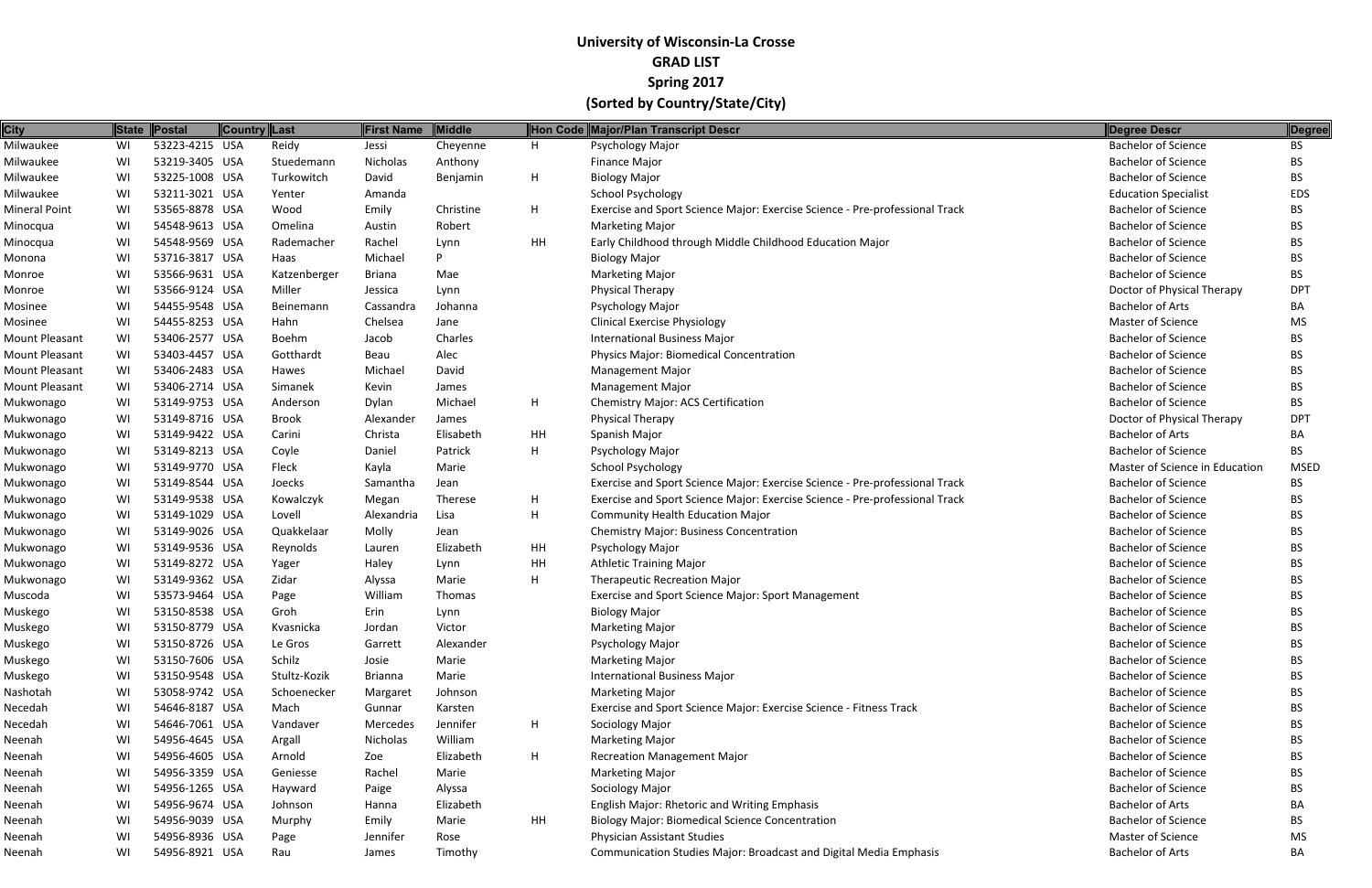| <b>City</b>       |    | State Postal   | Country Last |               | <b>First Name</b> | Middle        |    | Hon Code Major/Plan Transcript Descr                                        | Degree Descr                | Degree     |
|-------------------|----|----------------|--------------|---------------|-------------------|---------------|----|-----------------------------------------------------------------------------|-----------------------------|------------|
| Neenah            | WI | 54956-4992 USA |              | Taake         | Sara              | Anne          | H  | <b>Biology Major</b>                                                        | <b>Bachelor of Science</b>  | <b>BS</b>  |
| Neillsville       | WI | 54456-1537 USA |              | Venne         | Julie             | Marie         | H  | Psychology Major                                                            | <b>Bachelor of Science</b>  | BS.        |
| Nekoosa           | WI | 54457-1357 USA |              | <b>Brost</b>  | Aaron             | Jon           |    | <b>Accountancy Major</b>                                                    | <b>Bachelor of Science</b>  | BS.        |
| Nekoosa           | WI | 54457-7503 USA |              | Luginbuhl     | Ketura            | Maren         | H  | <b>Therapeutic Recreation Major</b>                                         | <b>Bachelor of Science</b>  | ВS         |
| New Auburn        | WI | 54757-5260 USA |              | Farrington    | Tayler            | Lynn          |    | Microbiology Major: Biomedical Concentration                                | <b>Bachelor of Science</b>  | BS.        |
| New Berlin        | WI | 53146-1867 USA |              | Davenport     | Katherine         | Michelle      | HH | Chemistry Major: ACS Certification                                          | <b>Bachelor of Science</b>  | <b>BS</b>  |
| New Berlin        | WI | 53151-6737 USA |              | David         | Anna              | Christine     |    | Communication Studies Major: Advocacy and Communication Criticism Emphasis  | <b>Bachelor of Arts</b>     | BA         |
| New Berlin        | WI | 53151-5627 USA |              | Eitel         | Evan              | Andrew        |    | <b>Management Major</b>                                                     | <b>Bachelor of Science</b>  | BS.        |
| New Berlin        | WI | 53151-5933 USA |              | Kennedy       | Mitchell          | Evan          |    | <b>Management Major</b>                                                     | <b>Bachelor of Science</b>  | <b>BS</b>  |
| New Berlin        | WI | 53151-7677 USA |              | Lien          | Peter             | Yang          | H  | Psychology Major                                                            | <b>Bachelor of Science</b>  | BS.        |
| New Berlin        | WI | 53151-2916 USA |              | Sander        | Emily             | Maria         |    | English Major: Rhetoric and Writing Emphasis                                | <b>Bachelor of Arts</b>     | BA         |
| New Berlin        | WI | 53151-3152 USA |              | Shulta        | Rachael           | Lynn          | H  | Psychology Major                                                            | <b>Bachelor of Science</b>  | BS.        |
| New Berlin        | WI | 53146-1207 USA |              | Young         | Emily             |               |    | <b>Community Health Education Major</b>                                     | <b>Bachelor of Science</b>  | BS.        |
| New Franken       | WI | 54229-9621 USA |              | Soquet        | Brittany          | Rose          |    | <b>Therapeutic Recreation Major</b>                                         | <b>Bachelor of Science</b>  | <b>BS</b>  |
| <b>New Glarus</b> | WI | 53574-9459 USA |              | Patterson     | Scott             | Glen          |    | Psychology Major                                                            | <b>Bachelor of Science</b>  | BS.        |
| <b>New Glarus</b> | WI | 53574-9477 USA |              | Riniker       | Evan              | Patrick       |    | German Studies Major                                                        | <b>Bachelor of Arts</b>     | BA         |
| New Holstein      | WI | 53061-9408 USA |              | Freund        | Morgan            | Andrew        | H  | Exercise and Sport Science Major: Exercise Science - Pre-professional Track | <b>Bachelor of Science</b>  | ВS         |
| New Lisbon        | WI | 53950-9159 USA |              | Askow         | Andrew            | Tyler         | H  | Exercise and Sport Science Major: Exercise Science - Fitness Track          | <b>Bachelor of Science</b>  | BS.        |
| New London        | WI | 54961-9177 USA |              | Cismoski      | Mark              |               | HH | Clinical Laboratory Science Major                                           | <b>Bachelor of Science</b>  | <b>BS</b>  |
| New London        | WI | 54961-8460 USA |              | Klosiewski    | Leah              | Mary          |    | Clinical Laboratory Science Major                                           | <b>Bachelor of Science</b>  | BS.        |
| New London        | WI | 54961-8846 USA |              | Kurth         | Natalie           | Rae           | HH | <b>Biology Major</b>                                                        | <b>Bachelor of Science</b>  | <b>BS</b>  |
| New London        | WI | 54961-8846 USA |              | Marcy         | Peter             | Michael       |    | Exercise and Sport Science Major: Physical Education                        | <b>Bachelor of Science</b>  | <b>BS</b>  |
| New London        | WI | 54961-1902 USA |              | Wawiorka      | Matthew           | Jordan Albert | HH | Physics Major                                                               | <b>Bachelor of Science</b>  | BS.        |
| New London        | WI | 54961-2250 USA |              | Way           | Adam              | Michael       |    | Exercise and Sport Science Major: Physical Education                        | <b>Bachelor of Science</b>  | <b>BS</b>  |
| New Richmond      | WI | 54017-6350 USA |              | Yeager        | Anna              | Elizabeth     |    | <b>School Psychology</b>                                                    | <b>Education Specialist</b> | EDS        |
| North Prairie     | WI | 53153-9435 USA |              | Wagner        | Aislynn           | Alayna        | HH | Clinical Laboratory Science Major                                           | <b>Bachelor of Science</b>  | ВS         |
| North Prairie     | WI | 53153-9787 USA |              | Ziemke        | Samantha          | Kristine      | HH | Psychology Major                                                            | <b>Bachelor of Science</b>  | <b>BS</b>  |
| Norwalk           | WI | 54648-8100 USA |              | Stoikes       | Alexander         | James         |    | <b>Political Science Major</b>                                              | <b>Bachelor of Science</b>  | BS.        |
| Oak Creek         | WI | 53154-2808 USA |              | Gaska         | Paul              | Stephen       |    | <b>Marketing Major</b>                                                      | <b>Bachelor of Science</b>  | <b>BS</b>  |
| Oak Creek         | WI | 53154-4502 USA |              | Harrison      | Travis            | John          |    | <b>Statistics Major</b>                                                     | <b>Bachelor of Science</b>  | BS         |
| Oak Creek         | WI | 53154-3433 USA |              | Jackson       | Harrison          | Scott         | H  | <b>History Major: Regional Emphasis</b>                                     | <b>Bachelor of Arts</b>     | BA         |
| Oak Creek         | WI | 53154-5902 USA |              | Plutte        | Jeffrey           | Michael       |    | <b>Information Systems Major</b>                                            | <b>Bachelor of Science</b>  | <b>BS</b>  |
| Oconomowoc        | WI | 53066-3542 USA |              | Benz          | Courtney          | Ann           |    | Middle Childhood through Early Adolescence Education Major                  | <b>Bachelor of Science</b>  | BS.        |
| Oconomowoc        | WI | 53066-2235 USA |              | Bohrman       | Katherine         | Jo            |    | <b>Biology: Aquatic Science Concentration</b>                               | <b>Master of Science</b>    | MS         |
| Oconomowoc        | WI | 53066-1683 USA |              | Jaeger        | Kathryn           | Jo            |    | Women's Studies Major                                                       | <b>Bachelor of Arts</b>     | BA         |
| Oconomowoc        | WI | 53066-2952 USA |              | Mommaerts     | Taylor            | Lee           |    | Exercise and Sport Science Major: Exercise Science - Pre-professional Track | <b>Bachelor of Science</b>  | BS.        |
| Oconomowoc        | WI | 53066-1142 USA |              | Raduka        | Cassie            | Lynn          |    | Physical Therapy                                                            | Doctor of Physical Therapy  | <b>DPT</b> |
| Oconomowoc        | WI | 53066-1787 USA |              | Ritt          | Spencer           |               |    | Exercise and Sport Science Major: Physical Education                        | <b>Bachelor of Science</b>  | BS.        |
| Oconomowoc        | WI | 53066-4194 USA |              | Wiseman       | Kelsey            | Elizabeth     |    | <b>Biology Major</b>                                                        | <b>Bachelor of Science</b>  | BS.        |
| Oconto            | WI | 54153-1375 USA |              | Welch         | Morgan            | Kay           |    | Psychology Major                                                            | <b>Bachelor of Science</b>  | <b>BS</b>  |
| Ogema             | WI | 54459-8571 USA |              | Judell        | Travis            | Edward        |    | Communication Studies Major: Broadcast and Digital Media Emphasis           | <b>Bachelor of Arts</b>     | BA         |
| Omro              | WI | 54963-2020 USA |              | Frees         | Alyssa            |               |    | Physical Therapy                                                            | Doctor of Physical Therapy  | <b>DPT</b> |
| Omro              | WI | 54963-9421 USA |              | Purtell       | Luke              | William       |    | <b>Biology Major: Biomedical Science Concentration</b>                      | <b>Bachelor of Science</b>  | BS.        |
| Onalaska          | WI | 54650-0572 USA |              | Anderson      | Erica             | Renee         |    | Geography Major: Environmental Science Concentration                        | <b>Bachelor of Science</b>  | BS.        |
| Onalaska          | WI | 54650-8712 USA |              | Aschenbrenner | Ryan              | Miles         |    | <b>Chemistry Major: Business Concentration</b>                              | <b>Bachelor of Science</b>  | <b>BS</b>  |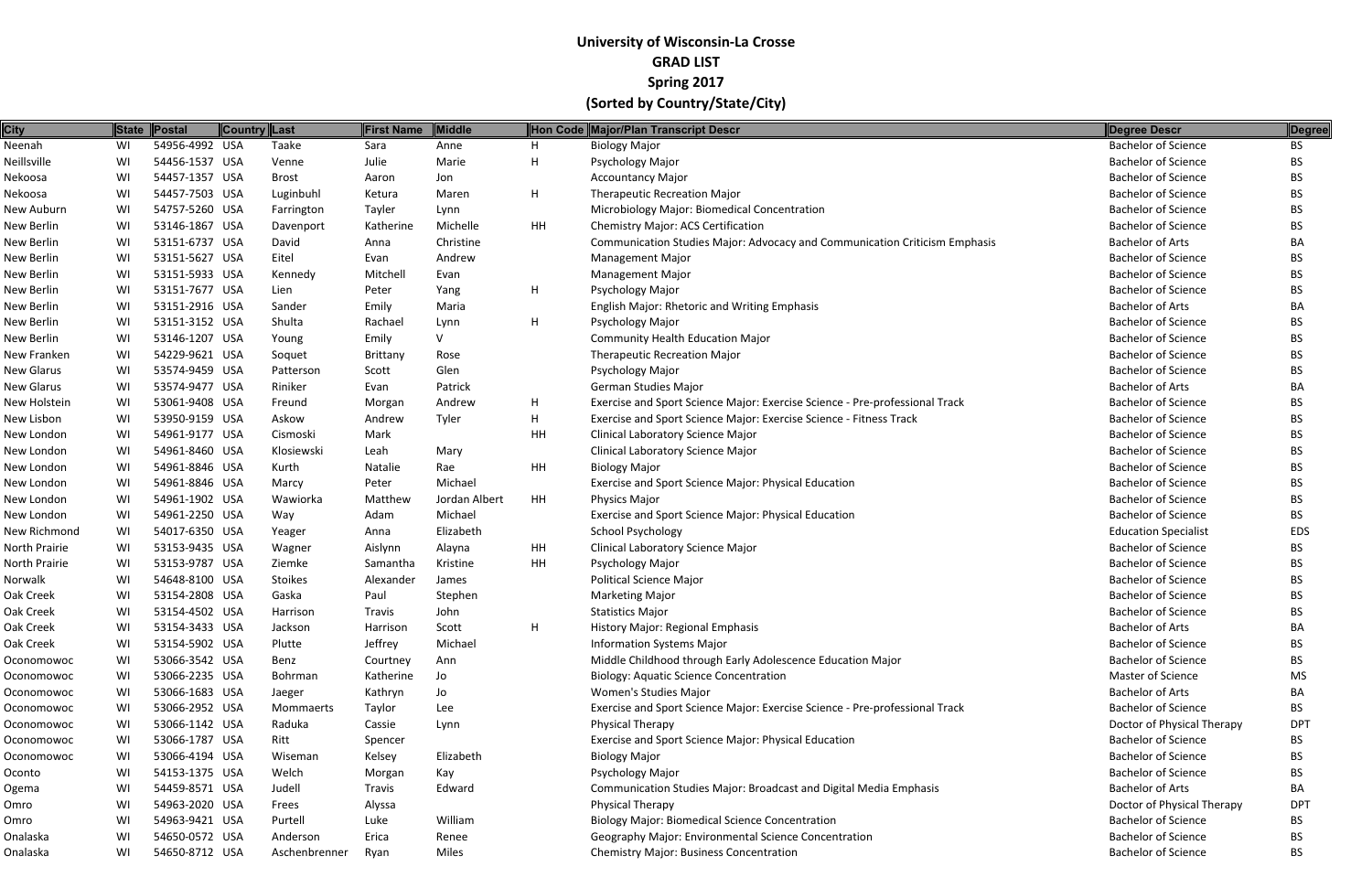| <b>City</b> |    | State   Postal | Country Last   | First Name | Middle    |    | Hon Code Major/Plan Transcript Descr                                                        | <b>Degree Descr</b>             | Degree      |
|-------------|----|----------------|----------------|------------|-----------|----|---------------------------------------------------------------------------------------------|---------------------------------|-------------|
| Onalaska    | WI | 54650-2462 USA | Barnier        | Eric       | Robert    |    | <b>Biology Major</b>                                                                        | <b>Bachelor of Science</b>      | <b>BS</b>   |
| Onalaska    | WI | 54650-8570 USA | Beecher        | Jessica    | Ann       |    | Professional Development: Learning Community Emphasis                                       | Master of Educ - Prof Dev       | MEPD        |
| Onalaska    | WI | 54650-9372 USA | Bradle         | Sarah      | Ann       |    | Professional Development: Learning Community Emphasis                                       | Master of Educ - Prof Dev       | <b>MEPD</b> |
| Onalaska    | WI | 54650-3137 USA | <b>Buswell</b> | Andrew     | Thomas    |    | <b>Accountancy Major</b>                                                                    | <b>Bachelor of Science</b>      | BS.         |
| Onalaska    | WI | 54650-9314 USA | Duga           | Samuel     | Peter     |    | Computer Science Major                                                                      | <b>Bachelor of Science</b>      | BS.         |
| Onalaska    | WI | 54650-2452 USA | Felt           | Lindsey    | Ann       |    | Sociology Major                                                                             | <b>Bachelor of Science</b>      | BS          |
| Onalaska    | WI | 54650-9133 USA | Garrity        | Kelly      | Lochner   | H  | Middle Childhood through Early Adolescence Education Major                                  | <b>Bachelor of Science</b>      | BS.         |
| Onalaska    | WI | 54650-8743 USA | Gordon         | Dustin     | Todd      |    | <b>Management Major</b>                                                                     | <b>Bachelor of Science</b>      | BS          |
| Onalaska    | WI | 54650-8901 USA | Gullicksrud    | Aubriana   | Lynn      |    | Professional Development: Learning Community Emphasis                                       | Master of Educ - Prof Dev       | <b>MEPD</b> |
| Onalaska    | WI | 54650-8570 USA | Hatch          | Kimberly   | Christina |    | Early Childhood through Middle Childhood Education Major                                    | <b>Bachelor of Science</b>      | BS          |
| Onalaska    | WI | 54650-2126 USA | Howe           | Bobbi      | Pulcheria |    | Professional Development: Learning Community Emphasis                                       | Master of Educ - Prof Dev       | <b>MEPD</b> |
| Onalaska    | WI | 54650-2803 USA | King           | Jennifer   | Elizabeth |    | Professional Development: Learning Community Emphasis                                       | Master of Educ - Prof Dev       | <b>MEPD</b> |
| Onalaska    | WI | 54650-3038 USA | Kinsey         | Sabrina    | Jane Ann  |    | English Major: Literature Emphasis                                                          | <b>Bachelor of Arts</b>         | BA          |
| Onalaska    | WI | 54650-4505 USA | Larson         | Mitchel    |           |    | Geography Major: Geographic Information Science Concentration                               | <b>Bachelor of Science</b>      | ВS          |
| Onalaska    | WI | 54650-3019 USA | Lor            | Sam        | Blong     |    | Computer Science Major                                                                      | <b>Bachelor of Science</b>      | BS          |
| Onalaska    | WI | 54650-2020 USA | Mauel          | Nicholas   | W         | H  | <b>History Major</b>                                                                        | <b>Bachelor of Science</b>      | BS          |
| Onalaska    | WI | 54650-8402 USA | McCabe         | Jamie      | Kathryn   |    | Professional Development: Learning Community Emphasis                                       | Master of Educ - Prof Dev       | <b>MEPD</b> |
| Onalaska    | WI | 54650-9219 USA | Moua           | Jacena     | Gao Zong  |    | Sociology Major                                                                             | <b>Bachelor of Science</b>      | BS.         |
| Onalaska    | WI | 54650-8938 USA | Nedegaard      | Kendra     | Lynn      | HH | <b>Marketing Major</b>                                                                      | <b>Bachelor of Science</b>      | ВS          |
| Onalaska    | WI | 54650-9134 USA | O'Leary        | Ryan       | Michael   |    | English Major: Literature Emphasis                                                          | <b>Bachelor of Arts</b>         | ВA          |
| Onalaska    | WI | 54650-9332 USA | Peters         | Mikayla    | Marie     | HH | English Major: Literature Emphasis                                                          | <b>Bachelor of Arts</b>         | BA          |
| Onalaska    | WI | 54650-8212 USA | Price          | Michael    | Andrew    |    | <b>Physical Therapy</b>                                                                     | Doctor of Physical Therapy      | <b>DPT</b>  |
| Onalaska    | WI | 54650-8422 USA | Rihn           | Clinton    | Joseph    |    | <b>Finance Major</b>                                                                        | <b>Bachelor of Science</b>      | BS          |
| Onalaska    | WI | 54650-8327 USA | Ring           | Mariah     | Nicole    |    | <b>Marketing Major</b>                                                                      | <b>Bachelor of Science</b>      | BS.         |
| Onalaska    | WI | 54650-2084 USA | Rollins        | Autumn     | Lawlor    |    | Professional Development: Learning Community Emphasis                                       | Master of Educ - Prof Dev       | <b>MEPD</b> |
| Onalaska    | WI | 54650-2367 USA | Rude           | Brock      | Robert    |    | <b>Information Systems Major</b>                                                            | <b>Bachelor of Science</b>      | BS.         |
| Onalaska    | WI | 54650-9016 USA | Ryan           | Beth       | Patricia  | HH | Theatre Arts Major: Performance Emphasis                                                    | <b>Bachelor of Science</b>      | ВS          |
| Onalaska    | WI | 54650-8813 USA | Smaby          | Elaina     | Lynn      | H  | Exercise and Sport Science Major: Exercise Science - Pre-professional Track                 | <b>Bachelor of Science</b>      | BS.         |
| Onalaska    | WI | 54650-3334 USA | Sylla          | Michael    |           |    | <b>Master of Business Administration</b>                                                    | <b>Master of Business Admin</b> | MBA         |
| Onalaska    | WI | 54650-8420 USA | Thorsen        | Anthony    | James     |    | <b>Finance Major</b>                                                                        | <b>Bachelor of Science</b>      | BS.         |
| Onalaska    | WI | 54650-8522 USA | Wales          | Klint      | David     |    | Psychology Major                                                                            | <b>Bachelor of Science</b>      | <b>BS</b>   |
| Onalaska    | WI | 54650-9043 USA | Willms         | Chelsey    |           |    | Student Affairs Administration in Higher Education                                          | Master of Science in Education  | <b>MSED</b> |
| Onalaska    | WI | 54650-2529 USA | Woodliff       | Ethan      | David     |    | Biochemistry Major with American Society for Biochemistry & Molecular Biology Certification | <b>Bachelor of Science</b>      | BS          |
| Onalaska    | WI | 54650-9539 USA | Yehle          | Samantha   | Kay       | HH | Middle Childhood through Early Adolescence Education Major                                  | <b>Bachelor of Science</b>      | BS.         |
| Oneida      | WI | 54155-9288 USA | Rasmussen      | Jordyn     | Taylor    |    | Communication Studies Major: Organizational & Professional Communication Emphasis           | <b>Bachelor of Science</b>      | ВS          |
| Oregon      | WI | 53575-3205 USA | Frauchiger     | Elizabeth  | Jane      |    | Psychology Major                                                                            | <b>Bachelor of Arts</b>         | BA          |
| Oregon      | WI | 53575-2670 USA | Jacobs         | Sarah      | Nicole    | HH | Exercise and Sport Science Major: Exercise Science - Pre-professional Track                 | <b>Bachelor of Science</b>      | ВS          |
| Osceola     | WI | 54020-8137 USA | Rydeen         | Lisa       | Claire    |    | <b>Physician Assistant Studies</b>                                                          | Master of Science               | MS          |
| Osceola     | WI | 54020-5846 USA | West           | Elizabeth  | Dianne    | H  | Art Major                                                                                   | <b>Bachelor of Arts</b>         | ВA          |
| Oshkosh     | WI | 54904-9369 USA | Anderson       | Corie      | Lynn      |    | Student Affairs Administration in Higher Education                                          | Master of Science in Education  | MSED        |
| Oshkosh     | WI | 54904-6200 USA | Cram           | Meghan     |           |    | <b>Physical Therapy</b>                                                                     | Doctor of Physical Therapy      | <b>DPT</b>  |
| Oshkosh     | WI | 54901-1779 USA | Donaldson      | Nicole     | Mae       |    | Psychology Major                                                                            | <b>Bachelor of Science</b>      | BS.         |
| Oshkosh     | WI | 54904-7404 USA | Schmidt        | Jaime      | Lee       | H  | Psychology Major                                                                            | <b>Bachelor of Science</b>      | BS          |
| Oshkosh     | WI | 54904-9316 USA | Sweeting       | Danielle   | Elizabeth |    | Biochemistry Major with American Society for Biochemistry & Molecular Biology Certification | <b>Bachelor of Science</b>      | BS          |
| Pardeeville | WI | 53954-9411 USA | Wais           | Danielle   | Leigh     |    | Social Studies Education Major (Broad Field Option A)                                       | <b>Bachelor of Science</b>      | <b>BS</b>   |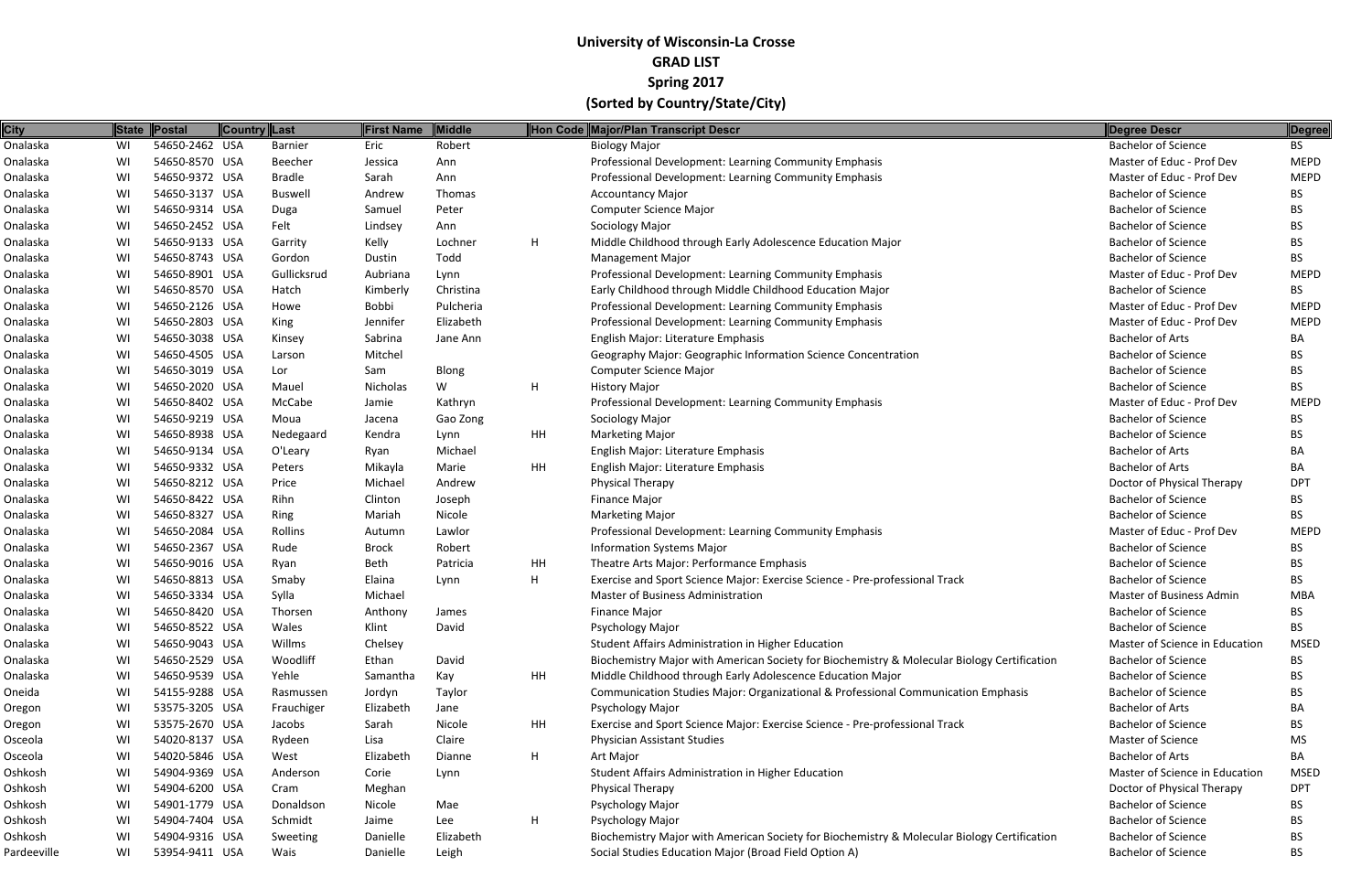| <b>City</b>      |    | State Postal   | Country Last |                 | <b>First Name</b> | <b>Middle</b> |    | Hon Code Major/Plan Transcript Descr                                              | Degree Descr                   | Degree      |
|------------------|----|----------------|--------------|-----------------|-------------------|---------------|----|-----------------------------------------------------------------------------------|--------------------------------|-------------|
| Park Falls       | WI | 54552-7235 USA |              | Hayden          | Cory              | Timothy       |    | <b>Clinical Laboratory Science Major</b>                                          | <b>Bachelor of Science</b>     | <b>BS</b>   |
| Park Falls       | WI | 54552-1406 USA |              | Jean            | Kevin             |               |    | Exercise and Sport Science Major: Exercise Science - Fitness Track                | <b>Bachelor of Science</b>     | <b>BS</b>   |
| Pewaukee         | WI | 53072-5463 USA |              | Blaser          | Nicole            | Ann           | H  | Exercise and Sport Science Major: Exercise Science - Pre-professional Track       | <b>Bachelor of Science</b>     | BS.         |
| Pewaukee         | WI | 53072-4599 USA |              | <b>Bradley</b>  | Kray              | James         |    | Communication Studies Major: Organizational & Professional Communication Emphasis | <b>Bachelor of Science</b>     | <b>BS</b>   |
| Pewaukee         | WI | 53072-5489 USA |              | Dubiel          | Olivia            | Kathrine      | H  | <b>English Education Major</b>                                                    | <b>Bachelor of Science</b>     | BS.         |
| Pewaukee         | WI | 53072-2658 USA |              | Ney             | Carley            | Maureen       |    | Exercise and Sport Science Major: Exercise Science - Pre-professional Track       | <b>Bachelor of Science</b>     | <b>BS</b>   |
| Pewaukee         | WI | 53072-5482 USA |              | Rehm            | McKenzie          | Lee           |    | Psychology Major                                                                  | <b>Bachelor of Science</b>     | BS.         |
| Pewaukee         | WI | 53072-4880 USA |              | Smaglick        | Matthew           | William       |    | Microbiology Major: Biomedical Concentration                                      | <b>Bachelor of Science</b>     | <b>BS</b>   |
| Pewaukee         | WI | 53072-5170 USA |              | Weber           | Colton            | Philip        |    | <b>Management Major</b>                                                           | <b>Bachelor of Science</b>     | <b>BS</b>   |
| Platteville      | WI | 53818-9709 USA |              | Frederick       | Jaron             | Wayne         | H. | <b>Political Science Major</b>                                                    | <b>Bachelor of Science</b>     | <b>BS</b>   |
| Pleasant Prairie | WI | 53158-5205 USA |              | Newberry        | Nathaniel         | Robert        |    | <b>Political Science Major</b>                                                    | <b>Bachelor of Science</b>     | <b>BS</b>   |
| Pleasant Prairie | WI | 53158-4609 USA |              | Wasurick        | Kyle              | Michael       |    | <b>Nutrition Minor</b>                                                            | <b>Bachelor of Science</b>     | <b>BS</b>   |
| Pleasant Prairie | WI | 53158-4609 USA |              | Wasurick        | Kyle              | Michael       |    | Exercise and Sport Science Major: Exercise Science - Fitness Track                | <b>Bachelor of Science</b>     | <b>BS</b>   |
| Plover           | WI | 54467-2821 USA |              | Kluck           | Adam              | Allen         | H  | Microbiology Major: Biomedical Concentration                                      | <b>Bachelor of Science</b>     | <b>BS</b>   |
| Plover           | WI | 54467-2939 USA |              | Northcraft      | Victor            | Lewis         |    | <b>Biology Major</b>                                                              | <b>Bachelor of Science</b>     | BS.         |
| Plover           | WI | 54467-3043 USA |              | Zelhofer        | Eric              | James         |    | <b>Chemistry Minor</b>                                                            | <b>Bachelor of Science</b>     | <b>BS</b>   |
| Plover           | WI | 54467-3043 USA |              | Zelhofer        | Eric              | James         |    | <b>Biology Major</b>                                                              | <b>Bachelor of Science</b>     | BS.         |
| Plymouth         | WI | 53073-1204 USA |              | Grapentine      | Marissa           | Lee           |    | <b>Management Major</b>                                                           | <b>Bachelor of Science</b>     | <b>BS</b>   |
| Plymouth         | WI | 53073-1303 USA |              | Henriksen       | Owen              | Hans          |    | <b>Biology Major</b>                                                              | <b>Bachelor of Science</b>     | <b>BS</b>   |
| Plymouth         | WI | 53073-3507 USA |              | Paese           | Mary              | Margaret      | HH | <b>Biology Major: Biomedical Science Concentration</b>                            | <b>Bachelor of Science</b>     | <b>BS</b>   |
| Plymouth         | WI | 53073-3521 USA |              | Roth            | Peter             | Hayden        | H  | <b>Biology Major</b>                                                              | <b>Bachelor of Science</b>     | <b>BS</b>   |
| Plymouth         | WI | 53073-4067 USA |              | Roy             | Isabel            | Ann           |    | English Major: Rhetoric and Writing Emphasis                                      | <b>Bachelor of Arts</b>        | BA          |
| Port Edwards     | WI | 54469-1002 USA |              | Quaschnick      | Andrew            | Michael       |    | <b>Software Engineering</b>                                                       | Master of Software Engineering | <b>MSE</b>  |
| Portage          | WI | 53901-1230 USA |              | Bennett         | James             | Kline         |    | Social Studies Education Major (Broad Field Option A)                             | <b>Bachelor of Science</b>     | <b>BS</b>   |
| Portage          | WI | 53901-0343 USA |              | Champeau        | William           | Alexander     |    | <b>School Psychology</b>                                                          | <b>Education Specialist</b>    | <b>EDS</b>  |
| Portage          | WI | 53901-1230 USA |              | Gray            | Mitchell          | William       | H. | Theatre Arts Major: Performance Emphasis                                          | <b>Bachelor of Science</b>     | BS.         |
| Portage          | WI | 53901-1932 USA |              | Henney          | Cara              | Jayne         | HH | <b>Political Science Major</b>                                                    | <b>Bachelor of Arts</b>        | BA          |
| Portage          | WI | 53901-9671 USA |              | Howe            | Piper             | Alyssa        |    | Archaeological Studies Major                                                      | <b>Bachelor of Arts</b>        | BA          |
| Portage          | WI | 53901-9150 USA |              | Korish          | Anthony           | Louis         |    | <b>Finance Major</b>                                                              | <b>Bachelor of Science</b>     | <b>BS</b>   |
| Portage          | WI | 53901-1918 USA |              | Marcouiller     | John              | Alexander     |    | <b>Physics Major</b>                                                              | <b>Bachelor of Science</b>     | <b>BS</b>   |
| Portage          | WI | 53901-1944 USA |              | Richmond        | Jessica           | M             | H  | <b>Recreation Minor</b>                                                           | <b>Bachelor of Science</b>     | <b>BS</b>   |
| Portage          | WI | 53901-1944 USA |              | Richmond        | Jessica           | M             | H  | <b>Therapeutic Recreation Major</b>                                               | <b>Bachelor of Science</b>     | <b>BS</b>   |
| Portage          | WI | 53901-2048 USA |              | Wasson          | Ashley            | Nicole        |    | Communication Studies Major: Organizational & Professional Communication Emphasis | <b>Bachelor of Arts</b>        | BA          |
| Potosi           | WI | 53820-9748 USA |              | Day             | Arthur            | James         | H. | <b>English Education Major</b>                                                    | <b>Bachelor of Science</b>     | BS.         |
| Potosi           | WI | 53820-9756 USA |              | Hutchcroft      | Journee           | Elizabeth     |    | <b>Biology Major</b>                                                              | <b>Bachelor of Science</b>     | BS.         |
| Poynette         | WI | 53955-8558 USA |              | Blumenstein     | Tori              | Marie         |    | Exercise and Sport Science Major: Exercise Science - Pre-professional Track       | <b>Bachelor of Science</b>     | BS.         |
| Poynette         | WI | 53955-8551 USA |              | King            | Sydney            | Marie         |    | <b>Biology Major: Biomedical Science Concentration</b>                            | <b>Bachelor of Science</b>     | BS.         |
| Prairie du Chien | WI | 53821-2231 USA |              | <b>Boisvert</b> | Nicole            | Christine     | H  | Clinical Laboratory Science Major                                                 | <b>Bachelor of Science</b>     | BS.         |
| Prairie du Chien | WI | 53821-1925 USA |              | Kozelka         | Brady             | Allen         |    | Middle Childhood through Early Adolescence Education Major                        | <b>Bachelor of Science</b>     | BS.         |
| Princeton        | WI | 54968-9029 USA |              | Lashock         | Hannah            | Theresa       |    | Communication Studies Major: Organizational & Professional Communication Emphasis | <b>Bachelor of Science</b>     | BS.         |
| Princeton        | WI | 54968-9330 USA |              | Soda            | Maximilian        | William       |    | <b>Biology Major</b>                                                              | <b>Bachelor of Science</b>     | BS.         |
| Pulaski          | WI | 54162-9722 USA |              | Boerst          | Kristin           | Elizabeth     |    | <b>Therapeutic Recreation Major</b>                                               | <b>Bachelor of Science</b>     | <b>BS</b>   |
| Pulaski          | WI | 54162-9661 USA |              | Thompson        | Andrew            | Robert        |    | Sociology Major                                                                   | <b>Bachelor of Science</b>     | BS.         |
| Racine           | WI | 53402-1639 USA |              | Coates          | Katherine         | Marie         |    | <b>Community Health Education Major</b>                                           | <b>Bachelor of Science</b>     | <b>BS</b>   |
| Racine           | WI | 53405-1213 USA |              | Flynn           | Katelyn           | Ireland       |    | <b>School Psychology</b>                                                          | Master of Science in Education | <b>MSED</b> |
|                  |    |                |              |                 |                   |               |    |                                                                                   |                                |             |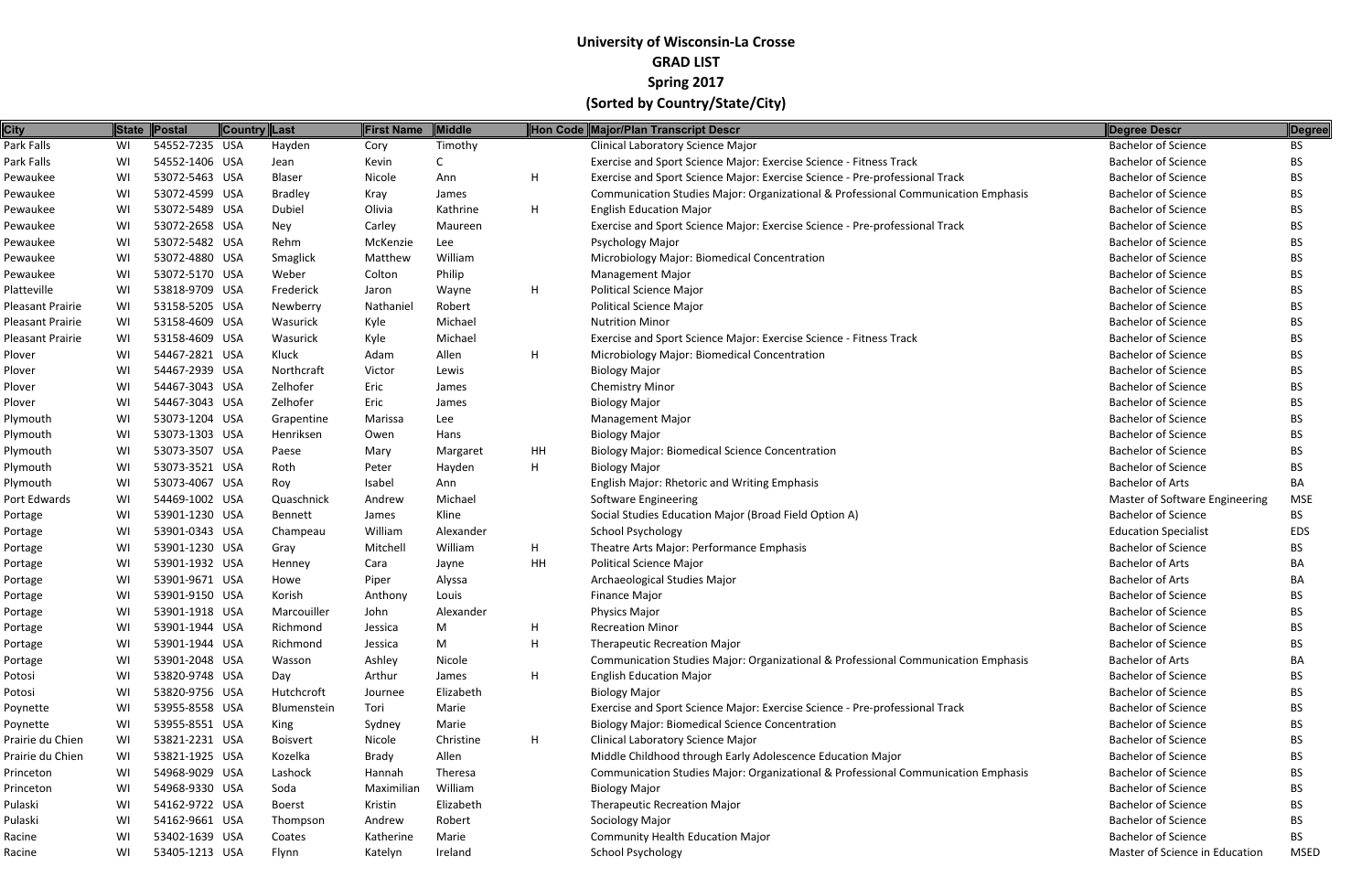| <b>City</b>            | State | Postal         | Country Last |                | <b>First Name</b> | Middle       |    | Hon Code Major/Plan Transcript Descr                                        | Degree Descr                   | Degree      |
|------------------------|-------|----------------|--------------|----------------|-------------------|--------------|----|-----------------------------------------------------------------------------|--------------------------------|-------------|
| Racine                 | WI    | 53402-1857 USA |              | Janikian       | Elyse             | Marie        |    | <b>Marketing Major</b>                                                      | <b>Bachelor of Science</b>     | <b>BS</b>   |
| Racine                 | WI    | 53402-2203 USA |              | Johnston       | Madeleine         | Renee        | H  | Early Childhood through Middle Childhood Education Major                    | <b>Bachelor of Science</b>     | <b>BS</b>   |
| Racine                 | WI    | 53402-1586 USA |              | Lee            | Steven            | <b>Brian</b> |    | <b>Computer Science Major</b>                                               | <b>Bachelor of Science</b>     | BS.         |
| Racine                 | WI    | 53406-1548 USA |              | Rees           | Anna              | M            | HH | <b>Biology Major: Biomedical Science Concentration</b>                      | <b>Bachelor of Science</b>     | BS          |
| Racine                 | WI    | 53402-9512 USA |              | Spangenberg    | Jeffrey           | M            |    | Clinical Laboratory Science Major                                           | <b>Bachelor of Science</b>     | BS.         |
| Racine                 | WI    | 53406-7007 USA |              | Wirebaugh      | Arianna           | Cerise       | H  | German Education Major (Early Childhood - Adolescence)                      | <b>Bachelor of Science</b>     | <b>BS</b>   |
| Randolph               | WI    | 53956-9755 USA |              | Priester       | Alexander         | Lee          |    | <b>Marketing Major</b>                                                      | <b>Bachelor of Science</b>     | BS          |
| Random Lake            | WI    | 53075-1307 USA |              | Heimerl        | Karli             | Jo           |    | <b>Marketing Major</b>                                                      | <b>Bachelor of Science</b>     | BS          |
| Redgranite             | WI    | 54970-7236 USA |              | <b>Drexler</b> | Morgan            | Lee          | HH | <b>Community Health Education Major</b>                                     | <b>Bachelor of Science</b>     | <b>BS</b>   |
| Redgranite             | WI    | 54970-9713 USA |              | Nighorn        | Samantha          |              | H  | <b>Therapeutic Recreation Major</b>                                         | <b>Bachelor of Science</b>     | <b>BS</b>   |
| Reedsburg              | WI    | 53959-9611 USA |              | Fish           | <b>Bridget</b>    | Leigh        | H  | Communication Studies Major: Advocacy and Communication Criticism Emphasis  | <b>Bachelor of Arts</b>        | BA          |
| Rhinelander            | WI    | 54501-3459 USA |              | Eversman       | Benjamin          | William      |    | <b>Biology Major: Biomedical Science Concentration</b>                      | <b>Bachelor of Science</b>     | <b>BS</b>   |
| Rhinelander            | WI    | 54501-8214 USA |              | O'Donnell      | Margaret          | Rosellen     |    | Student Affairs Administration in Higher Education                          | Master of Science in Education | <b>MSED</b> |
| Rhinelander            | WI    | 54501-8257 USA |              | Quade          | Matthew           | Dean         |    | <b>Biology Major: Biomedical Science Concentration</b>                      | <b>Bachelor of Science</b>     | BS.         |
| Rhinelander            | WI    | 54501-3240 USA |              | Zenk           | BethAnn           |              | H  | Psychology Major                                                            | <b>Bachelor of Arts</b>        | BA          |
| Rice Lake              | WI    | 54868-8819 USA |              | Anderson       | Logan             | John         |    | Exercise and Sport Science Major: Sport Management                          | <b>Bachelor of Science</b>     | <b>BS</b>   |
| Rice Lake              | WI    | 54868-2378 USA |              | Johnston       | Nora              | Jacqueline   |    | Exercise and Sport Science Major: Exercise Science - Pre-professional Track | <b>Bachelor of Science</b>     | BS          |
| Rice Lake              | WI    | 54868-8812 USA |              | Larson         | Rachel            | Anne         |    | <b>Biology Major</b>                                                        | <b>Bachelor of Science</b>     | BS.         |
| Rice Lake              | WI    | 54868-9711 USA |              | Solum          | Allison           | Anne         |    | <b>Biology Major</b>                                                        | <b>Bachelor of Science</b>     | <b>BS</b>   |
| Rice Lake              | WI    | 54868-9779 USA |              | Tomesh         | Zachary           | Paul         |    | Sociology Major                                                             | <b>Bachelor of Science</b>     | <b>BS</b>   |
| Richfield              | WI    | 53076-9639 USA |              | Finstad        | Jade              | Marjory      |    | Clinical Laboratory Science Major                                           | <b>Bachelor of Science</b>     | <b>BS</b>   |
| Richfield              | WI    | 53076-9769 USA |              | Mark           | <b>Brianna</b>    | Terese       | HH | <b>Biology Major</b>                                                        | <b>Bachelor of Science</b>     | BS          |
| Richfield              | WI    | 53076-9611 USA |              | Neely          | Amirah            | Ann          |    | <b>History Major</b>                                                        | <b>Bachelor of Arts</b>        | BA          |
| <b>Richland Center</b> | WI    | 53581-6395 USA |              | Marshall       | McKenzie          | Leane        | HH | Early Childhood through Middle Childhood Education Major                    | <b>Bachelor of Science</b>     | BS.         |
| <b>Richland Center</b> | WI    | 53581-1919 USA |              | Wilson         | Taylor            | Lynn         | HH | Middle Childhood through Early Adolescence Education Major                  | <b>Bachelor of Science</b>     | <b>BS</b>   |
| Rio                    | WI    | 53960-9213 USA |              | O'Brien        | Cole              | Alan         |    | <b>Finance Major</b>                                                        | <b>Bachelor of Science</b>     | <b>BS</b>   |
| Rio                    | WI    | 53960-9508 USA |              | Rowin          | Ashley            | Marie        |    | Spanish Major                                                               | <b>Bachelor of Arts</b>        | BA          |
| Ripon                  | WI    | 54971-1701 USA |              | Cooke          | Alyssa            | M            |    | <b>Biology Major: Aquatic Science Concentration</b>                         | <b>Bachelor of Science</b>     | BS.         |
| Ripon                  | WI    | 54971-1460 USA |              | Kasper         | Theresa           | Ann          | HH | Psychology Major                                                            | <b>Bachelor of Science</b>     | BS.         |
| Ripon                  | WI    | 54971-1046 USA |              | Morris         | Logan             | Gregor       |    | Student Affairs Administration in Higher Education                          | Master of Science in Education | <b>MSED</b> |
| Ripon                  | WI    | 54971-8683 USA |              | White          | Allison           | Corinne      |    | <b>Marketing Major</b>                                                      | <b>Bachelor of Science</b>     | BS.         |
| River Falls            | WI    | 54022-8224 USA |              | Caldwell       | Taylor            | Alexandra    | H  | Sociology Major                                                             | <b>Bachelor of Science</b>     | BS.         |
| River Falls            | WI    | 54022-5010 USA |              | Chang          | Suzie             |              |    | Student Affairs Administration in Higher Education                          | Master of Science in Education | <b>MSED</b> |
| River Falls            | WI    | 54022-2943 USA |              | Gonzales       | Jannie            | Marie        |    | Student Affairs Administration in Higher Education                          | Master of Science in Education | <b>MSED</b> |
| River Falls            | WI    | 54022-4909 USA |              | Mishek         | Matthew           | John         |    | <b>Statistics Major</b>                                                     | <b>Bachelor of Science</b>     | <b>BS</b>   |
| River Falls            | WI    | 54022-2897 USA |              | Ward           | Darren            | Lee          |    | Student Affairs Administration in Higher Education                          | Master of Science in Education | <b>MSED</b> |
| River Falls            | WI    | 54022-2943 USA |              | Yang           | Manee             | Kang Zoua    |    | Student Affairs Administration in Higher Education                          | Master of Science in Education | <b>MSED</b> |
| Roberts                | WI    | 54023-5824 USA |              | Meyer          | Lynwood           | Anthony      |    | Middle Childhood through Early Adolescence Education Major                  | <b>Bachelor of Science</b>     | BS.         |
| Rockland               | WI    | 54653-9706 USA |              | Jepson         | Jesse             | Robert       |    | Psychology Major                                                            | <b>Bachelor of Science</b>     | BS.         |
| Rockland               | WI    | 54653-9412 USA |              | Lucey          | Makayla           | Anne         | H  | Early Childhood through Middle Childhood Education Major                    | <b>Bachelor of Science</b>     | BS.         |
| Rockland               | WI    | 54653-9511 USA |              | Piper          | Robert            | Lee          |    | Public Administration Major                                                 | <b>Bachelor of Science</b>     | BS.         |
| Rosendale              | WI    | 54974-9630 USA |              | Tidemann       | Cole              | Aaron        | H  | Exercise and Sport Science Major: Exercise Science - Pre-professional Track | <b>Bachelor of Science</b>     | BS.         |
| Rothschild             | WI    | 54474-1483 USA |              | Beda           | Victoria          | Anne         |    | <b>Biology Major</b>                                                        | <b>Bachelor of Arts</b>        | BA          |
| Rudolph                | WI    | 54475-9417 USA |              | Wanta          | Michelle          | Christine    |    | <b>Physical Therapy</b>                                                     | Doctor of Physical Therapy     | <b>DPT</b>  |
| Saint Croix Falls      | WI    | 54024-9407 USA |              | Anderson       | Haley             | Maurine      | H  | Exercise and Sport Science Major: Physical Education                        | <b>Bachelor of Science</b>     | <b>BS</b>   |
|                        |       |                |              |                |                   |              |    |                                                                             |                                |             |

| <b>Degree Descr</b>                                      | <b>Degree</b>          |
|----------------------------------------------------------|------------------------|
| <b>Bachelor of Science</b>                               | BS                     |
| <b>Bachelor of Science</b>                               | BS                     |
|                                                          |                        |
| <b>Bachelor of Science</b><br><b>Bachelor of Science</b> | <b>BS</b><br><b>BS</b> |
|                                                          |                        |
| <b>Bachelor of Science</b>                               | <b>BS</b>              |
| <b>Bachelor of Science</b>                               | BS                     |
| <b>Bachelor of Science</b>                               | <b>BS</b>              |
| <b>Bachelor of Science</b>                               | <b>BS</b>              |
| <b>Bachelor of Science</b>                               | <b>BS</b>              |
| <b>Bachelor of Science</b>                               | <b>BS</b>              |
| <b>Bachelor of Arts</b>                                  | BА                     |
| <b>Bachelor of Science</b>                               | ΒS                     |
| Master of Science in Education                           | MSED                   |
| <b>Bachelor of Science</b>                               | BS                     |
| <b>Bachelor of Arts</b>                                  | BА                     |
| <b>Bachelor of Science</b>                               | <b>BS</b>              |
| <b>Bachelor of Science</b>                               | BS                     |
| <b>Bachelor of Science</b>                               | <b>BS</b>              |
| <b>Bachelor of Science</b>                               | <b>BS</b>              |
| <b>Bachelor of Science</b>                               | <b>BS</b>              |
| <b>Bachelor of Science</b>                               | <b>BS</b>              |
| <b>Bachelor of Science</b>                               | <b>BS</b>              |
| <b>Bachelor of Arts</b>                                  | BА                     |
| <b>Bachelor of Science</b>                               | BS                     |
| <b>Bachelor of Science</b>                               | <b>BS</b>              |
| <b>Bachelor of Science</b>                               | <b>BS</b>              |
| <b>Bachelor of Arts</b>                                  | BА                     |
| <b>Bachelor of Science</b>                               | <b>BS</b>              |
| <b>Bachelor of Science</b>                               | BS                     |
| Master of Science in Education                           | MSED                   |
| <b>Bachelor of Science</b>                               | BS                     |
| <b>Bachelor of Science</b>                               | <b>BS</b>              |
| Master of Science in Education                           | <b>MSED</b>            |
| Master of Science in Education                           | MSED                   |
| Bachelor of Science                                      | BS                     |
| Master of Science in Education                           | MSED                   |
| Master of Science in Education                           | MSED                   |
| <b>Bachelor of Science</b>                               | <b>BS</b>              |
| <b>Bachelor of Science</b>                               | BS                     |
| <b>Bachelor of Science</b>                               | <b>BS</b>              |
| Bachelor of Science                                      | <b>BS</b>              |
| <b>Bachelor of Science</b>                               | <b>BS</b>              |
| <b>Bachelor of Arts</b>                                  | BA                     |
| Doctor of Physical Therapy                               | <b>DPT</b>             |
| Bachelor of Science                                      | RS.                    |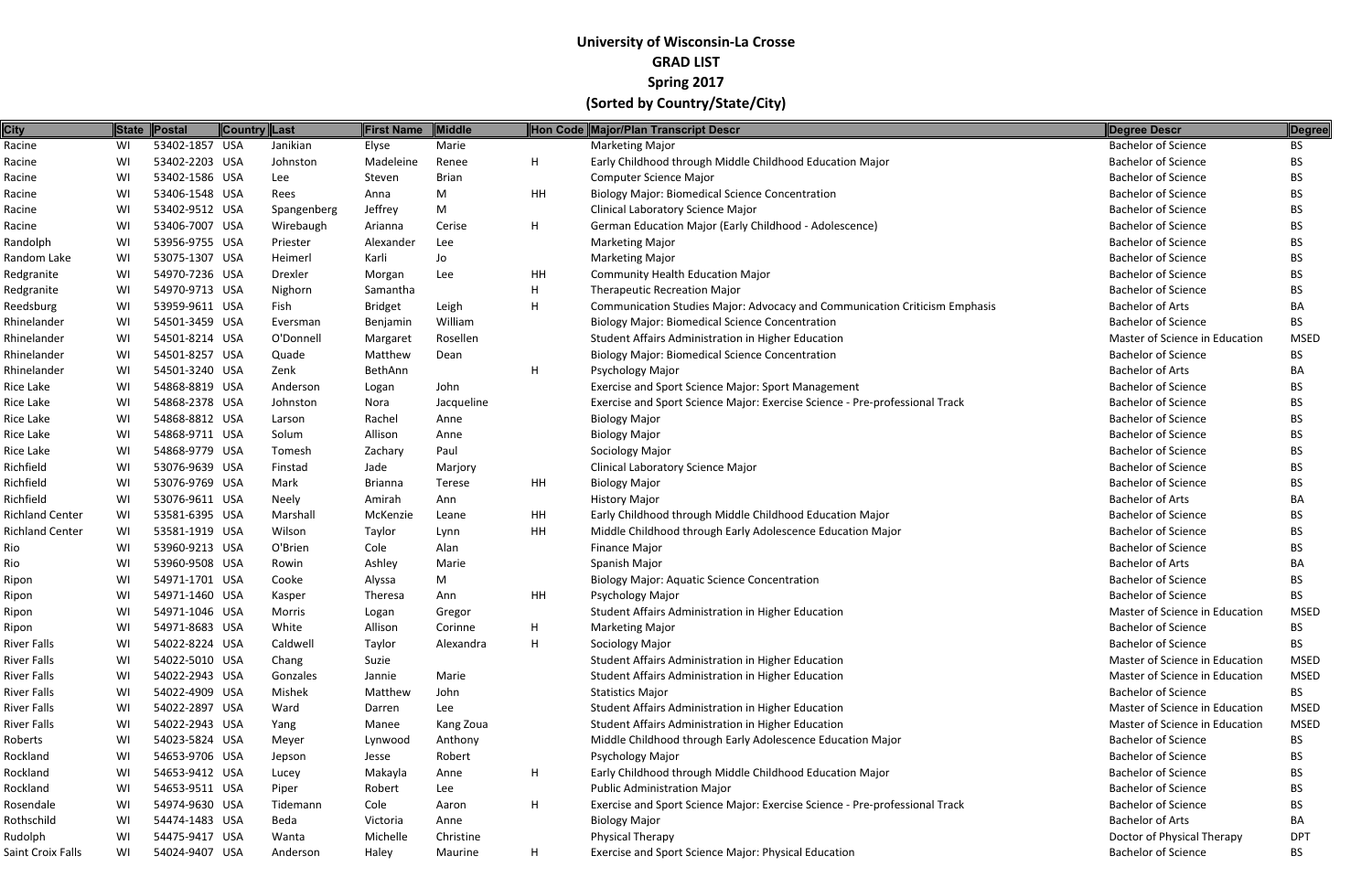| <b>City</b>     |    | State Postal   | Country Last |                | <b>First Name</b> | <b>Middle</b> |           | Hon Code Major/Plan Transcript Descr                                                        | Degree Descr                   | Degree      |
|-----------------|----|----------------|--------------|----------------|-------------------|---------------|-----------|---------------------------------------------------------------------------------------------|--------------------------------|-------------|
| Sauk City       | WI | 53583-9557 USA |              | Henn           | Katrina           | Mary          |           | <b>Clinical Laboratory Science Major</b>                                                    | <b>Bachelor of Science</b>     | <b>BS</b>   |
| Schofield       | WI | 54476-3548 USA |              | Bastable       | Kyle              | Edward        |           | Archaeological Studies Major                                                                | <b>Bachelor of Science</b>     | BS.         |
| Schofield       | WI | 54476-4106 USA |              | Vang           | See               |               | H         | <b>Community Health Education Major</b>                                                     | <b>Bachelor of Science</b>     | BS.         |
| Seymour         | WI | 54165-1442 USA |              | Hopkins        | Joshua            | Thomas Allen  |           | <b>Public Administration Major</b>                                                          | <b>Bachelor of Science</b>     | <b>BS</b>   |
| Seymour         | WI | 54165-1505 USA |              | Von Brevern    | Allison           | Mary          | <b>HH</b> | Exercise and Sport Science Major: Exercise Science - Pre-professional Track                 | <b>Bachelor of Science</b>     | BS.         |
| Shawano         | WI | 54166-2701 USA |              | Christophersor | Jonathan          | David         |           | <b>Biology Major: Biomedical Science Concentration</b>                                      | <b>Bachelor of Science</b>     | <b>BS</b>   |
| Shawano         | WI | 54166-6003 USA |              | Dallas         | Jedediah          | Evan          |           | Biology Major: Cellular and Molecular Biology Concentration                                 | <b>Bachelor of Science</b>     | BS.         |
| Sheboygan       | WI | 53083-2171 USA |              | Addesso        | Alyce             | Rose          |           | <b>Clinical Laboratory Science Major</b>                                                    | <b>Bachelor of Science</b>     | BS.         |
| Sheboygan       | WI | 53083-2572 USA |              | Dassler        | Jordan            |               |           | <b>Biology Major: Biomedical Science Concentration</b>                                      | <b>Bachelor of Science</b>     | <b>BS</b>   |
| Sheboygan       | WI | 53081-8102 USA |              | Fleming        | Samantha          | Lynn          | HH        | Early Childhood through Middle Childhood Education Major                                    | <b>Bachelor of Science</b>     | BS.         |
| Sheboygan       | WI | 53083-5501 USA |              | Grinna         | Abigail           | Marie         | <b>HH</b> | Middle Childhood through Early Adolescence Education Major                                  | <b>Bachelor of Science</b>     | <b>BS</b>   |
| Sheboygan       | WI | 53083-2046 USA |              | Hamilton       | Jensen            | Erica         |           | <b>Biology Major</b>                                                                        | <b>Bachelor of Science</b>     | <b>BS</b>   |
| Sheboygan       | WI | 53083-2944 USA |              | Hyland         | Emily             | Kay           |           | Biochemistry Major with American Society for Biochemistry & Molecular Biology Certification | <b>Bachelor of Science</b>     | BS.         |
| Sheboygan       | WI | 53083-5287 USA |              | Jost           | Mikayla           | Jo            |           | <b>Psychology Major</b>                                                                     | <b>Bachelor of Arts</b>        | ВA          |
| Sheboygan       | WI | 53083-3560 USA |              | Kelly          | Michelle          | Paige         | HH        | History Major: Regional Emphasis                                                            | <b>Bachelor of Arts</b>        | BA          |
| Sheboygan       | WI | 53081-3652 USA |              | Monson         | Bailey            | Ann           | H         | Psychology Major                                                                            | <b>Bachelor of Science</b>     | BS.         |
| Sheboygan       | WI | 53081-3416 USA |              | O'Connor       | Riley             | Scott         | H         | Exercise and Sport Science Major: Exercise Science - Pre-professional Track                 | <b>Bachelor of Science</b>     | BS          |
| Sheboygan       | WI | 53081-6925 USA |              | Pitsch         | Natalie           |               |           | <b>Physical Therapy</b>                                                                     | Doctor of Physical Therapy     | <b>DPT</b>  |
| Sheboygan       | WI | 53081-8549 USA |              | Schaefer       | Emily             |               | HH        | Exercise and Sport Science Major: Physical Education                                        | <b>Bachelor of Science</b>     | BS.         |
| Sheboygan       | WI | 53081-7725 USA |              | Smith          | Rachel            | Elizabeth     | HH        | <b>Biology Major</b>                                                                        | <b>Bachelor of Science</b>     | BS.         |
| Sheboygan Falls | WI | 53085-1895 USA |              | Christiansen   | Abbi              | Lynn          | HH        | Exercise and Sport Science Major: Exercise Science - Pre-professional Track                 | <b>Bachelor of Science</b>     | BS.         |
| Sheboygan Falls | WI | 53085-1144 USA |              | Klescewski     | Stephen           | Vincent       |           | Communication Studies Major: Broadcast and Digital Media Emphasis                           | <b>Bachelor of Science</b>     | <b>BS</b>   |
| Shell Lake      | WI | 54871-7612 USA |              | Cardwell       | Kathryn           | Ann           |           | Exercise and Sport Science: Human Performance                                               | <b>Master of Science</b>       | <b>MS</b>   |
| Shiocton        | WI | 54170-9058 USA |              | Krause         | Harley            | Rose          |           | <b>Finance Major</b>                                                                        | <b>Bachelor of Science</b>     | <b>BS</b>   |
| Shiocton        | WI | 54170-8704 USA |              | Peeters        | Erin              | Marie         |           | <b>Physician Assistant Studies</b>                                                          | Master of Science              | <b>MS</b>   |
| Shorewood       | WI | 53211-1650 USA |              | Apfelbach      | Carolyn           | Rose          |           | Physical Therapy                                                                            | Doctor of Physical Therapy     | <b>DPT</b>  |
| Shorewood       | WI | 53211-1553 USA |              | Espland        | Katherine         | Rose          | <b>HH</b> | <b>Information Systems Major</b>                                                            | <b>Bachelor of Science</b>     | BS.         |
| Silver Lake     | WI | 53170-1611 USA |              | Schilz         | Morgan            | Lynn          |           | School Psychology                                                                           | Master of Science in Education | <b>MSED</b> |
| Siren           | WI | 54872-0532 USA |              | Erickson       | Mackenzie         | Elizabeth     |           | <b>Marketing Major</b>                                                                      | <b>Bachelor of Science</b>     | BS.         |
| Sobieski        | WI | 54171-9700 USA |              | Anderson       | Neil              | Raymond       |           | <b>Economics Major</b>                                                                      | <b>Bachelor of Science</b>     | <b>BS</b>   |
| Sobieski        | WI | 54171-9696 USA |              | Maronek        | Jennifer          | Rose          | HH        | <b>Therapeutic Recreation Major</b>                                                         | <b>Bachelor of Science</b>     | BS.         |
| Sobieski        | WI | 54171-9612 USA |              | Olson          | Melissa           | Jane          |           | Spanish Education Major (Early Childhood - Adolescence)                                     | <b>Bachelor of Science</b>     | <b>BS</b>   |
| South Milwaukee | WI | 53172-1303 USA |              | Loferski       | Aaron             | Matthew       |           | Physical Therapy                                                                            | Doctor of Physical Therapy     | <b>DPT</b>  |
| South Milwaukee | WI | 53172-3557 USA |              | Schilz         | Benjamin          | James         | HH        | Biology Major: Cellular and Molecular Biology Concentration                                 | <b>Bachelor of Science</b>     | <b>BS</b>   |
| South Milwaukee | WI | 53172-1548 USA |              | Swanson        | Stuart            | Lee           | H.        | <b>Communication Studies Major: Interpersonal Communication Emphasis</b>                    | <b>Bachelor of Science</b>     | BS.         |
| Sparta          | WI | 54656-1422 USA |              | Endres         | Samantha          | Christine     | HH        | Sociology Major                                                                             | <b>Bachelor of Arts</b>        | BA          |
| Sparta          | WI | 54656-1313 USA |              | Hipp           | Lauren            | Nicole        | HH        | Middle Childhood through Early Adolescence Education Major                                  | <b>Bachelor of Science</b>     | <b>BS</b>   |
| Sparta          | WI | 54656-1652 USA |              | Lira           | Alexandria        | Jade          | Н.        | Early Childhood through Middle Childhood Education Major                                    | <b>Bachelor of Science</b>     | BS.         |
| Sparta          | WI | 54656-8075 USA |              | Muehlenkamp    | Michaela          | Ann           |           | <b>Marketing Major</b>                                                                      | <b>Bachelor of Science</b>     | BS.         |
| Sparta          | WI | 54656-8254 USA |              | Parks          | Jacob             | A             |           | <b>Finance Major</b>                                                                        | <b>Bachelor of Science</b>     | BS.         |
| Sparta          | WI | 54656-2083 USA |              | Pursell        | Danielle          | Jean          | H         | Art Major                                                                                   | <b>Bachelor of Arts</b>        | BA          |
| Sparta          | WI | 54656-2083 USA |              | Pursell        | Danielle          | Jean          | H         |                                                                                             | <b>Bachelor of Arts</b>        | ВA          |
| Sparta          | WI | 54656-2083 USA |              | Pursell        | Danielle          | Jean          | H         | <b>Environmental Studies Minor</b>                                                          | <b>Bachelor of Arts</b>        | BA          |
| Spencer         | WI | 54479-9377 USA |              | Larson         | Cassandra         | Leigh         |           | Psychology Major                                                                            | <b>Bachelor of Science</b>     | BS.         |
| Spencer         | WI | 54479-9388 USA |              | Meyer          | Beth              | Ann           | HH        | <b>Therapeutic Recreation Major</b>                                                         | <b>Bachelor of Science</b>     | <b>BS</b>   |
|                 |    |                |              |                |                   |               |           |                                                                                             |                                |             |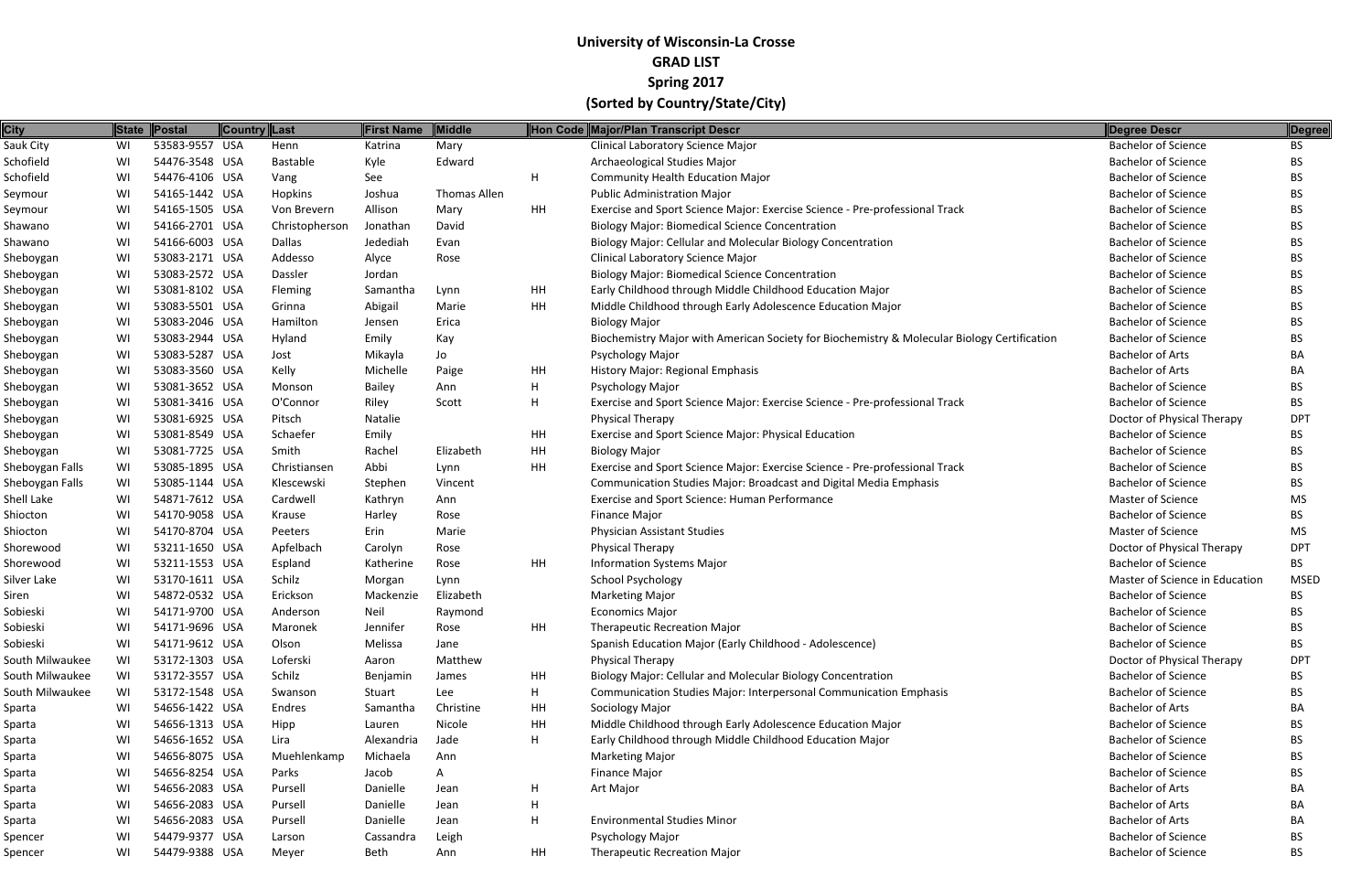| <b>City</b>          |    | State Postal   | Country Last |                | <b>First Name</b> | Middle      |           | Hon Code Major/Plan Transcript Descr                                              | Degree Descr                   | Degree      |
|----------------------|----|----------------|--------------|----------------|-------------------|-------------|-----------|-----------------------------------------------------------------------------------|--------------------------------|-------------|
| Spencer              | WI | 54479-9364 USA |              | Mlsna          | Mikayla           | Kristina Vi | <b>HH</b> | Psychology Major                                                                  | <b>Bachelor of Arts</b>        | BA          |
| Spencer              | WI | 54479-9014 USA |              | Oblak          | <b>Brittany</b>   |             |           | <b>School Psychology</b>                                                          | <b>Education Specialist</b>    | EDS         |
| Spring Green         | WI | 53588-9279 USA |              | Fortney        | Nickolas          | Roger       |           | <b>Finance Major</b>                                                              | <b>Bachelor of Science</b>     | BS.         |
| Spring Green         | WI | 53588-9444 USA |              | Hoffman        | Carter            | Alan        | H.        | Exercise and Sport Science Major: Exercise Science - Pre-professional Track       | <b>Bachelor of Science</b>     | BS.         |
| Spring Green         | WI | 53588-9412 USA |              | Honer          | Matthew           | David       |           | <b>Management Major</b>                                                           | <b>Bachelor of Science</b>     | BS.         |
| Spring Green         | WI | 53588-9278 USA |              | Noble          | <b>Brandon</b>    | Lee         | H         | Chemistry Major: Environmental Science Concentration                              | <b>Bachelor of Science</b>     | <b>BS</b>   |
| Stanley              | WI | 54768-1220 USA |              | Fleming        | Shasta            | Joy         | HH        | Exercise and Sport Science Major: Exercise Science - Pre-professional Track       | <b>Bachelor of Science</b>     | BS.         |
| Star Prairie         | WI | 54026-5749 USA |              | Olson          | Shawna            | Renee       | <b>HH</b> | <b>Therapeutic Recreation Major</b>                                               | <b>Bachelor of Science</b>     | <b>BS</b>   |
| Stevens Point        | WI | 54481-1085 USA |              | <b>Bernas</b>  | Edward            |             |           | Clinical Laboratory Science Major                                                 | <b>Bachelor of Science</b>     | BS          |
| Stevens Point        | WI | 54481-5686 USA |              | Brzezinski     | Danielle          | Lynn        | H         | Psychology Major                                                                  | <b>Bachelor of Science</b>     | BS.         |
| Stevens Point        | WI | 54481-5081 USA |              | Finn           | Caleb             | James       |           | <b>Management Major</b>                                                           | <b>Bachelor of Science</b>     | BS.         |
| Stevens Point        | WI | 54482-8736 USA |              | Laabs          | Cassandra         | Nicole      | HH        | Communication Studies Major: Organizational & Professional Communication Emphasis | <b>Bachelor of Arts</b>        | BA          |
| Stevens Point        | WI | 54482-9761 USA |              | Letto          | Adam              | David       | <b>HH</b> | <b>Marketing Major</b>                                                            | <b>Bachelor of Science</b>     | BS.         |
| Stevens Point        | WI | 54482-9758 USA |              | Perner         | Patrik            | Mathis      |           | <b>Biology Major: Aquatic Science Concentration</b>                               | <b>Bachelor of Science</b>     | <b>BS</b>   |
| <b>Stevens Point</b> | WI | 54481-1461 USA |              | Peterson       | Kari              | Ann         | HH        | Early Childhood through Middle Childhood Education Major                          | <b>Bachelor of Science</b>     | <b>BS</b>   |
| Stevens Point        | WI | 54482-9155 USA |              | Vodra          | Elizabeth         |             |           | Student Affairs Administration in Higher Education                                | Master of Science in Education | <b>MSED</b> |
| Stevens Point        | WI | 54481-5030 USA |              | Williams       | Molly             | Kathleen    | HH        | Middle Childhood through Early Adolescence Education Major                        | <b>Bachelor of Science</b>     | BS.         |
| Stitzer              | WI | 53825          | <b>USA</b>   | Klug           | Allison           |             | HH        | <b>Biology Major</b>                                                              | <b>Bachelor of Science</b>     | BS.         |
| Stoddard             | WI | 54658-9052 USA |              | Gardner        | Marcia            | Kay         |           | <b>Professional Learning Community</b>                                            | Certificate                    | <b>CERT</b> |
| Stoddard             | WI | 54658-9094 USA |              | Starkey        | Desiree           | Vawn        |           | Sociology Major                                                                   | <b>Bachelor of Science</b>     | BS.         |
| Stoughton            | WI | 53589-2621 USA |              | David          | Samuel            | Thomas      |           | Biology                                                                           | <b>Master of Science</b>       | <b>MS</b>   |
| Stoughton            | WI | 53589-1827 USA |              | Gnewikow       | Abigail           | Vera-Sue    |           | Psychology Major                                                                  | <b>Bachelor of Science</b>     | BS.         |
| Stoughton            | WI | 53589-1003 USA |              | Hann           | Cooper            | Todd        |           | <b>Biology Major: Biomedical Science Concentration</b>                            | <b>Bachelor of Science</b>     | <b>BS</b>   |
| Stoughton            | WI | 53589-2384 USA |              | Ramos          | Amanda            | Rose        |           | <b>Community Health Education Major</b>                                           | <b>Bachelor of Science</b>     | BS.         |
| Stoughton            | WI | 53589-1720 USA |              | Young          | Hillary           | Mae         |           | Student Affairs Administration in Higher Education                                | Master of Science in Education | <b>MSED</b> |
| Stratford            | WI | 54484-9685 USA |              | Bargender      | Nolan             | Michael     |           | <b>Information Systems Major</b>                                                  | <b>Bachelor of Science</b>     | BS.         |
| Stratford            | WI | 54484-9288 USA |              | Frombach       | Samantha          | Jean        |           | Exercise and Sport Science Major: Exercise Science - Fitness Track                | <b>Bachelor of Science</b>     | BS          |
| Stratford            | WI | 54484-9416 USA |              | Specht         | Erin              | Marie       |           | <b>Biology Major: Environmental Science Concentration</b>                         | <b>Bachelor of Science</b>     | BS.         |
| Strum                | WI | 54770-8703 USA |              | Rogness        | Jacob             | Andrew      |           | Exercise and Sport Science Major: Physical Education                              | <b>Bachelor of Science</b>     | <b>BS</b>   |
| Sturgeon Bay         | WI | 54235-3282 USA |              | Hartl          | <b>Bryce</b>      | Robert      | HH        | Finance Major: Risk, Insurance and Financial Planning Concentration               | <b>Bachelor of Science</b>     | <b>BS</b>   |
| Sturgeon Bay         | WI | 54235-3205 USA |              | Martens        | Sean              | Cecil       |           | <b>Computer Science Major</b>                                                     | <b>Bachelor of Science</b>     | <b>BS</b>   |
| Sturgeon Bay         | WI | 54235-9061 USA |              | Soto           | Taylor            | Lee         |           | Early Childhood through Middle Childhood Education Major                          | <b>Bachelor of Science</b>     | BS.         |
| Suamico              | WI | 54313-8418 USA |              | Overeem        | Carrie            |             |           | Professional Development: Learning Community Emphasis                             | Master of Educ - Prof Dev      | <b>MEPD</b> |
| Suamico              | WI | 54313-4025 USA |              | Riedel         | Hanna             | Nicole      |           | <b>Women's Studies Major</b>                                                      | <b>Bachelor of Arts</b>        | BA.         |
| Sun Prairie          | WI | 53590-3484 USA |              | <b>Bradley</b> | Allison           | Margaret    | HH        | Communication Studies Major: Organizational & Professional Communication Emphasis | <b>Bachelor of Arts</b>        | BA          |
| Sun Prairie          | WI | 53590-2213 USA |              | Nelson         | Harold            | Edward      |           | <b>Recreation Management Major</b>                                                | <b>Bachelor of Science</b>     | BS.         |
| Sun Prairie          | WI | 53590-2656 USA |              | Schumacher     | Shiyalyn          |             |           | Music Major: Performance Emphasis                                                 | <b>Bachelor of Arts</b>        | BA          |
| Sussex               | WI | 53089-3677 USA |              | Ludin          | Jacob             | Alexander   |           | <b>Marketing Major</b>                                                            | <b>Bachelor of Science</b>     | BS.         |
| Sussex               | WI | 53089-2350 USA |              | Westrich       | Kendall           | Mae         | HH        | <b>Accountancy Major</b>                                                          | <b>Bachelor of Science</b>     | BS.         |
| Theresa              | WI | 53091          | <b>USA</b>   | Steger         | Kaitlyn           | Marie       | HH        | <b>Therapeutic Recreation Major</b>                                               | <b>Bachelor of Science</b>     | BS.         |
| Thiensville          | WI | 53092-5843 USA |              | Patterson      | Megan             | Shea        |           | <b>Marketing Major</b>                                                            | <b>Bachelor of Science</b>     | BS.         |
| Three Lakes          | WI | 54562-7709 USA |              | Thornton       | Megan             | Emily       | HH        | <b>Biology Major</b>                                                              | <b>Bachelor of Science</b>     | <b>BS</b>   |
| Tomah                | WI | 54660-1780 USA |              | Berry          | Laura             | Louise      | HH        | Exercise and Sport Science Major: Exercise Science - Pre-professional Track       | <b>Bachelor of Science</b>     | <b>BS</b>   |
| Tomah                | WI | 54660-1291 USA |              | Brown          | Adam              | John        |           | <b>Biology Major</b>                                                              | <b>Bachelor of Science</b>     | BS.         |
| Tomah                | WI | 54660-4263 USA |              | Koeller        | Kathryn           | Anne        |           | <b>Economics Major</b>                                                            | <b>Bachelor of Science</b>     | <b>BS</b>   |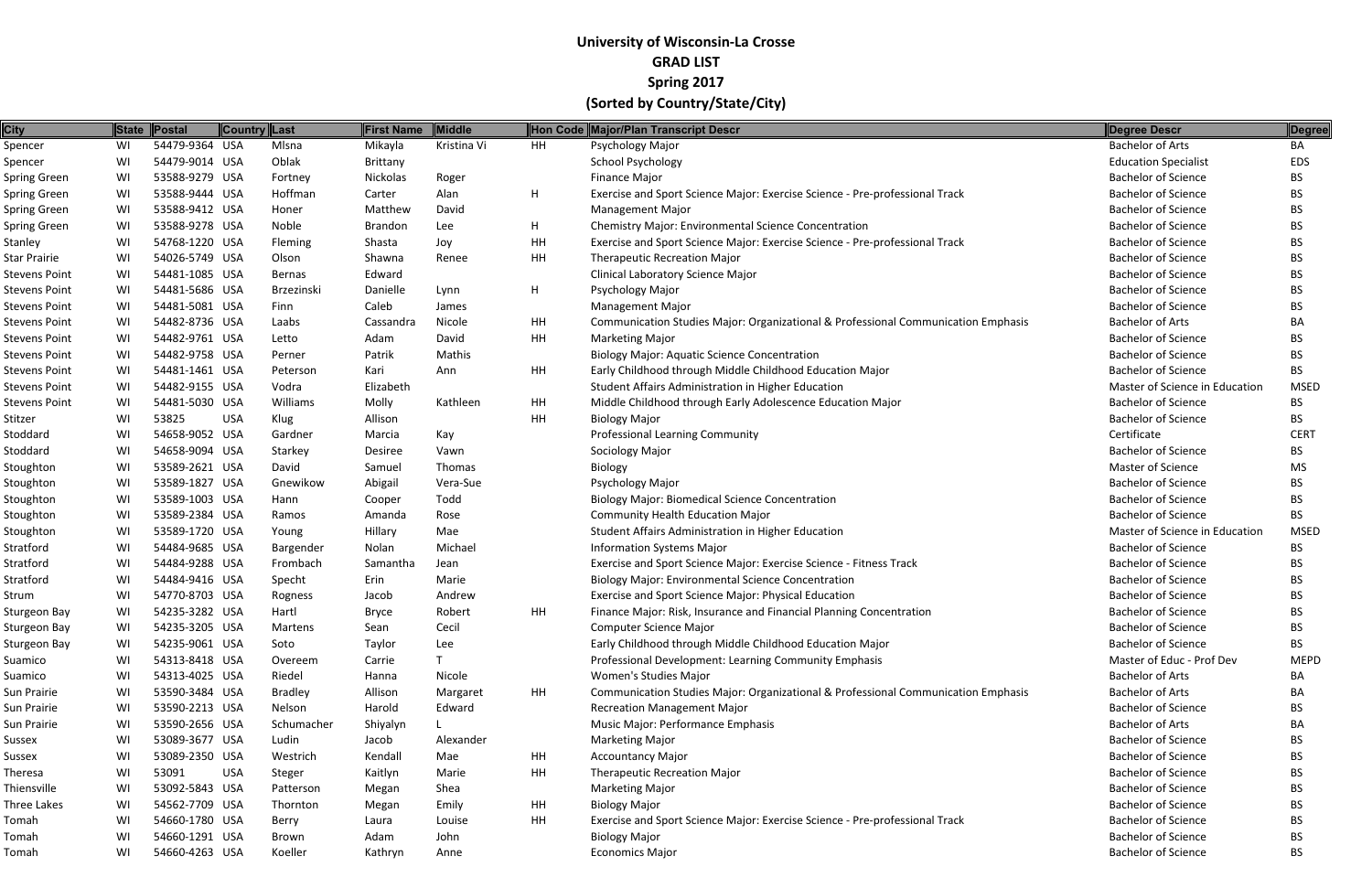| <b>City</b>        |    | State Postal   | Country Last    | <b>First Name</b> | Middle         |    | Hon Code Major/Plan Transcript Descr                                                        | Degree Descr               | Degree      |
|--------------------|----|----------------|-----------------|-------------------|----------------|----|---------------------------------------------------------------------------------------------|----------------------------|-------------|
| Tomah              | WI | 54660-4221 USA | Lamer           | Alyssa            |                | H  | <b>Management Major</b>                                                                     | <b>Bachelor of Science</b> | <b>BS</b>   |
| Tomah              | WI | 54660-2628 USA | Lin             | Xingxing          |                |    | Biology: Cellular and Molecular Biology Concentration                                       | Master of Science          | <b>MS</b>   |
| Tomah              | WI | 54660-7504 USA | Zblewski        | Lindsey           | Marie          |    | Psychology Major                                                                            | <b>Bachelor of Science</b> | BS.         |
| Tomahawk           | WI | 54487-1234 USA | <b>Bushor</b>   | Mesheal           | Lee            | HH | <b>Mathematics Major</b>                                                                    | <b>Bachelor of Science</b> | BS.         |
| Trempealeau        | WI | 54661-9245 USA | Kelleher        | Mitchell          | Thomas         |    | <b>Psychology Major</b>                                                                     | <b>Bachelor of Science</b> | BS.         |
| <b>Twin Lakes</b>  | WI | 53181-9719 USA | Clark           | Katelyn           | Marie          |    | Microbiology Major: Biomedical Concentration                                                | <b>Bachelor of Science</b> | BS          |
| <b>Union Grove</b> | WI | 53182-9536 USA | Olson           | Joseph            | Edward         |    | Communication Studies Major: Organizational & Professional Communication Emphasis           | <b>Bachelor of Science</b> | BS.         |
| <b>Union Grove</b> | WI | 53182-9536 USA | Olson           | Joseph            | Edward         |    | <b>Communication Studies: Sports Broadcasting Minor</b>                                     | <b>Bachelor of Science</b> | <b>BS</b>   |
| Verona             | WI | 53593-7916 USA | Blum            | Samuel            | Arthur         | H  | Exercise and Sport Science Major: Exercise Science - Pre-professional Track                 | <b>Bachelor of Science</b> | <b>BS</b>   |
| Verona             | WI | 53593-7965 USA | Bongard         | Sandra            | D              |    | Professional Development: Learning Community Emphasis                                       | Master of Educ - Prof Dev  | <b>MEPD</b> |
| Verona             | WI | 53593-1544 USA | Christian       | Joseph            | <b>Bradley</b> |    | <b>Biology Major</b>                                                                        | <b>Bachelor of Science</b> | <b>BS</b>   |
| Verona             | WI | 53593-9398 USA | O'Connor        | Amy               | Elizabeth      |    | Professional Development: Learning Community Emphasis                                       | Master of Educ - Prof Dev  | <b>MEPD</b> |
| Verona             | WI | 53593-7822 USA | Worman          | Nicholas          | McGough        |    | Nuclear Medicine Technology Major                                                           | <b>Bachelor of Science</b> | BS          |
| Vesper             | WI | 54489-9618 USA | Wenker          | Stacey            | Marie          |    | Physical Therapy                                                                            | Doctor of Physical Therapy | <b>DPT</b>  |
| Viroqua            | WI | 54665-1939 USA | Cain            | Rachel            | Mae            |    | Communication Studies Major: Organizational & Professional Communication Emphasis           | <b>Bachelor of Science</b> | BS.         |
| Viroqua            | WI | 54665-8082 USA | Clemment        | Alyssa            | Marie          |    | Exercise and Sport Science Major: Sport Management                                          | <b>Bachelor of Science</b> | BS.         |
| Viroqua            | WI | 54665-8194 USA | Gudgeon         | Kathryn           | Grace          |    | Professional Development: Learning Community Emphasis                                       | Master of Educ - Prof Dev  | <b>MEPD</b> |
| Viroqua            | WI | 54665-1924 USA | Hiles           | Jessica           |                |    | <b>Therapeutic Recreation</b>                                                               | Master of Science          | MS          |
| Viroqua            | WI | 54665-8153 USA | Maurer          | Ryan              | Charles        | H  | <b>Athletic Training Major</b>                                                              | <b>Bachelor of Science</b> | BS.         |
| Viroqua            | WI | 54665-2117 USA | Schmidt         | Ryan              | Paul           |    | <b>Finance Major</b>                                                                        | <b>Bachelor of Science</b> | BS.         |
| Warrens            | WI | 54666-7637 USA | Prielipp        | Devyn             | Rae            |    | Communication Studies Major: Organizational & Professional Communication Emphasis           | <b>Bachelor of Science</b> | BS.         |
| Washburn           | WI | 54891-9597 USA | Gaber           | Lisa              |                | HH | Middle Childhood through Early Adolescence Education Major                                  | <b>Bachelor of Science</b> | <b>BS</b>   |
| Waterford          | WI | 53185-2867 USA | <b>Botsford</b> | Jacob             | Booker         |    | Philosophy Major                                                                            | <b>Bachelor of Science</b> | BS.         |
| Waterford          | WI | 53185-5044 USA | Duerst          | Erica             | Ann            | H  | Psychology Major                                                                            | <b>Bachelor of Science</b> | BS.         |
| Waterford          | WI | 53185-4265 USA | Durben          | Anita             | Jane           | HH | <b>Psychology Major</b>                                                                     | <b>Bachelor of Science</b> | <b>BS</b>   |
| Waterford          | WI | 53185-3329 USA | Geier           | Sarah             | Cassandra      | HH | <b>Recreation Management Major</b>                                                          | <b>Bachelor of Science</b> | BS.         |
| Waterford          | WI | 53185-3155 USA | Malchine        | Shannon           | Marie          | HH | <b>Community Health Education Major</b>                                                     | <b>Bachelor of Science</b> | BS.         |
| Waterford          | WI | 53185-5247 USA | Schwabe         | Lauren            | Pearl          | H  | <b>Community Health Education Major</b>                                                     | <b>Bachelor of Science</b> | BS.         |
| Waterford          | WI | 53185-2559 USA | Syburg          | Jennifer          | Corinne        |    | <b>Public Administration Major</b>                                                          | <b>Bachelor of Science</b> | <b>BS</b>   |
| Waterloo           | WI | 53594-1161 USA | Eternick        | Jason             | Howard         |    | <b>Finance Major</b>                                                                        | <b>Bachelor of Science</b> | <b>BS</b>   |
| Waterloo           | WI | 53594-1165 USA | Forman          | Joseph            | Connor         |    | Biochemistry Major with American Society for Biochemistry & Molecular Biology Certification | <b>Bachelor of Science</b> | <b>BS</b>   |
| Watertown          | WI | 53094-5127 USA | Bacchi          | Anthony           | Jacob          |    | Psychology Major                                                                            | <b>Bachelor of Arts</b>    | BA          |
| Watertown          | WI | 53094-9516 USA | Garcia          | Spenser           | Christian      | HH | <b>Public Administration Major</b>                                                          | <b>Bachelor of Science</b> | BS.         |
| Watertown          | WI | 53098-1220 USA | Gaspard         | Joshua            | Nicholas       |    | Communication Studies Major: Organizational & Professional Communication Emphasis           | <b>Bachelor of Science</b> | BS.         |
| Watertown          | WI | 53094-4831 USA | Kemp            | Isabel            | Grace          |    | Psychology Major                                                                            | <b>Bachelor of Science</b> | <b>BS</b>   |
| Watertown          | WI | 53094-6048 USA | Mandel          | Ryan              | Duane          | H  | Middle Childhood through Early Adolescence Education Major                                  | <b>Bachelor of Science</b> | BS.         |
| Watertown          | WI | 53094-4925 USA | Rosenow         | <b>Brianna</b>    | Lee            |    | Psychology Major                                                                            | <b>Bachelor of Arts</b>    | ВA          |
| Watertown          | WI | 53094-9447 USA | Walsh           | Colleen           | Darby          |    | <b>Information Systems Major</b>                                                            | <b>Bachelor of Science</b> | BS.         |
| Watertown          | WI | 53094-9112 USA | Windl           | Chelsey           |                | H  | Psychology Major                                                                            | <b>Bachelor of Science</b> | <b>BS</b>   |
| Watertown          | WI | 53094-6089 USA | Zwieg           | Samuel            | Lee            | H  | <b>Mathematics Education Major</b>                                                          | <b>Bachelor of Science</b> | <b>BS</b>   |
| Waukesha           | WI | 53188-4462 USA | Flood           | Daniel            | Mark           |    | <b>Finance Major</b>                                                                        | <b>Bachelor of Science</b> | BS.         |
| Waukesha           | WI | 53188-2176 USA | Geisness        | Lane              | William        | H  | <b>Biology Major: Biomedical Science Concentration</b>                                      | <b>Bachelor of Science</b> | BS          |
| Waukesha           | WI | 53186-6667 USA | Haakenson       | Sieanna           | Mae            |    | Psychology Major                                                                            | <b>Bachelor of Science</b> | <b>BS</b>   |
| Waukesha           | WI | 53189-7880 USA | Jack            | Derek             | R              |    | <b>Political Science Major</b>                                                              | <b>Bachelor of Science</b> | <b>BS</b>   |
| Waukesha           | WI | 53189-6014 USA | Kritter         | Carl              |                |    | <b>Biology Major</b>                                                                        | <b>Bachelor of Science</b> | <b>BS</b>   |
|                    |    |                |                 |                   |                |    |                                                                                             |                            |             |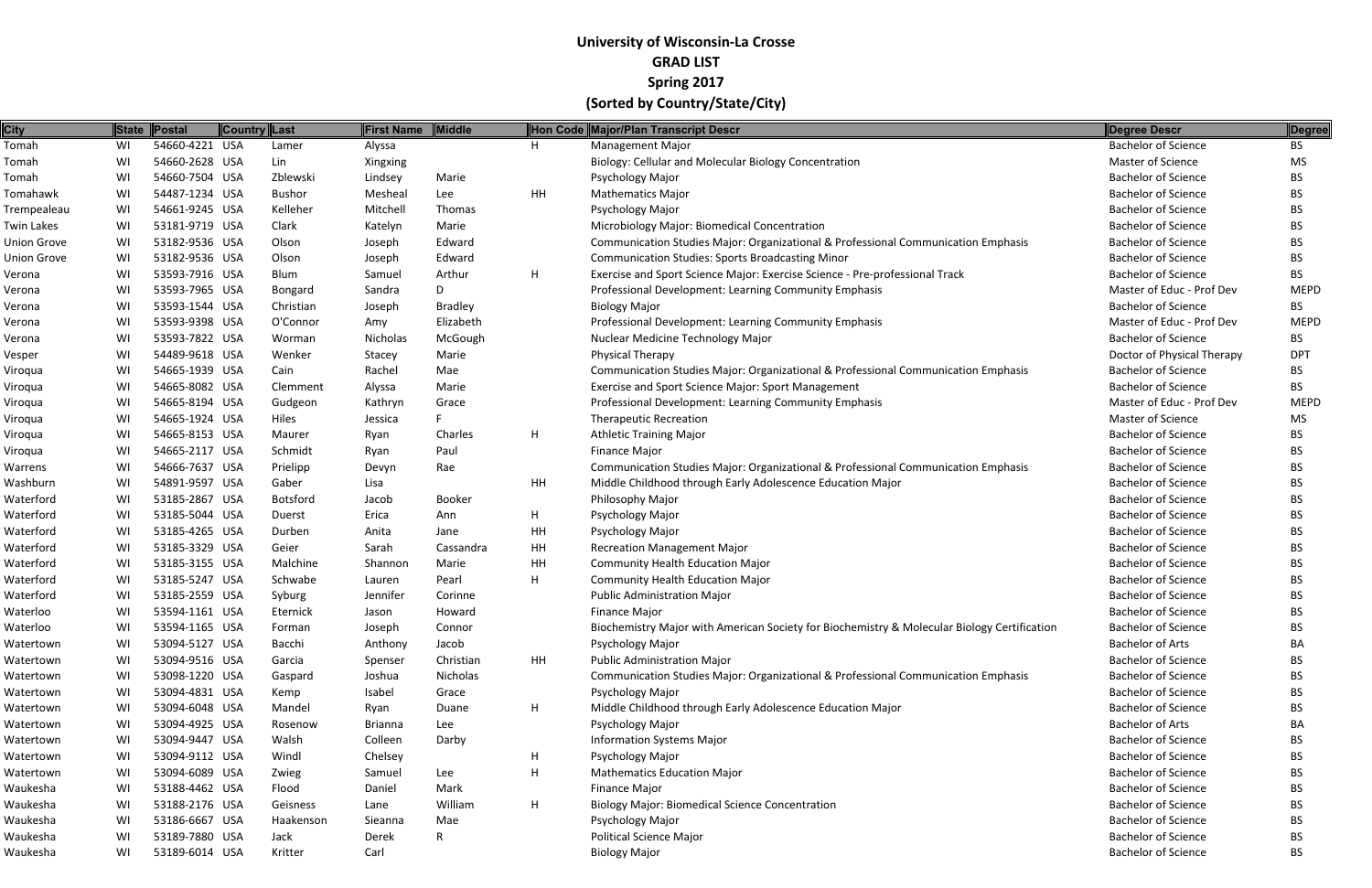| City       |    | State Postal   | Country Last |                | First Name     | <b>Middle</b>   |           | Hon Code Major/Plan Transcript Descr                                                        | Degree Descr               | Degree     |
|------------|----|----------------|--------------|----------------|----------------|-----------------|-----------|---------------------------------------------------------------------------------------------|----------------------------|------------|
| Waukesha   | WI | 53186-2863 USA |              | Petroff        | Austin         | S.D             | <b>HH</b> | Finance Major                                                                               | <b>Bachelor of Science</b> | <b>BS</b>  |
| Waukesha   | WI | 53186-0303 USA |              | Piquette       | Josiah         | Paul David      |           | <b>Community Health Education Major</b>                                                     | <b>Bachelor of Science</b> | BS.        |
| Waukesha   | WI | 53188-4120 USA |              | Ramthun        | Rachel         | Lea             | HH        | <b>Political Science Major</b>                                                              | <b>Bachelor of Arts</b>    | ВA         |
| Waukesha   | WI | 53189-9313 USA |              | Watenpuhl      | Samuel         | Harlan          |           | <b>Marketing Major</b>                                                                      | <b>Bachelor of Science</b> | BS.        |
| Waunakee   | WI | 53597-2332 USA |              | Cole           | Alexander      | Ryan            | H         | Exercise and Sport Science Major: Exercise Science - Pre-professional Track                 | <b>Bachelor of Science</b> | BS.        |
| Waunakee   | WI | 53597-9742 USA |              | Kaltenberg     | Kylie          | Rae             | HH        | Sociology Major                                                                             | <b>Bachelor of Arts</b>    | BA         |
| Waunakee   | WI | 53597-1587 USA |              | Siehoff        | Mark           | Thomas          |           | <b>Management Major</b>                                                                     | <b>Bachelor of Science</b> | BS.        |
| Waunakee   | WI | 53597-1930 USA |              | Staege         | Cecilia        | Hope            |           | <b>Recreation Management Major</b>                                                          | <b>Bachelor of Science</b> | BS.        |
| Waunakee   | WI | 53597-2650 USA |              | Stewart        | Lindsay        | Marie           |           | <b>Marketing Major</b>                                                                      | <b>Bachelor of Science</b> | <b>BS</b>  |
| Waunakee   | WI | 53597-9298 USA |              | Tchernev       | Daniel         | Dobrinov        |           | <b>Athletic Training Major</b>                                                              | <b>Bachelor of Science</b> | BS.        |
| Waupaca    | WI | 54981-8293 USA |              | Nicewander     | Abbey          |                 |           | Geography Major                                                                             | <b>Bachelor of Science</b> | <b>BS</b>  |
| Waupaca    | WI | 54981-9526 USA |              | Udoni          | Karissa        | Schey           |           | Communication Studies Major: Organizational & Professional Communication Emphasis           | <b>Bachelor of Science</b> | BS.        |
| Waupaca    | WI | 54981-9563 USA |              | Webb           | Kalli          | Paige           |           | <b>Political Science Major</b>                                                              | <b>Bachelor of Science</b> | BS.        |
| Waupun     | WI | 53963-2154 USA |              | Giebink        | Noah           | William         | HH        | <b>Biology Major</b>                                                                        | <b>Bachelor of Science</b> | <b>BS</b>  |
| Wausau     | WI | 54403-2389 USA |              | Berres         | Dane           | Christopher     | HH        | Sociology Major                                                                             | <b>Bachelor of Science</b> | BS.        |
| Wausau     | WI | 54403-4964 USA |              | Diny           | Nicholas       | <b>Brick</b>    |           | <b>Biology Major</b>                                                                        | <b>Bachelor of Science</b> | BS.        |
| Wausau     | WI | 54401-3801 USA |              | Fischer        | Davyn          | Marie           | Η.        | Psychology Major                                                                            | <b>Bachelor of Science</b> | BS.        |
| Wausau     | WI | 54401-8883 USA |              | Froehlich      | Jacob          | Michael         |           | <b>Therapeutic Recreation Major</b>                                                         | <b>Bachelor of Science</b> | BS.        |
| Wausau     | WI | 54403-6767 USA |              | Haight         | <b>Brianna</b> | Marie           | HН        | Biochemistry Major with American Society for Biochemistry & Molecular Biology Certification | <b>Bachelor of Science</b> | <b>BS</b>  |
| Wausau     | WI | 54401-8890 USA |              | Hettinga       | Nathan         | Jeffery         | Η.        | Exercise and Sport Science Major: Physical Education                                        | <b>Bachelor of Science</b> | BS.        |
| Wausau     | WI | 54401-3415 USA |              | Hinds          | Isaiah         | Douglas Micaiah |           | <b>Biology Major</b>                                                                        | <b>Bachelor of Science</b> | BS.        |
| Wausau     | WI | 54403-2293 USA |              | Hytry          | Amanda         | Ann             |           | <b>Accountancy Major</b>                                                                    | <b>Bachelor of Science</b> | <b>BS</b>  |
| Wausau     | WI | 54401-9611 USA |              | Karlen         | Nathaniel      |                 |           | Computer Science Major                                                                      | <b>Bachelor of Science</b> | BS.        |
| Wausau     | WI | 54401-8548 USA |              | Mroczenski     | Jordyn         | Mae             |           | <b>Biology Major: Biomedical Science Concentration</b>                                      | <b>Bachelor of Science</b> | <b>BS</b>  |
| Wausau     | WI | 54401-2124 USA |              | Nakhla         | Elizabeth      | Joy             |           | <b>Biology Major</b>                                                                        | <b>Bachelor of Science</b> | BS.        |
| Wausau     | WI | 54403-7002 USA |              | Peterson       | Alex           | Michael         |           | Exercise and Sport Science Major: Physical Education                                        | <b>Bachelor of Science</b> | BS.        |
| Wausau     | WI | 54403-2318 USA |              | Schmitt        | Blakney        | Emma Daisy      | H         | <b>Biology Major</b>                                                                        | <b>Bachelor of Science</b> | <b>BS</b>  |
| Wausau     | WI | 54401-5216 USA |              | Vang           | Chee           | Nou             |           | Physical Therapy                                                                            | Doctor of Physical Therapy | <b>DPT</b> |
| Wauwatosa  | WI | 53222-1122 USA |              | <b>Budzien</b> | Jennifer       | Marie           |           | <b>Physical Therapy</b>                                                                     | Doctor of Physical Therapy | <b>DPT</b> |
| Wauwatosa  | WI | 53222-4057 USA |              | Kennedy        | Kelsey         | Rose            | HH        | <b>Biology Major: Biomedical Science Concentration</b>                                      | <b>Bachelor of Science</b> | <b>BS</b>  |
| Wauwatosa  | WI | 53213-1314 USA |              | Schmidt        | Jordan         | Amelia          | н         | <b>Marketing Major</b>                                                                      | <b>Bachelor of Science</b> | <b>BS</b>  |
| Wauwatosa  | WI | 53222-2349 USA |              | Startz         | Steven         | Cary            |           | <b>Economics Major</b>                                                                      | <b>Bachelor of Science</b> | BS.        |
| West Allis | WI | 53219-2533 USA |              | Freitag        | Marlee         | Kay             | H         | Exercise and Sport Science Major: Exercise Science - Pre-professional Track                 | <b>Bachelor of Science</b> | BS.        |
| West Allis | WI | 53214-5005 USA |              | Keaton         | Robert         | A               |           | <b>Biology Major: Biomedical Science Concentration</b>                                      | <b>Bachelor of Science</b> | BS.        |
| West Allis | WI | 53227-3878 USA |              | Shimetz        | Jeremy         | John            |           | Psychology Major                                                                            | <b>Bachelor of Science</b> | <b>BS</b>  |
| West Allis | WI | 53227-2324 USA |              | Vis            | Eric           | Allen           |           | Exercise and Sport Science Major: Physical Education                                        | <b>Bachelor of Science</b> | BS.        |
| West Bend  | WI | 53095-2703 USA |              | Feltz          | William        | James           | H         | Archaeological Studies Major                                                                | <b>Bachelor of Science</b> | <b>BS</b>  |
| West Bend  | WI | 53090-2856 USA |              | Kaehny         | Sarah          | Jean            | HH        | Health and Wellness Management Major                                                        | <b>Bachelor of Science</b> | BS.        |
| West Bend  | WI | 53095-5030 USA |              | Kauth          | Emily          | Jayne           | H         | Psychology Major                                                                            | <b>Bachelor of Science</b> | BS.        |
| West Bend  | WI | 53095-8707 USA |              | Lemminger      | Jennifer       | Lynn            |           | Archaeological Studies Major                                                                | <b>Bachelor of Arts</b>    | BA         |
| West Bend  | WI | 53095-8560 USA |              | Mian           | Aamer          | Zafar           |           | Theatre Arts Major: Performance Emphasis                                                    | <b>Bachelor of Arts</b>    | BA         |
| West Bend  | WI | 53090-8663 USA |              | Nelson         | Hannah         | Patricia        |           | <b>Management Major</b>                                                                     | <b>Bachelor of Science</b> | BS.        |
| West Bend  | WI | 53095-9279 USA |              | Schilter       | Laura          | Ann             | H         | Exercise and Sport Science Major: Exercise Science - Pre-professional Track                 | <b>Bachelor of Science</b> | BS.        |
| West Bend  | WI | 53095-7600 USA |              | Zochert        | <b>Brannon</b> | Tyler           |           | Exercise and Sport Science Major: Exercise Science - Pre-professional Track                 | <b>Bachelor of Science</b> | BS.        |
| West Salem | WI | 54669-9323 USA |              | Ault Brinker   | Zoe            | Claire          |           | <b>Recreation Management Major</b>                                                          | <b>Bachelor of Science</b> | <b>BS</b>  |